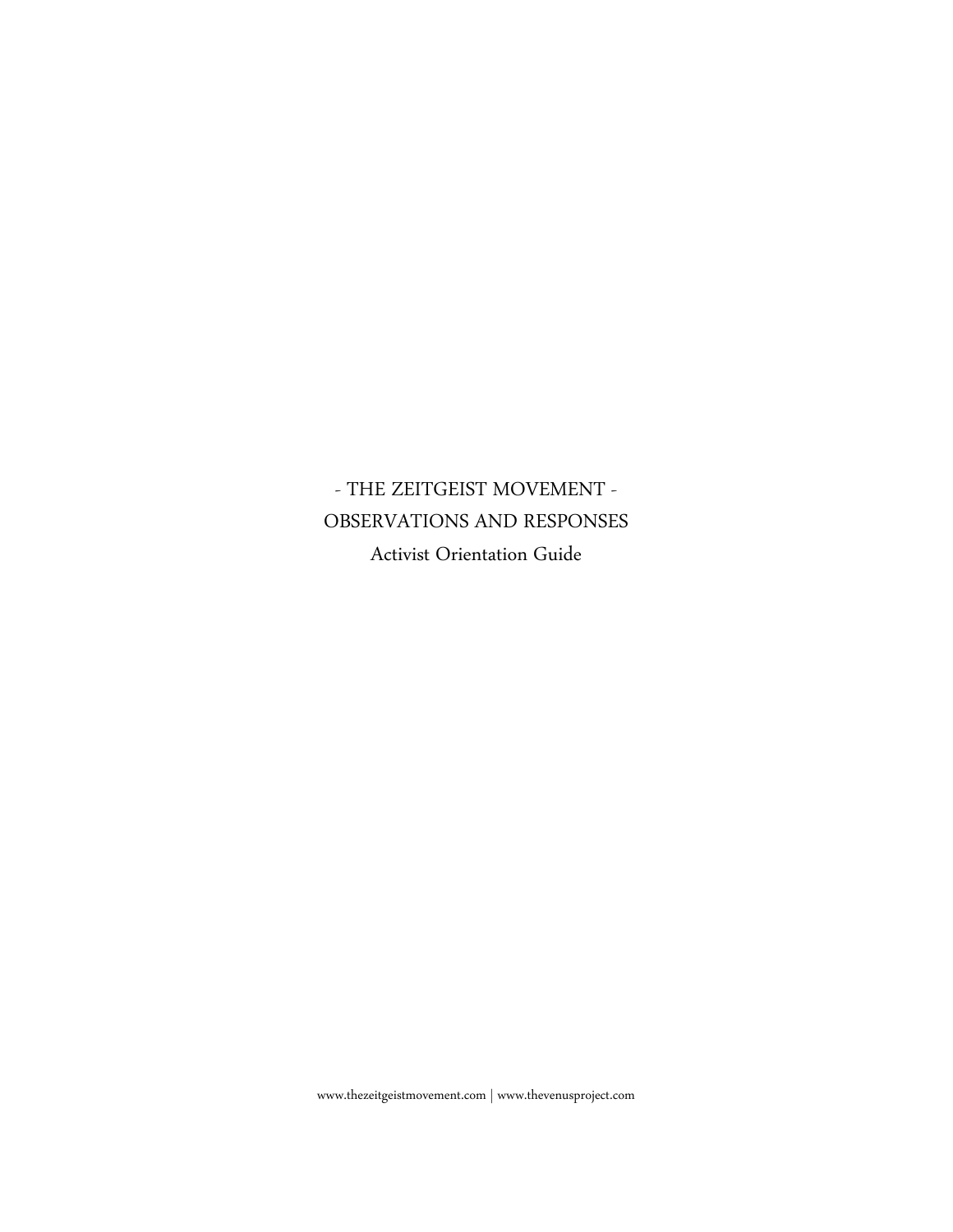#### PREFACE:

The Zeitgeist Movement is the activist arm of The Venus Project, which constitutes the life long work of industrial designer and social engineer, Jacque Fresco. Jacque currently lives in Venus, Florida, working closely with his associate, Roxanne Meadows. Now, let it be understood that Mr. Fresco will be the first to tell you that his perspectives and developments are not entirely his own, but rather uniquely derived from the evolution of scientific inquiry which has persevered since the dawn of antiquity. Simply put, what The Venus Project represents and what The Zeitgeist Movement hence condones, could be summarized as: 'The application of The Scientific Method for social concern.'

Through the humane application of Science and Technology to social design and decision-making, we have the means to transform our tribalistic, scarcity driven, corruption filled environment into something exceedingly more organized, balanced, humane, sustainable and productive. To do so, we have to understand who we are, where we are, what we have, what we want, and how we are going to obtain our goals. Given the current state of affairs, many of which will be addressed in the first part of this book, the reader should find that we not only need to move in another direction...we have to. The current economic system is falling apart at an accelerating rate, with the prospect of worldwide unemployment occurring on the largest scale ever seen. Simultaneously, we are courting the "point of no return" in regard to the destruction of the environment.

Our current methods of social conduct have proven to have no chance in resolving the problems of environmental destruction, human conflict, poverty, corruption and any other issue that reduces the possibility of collective human sustainability on our planet. It is time we grow up as a species and really examine what the true problems and solutions are, as uncomfortable, untraditional and foreign as they might seem.

This work will first present the current economic problems we face, recognizing root causes, consequences and inevitabilities, while then presenting solutions derived from an assessment of what is actually relevant to life and society. Additionally, information will be provided as to how each one of us can help in this challenge, presenting methods of communication and activism that will hopefully speed up the process of transformation.

It is very important that those who begin this work pause for a moment and think about the windows of perspective they have been indoctrinated into. Considering the current vastness of human values and ideologies, coupled with the identification that grows over time with associations to a particular train of thought, tradition or notion of reality, it can be difficult and even painful for a person to revise or remove the cherished understandings which they have considered true for long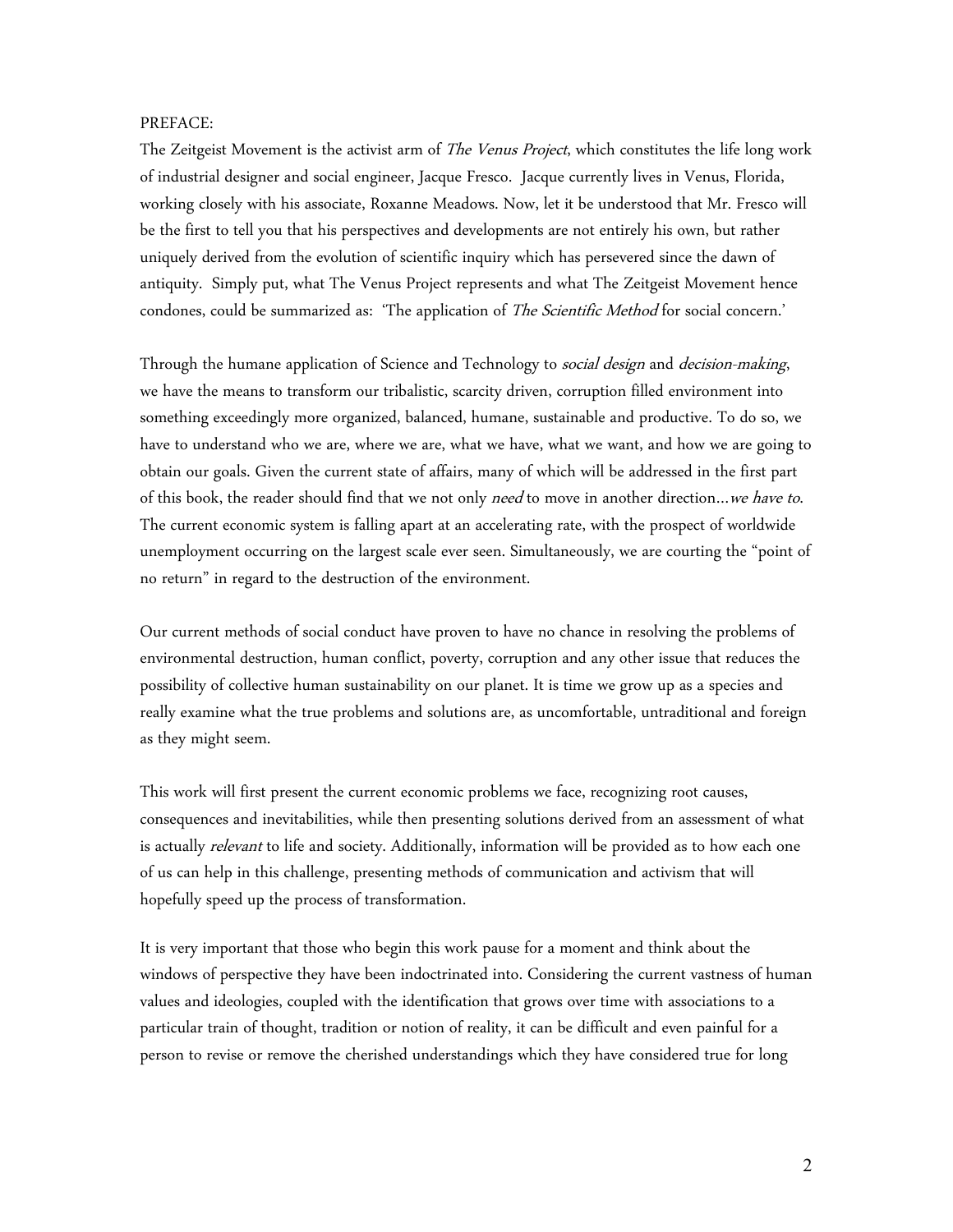periods of time. This 'ego' association, coupled with the perpetual state of 'limited knowledge' each one of us has, will be the biggest hurdle many will face when reading the information presented here. It is time to broaden our loyalties and affiliations beyond the narrow confines of the marketplace, tradition, and the nation-state to encompass the human species as a whole, along with the planetary environment that supports us all. It is time we view the earth as an indivisible organic whole, a living entity composed of countless forms of life, all brought together in a single community.

If nature has taught us only one thing, it is that the only constant is *change*. There is no such thing as a *Utopia*. Therefore, in order for us to grow productively as a species, we need to become experts at "changing our minds" about anything and everything. If you choose to approach this material with a conscious attempt at being open minded and objective, we feel the ideas expressed here will realign your vision of the world, yourself, and the future of our human family in a way that is the most productive, humane and effective.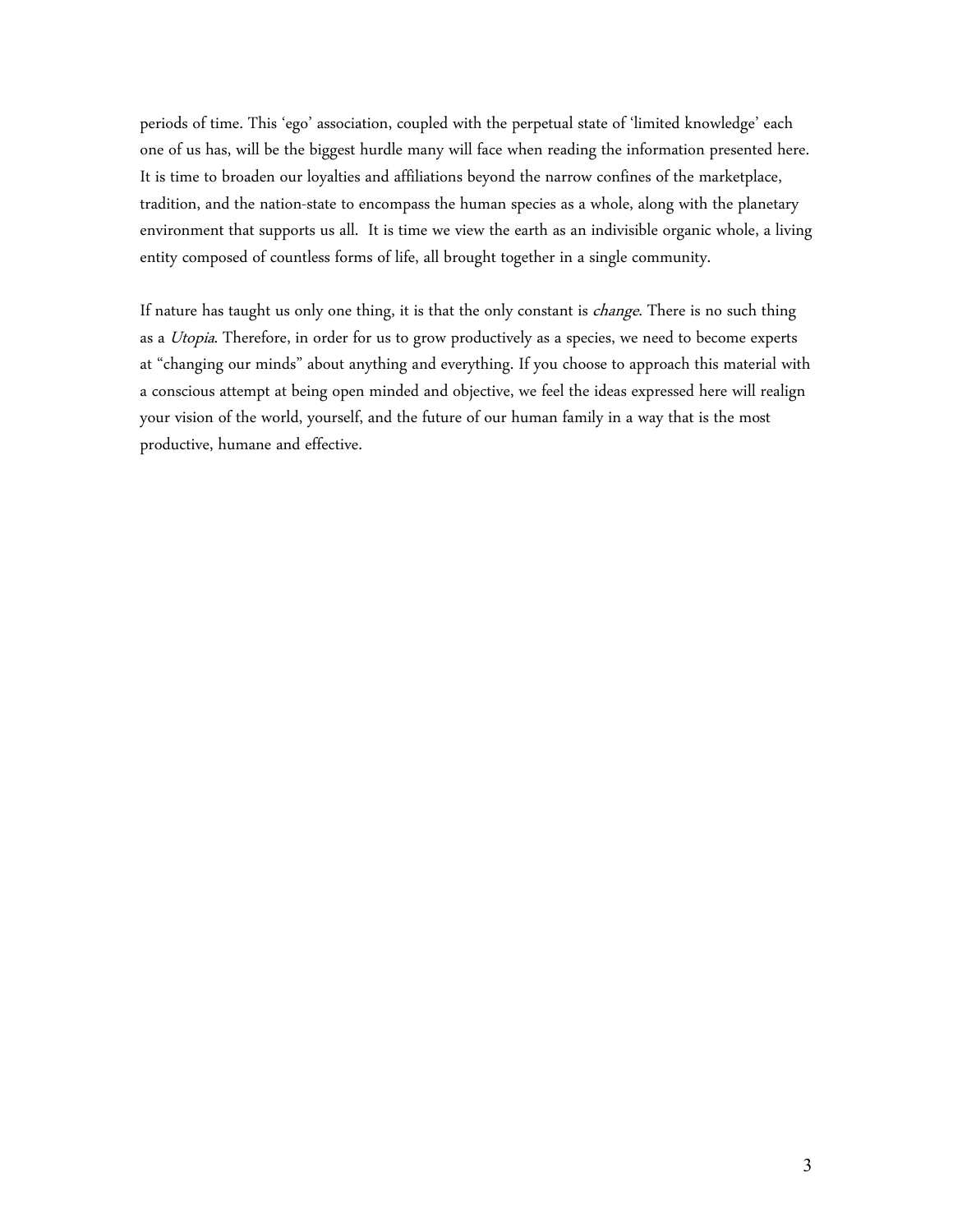Chapter 1: Mechanisms & Consequences - The Need for Cyclical Consumption - The Abundance of Scarcity - The Priority of Profit - The Distortion of Values - Fiscal Manipulation Chapter 2: The Final Failure - Beyond Irresponsibility - The Ultimate Outsource Part 2: What is Relevant? Chapter 3: Natural Law - The Scientific Method - Dynamic Equilibrium Chapter 4: The Means for Social Evolution - Goals - Method - Tools - Process Part 3: A Resource-Based Economy Chapter 5: Social Cybernation - The Venus Project - Industry and Labor - Government Chapter 6: Cities that think - Circular City - Transportation - Lifestyle Part 4: Overcoming Mythology Chapter 7: Nature Vs. Nurture - Human Behavior - The Legal System Chapter 8: Functional Spirituality - The Religious Ideal - Talk is Cheap Part 5: Taking Action Chapter 9: The Movement - Bridging the Differences

Part 1: Monetary Economics

- Interdisciplinary Teams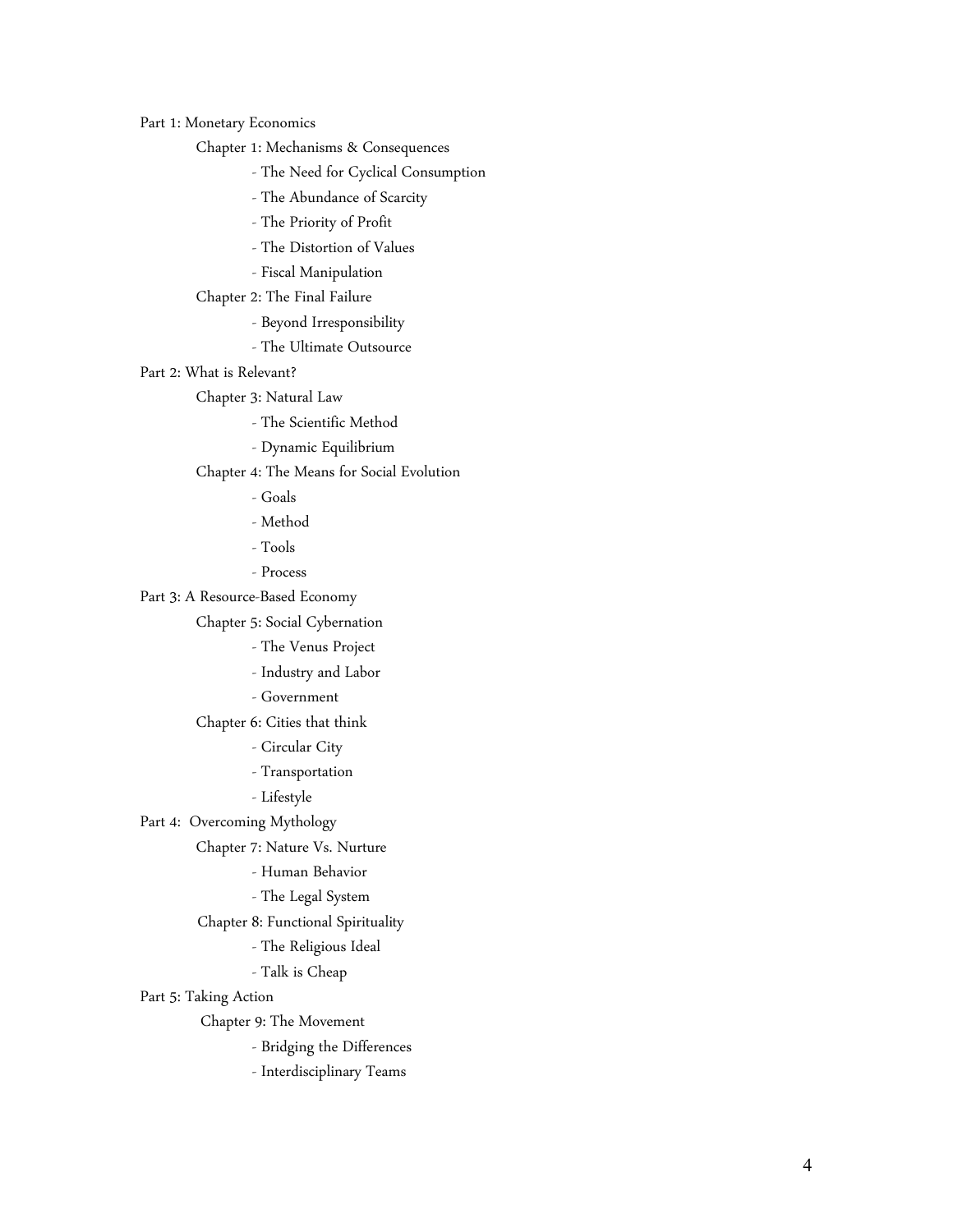# - Part 1: Monetary Economics - Chapter 1: Mechanisms & Consequences

#### Defining our terms:

The term "Economics" is generally defined as 'the social science that studies the production, distribution, and consumption of goods and services'<sup>1</sup>. .

As of the early 21st century the prevailing mechanism of virtually all economies worldwide is some form of "Monetary System". A Monetary System uses an intermediary exchange medium, known as 'money', as the means for facilitating employment, production, distribution, and the consumption of goods and services. The use of this medium of monetary exchange, as a basis for an economic system, could be termed: "Monetary Economics".

While virtually no nation on the planet currently uses anything else but Monetary Economic Theory in its country's operations, certain variations are indeed present. Generally speaking, these variations have to do with the degree by which the system is controlled by the government of a country. The current 'sliding scale', moving from more regulation to less regulation, typically starts with

"Communism"(maximum state control), passes through Socialism (partial state control), and ends at Capitalism (little to no state control). These variations of economic application could be termed "Social Systems".

The prevailing Social System of the world today is Capitalism. Capitalism, which is often placed under the umbrella of another theoretical concept known as the "Free Market", is defined as: "an economic system by which the means of production are owned by private persons, operated for profit, and where investments, distribution, income, production and pricing of goods and services are predominantly determined through the operation of a 'free market'  $^{2}$ ."

A "Free market" is essentially an unregulated trading orientation where "the prices of goods and services are arranged completely by the mutual consent of sellers and buyers; hence, the market forces of supply and demand determine prices and allocate available supplies, without government

<sup>1</sup> wordnet.princeton.edu/perl/webwn

Communism is being referenced here in its historically applied form, not the idealized forms which advocate no money.

<sup>2</sup> en.wikipedia.org/wiki/Capitalism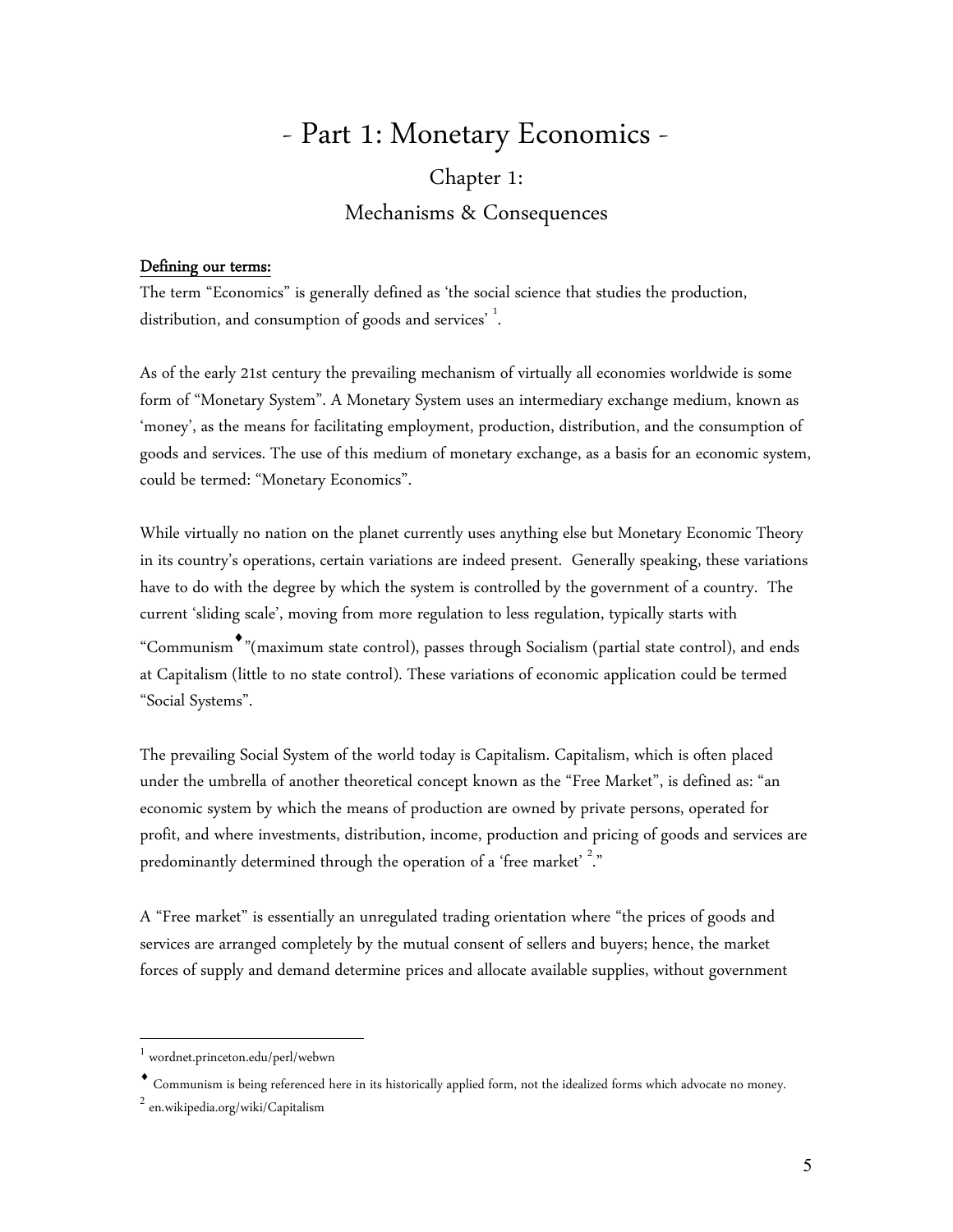intervention"<sup>3</sup>. The notion of "Free market" has many interpretations and schools of thought. For example, one of the more extreme, yet currently active ideologies is the "Austrian School", which condones the notion of "laissez-faire" which basically means having literally no state intervention on economic issues at all. In this perspective, "welfare" and other state sponsored 'social' programs would be considered inappropriate.

Now, general terminology aside, a very relevant attribute of Monetary Economics is the "Theory of Value". The level of a product or service's 'value' is derived essentially from two factors": : 1)The *scarcity* (availability) of the materials used. 2)The amount of human labor required to produce a product/service.

#### For instance:

Imagine the amount of time and effort it would take to create a simple shirt before the advent of electricity and advanced industrial technology. The overall process might be to: prepare the soil - plant the cotton seed – oversee the growth period -- pick the cotton -- tease out the seed --- spin the cotton into thread -- weave it into the cloth -- and shape the cloth into shirt form.

Given the above scenario, simply from a human labor standpoint, the value of that shirt would be relatively high and likely sold for a price respective of the extensive labor. The cotton seed (component material) value would be negligible as it is produced as a byproduct of the prior harvest, making its scarcity value very low. Therefore, the real value of this shirt comes from the labor involved.

Now, hypothetically speaking, what if this production process required no human labor at all, while the cotton seed/water/sunlight/soil maintained its natural abundance? What would the value of that shirt be then? Obviously, it really wouldn't have a value at all.

As of the start of the 21<sup>st</sup> century, Industrial Machines have taken the role of planting and harvesting

 $^3$ en.wikipedia.org/wiki/Free\_market

The evolution, application and interpretation of Economics are staggeringly large bodies of material with endless debate. It is not in the interest of this manual to present a treatise on the whole of Economics. In fact, a partial basis of this manual is to show how, through the advent of Technology and the elimination of Scarcity, 99% of all economic theory is now an outdated and irrelevant practice.

There are also even more subjective forms of value that are demographic specific, where certain "brands" create prices (projected value) not based on tangible human labor or material value, but on the "status identity" of the item itself, as perceived by the consumer culture. This is a less relevant form of "economic value" and will be discussed more so in the section entitled: "Distortion of Values" later in the Chapter. Also, financial instrument values, such as issues traded on the stock market are also irrelevant, in and of themselves, when it comes to actual production and distribution.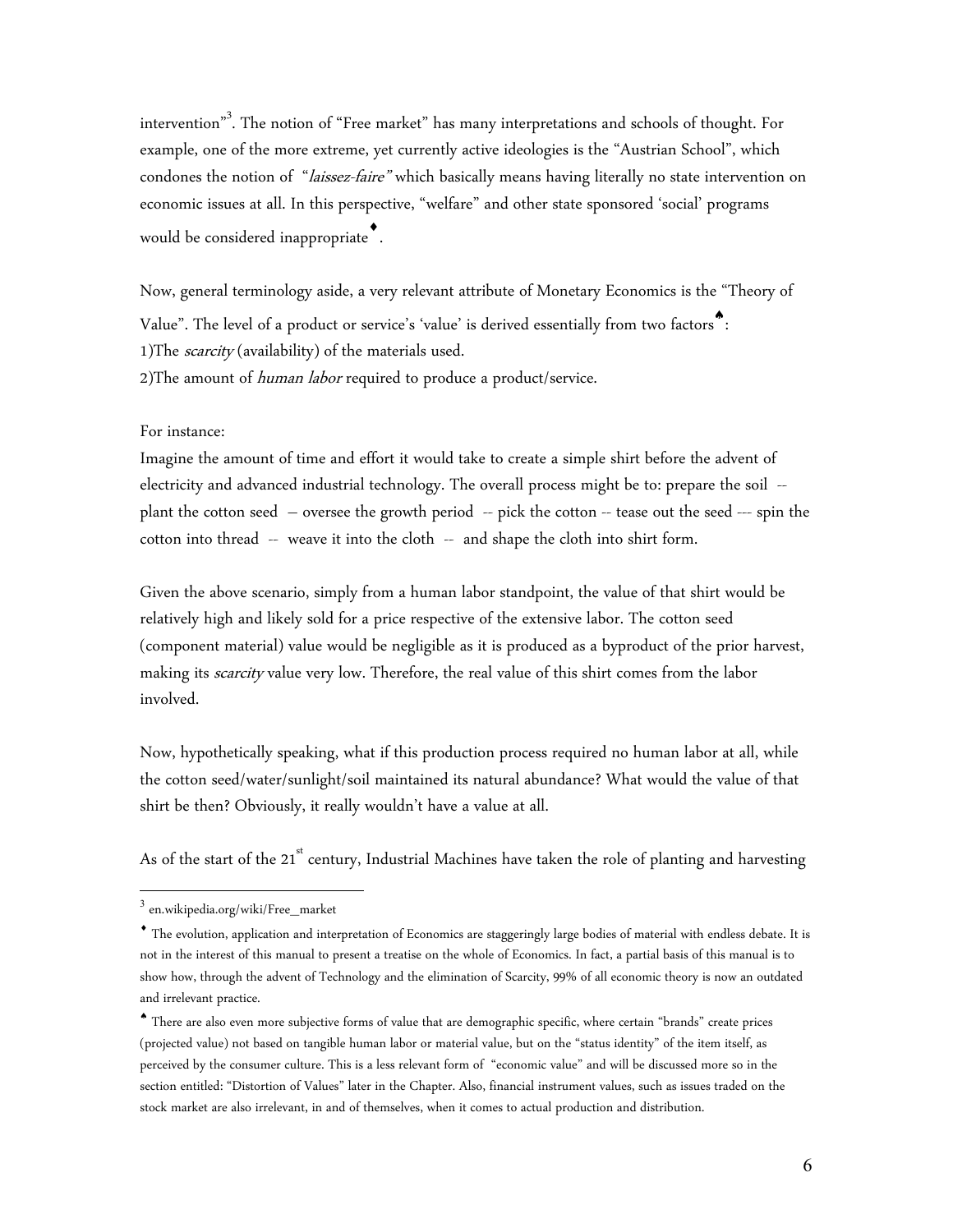agricultural products to the effect where one lone farmer can now work 1000+ acres of land on his/her own. The advent of textile equipment, such as the Cotton Gin dramatically reduced human effort, while with the modern use of industrial computerization, we are seeing a constant gravitation to the near full automation of the Agricultural and Textile Industries, among many others. The point is that the position of "Economic Value", as a seemingly static economic notion, is now being overhauled by this technological influence (increasing ease of production/material abundance), which could, theoretically, eliminate the notion of 'value' entirely.

When human labor is reduced/displaced by technology and automation, the assumed 'value', which is to equate that 'labor' to 'price', drops respectively. The 'value' of the output would then move to the creation/maintenance of the machinery, which now serves as the role of laborers. Consequently, the more efficient, durable and sustainable these worker machines are, the further the 'Value' of the production drops.

The realization is that the pattern of machine automation, coupled with modern innovations that are finding substitutions for "scarce" resources, could lead us into a position where no good or service would require a "value" or price tag. It simply wouldn't make any theoretical sense. For most, this is a very difficult thing to consider, due to what we are used to experiencing in our everyday lives. Regardless of your opinion, the fact is, the pattern of constant technological improvement coupled with automated machinery can theoretically create an economic environment where the abundance of materials and production mediums are so high and efficient, most humans will have little need to 'purchase' anything, let alone 'work for a living', in the traditional sense. More specifically, even if machines slowly displaced only a large minority of people, expanding unemployment, the ramifications would be systemic, and the entire economic system would grow more and more unstable and inoperable. This issue will be expanded upon in Chapters 2 and 5. That point aside for now, let's examine some empirical mechanisms that Monetary Economics, specifically in the context of Capitalism, requires in order to maintain the integrity of the system. In the remaining sections of this chapter, we will discuss the 5 most foundational attributes needed for maintaining the system, the reasoning behind them, and their consequences.

## Mechanism One The Need for Cyclical Consumption

The roles of people in a monetary system are basically broken into three distinctions:

The Employee, The Consumer, The Employer (or Owner/Producer)

There is also the Investor who gives fiscal support to an Employer/Owner/Producer, or trades in the Financial markets for gain. This isn't relevant to the context for an investor is not required to exist in order for the market system to operate.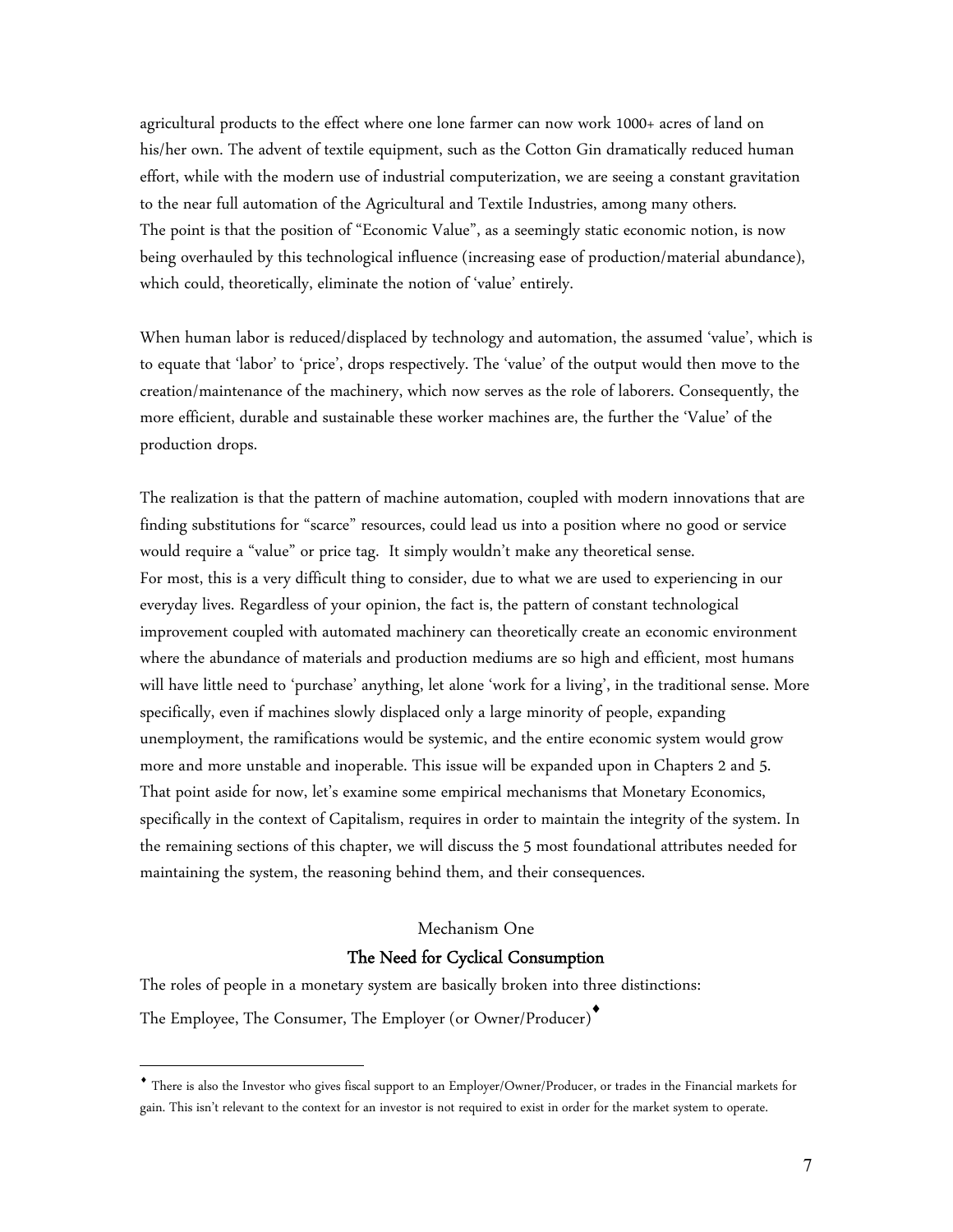The Employee performs tasks for the Employer in exchange for a "Wage" or monetary payment, while the employer sells a good or service to the Consumer for a "Profit"- another classification of monetary payment.

In turn, both the Employer and Employee function as Consumers, for the monetary payments ("wages" and "profits") they obtain are used to purchase goods and services relevant to their survival. The act of purchasing goods and services, which is the role of the Consumer, is what allows the Employer to make its "Profit", while also enabling the payment of the Employee's "Wage".

In other words, it is the requirement of perpetual 'Consumption' that keeps the Employer in business and maintains the Employee's job.

Now, it is important to understand that this payment-consumption cycle (or 'cyclical consumption') cannot stop, or the entire economic structure would collapse, for money would not come to the Employer, the Employer would not be able to afford to pay his Employee, and both the Employer and Employee would not be able to perpetuate the cycle by being a Consumer.

#### Consequence:

#1 - Nothing physically produced can ever maintain an operational lifespan longer than what can be endured in order to maintain economic integrity through 'cyclical consumption'.

In other words, every 'good' produced must breakdown in a respective amount of time in order to continue financial circulation to support the players (consumer/employee/employer) in the game. This characteristic could be defined as: "Planned Obsolescence".

Planned Obsolescence can generally take two positions:

- a) Intentional: Deliberate withholding of efficiency so the product in question breaks down.
- b) Consequential: Profit based shortcuts taken in production, usually in the form of cheap materials/poor design, in an effort to save money and create repeat customers. This translates into an inferior product immediately. [i.e. = The use of plastics for electronic enclosures is cheaper for the company and the consumer, but the durability of this material is poor in comparison to say, titanium

metal, which is much more expensive.]

#2- The introduction of new products and services must be constant to offset any increased efficiency of the prior generations of production, regardless of functional utility, generating endless waste.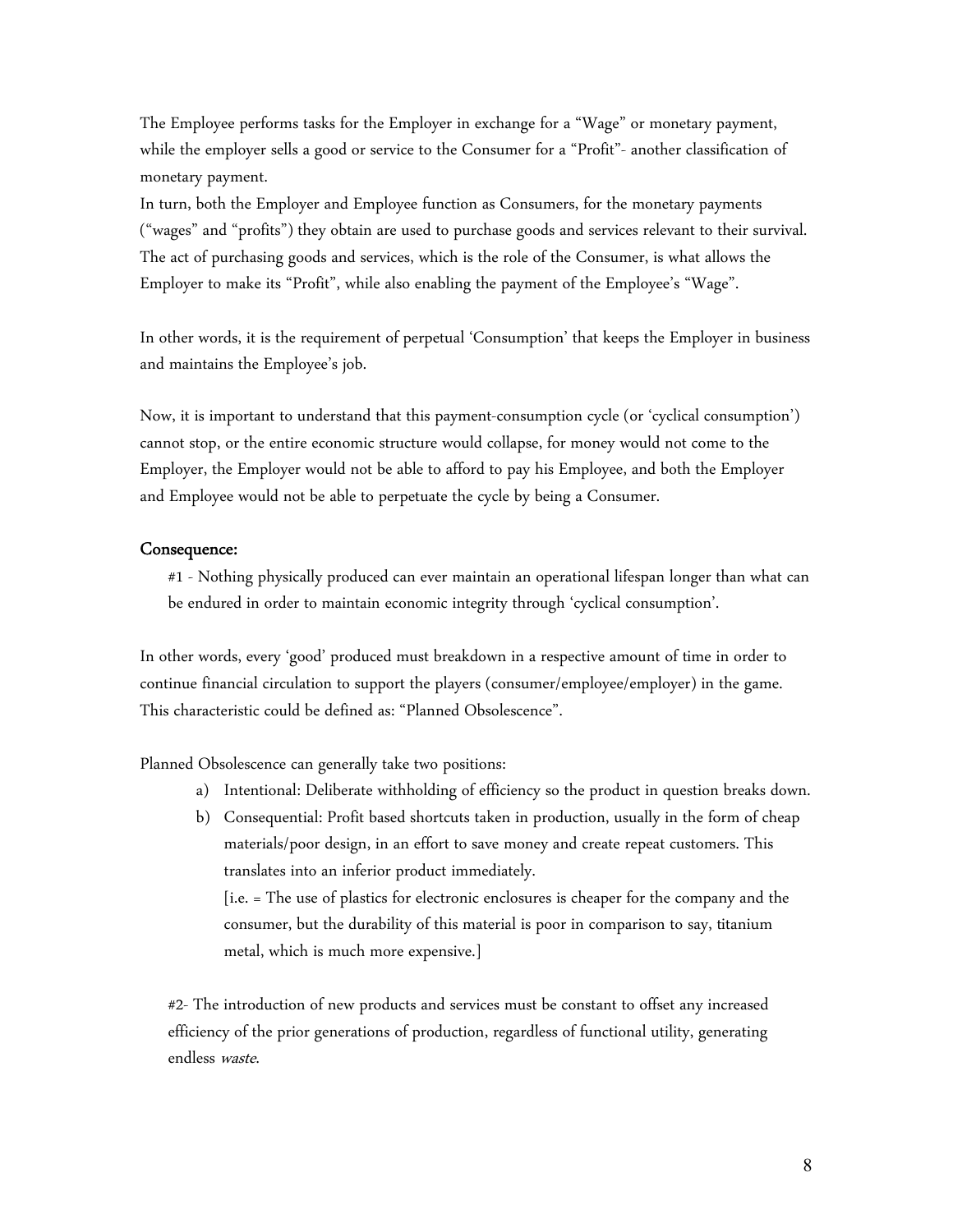In other words, waste is a deliberate byproduct of industry's need to keep 'cyclical consumption' going. This means that the replaced/obsolete product is expelled, often to landfills, polluting the environment. The constant multiplicity accelerates the pollution.

'The Need for Cyclical Consumption', which could be considered the 'engine' that powers the entire economic system, is inherently dangerous and corrupt, for the nature of the necessity does not allow for environmentally sustainable practices to be maximized. The constant re-creation of inferior products wastes available resources and pollutes the environment.

To express this from a different angle, imagine the economic ramifications of production methods that strategically maximized the efficiency and sustainability of every creation, using the best-known materials and techniques available at that time. Imagine a car that was so well designed, it didn't need maintenance for 100 years. Imagine a house that was built from fireproof materials where all appliances, electrical operations, plumbing and the like were made from the most impermeable, highest integrity resources available on earth. In such a *saner* world, where we actually created things to *last*, inherently minimizing pollution/waste due to the lack of multiplicity and maximization of efficiency, a monetary system would be impossible, for 'consumption cyclically' would slow tremendously, forever weakening so called "economic growth".

#### Mechanism Two

#### The Abundance of Scarcity

In Monetary Economics, the notion of "Supply and Demand" is a well-known construct, simply denoting that 'the more there is of something, the less it is worth in respect to itself''. For example, drinking water was historically a very abundant resource, which didn't typically require payment for its consumption in a commercial sense. However, as pollution of the water table and city water systems have developed, filtered drinking water is now being commercially sold, often at a higher price than oil per gallon. In other words, it is profitable for resources to be scarce. If a company can convince the public that their product is "rare", the more they can charge for that product. This provides a strong motivation to keep their items scarce. On yet another level, it should be pointed out that the central banks of nearly all countries also *create scarcity* within the money supply itself in order to keep pressure on the market system. Bernard Lietaer, designer of the EU currency system points out:

"Greed and Competition are not the result of immutable human temperament…greed and fear of scarcity are in fact being continuously created and amplified as a direct result of the kind of money we are using…We can produce more than enough food to feed everybody…but there is clearly not enough money to pay for it all. The scarcity is in our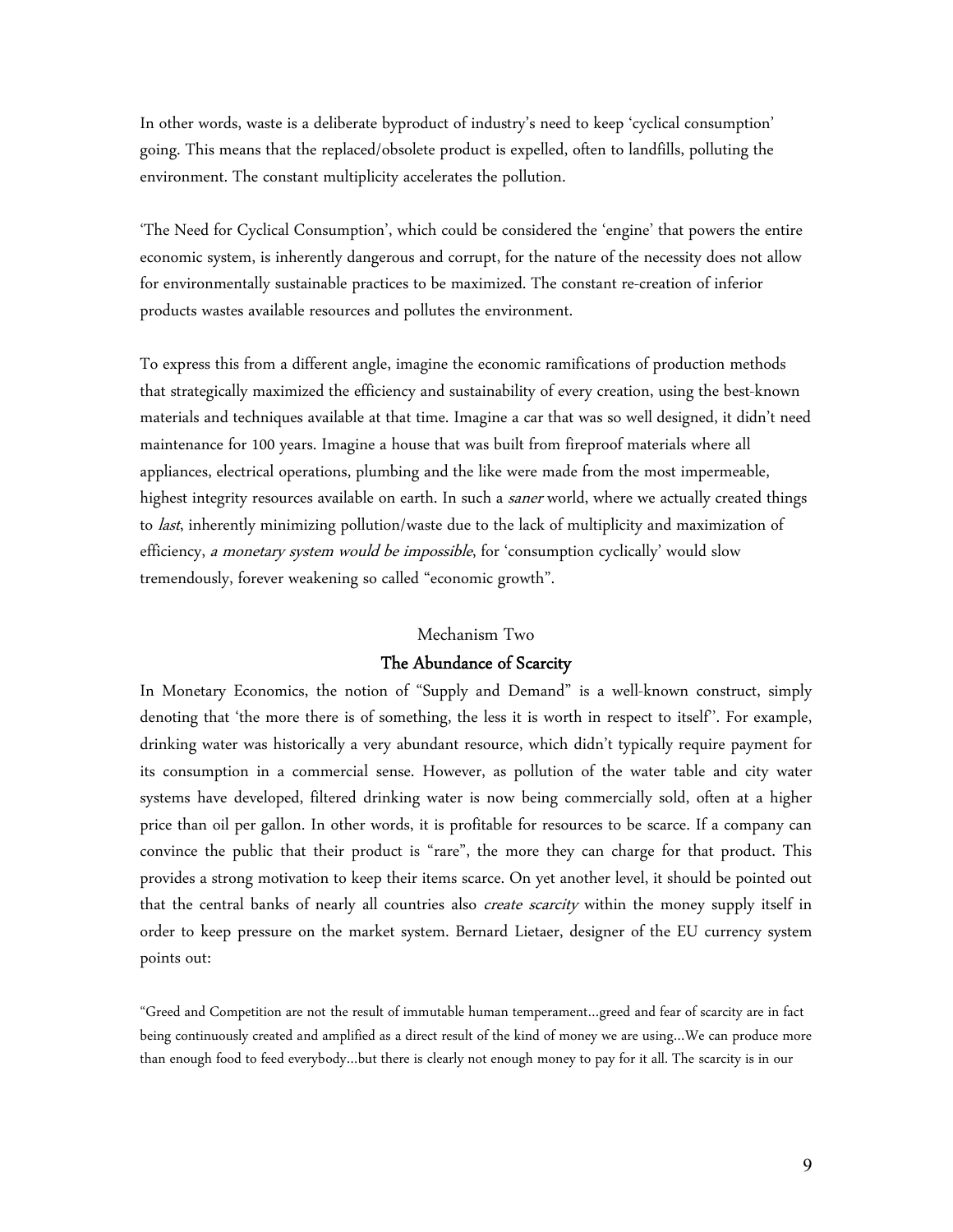national currencies. In fact, the job of the central banks is to create and maintain that currency scarcity. The direct consequence is that we have to fight with each other in order to survive."<sup>4</sup>

The ramifications of this *abundance of scarcity* are nothing but detrimental. If profit can be made as a result of scarcity generated by environmental pollution, then this creates a sick reinforcement of indifference to environmental concern. If companies know they can make more money by having their resources or products remain scarce, how can a world of abundance ever occur? It can't, for the corporation will be motivated to *create* the scarcity if need be. In turn, the scarcity created in the money supply itself by the central banks compounds the motivation for us to compete with each other, generating an ethic-less, primitive tribalism with everyone out for themselves, producing human stress, conflict and illness.

#### Mechanism Three

#### The Priority of Profit

A monetary system's foremost motivating principle is Profit<sup>,</sup> or the acquisition of money through the exploitation of others. All players in the game must, in order to survive, seek out a strategy to acquire income. A "wage" earner seeks out the best possible pay he can get for his services, while the Employer (owner/producer) seeks to constantly reduce costs in order to maximize profit. This is the dominant "mentality" in a Monetary System and those who are in positions of great wealth (material "success") are often the most ruthless. While many people who favor the profit system will talk endlessly about their "ethical" standards in regard to their practices, history has shown that the priority of profit is actually a sickness which is not only poisoning our personal/social well-being and standards of living, but also the environment on which we rely for virtually everything we need as a species.

However, before we begin with the negative consequences resulting from this 'mentality', let us consider what many think to be the good side of this profit priority – "Incentive".

As the theory goes, the need for profit provides a person/organization with motivation to work on new ideas/products that would sell in the market place. In other words, the assumption is that if people were not motivated by their need to survive through profit, little social progress would be achieved.

<sup>&</sup>lt;sup>4</sup> Lietaer, Bernard "Beyond Greed and Scarcity". Yes Magazine 1997

For the sake of simplicity, the term 'profit' is going to be used here as synonymous with 'income' and 'wage'. While the classical economic classifications separate these notions, these terms simply refer to the acquisition of money. The wage earner 'profits' from his work, for it is just income, very simply.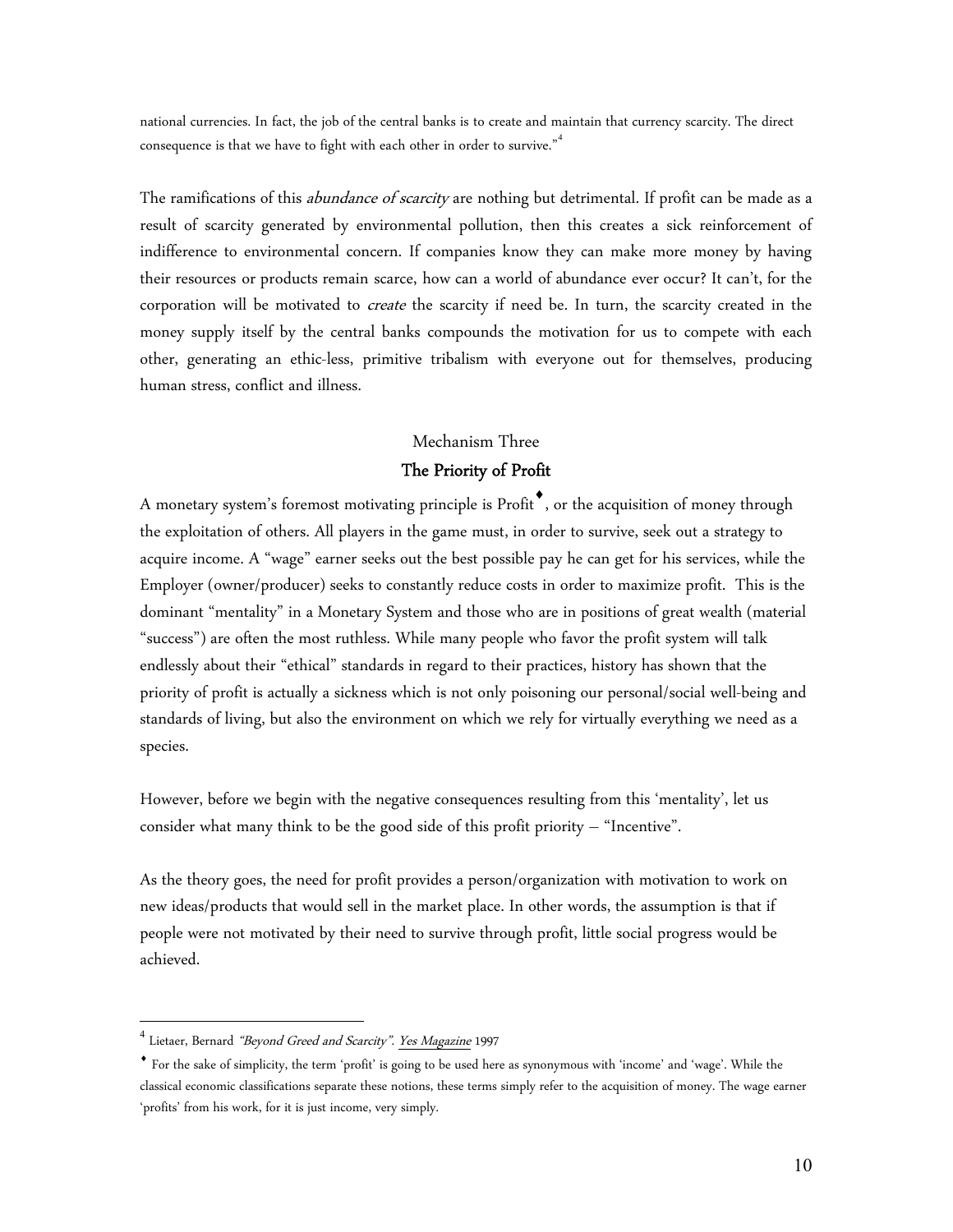First of all, the most powerful contributions to society did not come from corporations seeking profit. Nikola Tesla did not establish alternating current electric power because he was out to make a buck. Louis Pasteur, Charles Darwin, the Wright Brothers, Albert Einstein and Isaac Newton did not make their massive contributions to society because of material self-interest. While it is true that useful inventions and methods do come from the motivation for personal gain, the *intent* behind those creations typically have nothing to do with human or social concerns, for detached self-interest and survival are really the true motivations.

Profit interest almost always comes before human concern, and a simple glance at the cancer causing preservatives in our foods, the planned obsolescence of nearly everything manufactured, along with a health care industry that charges \$300 for a single antibiotic pill, will indicate that 'Profit Based Incentive' is actually detrimental, for the true incentive is not to contribute to society in a meaningful way, but merely to exact wealth from it in any way possible. Profit is actually a *false* incentive. Problems in our monetary based society will only have a resolution if *profit can be made* from solving those problems.

#### Consequence:

The psychological/sociological ramifications resulting from the priority of profit are of grave proportions when it comes to the conduct of human beings. In fact, an entire structure of imposed control has been created in order to deal with the never-ending problems associated with the need for survival by way of gain/profit/income - The Legal System. While non-monetary related crimes, often born from ego, jealousy, emotional deprivation and other psychological issues are currently a problem, the frequency of non-monetary related crimes are nothing in comparison to the crimes committed that are motivated by the acquisition of money and property. In fact, if we define "Crime" as 'Corruption' and define "Corruption" as "Moral Perversion; Dishonesty", then an entirely new perspective comes into play, for, if you look closely enough, you will see that nearly every act of strategic monetary gain is corrupt by its very construct…it is just accepted as 'normal' by the conditioned culture to whatever degree is deemed tolerable by consensus.

For example, when you go to the grocery store and buy a box of cereal, 9/10 times the amount of cereal occupies only 60% of the space within the box. This 'advertising strategy' as the producing company would call it, is actually just a blatant, wasteful lie. The advertising agencies, with all of their tactics of social manipulation, are likely one of the most corrupt institutions on the planet. Sadly, we have been conditioned to call it 'promotion' or 'strategy' instead. More on the social distortion created by advertising will be presented in the "Distortion of Values" section of this chapter.

Now, to put the spectrum of monetary derived corruption into a workable perspective, we will divide this aberrant behavior into 3 classifications: General Crime – Corporate Crime – Government Crime.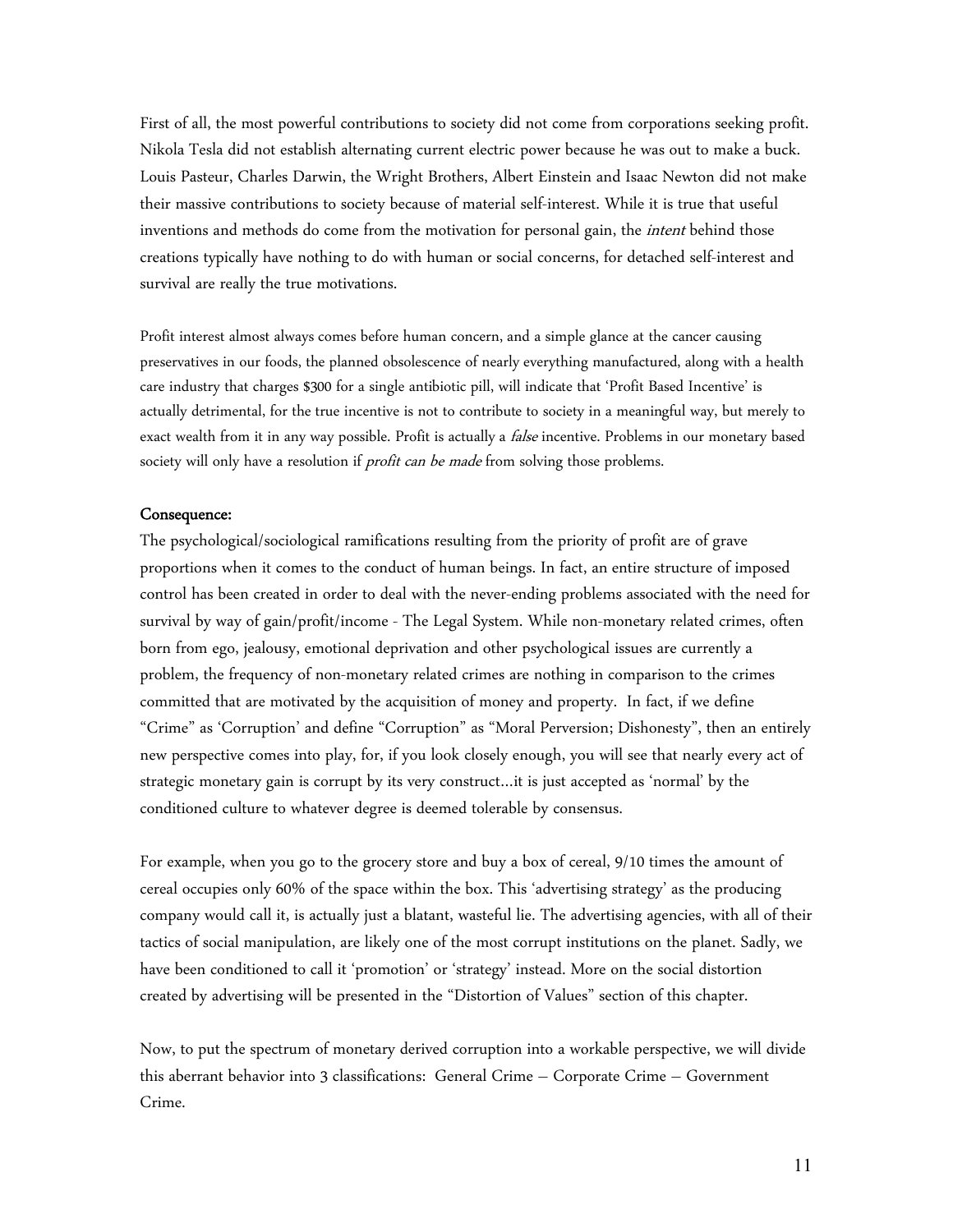General crime, as derived from the pursuit of money, ranges from petty theft to illegal sales to fraud to violent robbery. This byproduct of the monetary system is often not given the thought needed to understand its source, for many tend to dismiss these "criminals" as some kind of social anomaly, rather than relating their basis to the need to survive. The inherent stress and other side effects associated with deprivation are also overlooked.

The 'Merva-Fowles' study, done at the University of Utah in the 1990s, found powerful connections between unemployment and crime. They based their research on 30 major metropolitan areas with a total population of over 80 million.

Their findings found that a 1% rise in unemployment resulted in:

a 6.7% increase in Homicides;

a 3.4 % increase in violent crimes;

a 2.4 % increase in property crime.

During the period from 1990 to 1992, this translated into: 1459 additional Homicides; 62,607 additional violent crimes; 223,500 additional property crimes.<sup>5</sup>

If you were to take a well-to-do, ethical, 'stand-up' person, strip them of their wealth and resources and drop them into a poor city with nothing but the shirt on their back, there is a very high probability that this person will begin to lie, cheat and steal in order to survive. It is no surprise that the poorest neighborhoods in the United States maintain the highest crime rates. A person born into a deprived environment, with little resources, poor education and few opportunities for work will do what they need to do in order to live. The point here is that economic depravity (scarcity), not so called genetic "criminal tendencies", creates this kind of aberrant behavior.

Corporate Crime, which is almost always exclusively profit related, takes many forms: Planned Obsolescence; Market Manipulation; Outsourcing; Price Fixing; Monopolistic Collusion; Labor Exploitation and Governmental Collusion are just a few to note. From Enron's deliberate shutting down of California's Power Plants to boost its Energy stocks<sup>6</sup>, to the Bayer Corporation's knowing distribution of HIV tainted drugs<sup>7</sup>, it should be clear to most people that corporate crime is constant and often times more insidious than "General Crime", for the repercussions tend to affect very large

<sup>5</sup> Merva & Fowles, Effects of Diminished Economic Opportunities on Social Stress, Economic Policy Institute, 1992

<sup>6</sup> http://www.nytimes.com/2005/02/04/national/04energy.html

 $^{7}$  http://www.naturalnews.com/News\_000647\_Bayer\_vaccines\_HIV.html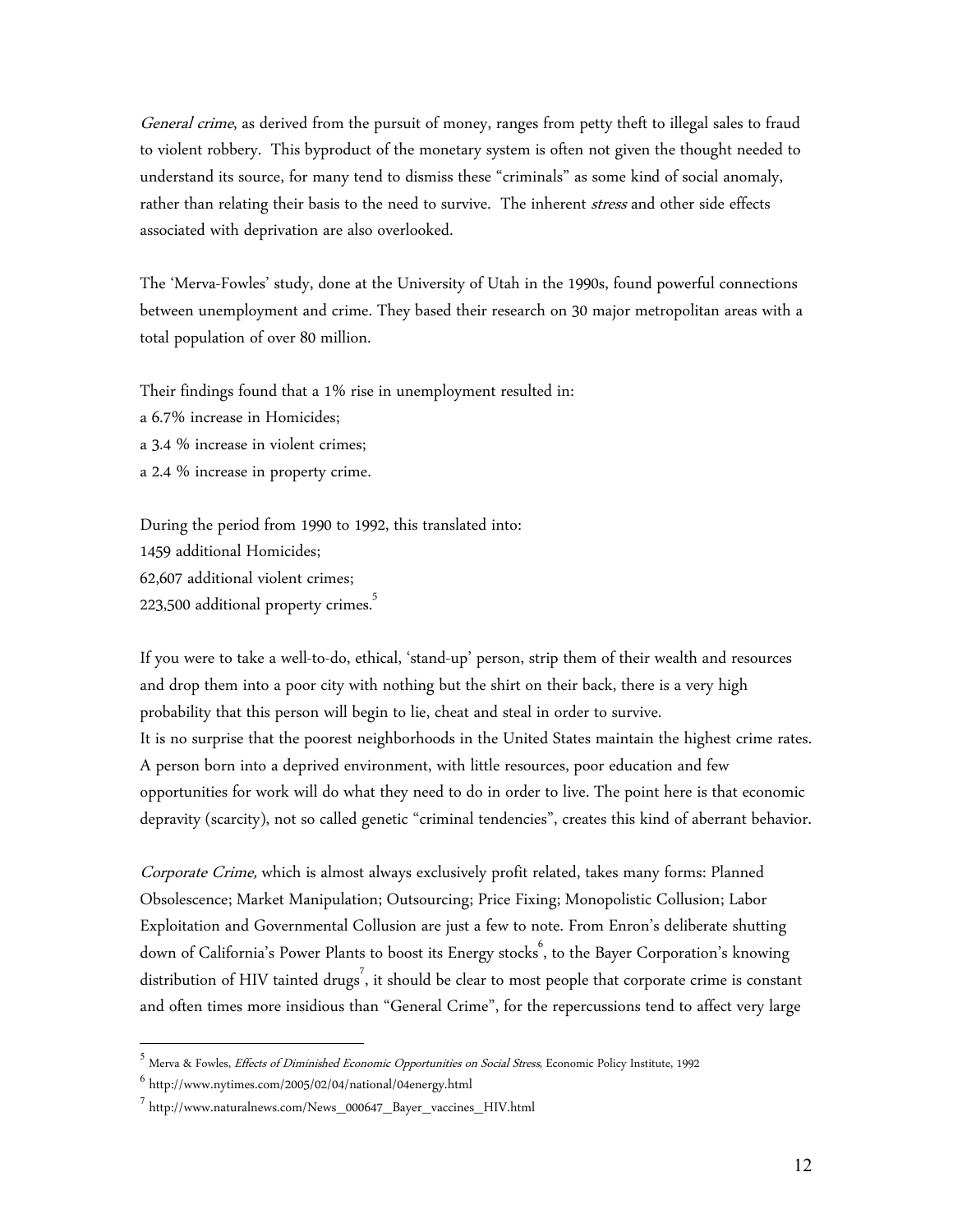groups of people.

The "Corporate Criminal's" need to secure a business's profitability is no different in basis than the "General Criminal's" need to survive. While the latter typically commits crimes to live, the former commits crimes to further secure their positions of power, lifestyle and wealth. It is based on fear. The notion of "Greed", which manifests from a perpetual insecurity derived from the fear of losing what one has, serves as the motivating factor for most corporate crimes. It is like a gambling addiction. The more you get, the more you want. This neurosis is perpetuated/reinforced by the social stratification that the monetary system creates, for there is a never-ending progression of "luxuries" available as one's purchasing power increases (i.e.: mansions, yachts, limos, diamonds, land, etc). More on this will be addressed in the next section: "The Distortion of Values".

Government Crime is one of the more complex and difficult forms of conduct to consider, for perception of government is highly modified by the prevailing values this "ruling class" perpetuates through society, via the mass media and traditional jingoism. In other words, if we look back at the horrors of Hitler, many often forget that many of the German people also maintained the anti-Semitic value system, propagated by the regime through pamphlets and broadcasts. The same can be said for the US Invasion of Iraq, which was fueled initially by public support, simply because of the hate and fear of so called "Islamic terrorists", generated by the attacks of September 11<sup>th</sup> 2001. That being said, let's put aside our traditionalized values of loyalty and "patriotism" and take an objective look at what government within a Monetary System actually is and represents.

First of all, all members of government must be paid a wage and all projects they devise must have funding. This money apparently comes from "Taxes" imposed on the public, or loans from banks or other governments. Taxes are generated through 'commerce' or 'income from commerce', while loans must be paid back with money manifested in some way either through more commerce, more loans, or more taxes, theoretically.

The central role of government is the invention of regulatory legislation to handle the functioning of society. Idealistically, the broad interests of the public would be the first priority of government. Unfortunately, as history has shown, this is not, and has rarely been, the case. Rather, government as we know it is actually a 'parent' corporation to all the other corporations working within the country's economy. This, of course, makes sense for the value of any nation is really determined by the state of its economy. This means the government has a '"Vested Interest" in the economic state of its nation, most specifically an interest in those within its own class - the rich upper class. "Vested interest" or a person or group having something to gain or lose by a governmental decision is a two way street. A politician can gain monetary 'contributions' from a company he favors in his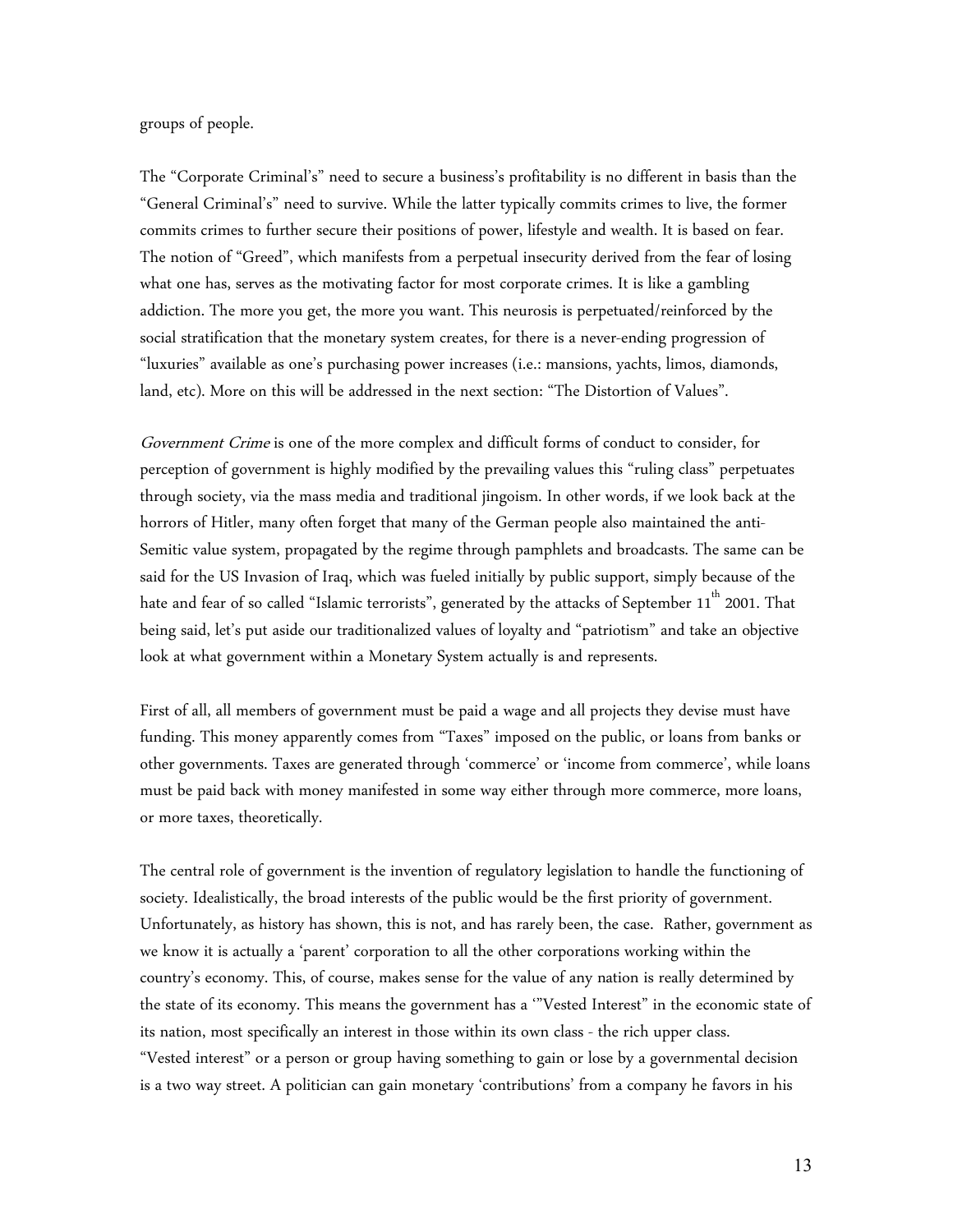rulings, while the company thus gains from the rulings made in favor of itself. Lobbying and Contributions in America constitute Billions of dollars a year and this money is given entirely under the pretense of putting the donating parties "agenda in action".

While the examples of government and corporate collusion are vast, ranging from the passing of untested pharmaceuticals by the FDA, to the oil lobby's success in reverting the California Zero Emissions Law which forced the clean running 'electric' cars into reclusion, the greatest monetarily derived crime of government is its use of War for the benefit of it corporate/financial constituents.

In the words of Two-Time Congressional Medal of Honor Recipient, Major General Smedley D. Butler:

"War is a racket. It always has been. It is possibly the oldest, easily the most profitable, surely the most vicious. It is the only one international in scope. It is the only one in which the profits are reckoned in dollars and the losses in lives. A racket is best described, I believe, as something that is not what it seems to the majority of the people. Only a small "inside" group knows what it is about. It is conducted for the benefit of the very few, at the expense of the very many. Out of war a few people make huge fortunes…

In the World War [I] a mere handful garnered the profits of the conflict. At least 21,000 new millionaires and billionaires were made in the United States during the World War… The Sixty-Fifth Congress, reporting on corporate earnings and government revenues. Considering the profits of 122 meat packers, 153 cotton manufacturers, 299 garment makers, 49 steel plants, and 340 coal producers during the war. Profits under 25 per cent were exceptional. For instance, the coal companies made between 100 per cent and 7,856 per cent on their capital stock during the war. The Chicago packers doubled and tripled their earnings.

And let us not forget the bankers who financed the Great War. If anyone had the cream of the profits, it was the bankers. Being partnerships, rather than incorporated organizations, they do not have to report to stockholders. And their profits were as secret as they were immense. How the bankers made their millions and their billions I do not know, because those little secrets never become public – even before a Senate investigatory body." $^{\circ}$ 

World War II, The Korean War, Vietnam and now Iraq and Afghanistan are no different. Accelerated industrial creation, military contracts, reconstruction contracts, energy/resource acquisition (theft), high interest austerity driven World Bank and private bank loans for post war economies, and even drug trafficking by the CIA $^\circ$ , are just a few of the highly profitable mediums.

The motivation for war is three fold. 1) Industrial Profit, maximized for the elite 2) Resource Acquisition (theft) 3) Geopolitical Alignment to increase the ease of further industrial profit and resource theft.

 $^8$ Butler, Smedley D., *War is a Racket*, Feral House, 1935, Chapter 1<br><sup>9</sup> Wobb, *Cary, Dark Allianes*, Savon Stary Bress, 1999

<sup>&</sup>lt;sup>9</sup> Webb, Gary, *Dark Alliance*, Seven Story Press, 1999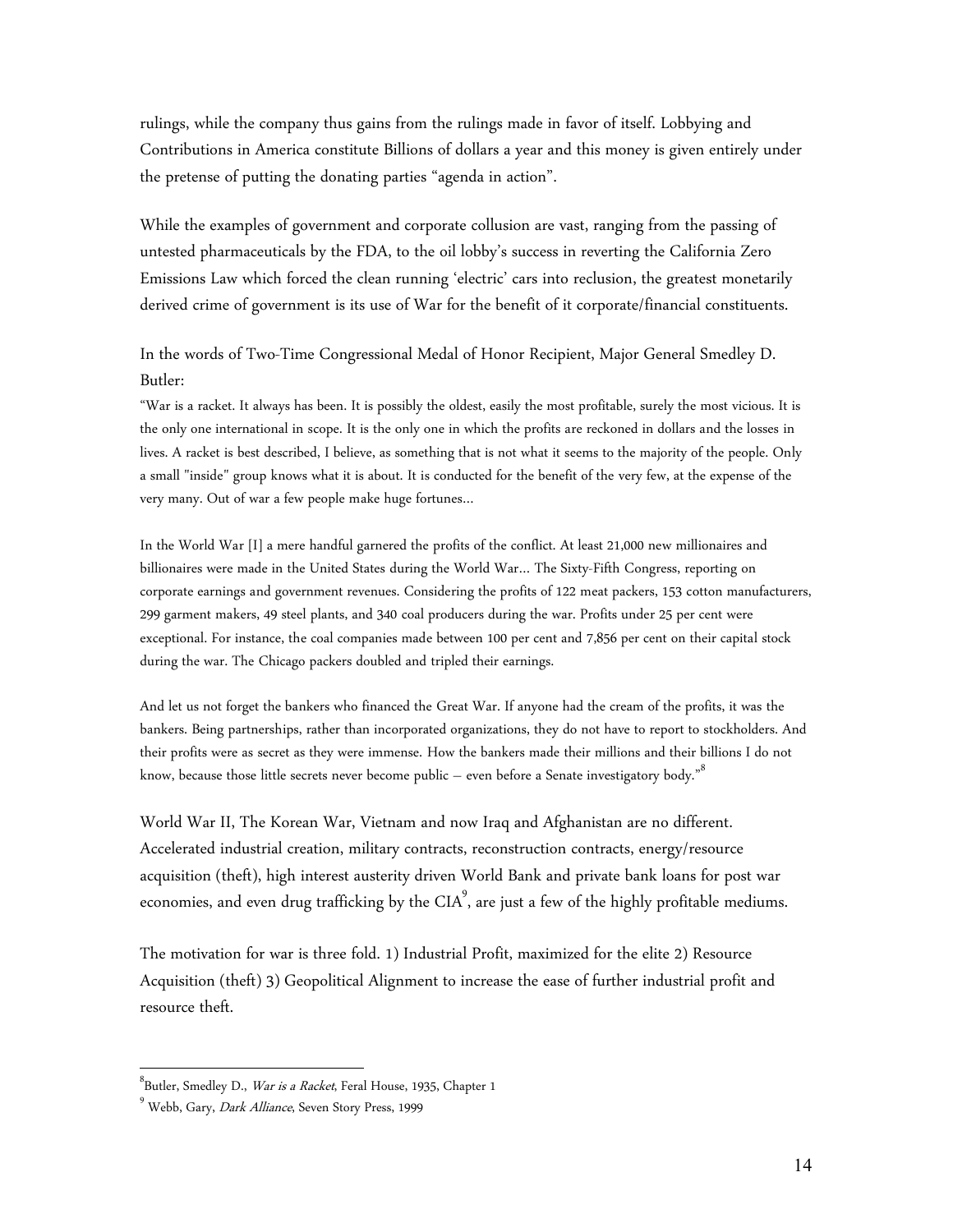This is one of the greatest sicknesses caused by the need for wealth and power. Government, with its team of brainwashed assassins on hand, is involved in the ultimate form of self-preservation, and as long as all the resources of the world remain 'hoarded' for the interest of a few, this pattern of War will never end.

Now, the above classifications of "corruption" are only a generalized grouping. Vast nuances of human behavior in everyday life are also very much poisoned by this mechanism for profit; dishonesty, ranging from the 'art of negotiation' where two business people compete with each other for their own self-interest, with an inherent disregard for the other, to the disharmony built into the employer-employee relationship, where one wants to maximize labor to reduce hourly wages paid, while the other seeks to maximize time spent in order to gain more income.

The bottom line is that The Priority of Profit sets up an 'us against them' duality mentality, for, within the monetary system, there has to be a buyer-seller; a worker-employer; a client-owner; a havehave not. Given this reality, each party is forced to enable conditions that are most profitable for them, therefore strategic edges are always sought and thus a constant battle is always raging. We are constantly at war with each other in order to live. This battle creates little over time in the way of sustainable human progress, and the sick, polluted, distorted world you see around you is the result.|

## Mechanism Four The Distortion of Values

Our Beliefs and Values are shaped by culture. While there is a genetic basis to certain human attributes and behaviors, the knowledge we have and the way we think about and act upon that knowledge is fundamentally an environmental phenomenon.

With that in mind, the monetary system requires a form of communication to inform the public of what a company has made available for sale. This form of communication is termed 'advertising'. The characteristic of advertising is 'promotion' and promotion is a manner of communication, which, generally speaking, creates a bias in favor of the product in question. In other words, advertising's job is to entice…or in more direct terms – manipulate the consumer into purchasing a product. This manipulation takes many forms, but one of the most effective is the manipulation and/or exploitation of the viewing audience's "values" - what he or she finds important.

However, before we go any further, it needs to be pointed out that the mass consumption patterns currently seen in the United States and elsewhere were not always the case. America originally was founded, to some degree, on a kind of Protestant work ethic, where thrift and savings were dominant values. However, by the early 20 $^{\rm th}$  century, a concerted effort by the business community set out to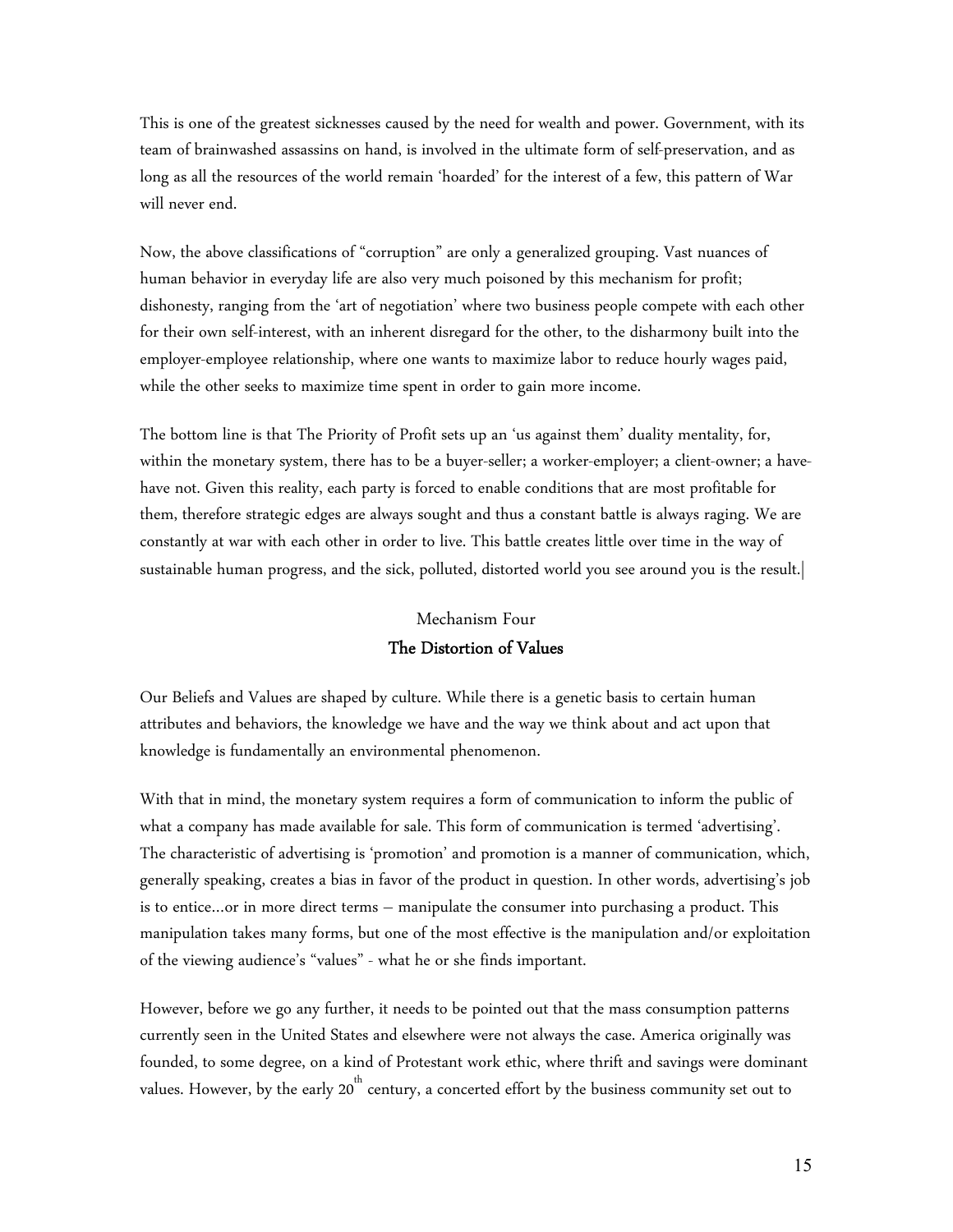distort these notions and mold a new army of impulsive, perpetually dissatisfied, status conscious consumers. Advertising agencies switched their arguments from utilitarian ones to those gauged for emotional appeal and status. Consequently, today the average American consumes twice as much as he or she did since the end of WWII.<sup>10</sup>

Now, one of the most powerful forms of 'value manipulation' comes from re-associating a person's identity to a particular ideal. Patriotism and Religion are classical examples of this, for through indoctrination at an early age, a person is often conditioned to feel a close personal connection to a country or religion, hence conditioning that person to want to support the doctrines, unconditionally.

Another example of this is the concept of "fashion". Fashion takes many forms, from the clothes people wear to even the ideologies they perpetuate. To illustrate how successful the commercial industry has become in manipulating the values of human beings for their own gain, many people today can be seen walking around wearing certain commercial articles, merely for the purpose of expressing a company's brand, contriving some kind of apparent social status or "stylistic expression" from them. Signature "Tommy Hilfiger" shirts, trade marked "Prada Bags" and flashy Rolex watches are examples of products where the utility or function of an item has lost total relevance, with importance now derived by what the item "represents".

Sadly, what these people often do not realize is that they are nothing more than walking advertisements for the respective company, plain and simple.

The "status" or "expression" really exists entirely in the conditioned 'value projections' of that person, and if enough people become manipulated in the same way, a "trend" emerges, which further reinforces the delusion by way of collective identification. These trends can become so powerful, that those who do not adhere to the fad, might be deemed "outcasts" and be ostracized.

Now, 'Vanity' aside, we must also examine the distorted values created in the form of mentalities and worldviews. This constant need of self-interest often spreads like a cancer into other psychological areas, creating and reinforcing such neurosis as "Greed", "Jealousy" and "Ego".

Greed is likely the driving force of the monetary system's perpetuation, beyond just survival. Due to the inherent stratification of goods and services (and hence standards of living) available to those with more and more purchasing power, the human being is groomed to perpetually want "more" material wealth, for the "more" seems to go to infinity. The result is a culture which doesn't have a concept of balance, or a sense of what is actually important, or "enough". Advertising compounds

 $^{10}$  Schor, Juliet, *The Overworked American*, New York Books, 1991, p. 208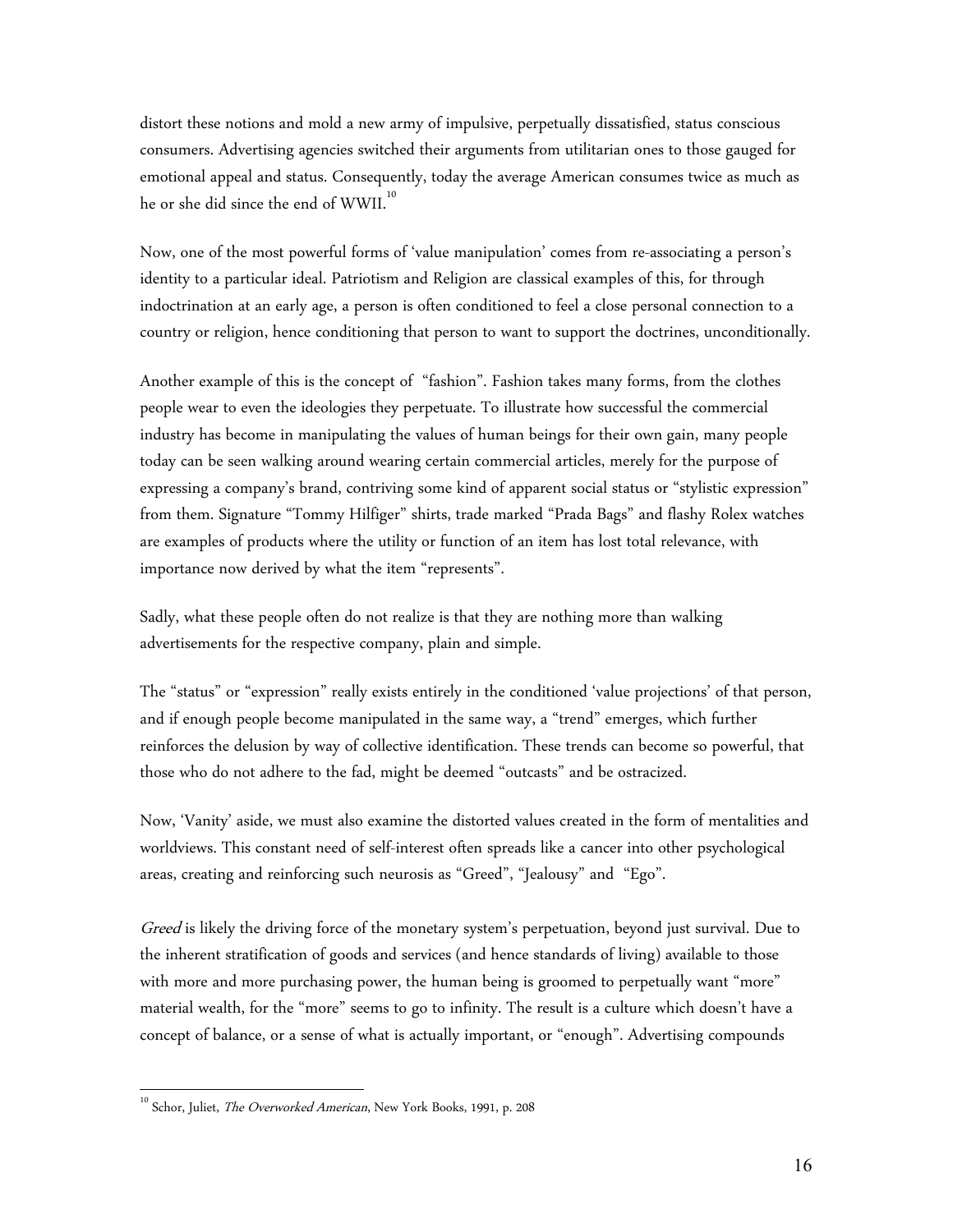this by its constant depictions of "the possibilities", often making people question their own self worth because they do not "have the best things in life", etc.

Jealousy appears to begin cultivation at a very early age, perhaps when the school teacher would praise the student who would make high marks, and scold the student who didn't, making that student feel envious of the person who made the high grade. Regardless of its origin, a classic tactic of advertising is to exploit this neurosis by using the media to depict a person with something that you do not have, making you feel as though you need to have it in order to be "equal". This is very similar to greed, with the exception being that people grow to despise others for what they have, creating social tension and often conflict.

Ego is often defined as 'a feeling of superiority to others'. This distortion takes essentially two forms:

1) General superiority based on wealth class / or position in the social hierarchy

2) Arrogance regarding one's creative contribution, demanding prestige, acknowledgement or other "rewards".

The latter, for many, almost seems "natural", for people today love to "take credit" for their ideas and inventions. This has a strong reinforcement in the monetary system, for when it comes to making a "profit", one is literally being "rewarded" and "acknowledged" for their personal inventions and actions. This further compounds the propensity for a person to demand credit for what they do, even if it has nothing to do with money.

It should be pointed out that no human really "invents" or creates anything on his or her own. Every idea and creation that has emerged has been done so based on the contributions of prior generations' work, environmental influences and/or peer feedback. As Isaac Newton once said: "If I have seen further, it is only by standing on the shoulders of Giants $^{\tt^{nl}}$ . His point was that he built his research, and hence discoveries, upon the work of many other great scientists who lived before him. His credit therefore is not only his, it goes to the whole body of scientific discovery that he had learned and worked with.

## This form of Ego has no position when a person understands that ALL inventions and creations are actually collaborations developed serially, one way or another.

Now, as for the former distinction of Ego noted above ("General superiority based…") this is a class oriented disposition which, on one level, is a psychological means to make one feel better for having more than another human. A wealthy person walking down the street finds it much easier to dismiss a homeless person, by saying "he is just a lazy bum", as opposed to recognizing him as a victim of

 $\overline{a}$  $^{\text{\tiny{11}}}$  Newton, Isaac, *Letter to Robert Hooke* February 5 $^{\text{\tiny{th}}}$  1675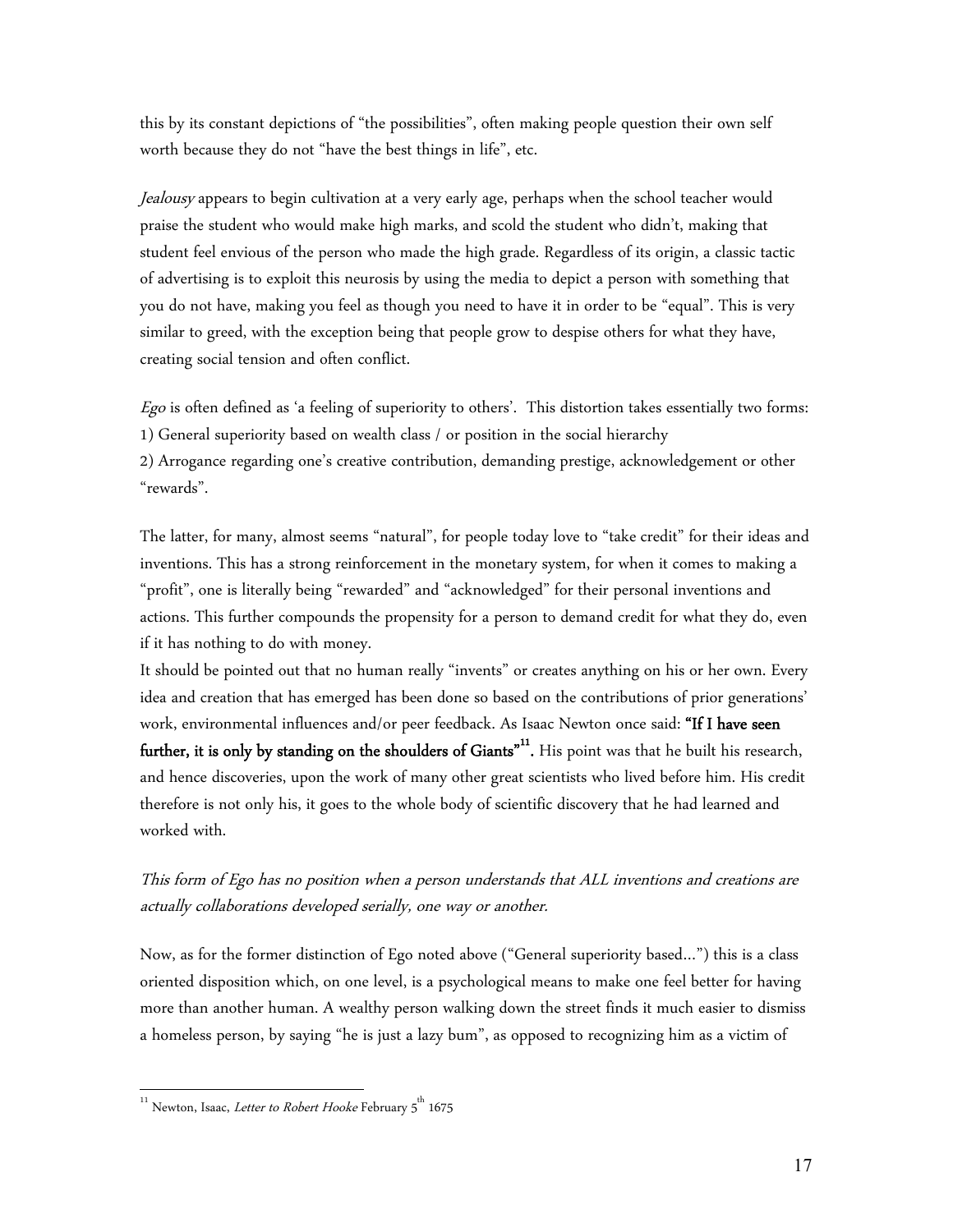culture. On another level, blind elitism, in the form of a kind of 'class based racism' leads people to dismiss those with less purchasing power as simply being "inferior" or "undeserving", for the social stature, education and lifestyle afforded by this elite, is vastly out of reach for those without similar purchasing power, therefore creating gross differences in culture.

In the end, our values are based on what works and helps us create easier, better lives. If we live in a system that rewards competition, unenlightened self-interest, corruption, vanity and arrogance, then these are the values that will constantly be perpetuated in society. While many people give lip service to 'honesty, caring for others and humility', it is easy to see why these qualities do not prevail, for the system of survival in society today does not support or reinforce them.

### Mechanism Five Fiscal Manipulation

Currency used today is called "fiat", which means its value comes essentially from government decree. In other words, there is nothing "backing up" the value of the currency other than perhaps the sweat of laborers who exchange their services for the currency. Many years ago, most currencies were on a 'gold standard' which provided a pseudo-empirical basis for the value of a currency note, but this was still entirely arbitrary, for the source of value was simply shifted to this raw material called "Gold", which also has no intrinsic value in and of itself. The 'value' of any material is relative to its scarcity (supply) and demand, and these attributes are always in flux and hence unstable.

This so-called "supply and demand" equation also applies directly to Monetary Value. Value within the fiat system is derived from how much money is in circulation within an economy. Just as with any natural resource, the more money that is in circulation, the less each unit of fiat currency is worth. When less money is in circulation, it makes each unit worth more, respectively. This phenomenon is called "Inflation" and "Deflation", generally speaking. Very simply, if new money is pumped into an economy, without regard for the current demand for goods and services, the prices in the economy will eventually rise as the value of the currency becomes worth proportionally less. This is an "Inflationary Effect". However, if the new money is quickly put to use in the creation of new goods and services, while there exists a demand to purchase those products, it can be introduced into the economy without a substantial inflationary effect. For example, if there is a demand in the market for new homes, and the government injects 1 billion dollars of new money into the economy,

The classic definition of Inflation is 'rising prices' (price inflation), while Deflation is 'falling prices'. However the primary cause of this 'Price Inflation' and 'Price Deflation' is the increase and decrease in the supply of money (Monetary Inflation). That being said, this is not the only possible cause of these conditions. Over/Under Production itself can influence this as well. There can also be a period of Inflation and Deflation at the same time, such as when a systemic crisis occurs, which contracts the money supply faster than money can be created and put into it.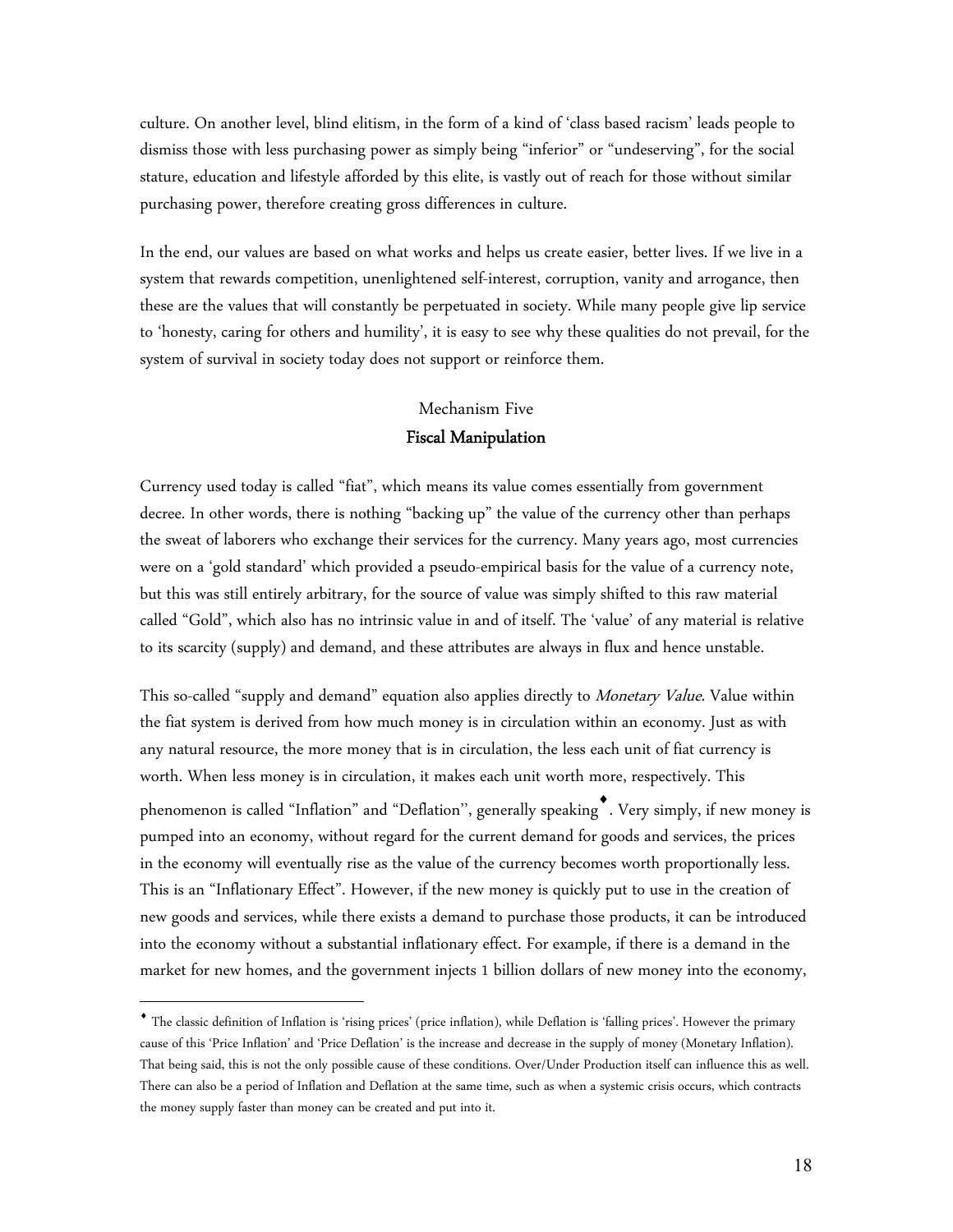and all that money is put to use for creating these new homes, which are then bought, the inflationary effect is minimal.

The increase in the supply of money available in an economy is called Monetary Expansion, while a decrease in the supply of money is called Monetary Contraction. When both of these forces are in play, you tend to get a cyclical trend, called the "Expansion and Contraction Cycle", also known as the "Business Cycle" or the "Boom and Bust Cycle"(more on this below). Generally speaking, the Expansion period is usually associated with so called "Economic Growth", for more money is being put to use and often more jobs are created. Conversely, the Contraction period is often called a Recession or Depression, for money is drying up and hence there is less money to put to use, so jobs are lost and companies fail.

The concept of "Economic growth" is typically defined as: "the increase in the amount of the goods and services produced by an economy over time". The GDP ('gross domestic product') measurement system, which basically compares the 'income' and 'output' of an economy in a certain time period, is commonly used to gauge this so called "Economic Growth".

Now, before we go any further, let it be noted that the whole idea of Economic Growth, as it is traditionally interpreted, is *nonsense* with respect to true human development. There is no such thing as true economic growth in and of itself, for the underlying mechanism is based almost entirely on the amount of liquidity (money) in the system. In other words, if I counterfeit 100 million US dollars and give it to you to start a business (you don't know it's counterfeit) and you buy and fix up an old building, hire a team of employees and start to produce a product that the public buys, this would be considered an 'expansion' of the economy. You have invested in real estate – increased the employment rate – and created new products that others buy, therefore exciting the circulation of currency (the 'consumption cycle').

Now, what if it was found out that all that money you had was counterfeit, and the whole operation was shut down? This would be a 'contraction' of the economy, for the money thus vanishes; your employees would be laid off, the building foreclosed upon, and the production halted.

Given the above scenario, one should ask: What was the real growth? If the increase (expansion) in the supply of money can result in the creation of jobs and production, while the decrease (contraction) results in the loss of jobs and production, what exactly was the point?

To understand this more clearly, we need to look at how money is created and regulated by the government and/or its central bank. For this example, we will use the United States and its central bank- The Federal Reserve.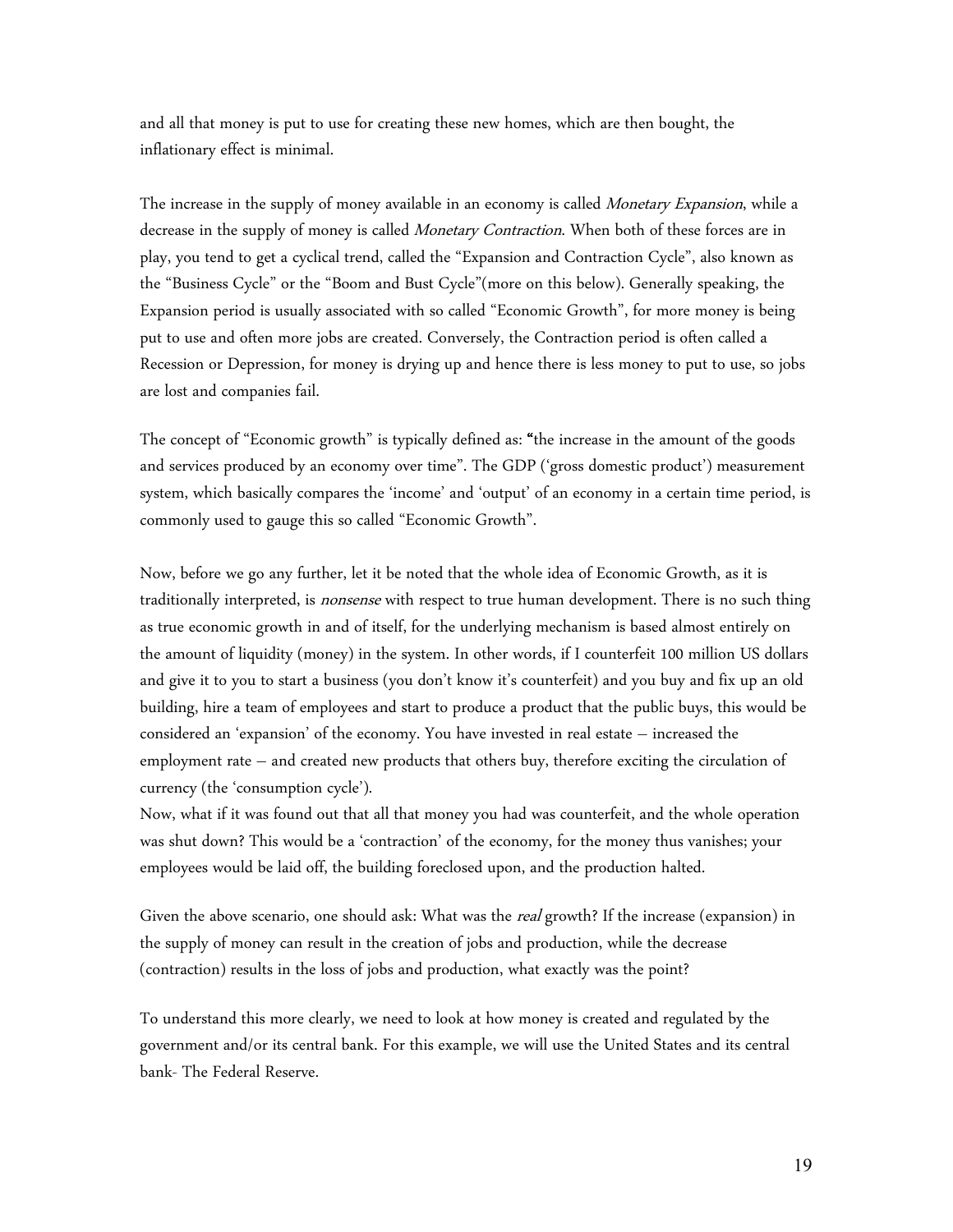As noted above, the 'expansion and contraction cycle' is a cyclical pattern, which has to do with the infusion and relinquishing of money in the system. This pattern is largely controlled and manipulated by the Central bank (Federal Reserve) by way of *Interest Rates*. An Interest Rate is a fee charged to a borrower for the use of an amount of money. This fee is based on a percentage of the amount borrowed.

Since all money in the US economy and nearly every other economy in the world is created out of  $debt$  through loans<sup>,</sup> the speed by which money comes into existence depends on how much a person is willing to pay in interest to acquire that loan. The Commercial Banks base their interest rates on values set by the Central bank.

For example, in America the "Prime Rate" is the lowest interest rate charged by banks to their most creditworthy customers. This rate is based on what is called the "Federal Funds Rate" which is dictated by the Federal Reserve.

Now, it is not the scope of this book to dissect the complex, jargon filled methods used by the banking system. However, the important point here is to understand that the Federal Reserve has the power to influence the interest rates of all banks. This translates into the power to control the amount of money being borrowed, and hence the amount in circulation.

When the Fed lowers its interest rates, so do the commercial banks and credit (borrowing) becomes less expensive. When the Fed raises its interest rates, credit becomes more expensive. In a low interest environment more people are likely to borrow money, put it to use, and create so called "economic growth"(Expansion). In a high interest environment, less can afford to borrow money, less is put to use and economic growth slows or reverses (Contraction). This is all the so-called "Business Cycle" is, and the Federal Reserve, through its use of interest rate manipulation, can "throttle" the expansion and contraction of money at will, to a certain degree.

Why does the Fed need to control this?

To understand this, you need remember that (1) all money is created out of debt (loans), and (2) the increase in the supply of money can lead to Inflation.

If the money supply was allowed to constantly increase (expand), it is simply a matter of time before the market becomes saturated with excess liquidity stifling the resulting economic growth. This will then lead to Inflation, depreciating the value of the currency, raising prices. Likewise, outstanding debt is directly proportional to the money supply, so the more an economy 'expands', the greater the debt that is created. This sets up an inevitable systematic crisis for the money needed to pay the

Chicago Federal Reserve, Modern Money Mechanics, 1963

In the event of economic failure, where debt/inflation exceeds manageability, interest rate manipulation can have little or no effect. More on this in Chapter 2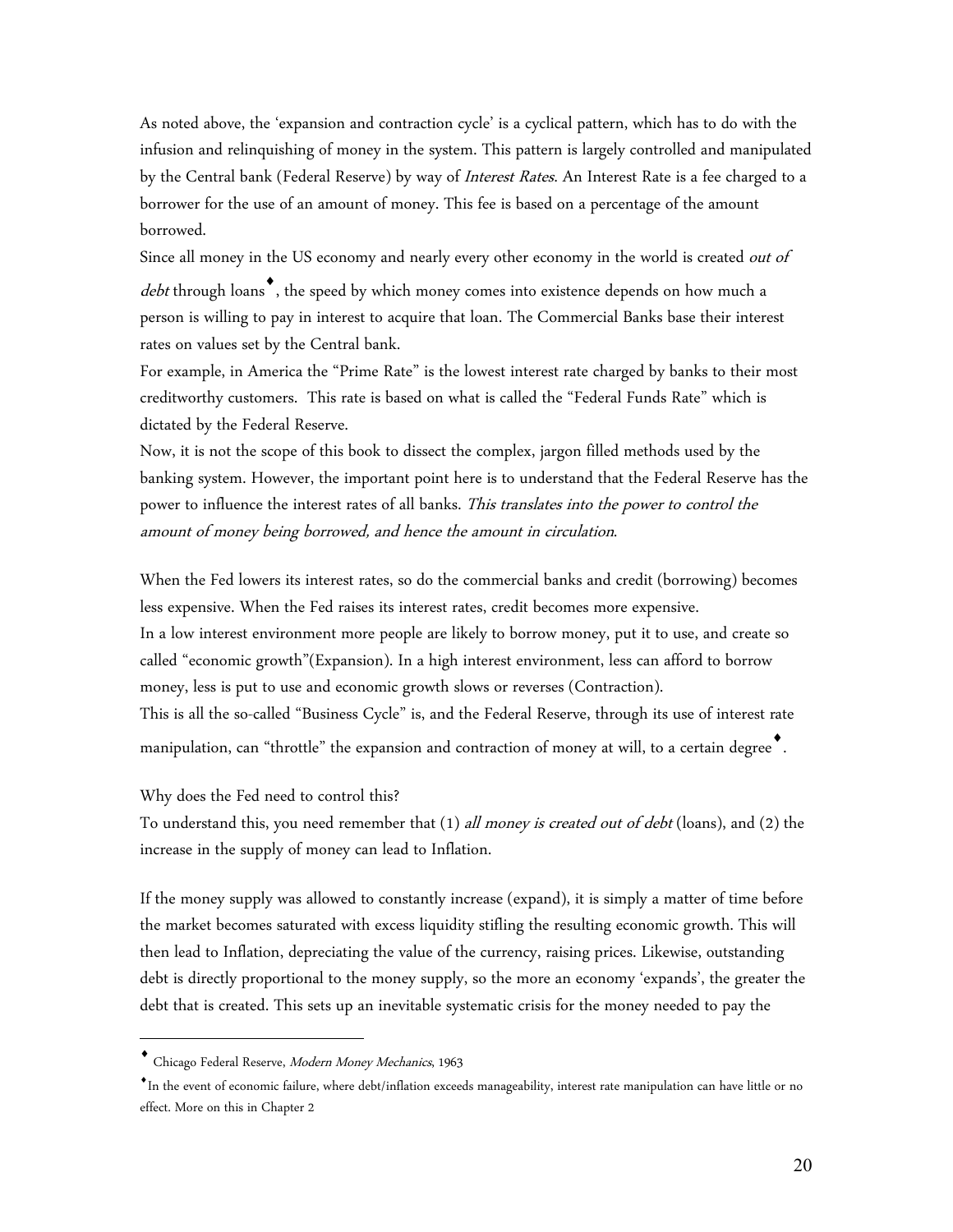interest charged on the loans does not exist in the economy outright . Therefore, there is always more outstanding debt than money in existence. Once the debt grows larger than a person/company can afford, defaults begin (often in a systematic way), loans slow and/or stop and the money supply begins to contract. This particular scenario of debt overpowering and nullifying expansion could be termed "financial failure", very simply.

Now, before we go any further, we need to talk about Debt more specifically. It needs to be clearly understood that debt itself is also a very active tool for social control, but not in ways most would consider. In a Monetary System, the whole structure is based on human participation. The structure is always hierarchical, so those at the top of the pyramid always benefit more than the majority at the bottom. Therefore keeping people motivated to be employed and fearful of losing their jobs and thus subservient, is a positive circumstance for those at the top. A person, who "needs" a job, is more likely to take a lower wage, and less likely to cause problems.

One of the most reliable ways to get people to work and maintain subordination is to put them into debt. A person in a lot of debt is going to be much more submissive to the system, than a person who has no debt. This mechanism of "Debt Slavery" is little talked about, for most simply do not even think about it. Every dollar in existence theoretically has to be paid back to the banking system and in order to pay that money back, it must be "earned" by the indebted parties, usually through the form of "wage" or "profit", hence requiring human service/servitude.

This issue is compounded by the reality that there is *always* more outstanding debt than money in existence (due to the interest charged), making the public's attempt to "break even" within the system futile. There will always be more debt to pay back, ensuring the slavery of the masses.

Now, in the next chapter, we will continue our analysis of the financial system and its policies to point out how the repeated failures of the system are built right into the very structure of it, one way or another.

Before we do, let's summarize what has been discussed in this chapter:

#### Summary of Chapter 1:

 $\overline{a}$ 

 Our world is dominated by the practice of Monetary Economics (aka, the "Monetary System"). Based on this system, the 'value' of a good or service is generally defined by the *availability* (degree of scarcity) of the resources required, along with the amount/type of *human labor* involved in the production/service. Based on this value theory, if goods and services could be produced with no human labor, coupled with resources that were in complete abundance, the value (price tag) would be

<sup>\*</sup> For those not familiar with this reality, see Web of Debt by Ellen Brown, Chapter 2.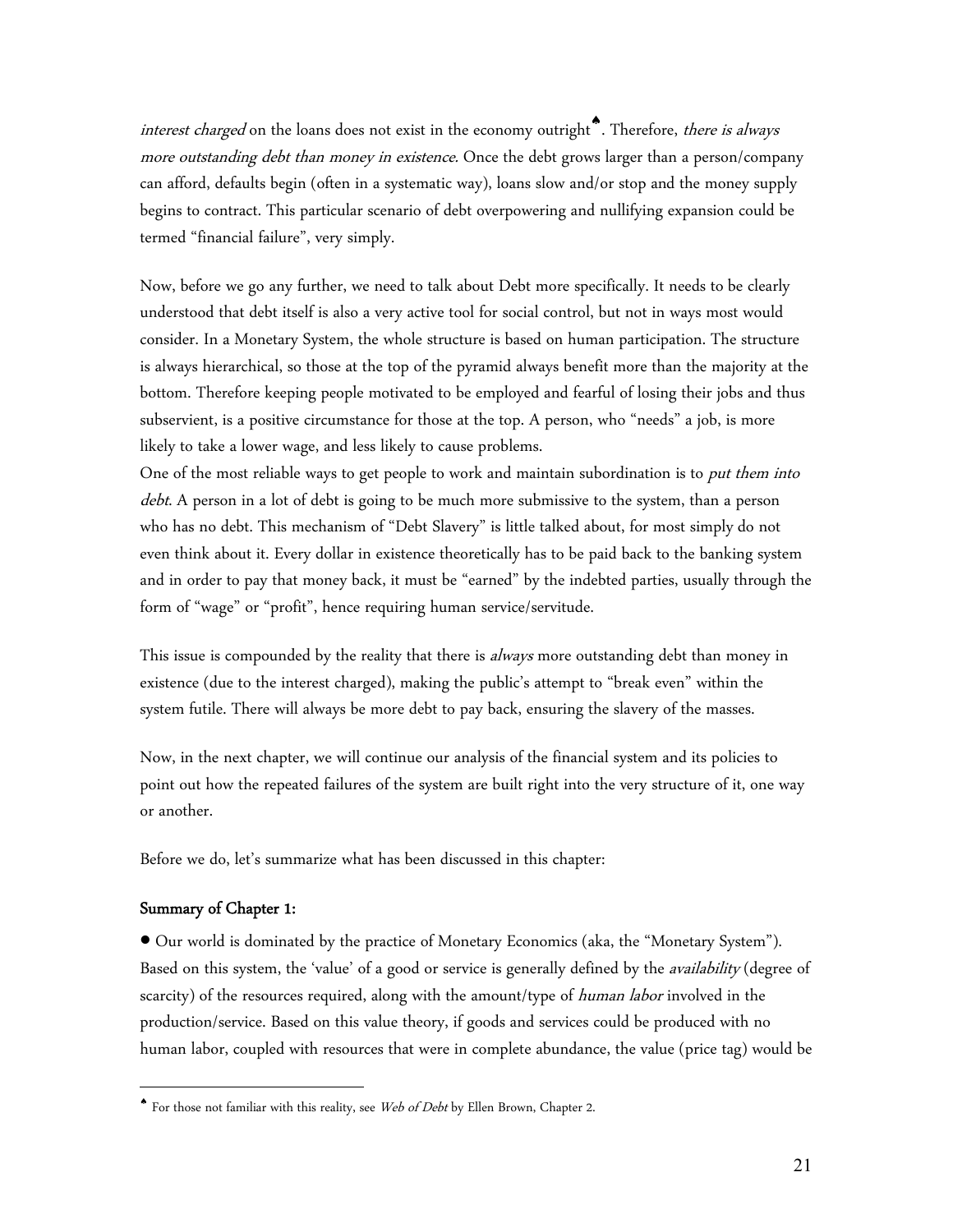zero, hence not having a monetary value at all. If such a situation were to occur, perhaps with the use of automation for labor and chemical processes to find substitutions for scarce resources, the entire financial/profit system would have no true basis and could not exist.

• A driving undercurrent of the marketplace is *scarcity*. Industry at large wants scarcity, for it increases demand. This reality creates an immediate disregard for the environment/human concern and reinforces abusive methods that work to *limit* production capacity and resource availability, rather than expand it for the greater good. Therefore, abundance is impossible. Also, the currency in the system is deliberately made scarce by the central banks, forcing humans to battle each other on a daily basis, with there never being enough to go around, perpetuating poverty and class stratification.

 The Monetary System requires 'cyclical consumption', or constant turnover in the marketplace. This translates into a natural propensity/need to create inferior products that break down quickly, for if very long lasting, durable and sustainable products were created, the market would suffer, for less people would have a need to repair or re-purchase a product. This leads to high levels of multiplicity, waste and pollution. If products in society were actually designed to *last long periods of time*, through the use of the best known materials and methods, the monetary system could not exist, for it can only work when constant financial "input" is generated by purchases.

 The most important issue for a human being is survival, and in a Monetary System this inherent self-interest translates into the constant pursuit of 'Profit'. This mentality has proven to cause far more problems than benefits for society, for social concern is always second to monetary gain. If industry truly 'cared' about society, putting the welfare and best interests of people as the first priority, the monetary system would not work, for the entire orientation of the structure requires "differential advantage". In other words, 'equality' and 'fairness' have no place in a system where the entire basis of survival has to do with competition. Of course, advocates of the system will tell you that the system creates "incentive", but this incentive is really the incentive for monetary gain and nothing more. Meaningful contributions to society in this system are a chance byproduct, not the initial intent. Financial corruption is also always constant, with many forms simply accepted as "the way it is" and legal. Concurrently, War is the ultimate form of economic stimulus and this makes death and destruction a positive thing for those who are in commercial/political positions to benefit from it. War is in fact wanted by industry, regardless of its inhumanity. **Given this reality, war will** likely never go away as long as the profit system is in place, while human behavior itself will always have an abusive propensity, due to the need to gain advantage over each other for survival.

The Human Value System is largely a product of the environment. The influence of the Monetary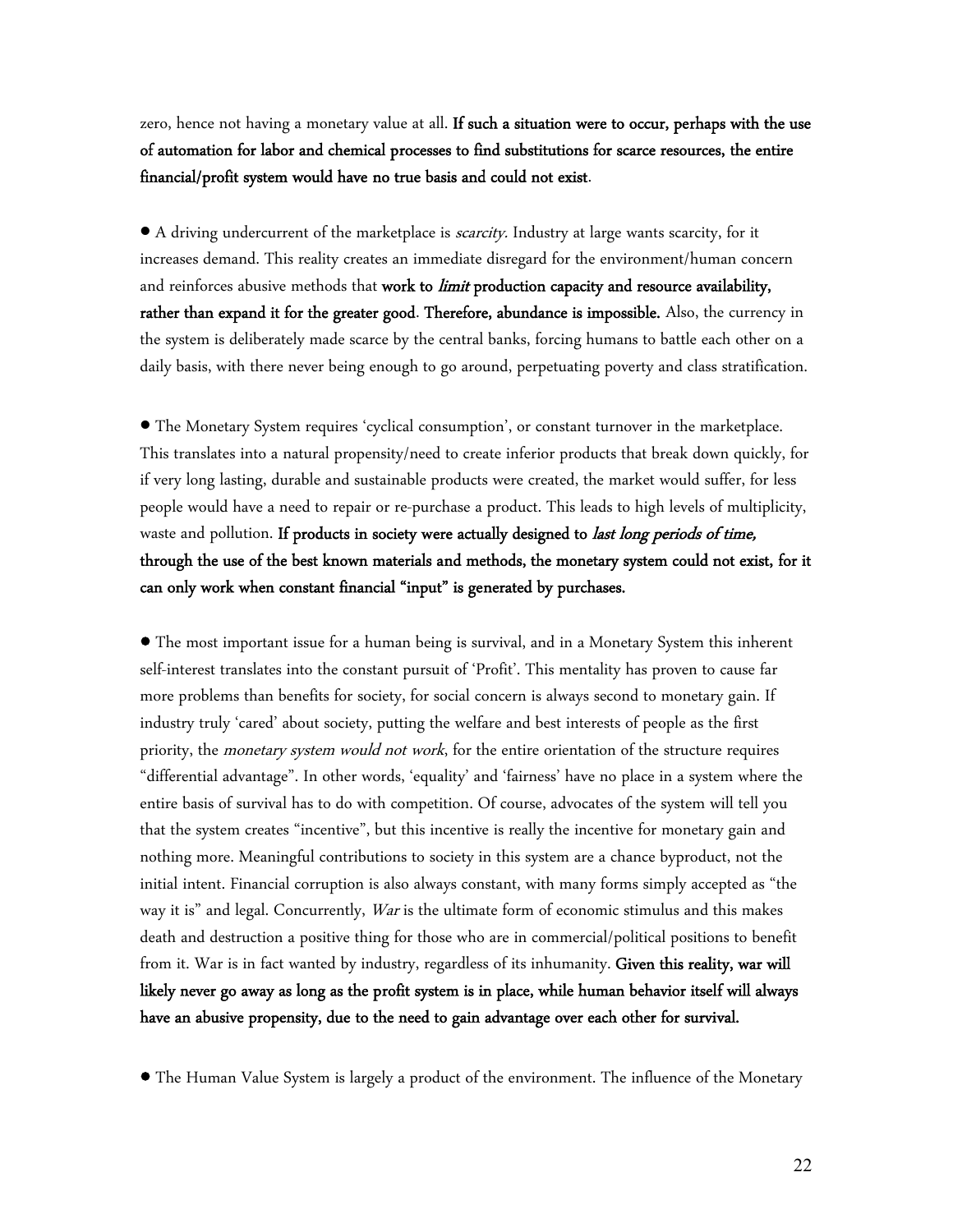System, in both the ruthless mentalities it necessitates for gain, along with the distorted values created by advertising agencies to condition people into buying something, has created a culture of vain, selfish, aggressive and insecure people. Vanity, Ego, Jealousy and Greed are all byproducts of the system and when it comes to the 'promotion' of sales, the end result is more important than the means. Likewise, the competitive, self-interest oriented motivation inherent in the pursuit of profit creates a general disregard for the well being of others, perpetuating inclinations for abuse and advantage.

 Money used in the world today is Fiat and is usually regulated by the Central Banks. In the United States, the Federal Reserve (its central bank) manipulates interest rates in order to control the expansion and contraction of the money supply. Debts generated by loans (remember that money comes into existence from loans; hence money is created out of debt) are exaggerated by the use of interest, for the money to pay back the interest charged on the loan is never respectfully created in the money supply. Therefore, when the money supply is expanded, typically creating "economic growth" (new money being put to use), a proportionate amount of debt is created as well, forcing people to submit to employment to afford the debt obligation.

Since the interest + principle of the outstanding loans will always exceed the available money supply, this aspect constitutes nothing less than a form of economic slavery, for it is virtually impossible for the collective public to ever get out of debt. Also, the term 'Economic Growth' is actually nonsense, for all expansive growth is temporary and must be counter balanced by contraction. The only reason more jobs are created is because more money is in circulation.

## Chapter 2: The Final Failure

#### Beyond Irresponsibility:

 $\overline{a}$ 

David Walker, former US Comptroller General and chief of the GAO, warned before the 2004 election that if large economic changes were not made, by 2009 the United States and its taxpayers would not be able to afford the interest payments on the national  $debt<sup>12</sup>$ . A study authorized by the US Treasury in 2001 found that in order to keep servicing the debt at its current rate of growth, by 2013 income taxes would need to be raised to  $65\%^{^{13}}$ .

If the United States cannot afford to pay the interest on its debts, that would be the final stage of economic collapse and hence result in a total textbook bankruptcy. The systematic crisis would in turn likely spread to the rest of the world, due to the financial/commercial interconnections inherent.

<sup>&</sup>lt;sup>12</sup> Al Martin , *Protocols for Economic Collapse in America* (article) 2008<br><sup>13</sup> Ellen Brown, *Web of Debt*, Third Millennium Press p.368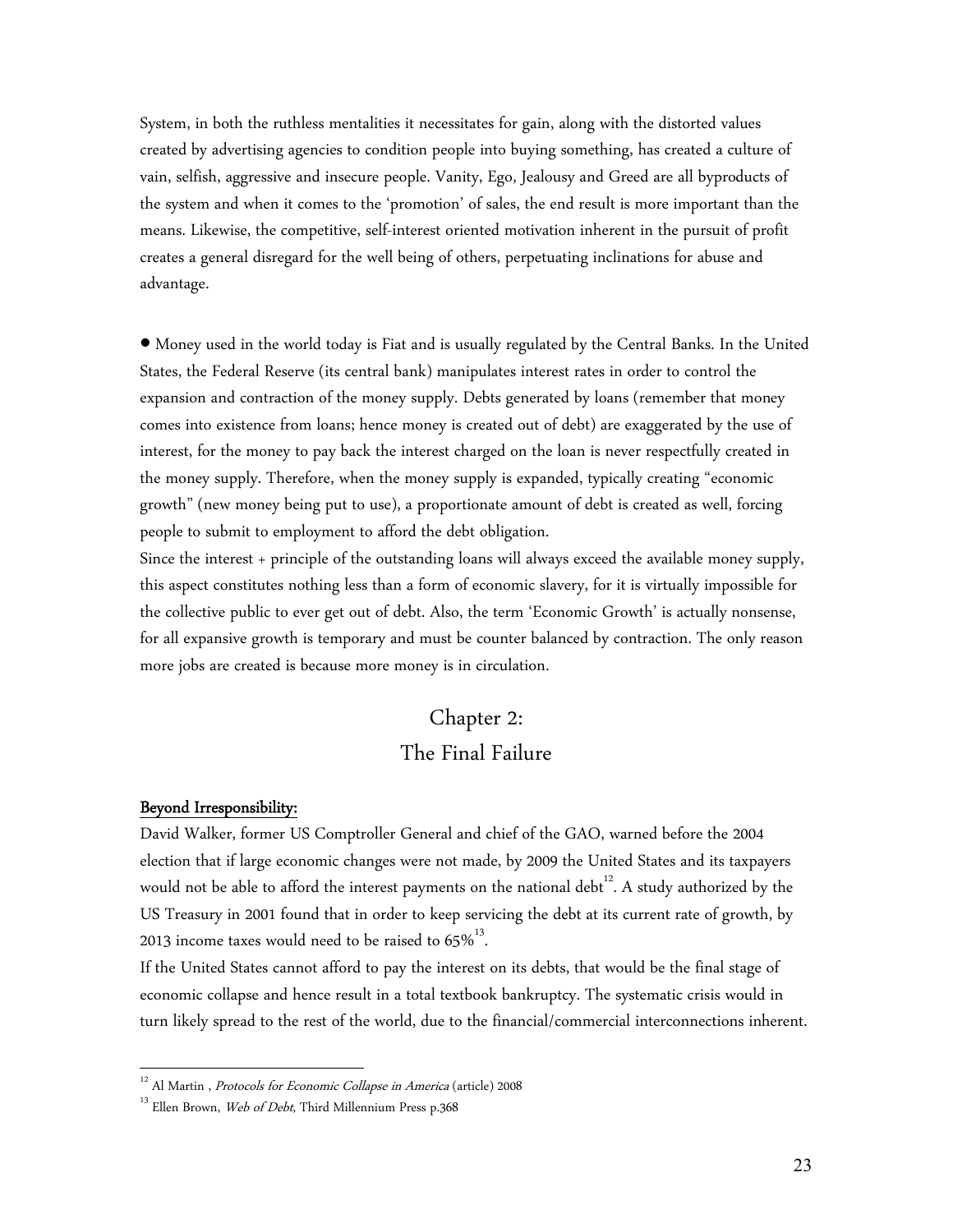How did this happen? Why is the US national debt \$12,250,000,000,000 as of Jan 2009? Of the 203 countries in the world today, only four (!) do not owe others money. The collective external debt of all the governments in the world is now about  $52$  trillion dollars<sup>14</sup> and this number doesn't include the massive about of *household debt* in each country

#### The whole world is basically bankrupt. But how? How can the world as a whole owe money to itself?

Obviously, it's all nonsense. There is no such thing as 'money'. There are only planetary resources, human labor and human ingenuity. The monetary system is nothing more than a game... and an outdated and dysfunctional one at that.

Those in positions of social power alter the rules of the game, at will. The nature of those rules is guided by the same competitive, distorted mentalities that are used in everyday "monetary" life, only this time the game is rigged at its root to favor those who run the show.

For example, if you have 1 million dollars and put it into a CD at 5% interest, you are going to generate \$50,000 a year simply for that deposit. You are making money off of money itself… paper being made from other paper … nothing more - no invention - no contribution to society – no nothing.

That being denoted, if you are a lower to middle class person, who is limited in funds, and must get interest based loans to buy your home or use credit cards, then you are paying interest to the bank, which the bank is then using, in theory, to pay the person's return with the 5% CD! Not only is this equation outrageously offensive due to the use of usury (interest) to 'steal from the poor and give to the rich', but it also *perpetuates class stratification* by its very design, keeping the lower classes poor, under the constant burden of debt, while keeping the upper classes rich, with the means to turn excess money into more money, with no labor.

That reality aside, there are other games in the system which have worked for decades, but are just now starting to bloom into the inevitable mathematic disasters that should have been anticipated 100 years ago.

#### - The 'Boom and Bust Cycle' (aka - "The Business Cycle") -

Surface definitions of the "Business Cycle typically read: "the recurring fluctuations in economic activity consisting of recession and recovery and growth and decline"<sup>15</sup> However, this says nothing about the cause of the fluctuation. While there are various theories on the cause, it seems most economists tend to shy away from the 'elephant in the living room'… and that is the powerful effect

<sup>&</sup>lt;sup>14</sup> *CIA World Factbook* ,2009, https://www.cia.gov/library/publications/the-world-factbook/rankorder/2079rank.html<br><sup>15</sup> wordnet.princeton.edu/perl/webwn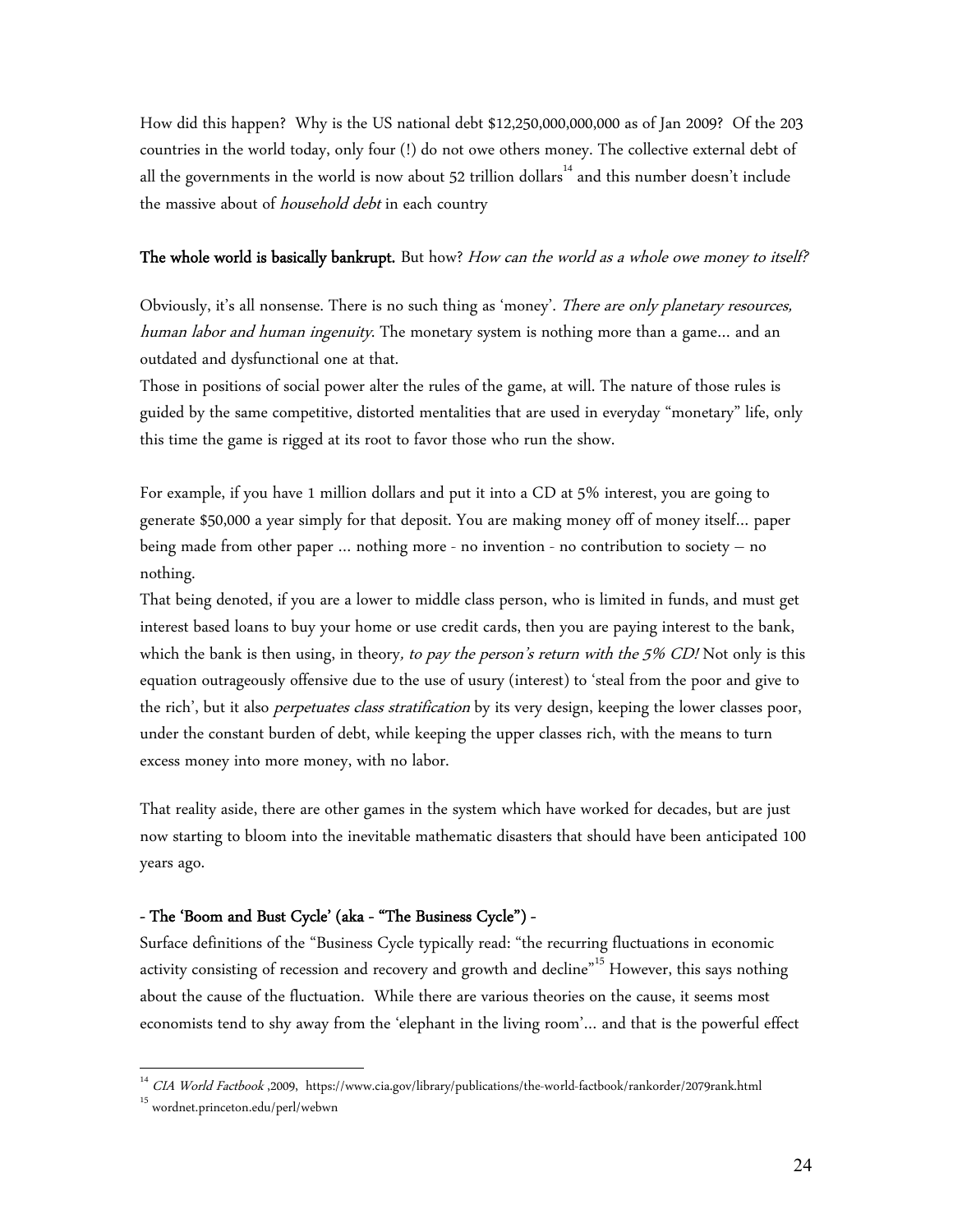Monetary Contraction (money removed) and Expansion (new money added) have on the Business Cycle.

When money is added to the money supply, that money is then typically put to use for some reason. Very often these reasons include starting a business, buying a home, investing in the stock market, etc. This application of money often translates into so called "economic growth". Credit Expansion, in the form of personal and business loans, is really the hidden force behind economic growth. This is basically the 'Boom' period of the Boom and Bust cycle. If you examine prior trends of economic expansion in the United States, you will find a lockstep correlation to the expansion of credit. (ie. 1990-2000 stock market bubble)

Unfortunately, money cannot be added into the economy infinitely, for the *Debt* and *Inflation* caused by the expansion will eventually overcome the "growth" benefits. This is due to the reality that new money is always needed to cover the outstanding debt, largely due to the need to pay back the interest on the loans (which does not respectfully exist in the money supply).

What this means is that after a period of growth (boom) with the economic indicators now pointing towards a weakening economy, a choice can be made by the financial regulators/government to either:

[1] Continue the expansion by infusing even more money, often by lowering the interest rates (such as the 'prime' or 'discount' rate) or by simply moving large sums of money to certain sectors (such as the 2008 700 Billion dollar bank bailout).

or [2] Let the contraction (recession) run its course, raise the interest rates, and bring the economy back to some kind of equilibrium, thus preparing it for another expansion.

As far as history is concerned, the pattern has been to do both, basically with the idea being to "ease" the recession by increasing liquidity. The reasoning is simple. It is politically unpopular for the ruling class to have unemployed, poor citizens. This can lead to contempt for the leadership and perhaps revolution. Therefore, there is always the game of placating the public with false security in order to avoid the truth coming out about the inherent dysfunctionality and corruption of the Ponzi scheme known as the Monetary System

Now, the result of this "easing" of the contraction simply delays the inevitable and since the US Government has "eased" virtually every contraction we have seen in the last 70 years by infusing

These are generalized, summary examples. It is not in the interest of this booklet to detail all components and attributes.

In a system where money is created on top of money out of debt, with interest charged, creating more debt owed back than is even in circulation- this system is a textbook pyramid scheme. The tool is called the "Fractional Reserve System". Read Web of Debt, chapter 2, by Ellen Brown, for more about this monetary expansion policy.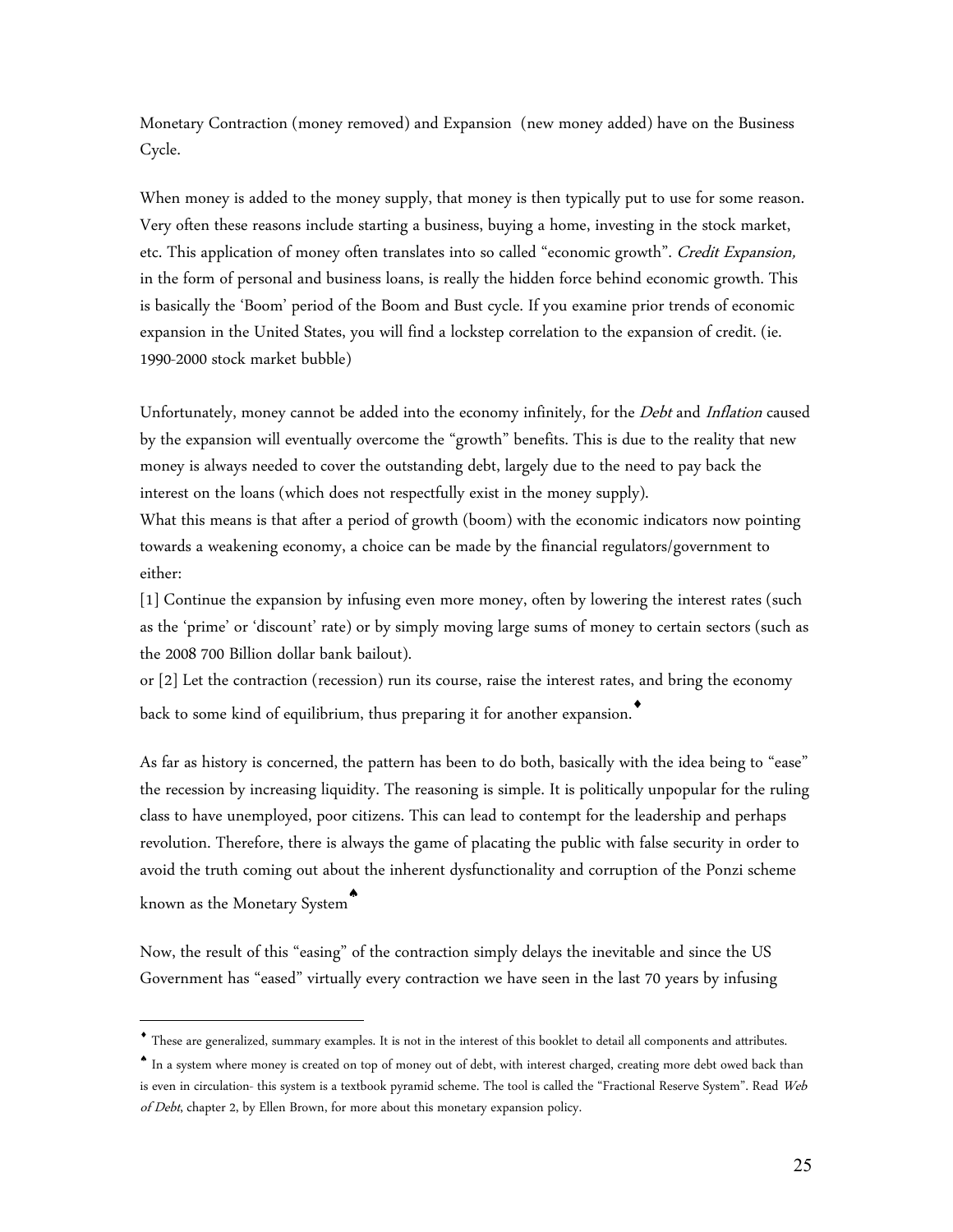more money into the system, a "Doomsday scenario" awaits…the "big contraction"… and it might be happening at the time of this writing.

Figure 1 below is the idealized business cycle, moving about a constant mean, with peaks as the "boom" and troughs as the "bust":



But considering that money has always been strategically injected into the system when contraction occurs, the 'mean' path is actually ascending. Figure 2 below is an idealized depiction of what has actually been happening for the past 70 years and what could be in store as the "big contraction" looms.



As of March 2006, the US Government stopped reporting M3, which is the total amount of money in the economy in virtually all forms. What is the reason for this? - they don't want the public to realize how much money is being pumped into the system. Figure 3 below shows M3 up until they stopped reporting it.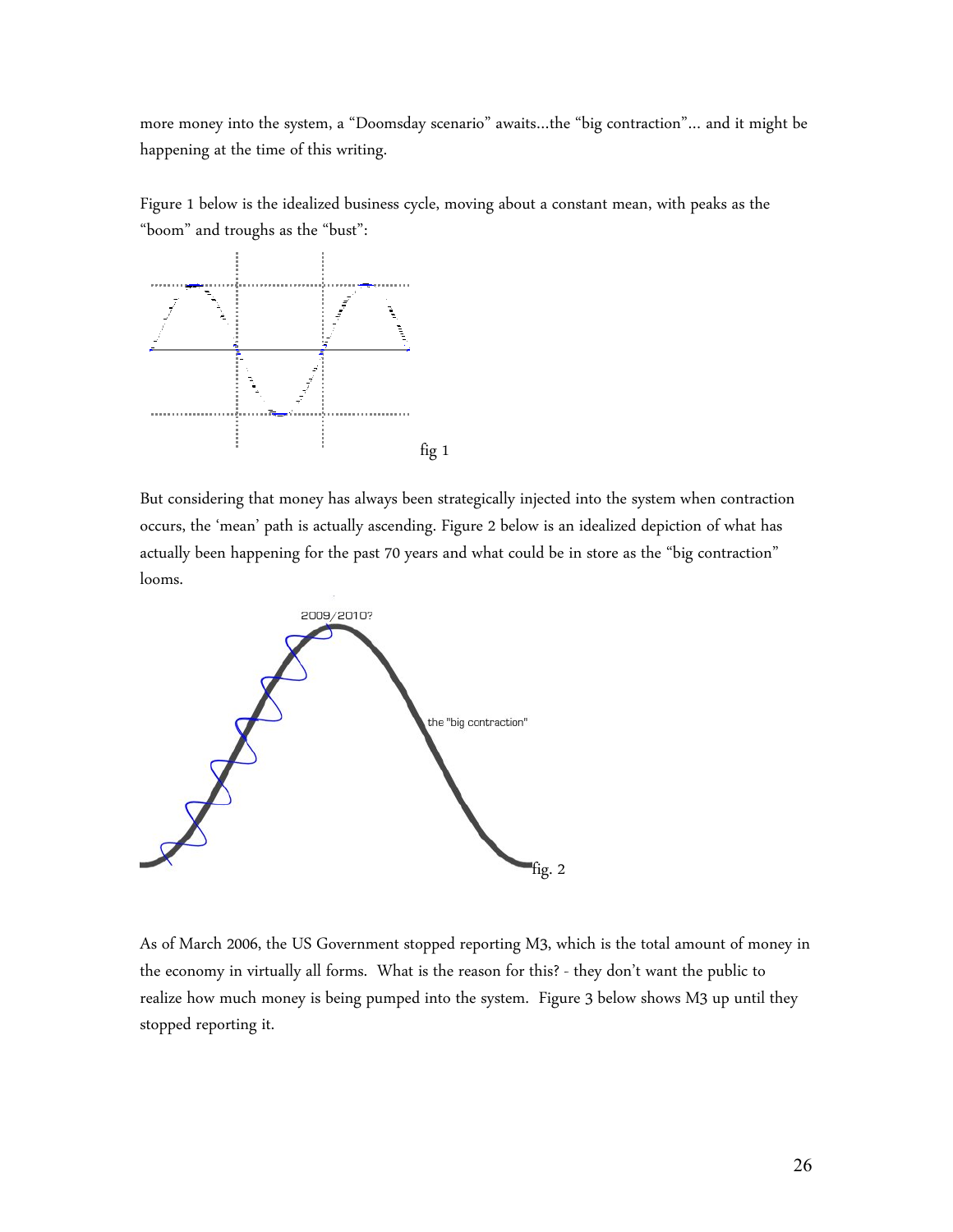

Regardless of the discontinued reporting by the Fed, secular economists have been able to track the components of the M3 independently and what has been noticed is that since 2006, M3 has grown from about 10 trillion to 14.5 trillion by the end of 2008, a near 50% increase in less than 3 years. (Figure 4).



M3 EXPANDED TO PRESENT DAY; BILLIONS OF DOLLARS

http://www.shadowstats.com/alternate\_data/money-supply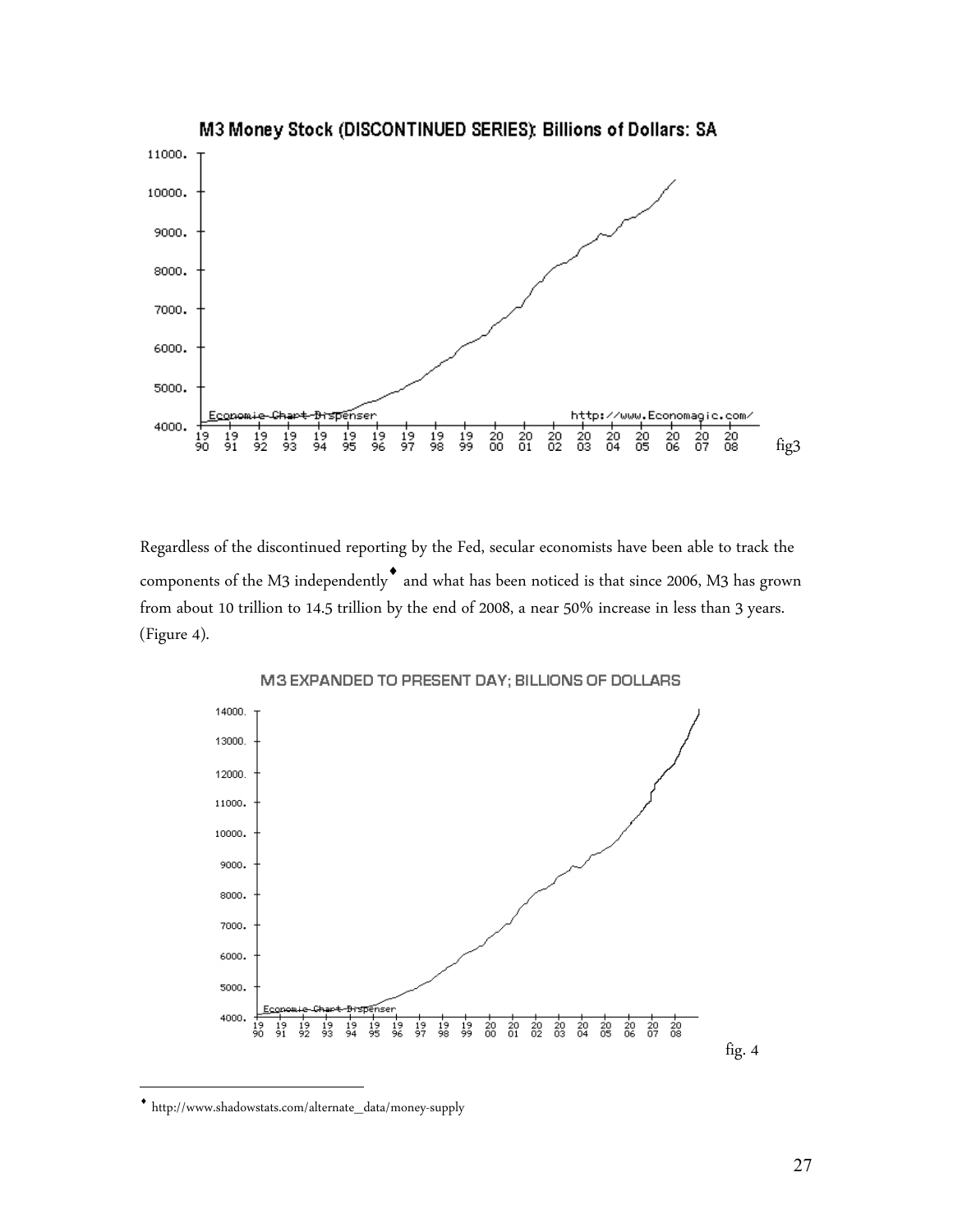How far can we go? At this rate, by 2015, the money supply will be about 30 trillion dollars.

Now, just because money is being pumped into the system does not always mean economic expansion is occurring. This is a critical point. For instance, one of the hallmark indicators of economic expansion is the creation of jobs. Figure 5 below shows the US unemployment levels, including the SGS $^\bullet$ component which takes into account those non-working Americans who are not currently counted as "unemployed" simply because the period of acknowledgment has ended.



While official government agencies reported that unemployment was around 7% at the end of 2008, deeper research reveals it is actually closer to 18% of the US population. More on the reasons for this reality will be addressed in the next section. (The Ultimate Outsource), but for now let's simply use this information to understand that the current infusion of money into the money supply is not having an effect in the current financial crisis.

As noted earlier, money cannot be added into the economy infinitely, for the *Debt* and *Inflation* caused by the expansion will eventually overcome the "growth" benefits. This is what is now happening and no intervention (bailout) to "ease" this crisis is likely to work.

The SGS Alternate Unemployment Rate reflects current unemployment reporting methodology adjusted for SGS-estimated "discouraged workers" defined away during the Clinton Administration added to the existing BLS estimates of level U-6 unemployment. http://www.shadowstats.com/alternate\_data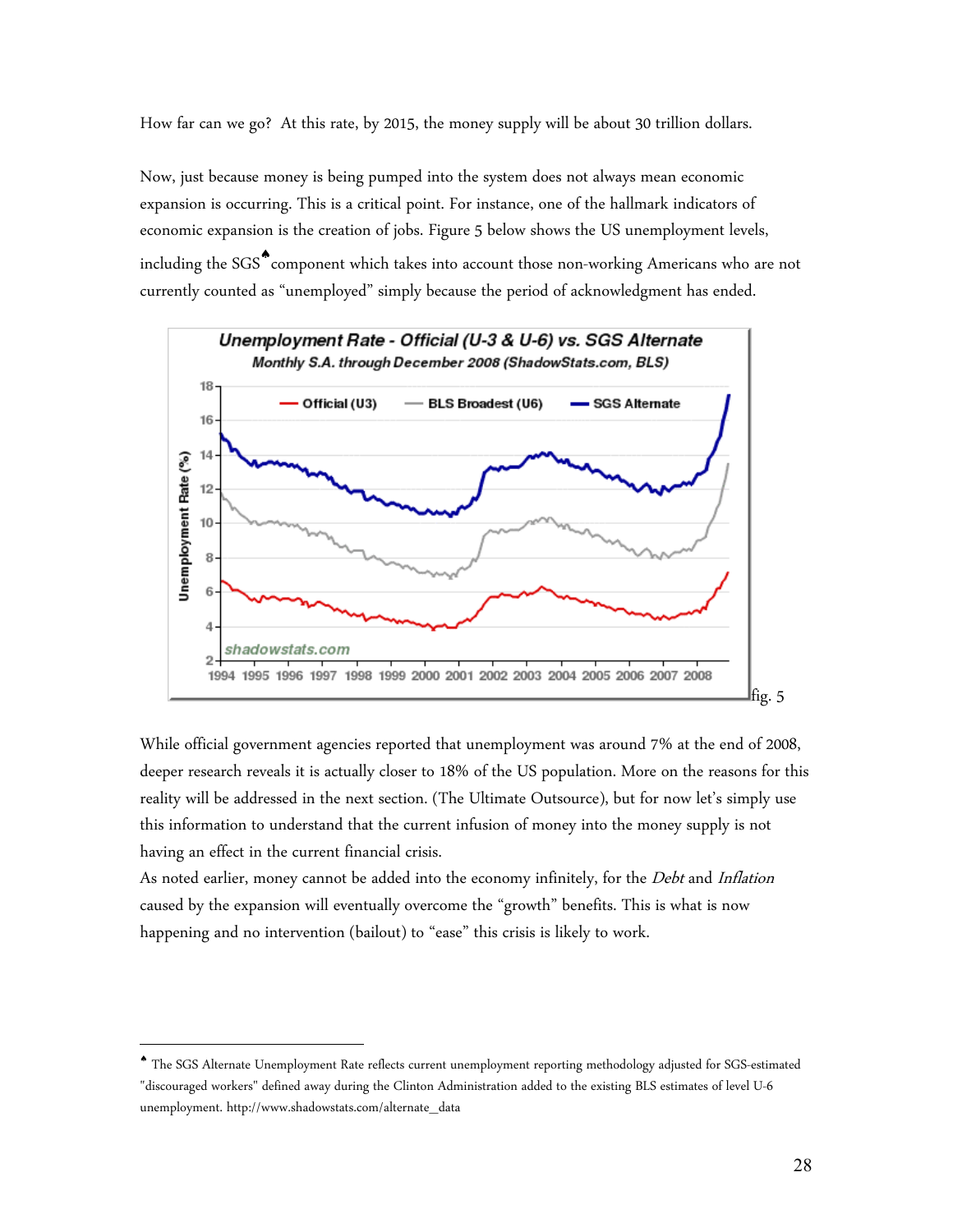Why? -Mainly because the debt levels are too high. Total debt of the US government plus its citizens was about 53,000,000,000,000<sup>16</sup> in 2007(Figure 6). This is insane when you realize that in 2007 the total US money supply (M3) was only about 12,000,000,000,000. Are we going to now inject over 40 trillion dollars into the US economy to cover this? No- because not only would this create trillions in new debt, it would likely cause hyperinflation on a grand scale. From a different angle, the GDP of the US in 2007 was only about 14 trillion! $17$ 



Right now (2009) it is deflation *and* inflation, occurring at the same time, with deflation, in the form of contraction, winning. Money is vanishing faster than it can be put in, to put it loosely. While the system itself sets up this inevitability on its own, the chain of events for the current collapse seemed to start with the rampant speculative bubble in the housing market. Once that crashed, the Derivatives market, (which is holding values that exceed the GDP of the entire planet many times over 18) which gambled on those home mortgages, became "toxic" due to the foreclosures. This triggered the failure of the investment banks; along with the failure of the commercial banks following; which leads to the failure of corporations that require credit; inevitably arriving at the laying off of the work force itself. This systemic crisis is global, due to the international nature of the Financial Markets, which is why the countries in the western world are now seeing similar economic problems as America.

<sup>16</sup> http://mwhodges.home.att.net/nat-debt/debt-nat-b.htm

 $^{17}$ https://www.cia.gov/library/publications/the-world-factbook/print/us.html

<sup>&</sup>lt;sup>18</sup> Brown, Ellen, *Credit Default Swaps: Evolving Financial Meltdown and Derivative Disaster Du Jour*, webofdebt.com, 2008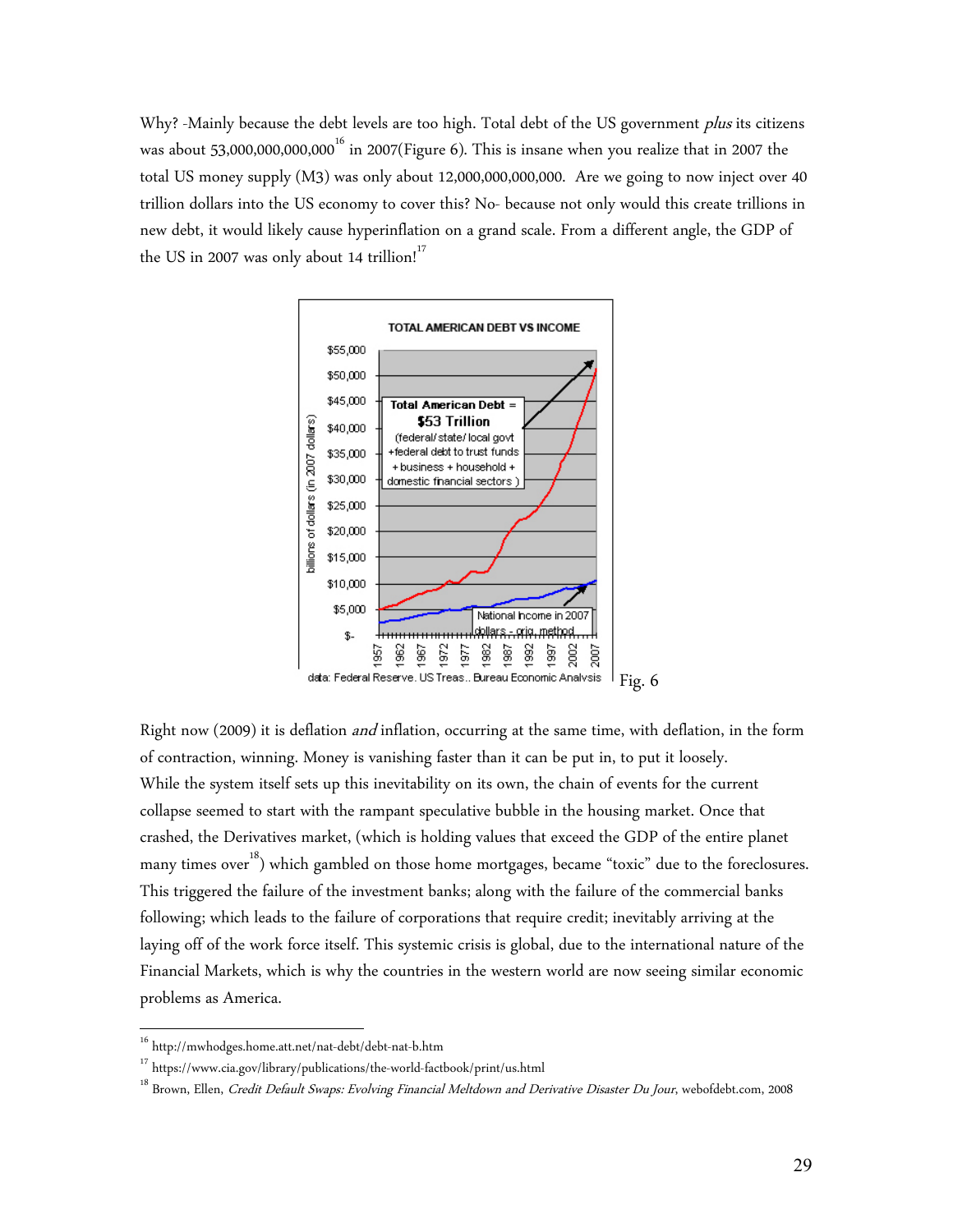However, please note that even though it seems as though the housing bubble and "predatory loans" are "to blame" for this crisis, they really aren't. This failure would have occurred one way or another due to the very nature of the economic system. However, the incredible irresponsibility involved in managing this already detrimental system has greatly exaggerated and accelerated the severity of pending collapse, making the future look very grim if this false structure, known as the "Monetary System", is to be maintained.

#### The Ultimate Outsource:

Everything described in the preceding section is of great importance in terms of understanding where we are and where we are going within this economic structure. Please note this information is just as relevant to non-Americans as it is to Americans, for the world shares the same basic system and is tightly interlinked.

Now, in response to these problems, very often people suggest 'monetary reform' as the solution. These suggestions often consist of: going back to the gold standard; outlawing interest; shutting down the Federal Reserve and giving the power of printing money to the government and letting the government distribute it debt free…etc.

While these reforms and others all pose logical merits, they do not recognize an unstoppable phenomenon that has accelerated since the early  $20^{th}$  century, which has greatly impacted the labor force since:

#### The replacement of human labor with machines.

At the core of the economic system itself is the mechanism of Labor for Income. Our entire economic system is based on human beings selling their labor as a commodity in the open market. If humans do not have the option to "work for a living", then the monetary system as we know it is over. No one can buy goods if they don't earn money. Companies cannot afford to produce if the consumer has no purchasing power. This issue overrides everything that has previously been discussed in this chapter.

As John Maynard Keynes, in The General Theory of Unemployment, Interest and Money disdainfully points out:

"We are being afflicted with a new disease of which some readers may not yet have heard the name, but of which they will hear a great deal in the years to come – namely 'technological unemployment'. This means unemployment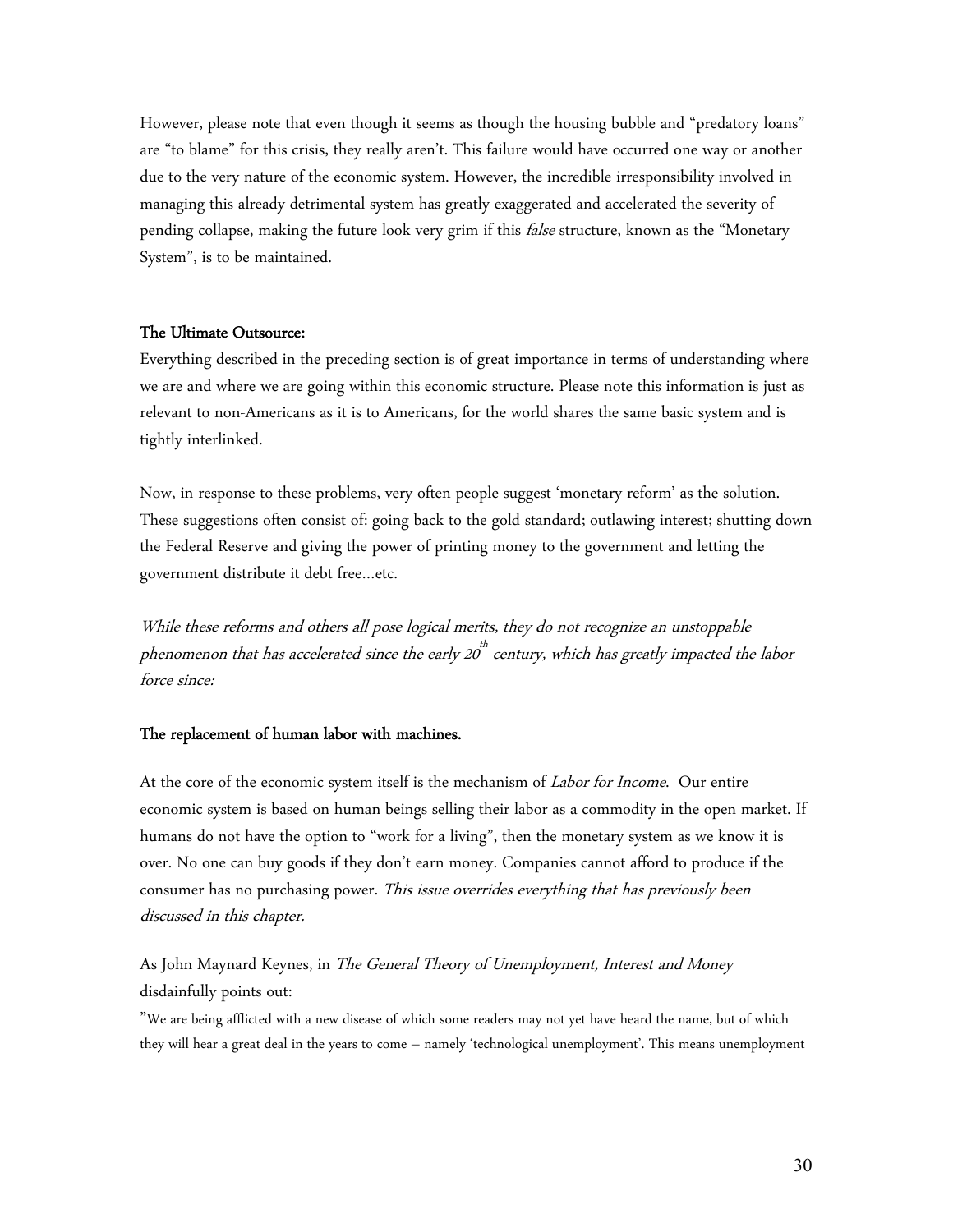due to our discovery of means of economizing the use of labor outrunning the pace at which we can find new uses for labor." $19$ 

While politicians, business leaders and labor leaders bicker over issues they claim are responsible for the growing unemployment in the world, such as foreign company outsourcing or immigrant labor, the real cause is going unaddressed in the public debate: Technological Unemployment

#### In the words of Nobel Laureate Economist Wassily Leontief:

"The role of humans as the most important factor of production is bound to diminish in the same way that the role of horses in agricultural production was first diminished and then eliminated by the introduction of tractors."<sup>20</sup>

Since Market Capitalism is built upon the logic of reducing input costs (including the costs of labor) to increase profits, the inclination to replace human labor whenever possible by machine automation is a natural progression of industry. After all, a machine doesn't need to take breaks, it doesn't require health insurance or benefits, and it isn't a part of a demanding Labor Union.

A simple glance at US historical labor statistics by sector shows the pattern of machine automation replacing human labor definitively. In the Agricultural sector, almost all traditional workflow is now done by machine. In 1949, machines did 6% of the cotton picking in the South. By 1972, 100% of the cotton picking was done by machines.<sup>21</sup> When automation hit the US Manufacturing Sector in the 1950s, 1.6 million blue-collar jobs were lost in 9 years<sup>22</sup>. In 1860, 60% of America worked in Agriculture, while today it is less than  $3\%$ .<sup>23</sup> In 1950, 33% of US workers worked in Manufacturing, while by 2002 there was only  $10\%$ .<sup>24</sup> The US steel industry, from 1982 to 2002 increased production from 75m tons to 120m tons, while steel workers went from 289,000 to 74,000. $^{25}$ In 2003, Alliance Capital did a study of the world's largest 20 economies at that time, ranging from the period of 1995 to 2002, finding that 31 million manufacturing jobs were lost, while production rose by 30%<sup>26</sup>. This pattern of *Increasing Productivity* and Profit, coupled with *Decreasing* Employment, is a new and powerful phenomenon, with no changes in sight.

So… where have those jobs gone? - The Service Sector. While from 1950 to 2002, the percentage of

 $^{19}$  Keynes, John Maynard, *The General Theory of Unemployment, Interest and Money,* 1931

 $^{20}$  Loentief, Wassily, National Perspective: The Definition of Problems and Opportunities, June 30<sup>th</sup> 1983, p3

<sup>&</sup>lt;sup>21</sup> Peterson, Willis, *The Cotton Harvester in Retrospect: Labor Displacement or Replacement?* St Paul, 1991, pp 1-2

<sup>&</sup>lt;sup>22</sup> Kahn, Tom, Problems of the Negro Movement, Dissent, 1964, p 115

<sup>23</sup> "Why job growth is Stalled", Fortune, 3/8/93 p.52

<sup>24</sup> http://www.usatoday.com/money/economy/2002-12-12-manufacture\_x.htm

<sup>&</sup>lt;sup>25</sup> Schwartz, Nelson D. *Will 'Made in the USA' fade away? Fortune* Nov 24<sup>th</sup> 2003, p. 102

<sup>&</sup>lt;sup>26</sup> US Weekly Economic Update: Manufacturing Payrolls Declining Globally: The Untold Story, Alliance Bernstein Oct 2003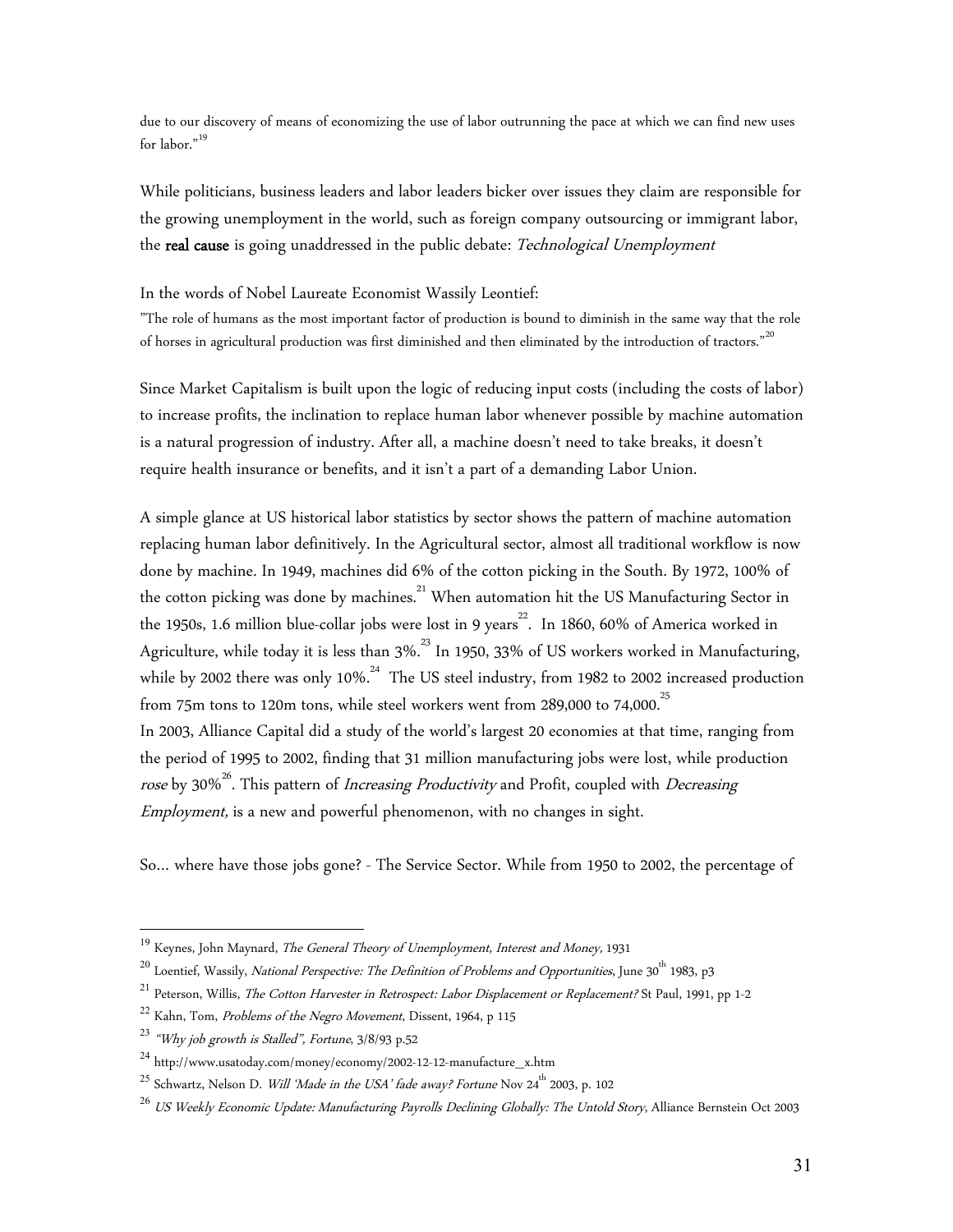Americans employed in the service industries went from 59% to  $82\%$ <sup>27</sup>. For the last 50 years, the service sector has been absorbing the job losses from Agriculture and Manufacturing.

Unfortunately, this pattern is slowing fast as computerized automation takes hold. From 1983-1993, banks cut 37% of their human tellers, and by the year 2000, 90% of all bank customers used teller machines (ATMs)<sup>28</sup>. Business phone operators have almost all been replaced by computerized voice answering systems, post office tellers are being replaced by self-service machines, while cashiers are being replaced by computerized kiosks. McDonalds, for example, has been talking about full automation of its restaurants for many years now, introducing Kiosks to replace the front of house staff, while using automated cooking tools, such as burger flippers, for the back of house staff<sup>29</sup>. The fact that they haven't done so is likely a public relations issue, for they know how many jobs would be cut in the event they did automate.

There isn't one area of the Service Industry that isn't being affected by computerized automation. In fact, if one was to think creatively about the application of technology that currently exists, but is not yet applied to the service sector, it is easy to see how, almost overnight, the majority of all service jobs could be phased out today, starting with tellers, cashiers, waiters, and phone operators.

Economist Stephen Roach has warned:

"The service sector has lost its role as America's unbridled engine of job creation."<sup>30</sup>

As this transition occurs, where is the emerging new sector to employ all the newly displaced workers? There really isn't one…at least not yet. While there are many specialized fields emerging in the Information realm, they are extremely limited in their ability to offer anything close to compensation for the vast job loss on the horizon. And while economists struggle to create models to deal with this issue of nearly unstoppable unemployment, ranging from the government subsidization of labor (welfare) to novel notions such as a 'negative income tax', most refuse to consider what is really needed in order to prevent total chaos on this planet. The solution lies not in attempting to 'fix' the issues that have emerged, but rather it is time we transcend the system in its entirety… for the system of monetary exchange, along with Capitalism itself, is now completely obsolete in the wake of technological creativity.

#### Summary of Chapter 2:

 $\overline{a}$ 

The Monetary System of the world is nothing more than a game. It has little basis in reality. It emerged thousands of years ago when scarcity of resources was an everyday problem. People back

<sup>&</sup>lt;sup>27</sup> http://www.usatoday.com/money/economy/2002-12-12-manufacture\_x.htm

<sup>&</sup>lt;sup>28</sup> Retooling Lives, Vision 2000 p. 43<br><sup>29</sup> http://www.techdirt.com/articles/20030801/1345236\_F.shtmls

 $^{30}$  Interview, 3/15/94 noted in *The End of Work* (by Jeremy Rifkin), p. 143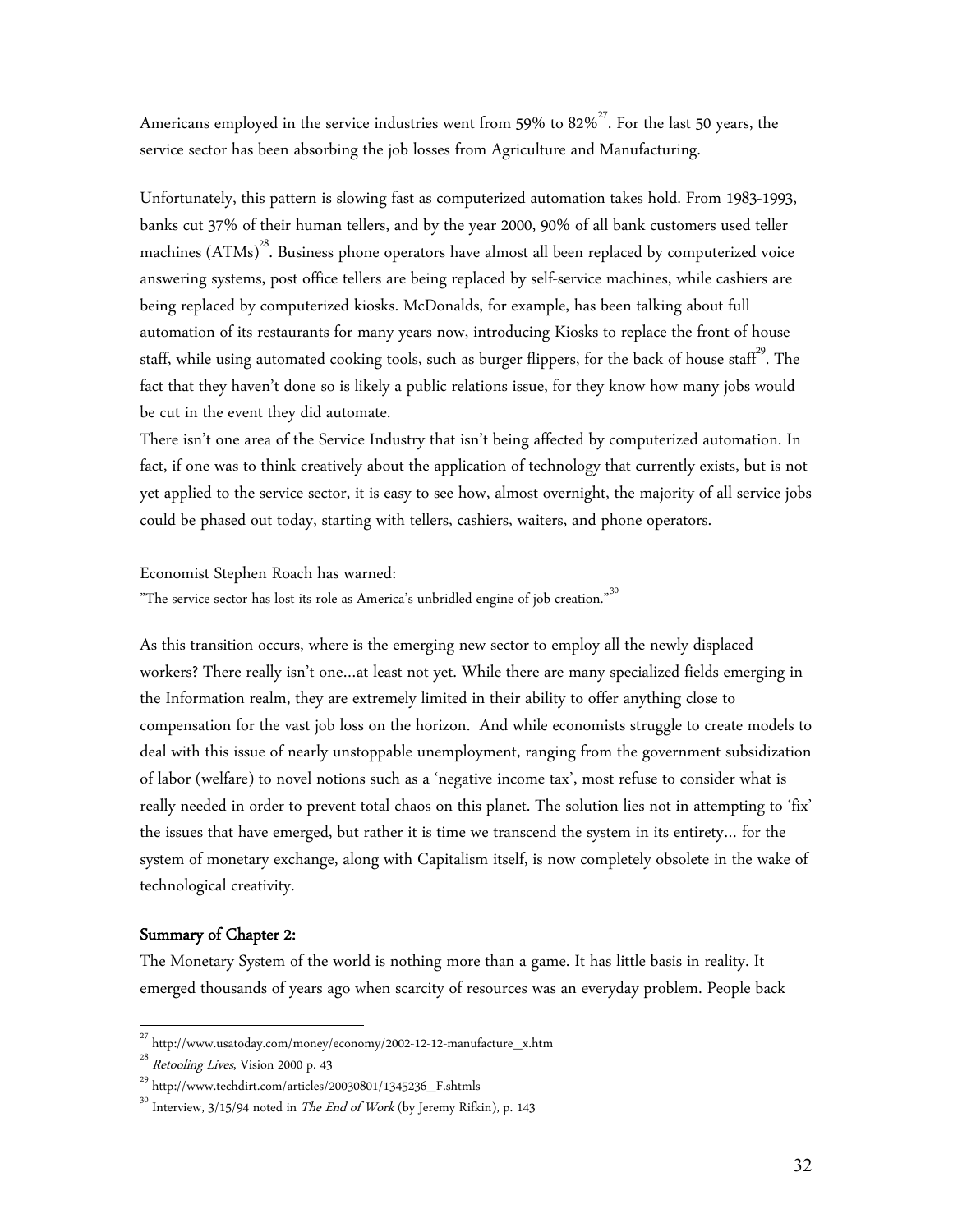then needed some way to distribute goods and services, while compensating those who worked to create them. This Monetary based Labor System has been a staple of society for so long, that most people can't even imagine a world without it. Regardless, the mechanisms of the system, both structurally and psychologically, have created dramatic problems for the whole of society, ranging from monetary crime and emotional distortion, to the abuse and exploitation of the planet and each other on vast scales. The world today is really just a series of tribalistic Mafias. The line between organized crime and traditional business is really nonexistent. In turn, the whole world stands at odds with itself, with individuals, businesses and countries perpetually working to defend what they have, while always working to gain more, often by force and corruption. In turn, now the whole world is in debt to itself, owing comical amounts of money, while the very integrity of the world financial structure is on the verge of collapse due to its own shortcomings.

However, even with these points denoted, there stands an even more powerful, unforeseen force which guarantees the demise of the Economic system as we know it for good, and it comes in the form of Technological Unemployment. Human beings are being replaced by advanced automation technologies at an accelerating rate, setting up a disaster of unprecedented proportions, for if people do not have jobs, they cannot support the economy by purchasing anything. This reality is the final proof that our current system is now out of date, and if we want to deter riots in the streets and poverty on a scale never before seen, we are going to have to revise our traditionalized notions about how society functions at the fundamental level.

We require a new social system that is updated to present-day knowledge and modern methods.

## - Part 2: What is Relevant? -

Chapter 3:

Natural Law

When we step out of the societal complex and examine ourselves and the world from a broader perspective, we tend to find that there is a tremendous amount of *noise in the system*. In other words, the fundamentals of life have been lost in a sea of social, occupational and financial obligations, many of which are largely artificial. For example, the need for money and income puts the human into a position where choice is often very limited. Usually, the work found for income does not reflect the genuine interests of that particular person, nor the interests of society as a whole. If we were to examine the occupations that exist today, we would tend to find that a great majority of them serve no larger function than the perpetuation of 'cyclical consumption'. This arbitrariness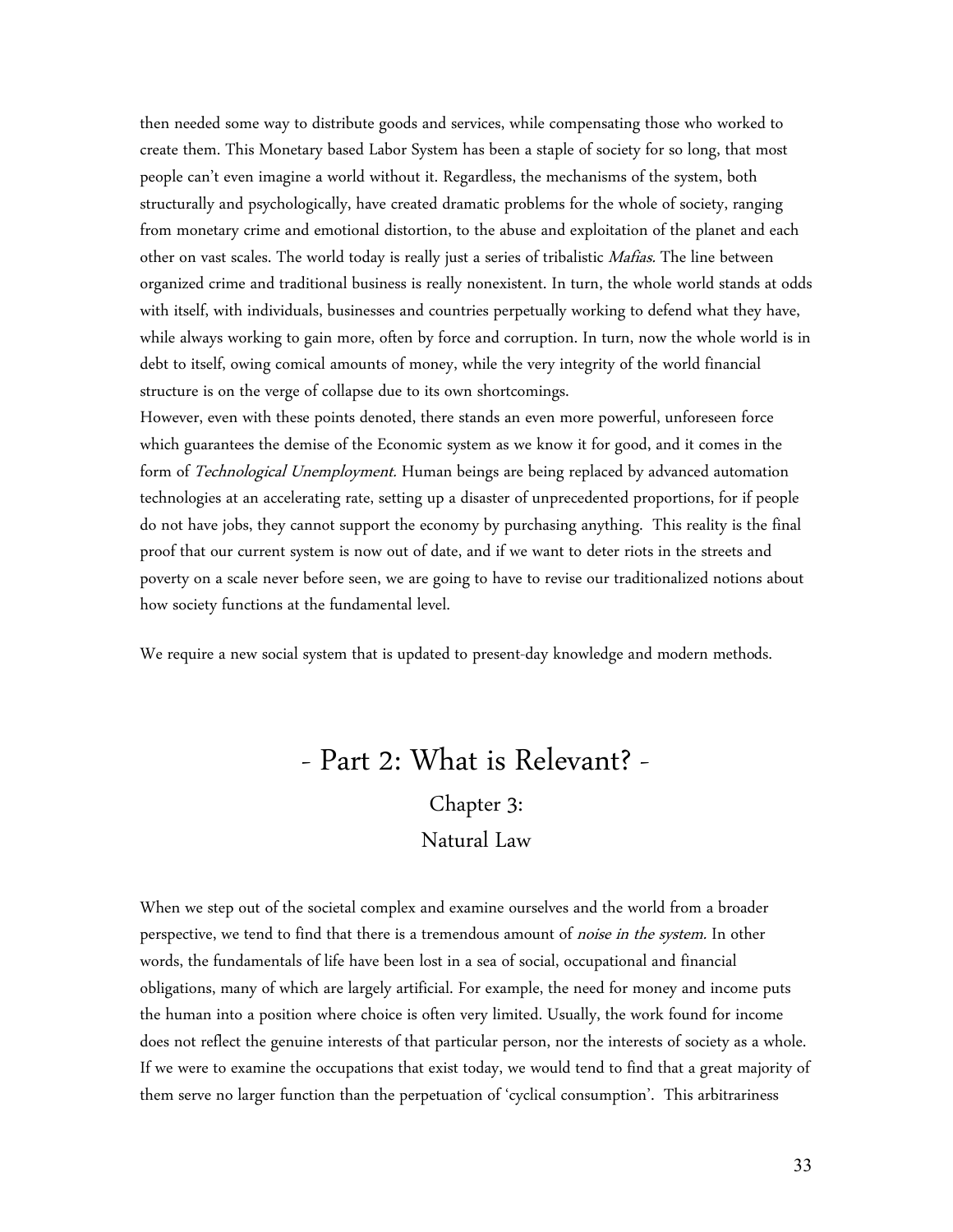constitutes a tremendous waste of life and resources. For instance, a person who *sells insurance* is participating in an occupation that is only relevant to the inner workings of the monetary system, and has no basis in nature in regard to a real 'contribution to society'. The same goes for stock brokers, traders and anything else that deals with the financial sector. These are arbitrary, vain roles that contribute nothing real to society in the long term. While it will be argued that the role they serve affects people on a day to day basis within the economic system, it is time we really step back and begin to focus our efforts on social issues that are *actually relevant to social progress...* as opposed to arbitrary jobs conjured up to extract wealth from each other. This is a waste of life. Consequently, the entire educational system in the modern day is nothing more than a cookie cutter processing plant that prepares humans for mostly predefined occupational roles. This element of human life has become so traditionally ingrained, that many falsely consider the nature of 'having a job' some form of human instinct. Even parents will ask their kids "What do you want to be when you grow up?" as though there was only one thing. This is disturbing and a violation of human potential.

Now, for the sake of argument, let's forget about the current modes of conduct in society and consider what is actually *real*. Let's pose the question:

## What are the near-empirical facets of nature and what do these understandings teach us about how we should govern our conduct on this planet?

#### Natural Law 1:

 $\overline{a}$ 

### Every human needs adequate nutrition, clean air and clean water and therefore must respect the symbiotic environmental processes inherent.

Firstly, about 40 percent of the deaths worldwide are now caused by water, air and soil pollution.<sup>31</sup> This is a staggering percentage. How can society take itself seriously when we can't even keep our most vital life supporting natural resources and processes in good form?! Why are many so-called scientists today working on esoteric interests like 'black holes', 'quantum fields' and 'terra-forming' other planets, when we can't even take care of ourselves yet!

The fact is, most humans do not understand or consider the interconnectivity of nature and the chain of processes by which our food, air and water currently come about. However, if we examine and learn from these processes, a logical train of reasoning, coupled with suggestive inference, will guide us to more appropriate human behaviors that will help fulfill our needs.

For example, water and air are naturally abundant planetary resources that only require that we, the

 $^{31}$  http://www.eurekalert.org/pub\_releases/2007-08/cuns-pc4081307.php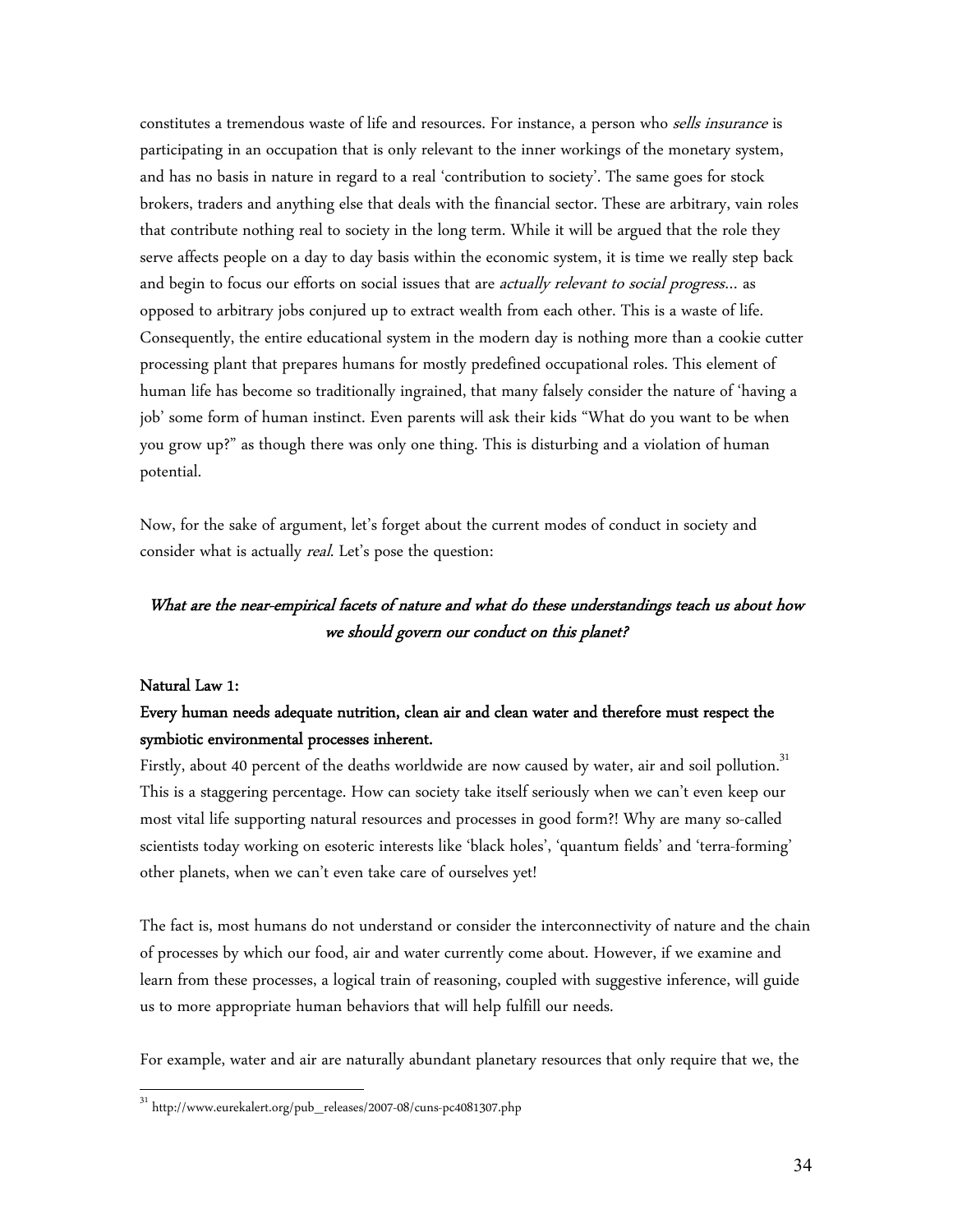human population, maintain them and preserve their sources. Sadly, our impulsive, narrow sighted profit system has seen to it that usable water is now approaching crisis scarcity, for Industry continues to pollute the system at every turn. Air, on the other hand, while still very abundant overall, has been heavily polluted in areas of high human concentration, to the effect where in Asia many wear facemasks when they walk around. Of course, polluted air and water lead to countless other problems. In the United States alone about 3 million tons of toxic chemicals are released into the environment a year -- contributing to birth defects, immune system disorders, cancer and many other serious health problems.<sup>32</sup> In turn, even the source processes of our air and water are being compromised. From acid rain to deforestation, we are seeing a continual breakdown of what used to be a natural, clean abundance.

In regard to food production, we must first note that Industry today goes out of its way to produce the cheapest, most competitive food, while consequently sacrificing nutritional health. For example, a great majority of foods today have what is called "high fructose corn syrup". This cheap replacement for cane sugar has been proven to increase the risk of Diabetes and other health problems substantially.<sup>33</sup> Why do we have it!?...because it is profitable and the public, always being cost conscious, buys it because it is more affordable.

The symbiotic relationship of natural processes has a built in frame of reference, which is assessable by understanding how the world *actually* works, via scientific investigation. Our behavior should be guided by the priority of seeking the highest optimization of circumstances that preserve and maximize the abundance and quality of our necessities of life. Sadly, this is not happening.

The fact is, our sustainability is under severe threat by the current methods we are using. The monetary system continues to operate with the interest of short-term gain, ignoring the long-term destruction. As Natural Law denotes, we need high quality air, food and water to live, therefore, we must overcome any systems which disturb, or create the propensity to disturb, the symbiotic environmental processes which keep our basic needs in order. If we don't, the consequences of our violation of this law could put us past the point of no return environmentally - and thus the survival of the human race will be in question.

#### Natural Law 2:

 $\overline{a}$ 

#### The only constant is change and human understandings are always in transition.

There is no evidence to support the idea that anything we think is true today will maintain its integrity tomorrow. And yes, paradoxically, this goes for everything you are reading here. While

<sup>32</sup> http://www.eurekalert.org/pub\_releases/2007-08/cuns-pc4081307.php

 $^{33}$ http://www.diabeteshealth.com/read/2008/08/20/4274/the-dangers-of-high-fructose-corn-syrup/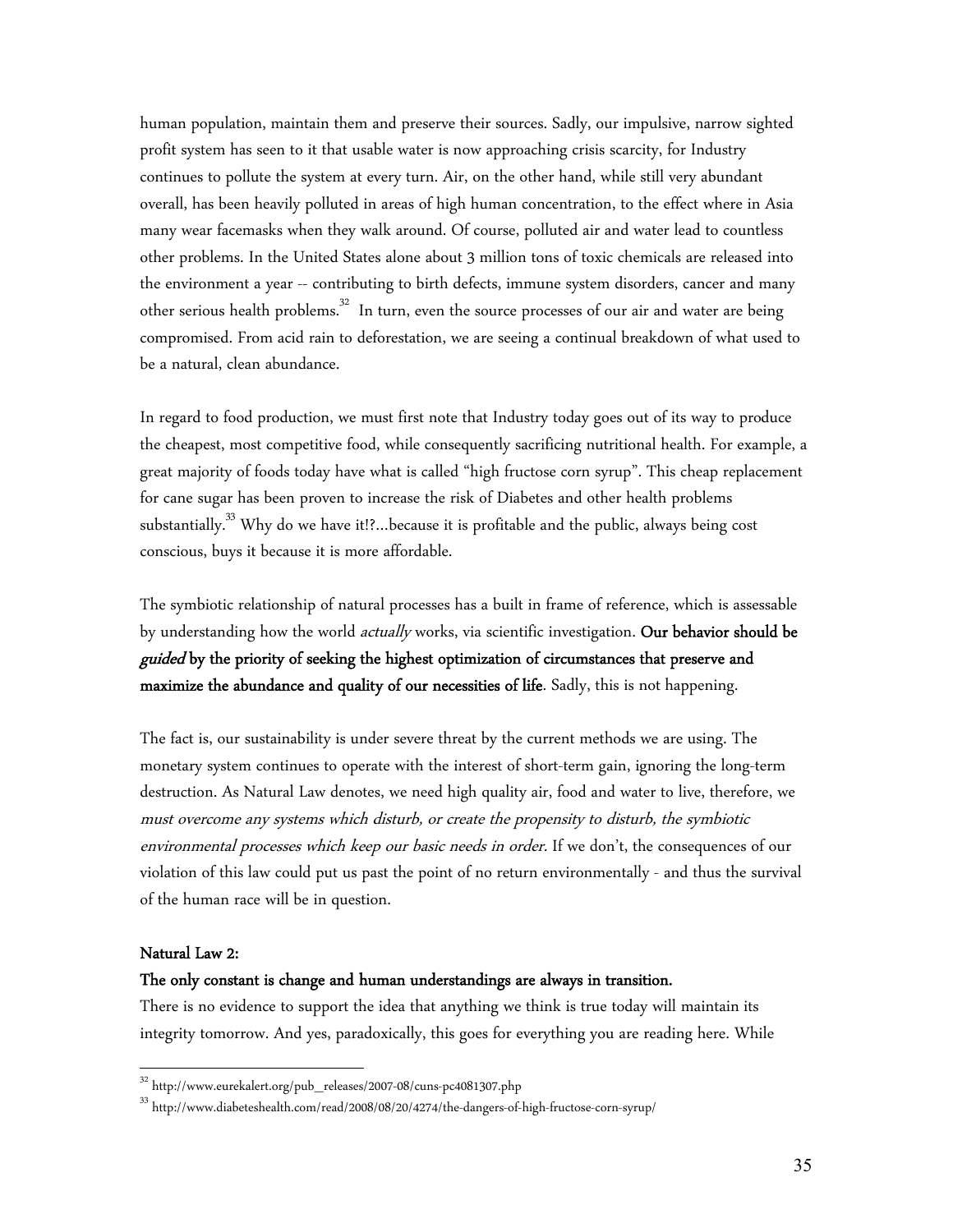certain observed natural phenomena may seem near empirical based on current scientific evidence, the specifics of each notion will *always* be altered, for our tools and methods of analysis and measurement are *always changing* and hopefully, improving.

In the words of C.J. Keyser:

"Absolute certainty is a privilege of uneducated minds and fanatics"<sup>34</sup>

A cursory glance at widely defended historical notions, from the earth being flat to the sun revolving around the earth, teaches us that intellectual change is constant and, in turn, humans *must* keep as 'open' a mind as possible to new information, even if it challenges that person's sense of identity. It is an unfortunate evolutionary side effect that in modern culture, a great deal of ego is involved with beliefs and values. Religion, for example, tends to hold tight to static worldviews that often reflect an understanding of reality that stretches back thousands of years prior. Due to the very construct of many religious ideas, which tend to threaten metaphysical consequences (heaven/hell) for those who contradict its teachings, many people in the world today maintain these worldviews out of fear, rejecting new information that could help them in their lives, not to mention society itself. Of course, religion is far from alone in this, for it seems most humans tend to want to believe that what they find right and true is empirically correct. This, of course, makes sense, for society today often belittles those who "don't know."

Everything we think and "know" are only probabilities and with modern methods of analysis, which have proven to have proactive benefits to society over long periods of time, we can now weigh our understandings and beliefs on a sliding scale, ranging from least probable to most probable, based not on human opinion or subjectivity, but on concrete *feedback responses* from the natural world.

#### The Scientific Method:

 $\overline{a}$ 

Nature itself has its own set of laws, and it doesn't have the capacity to recognize or care about what you or anyone else wants to believe is true. Given this reality, it is in our best interest to learn and align with nature as best we can. Walking with the current of the ocean is much easier than fighting against it... and while one could believe with all their heart that they can walk on a ceiling with no physical aides, the Law of Gravity will not allow it.

The best-known method for the discovery and application of the laws of nature is termed: "The Scientific Method".

The Scientific Method basically has three steps:

 $^{34}$  Fresco and Keyes, *Looking Forward*, Barnes, 1969, p. 62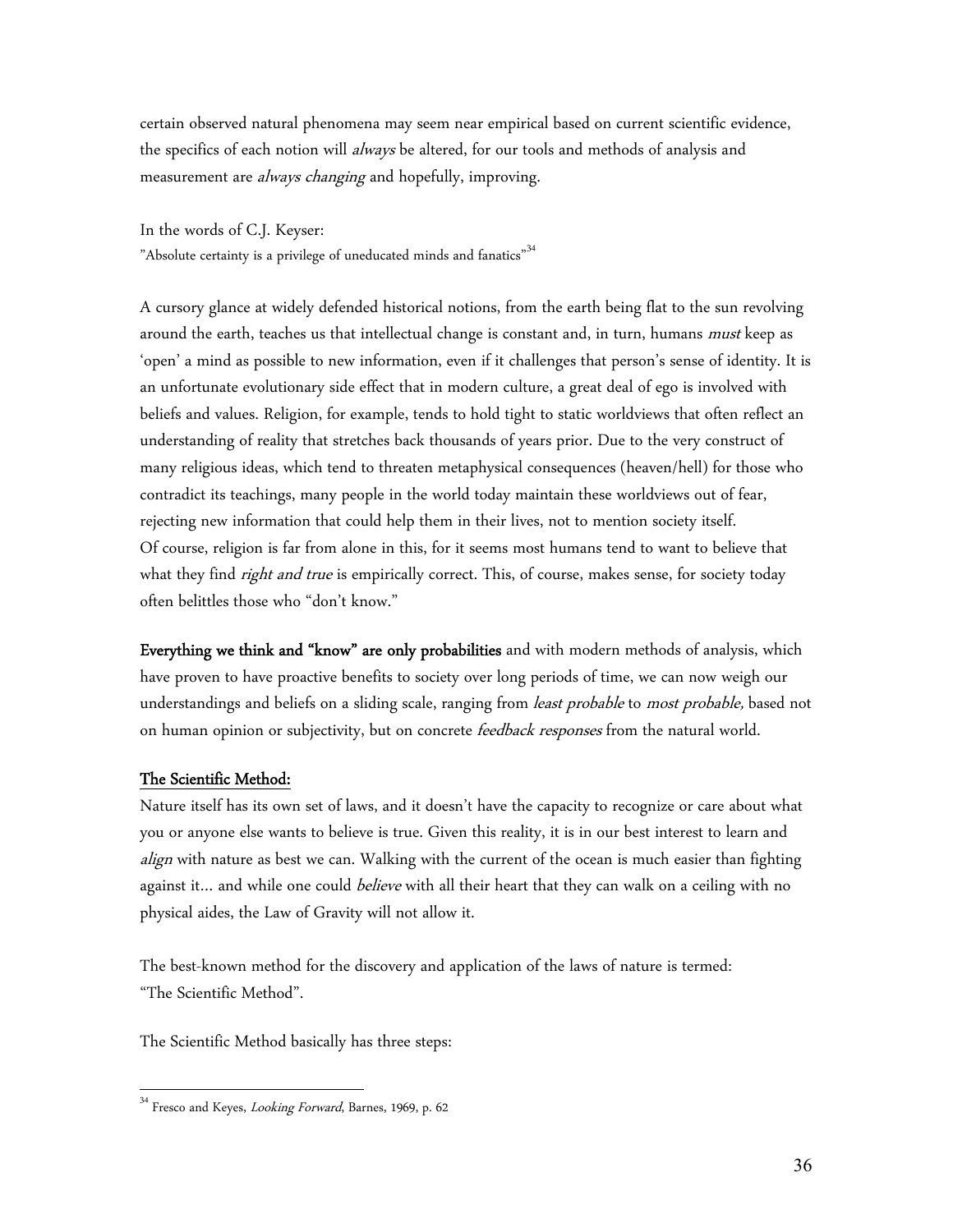1) Recognizing a new idea or problem that needs to be solved.

2) The use of logical reasoning to create a hypothesis, considering all information available.

3) Test the hypothesis in the physical world through observation.

The Scientific Method refers to a body of techniques used for investigating phenomena; acquiring new knowledge; correcting and integrating previous knowledge and the application of such knowledge. The techniques used consist of empirical observation methods, (such as measurement), along with reasoned hypotheses and, ultimately, putting those hypotheses to test in the real world to obtain feedback regarding an idea's validity. All conclusions require testable *proof*, not just inference or reason. While *logical reasoning* is important to the unfolding of scientific inquiry, it is still subject to failure, for each one of us is always in a state of limited knowledge.

A classical example of this goes back to Aristotle (384 BC – 322 BC). He hypothesized, through logical reasoning based on what he understood at that time, that a heavy object would fall faster than a lighter object of the same shape and material. He logically assumed that the more weight an object had, the faster an object would fall in a vacuum. However, he didn't test the idea. Because of this failure to properly use the scientific method, the world had to wait 2000 more years, for when Galileo finally tested Aristotle's hypothesis...he found Aristotle to be wrong - weight *does* not determine the rate at which an object falls in a vacuum.

The point here is that it doesn't matter how correctly *reasoned* our conclusions might be, they have to be tested. If we throw water onto a wood burning fire, the fire will likely go out. This gives us a certain degree of information that we gain inference from: "Water puts out fire". While this theory might hold true for most fire scenarios, if you throw water onto an Oil Fire, the oil will quickly float to the top of the water and the fire will spread. Therefore the hypothesis that "Water puts out fire" is not exactly true, and would need to be revised to take this new scenario into account.

The Scientific Method is also an attitude; a perspective. No matter how 'right' something may seem, we are going to check it out by observational testing and actually see if it holds validity. In fact, we should to be very skeptical of any claim that cannot be seen or tested in the physical world.

In the words of Stuart Chase:

 $\overline{a}$ 

"[The scientific method] is concerned with how things  $do$  happen, not how they ought to happen. Most of us are amateur scientists today, though we are seldom aware of it…The scientific method is not primarily a matter of

<sup>\* &#</sup>x27;Logic' is hereby defined as: a method of human thought that involves thinking in a linear, step-by-step, cause and effect oriented manner, taking into account as much relevant information as possible, in order to reach a conclusion or hypothesis.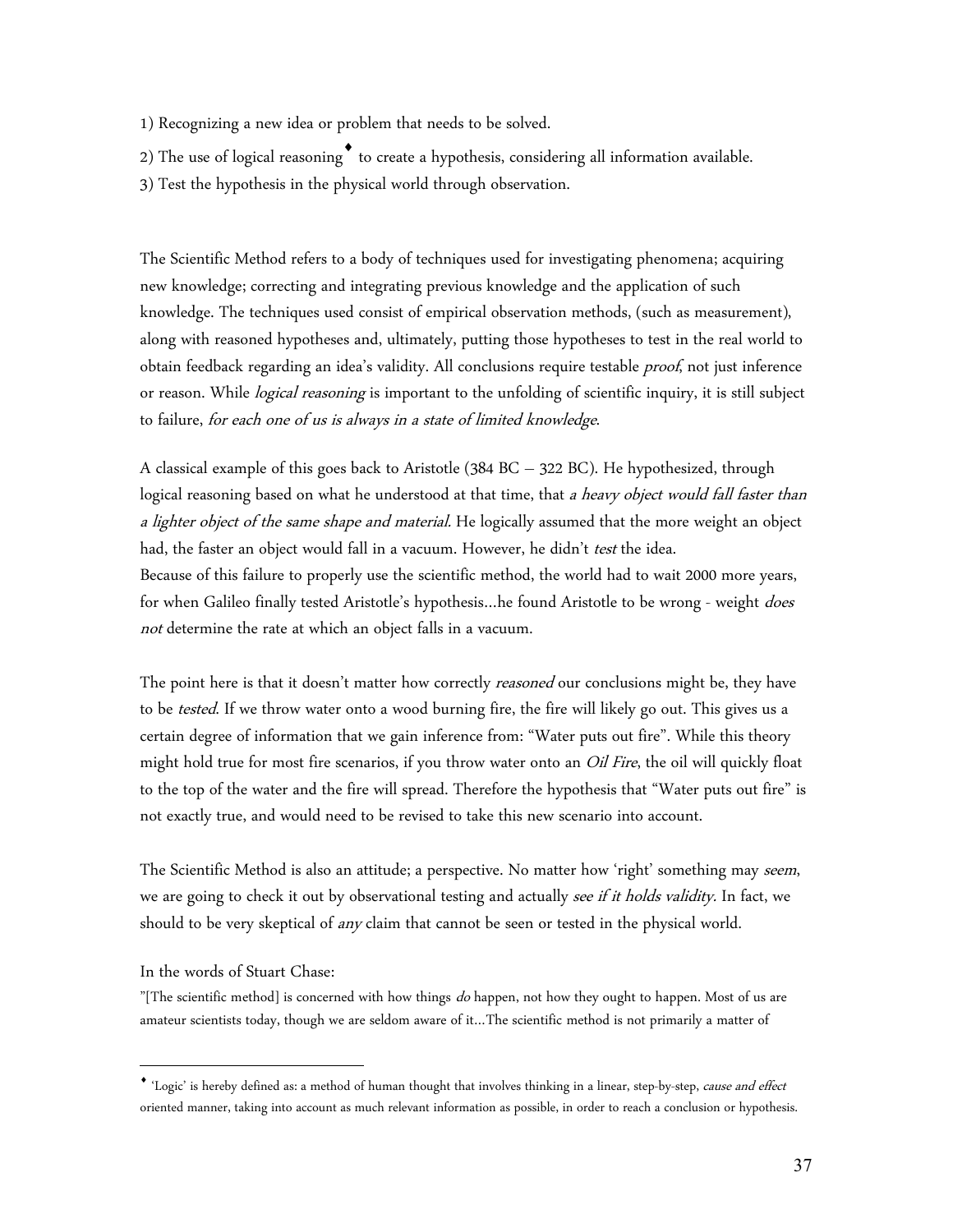laboratories and atom-smashers or even meter sticks; it is a way of looking at things, a way of gathering from the world outside knowledge which will stay put, and not go wandering off like the wickets in Alice's croquet game."<sup>35</sup>

The scientific method of inquiry is what has allowed the human species to gain comprehension of themselves and the physical world. For better or for worse, it is what's behind virtually every advancement that has improved the lives of the human species. While some might debate what constitutes "improvement", there is nothing else in life that holds a candle to the vast amount of creation and freedom that science has made possible. All of the physical and material benefits humankind enjoys is a product of scientific inquiry. From the electric light, to the cotton gin, to Penicillin, to the telephone, to the Internet…science has continually made what was previously considered impossible…possible. Even the most arcane, traditionally oriented religious believer will usually give in to the world of science and go to a hospital for medical care in an emergency.

However, most in our romanticized world still tend to view science as a cold, heartless medium, while citing distorted human value abominations such as the Atomic Bomb in refutation of the scientific perspective. In reality, science and technology are only tools, and like anything, they can be used for productive or destructive purposes. That is *our* choice.

#### Dynamic Equilibrium

 $\overline{a}$ 

"Dynamic Equilibrium" occurs when two or more opposing processes proceed at the same rate. Let's say, for a simplified example, that you have a small island with a (1) wildly growing annual carrot crop, (2) a family of rabbits and (3) a family of wolves. The rabbits need the carrots to eat and thus survive, while the wolves need the rabbits to eat and thus survive. In each pair, there is an equilibrium that must exist based on the *carrying capacity* of the island. If there are not enough carrots to feed the current population of rabbits, some rabbits will not survive. If there are not enough rabbits to feed the wolves, some wolves will not survive. If the carrot crop is destroyed by drought, then no one survives.

In other words, there is an equilibrium that exists in the physical world, which dictates, on some level, what the possibilities are for those organisms that utilize the available resources for survival. With respect to our planet, we would call this the "carrying capacity of the earth".

Due to the monetary system, most materials on the planet are owned by a number of private corporations. These corporations do not honestly reveal their stock, for to do so would have ramifications, financially. Even worse, it is in the best interest of these corporations to *perpetuate* scarcity as best they can, for scarcity means more value for each unit, and hence, more profit.

 $^{35}$  Chase, Stuart, *Tyranny of Words*, Harcourt Brace, NY, 1938, pp.-123-24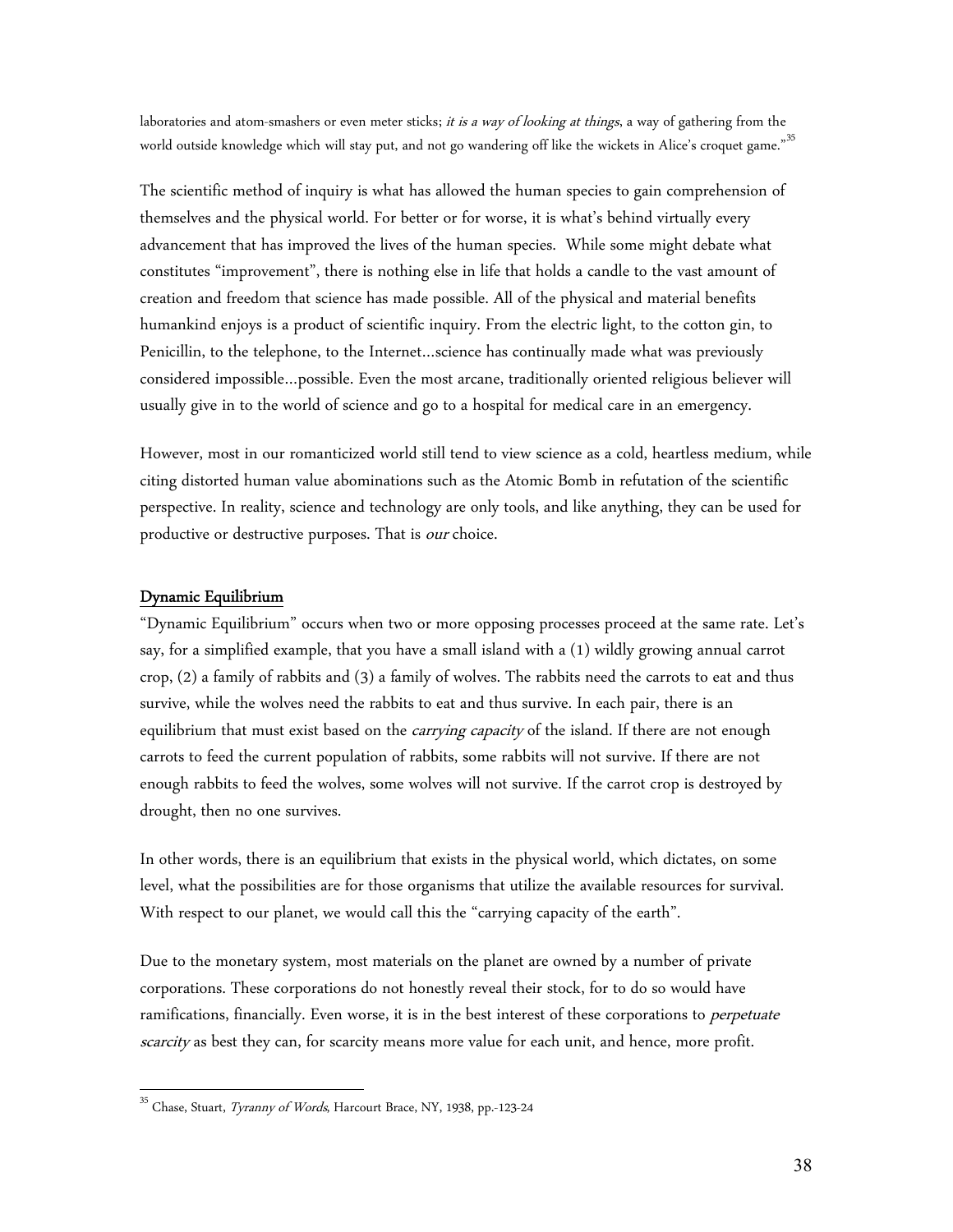The human management of the Dynamic Equilibrium on this planet, which is the most important initial variable regarding the management of society itself, can only come from first understanding what the carrying capacity of the earth actually is. The needs of the human population must be in balance with the resources of the earth.

#### That being said, what do we know and what can we infer about the planetary sources available?

The fundamental building blocks of human survival in society consist of the following:

- 1) Energy
- 2) Industrial/Technological Raw Materials
- 3) Food, Air and Water

(1) Energy is the cornerstone of society today. It is one of the most critical factors to all social functionality. The availability of *renewable energy resources* must first be accessed before anything else. Luckily, the results are staggeringly positive. By the early 21<sup>st</sup> century, a sea of renewable energy sources have been coming to the surface, many with extreme potential, far exceeding the requirements of the current human population. The age of Oil and fossil fuels, along with all the resulting pollution, is coming to a close. There is no reason to burn fossil fuels at all anymore, other than the profit oriented, vested interest which keeps new energy prospects at bay. Remember, the last thing the Energy Industry wants is *abundance*, for that translates into a loss of profits in the monetary system.

Now, one of the most important energy sources to recognize today is Geothermal Power. A 2006 MIT report on geothermal energy found that 13,000 zettajoules of power are currently available in the earth, with the possibility of 2000 zettajoules being easily tap-able with improved technology.<sup>36</sup> The total energy consumption of all the countries on the planet is about half of a zettajoule a year<sup>37</sup>, this means about 4000 years of planetary power could be harnessed in this medium alone. And when we understand that the earth's heat generation is constantly renewed, this energy is really limitless and could be used forever.

Geothermal aside, Solar, Wind, Wave and Tidal energy sources also offer powerful possibilities if harnessed efficiently with technology. The *solar radiation* striking the Earth's surface each year is more than 10,000 times the world's energy use<sup>38</sup>. The problem then is not availability - it is the technology to harness it most efficiently. From simple *photovoltaic* panels that can capture energy

<sup>&</sup>lt;sup>36</sup>MIT, *The Future of Geothermal Energy*, 2006

<sup>&</sup>lt;sup>37</sup> Based on 2005 figures, *World Consumption of Primary Energy by Energy Type and Selected Country Groups, 1980-2004*  $^{38}$  http://encyclopedia2.thefreedictionary.com/solar+energy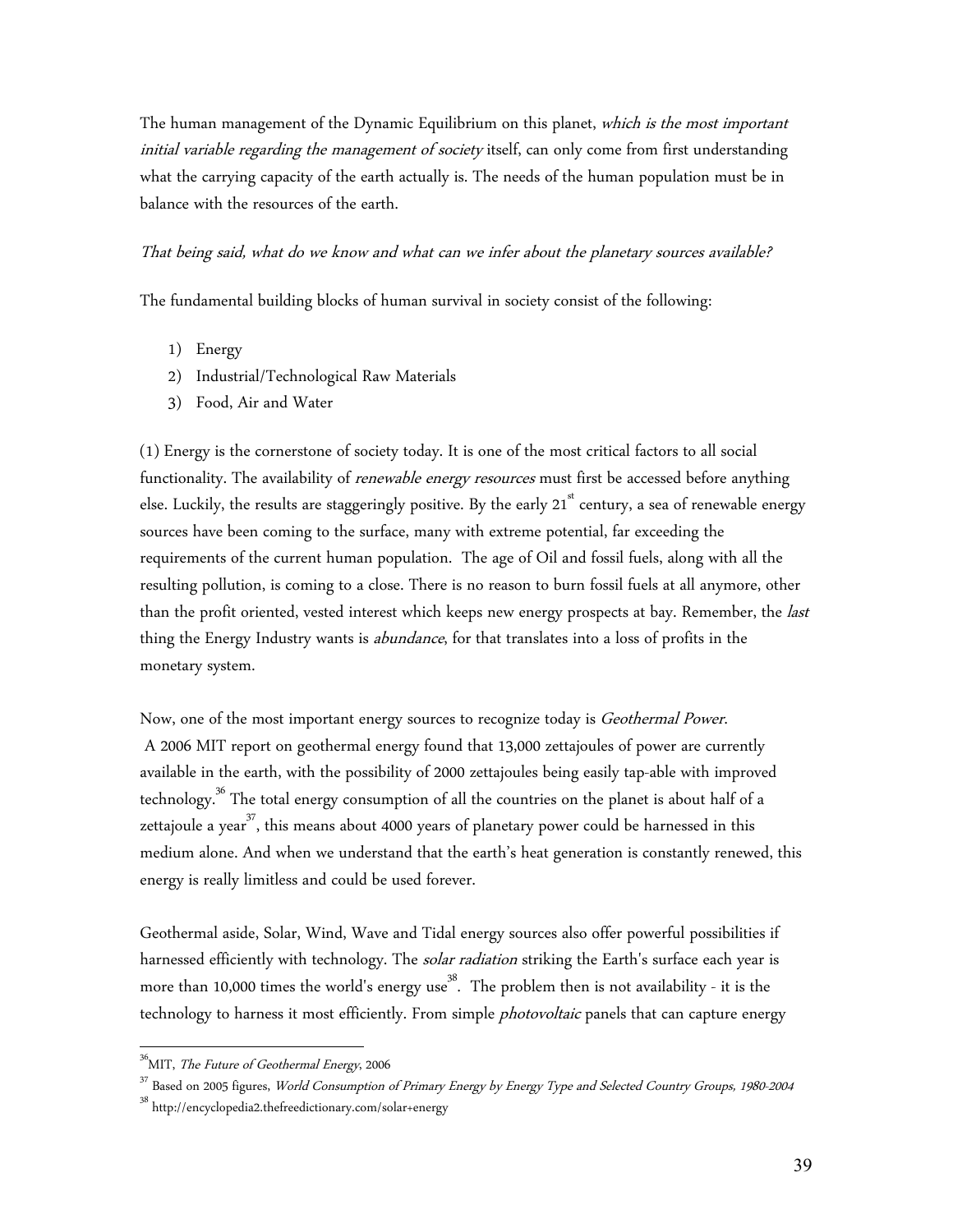into storage batteries for private use, to full scale solar power plants, new technology is constantly emerging which is improving this potential.<sup>39</sup>

Wind power, while often denounced as weak and impractical, is a lot more powerful than most people think. U.S. Department of Energy studies have concluded wind harvested in the Great Plains states of Texas, Kansas, and North Dakota could provide enough electricity to power the entire nation.<sup>40</sup> More impressively, a 2005 Stanford University study published in the *Journal of* Geophysical Research found that if only 20% of the wind potential on the planet was harnessed, it would cover the entire world's energy needs. $41$ 

And then there is Tidal and Wave Power. Tidal Power is derived from tidal shifts in the ocean. Installing turbines, which capture this movement, generates energy. Tapping the flow of the Gulf Stream, Icelandic current and other underwater currents can be harnessed. In the United Kingdom, 42 sites are currently noted as available, forecasting that 34% of all the UK's energy could come from Tidal Power alone.<sup>42</sup> More effectively, Wave Power, which extracts energy from the surface motions of the ocean, is estimated to have a global potential of up to 80,000 TWH a year.<sup>43</sup> This means 50% of the entire planet's energy usage could be produced from this single medium.<sup>44</sup>

It is important to point out that tidal, wave, solar and wind power require virtually no preliminary energy to harness, unlike coal, oil coal, gas, biomass, hydrogen and all the others.

#### The fact is, energy is nothing but abundant on this planet.

The only reason people today think it is scarce, is because of the monetary/capitalist system and its strategic propensity to create scarcity.

(2) The next question is *what about industrial raw materials*? Can the earth's supply of raw physical resources, such as wood, iron ore, aluminum and cotton support the world's population?

Everything you see around you is made of tiny particles called atoms. There are many different types of atoms, each with a special combination of protons, neutrons and electrons. These different types of

 $^{39}$  http://www.redorbit.com/news/science/1637594/research\_highlights\_potential\_for\_improved\_solar\_cells/

<sup>40</sup> "U.S. National Renewable Energy Laboratory". February 6th 2007

 $^{\rm 41}$ http://www.stanford.edu/group/efmh/winds/global\_winds.html

<sup>&</sup>lt;sup>42</sup> http://www.bwea.com/marine/resource.html<br><sup>43</sup> Future Energy Solutions / IEA report, 2003

<sup>&</sup>lt;sup>44</sup> World Consumption of Primary Energy by Energy Type and Selected Country Groups, 1980-2004, Energy Information Administration, U.S. Department of Energy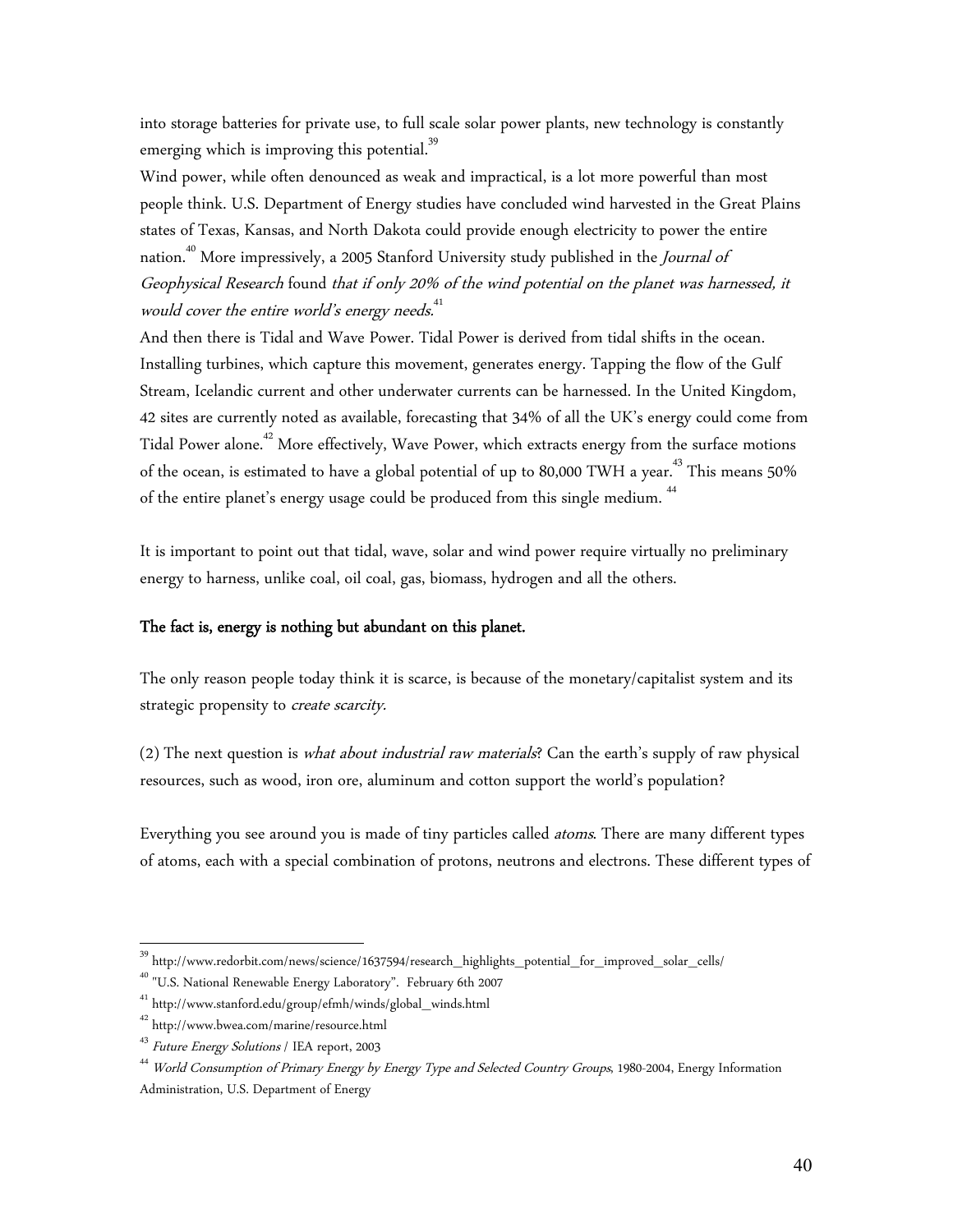atoms are called *elements*. There are currently 118 elements of the periodic table<sup>,</sup> with 92 naturally available in our world (the other 26 are synthetically made) and these elements basically comprise everything around us. The Metals category of elements are the most important, for they only melt at relatively high temperatures; their shape can be easily changed into thin wires or sheets without breaking, and heat and electricity travel easily through them. This makes them very useful for product creation/industrial application. These metals can be found in the earth's crust and in the oceans, either in their pure form, or more commonly, extracted from *minerals*. Global Mineral Reserves are currently measured by commercial output production. Sadly, this does not give a clear picture of what is available. While some elements/minerals are vast in abundance, such as Silicon, Aluminum and Iron, others are seemingly growing scarce, such as copper, lead, zinc, gold, and silver.<sup>45</sup>As far as this author knows, there has never been a complete geological survey of the earth's minerals/elements, only regional ones. This must be done in the future.

Now, all in all, there are basically 3 components to understanding the carrying capacity of the earth.

- (a) Knowing exactly what the earth has as far as component elements/materials
- (b) Where technology is in regard to creating synthetic substitutions for certain elements/materials.
- (c) How society organizes/manages its use of these elements/materials.

(a) We must have a full survey of all the planetary resources. This will give us key information on how to proceed with our operations. For example, if we have an acre of land that we want to grow food with, the first thing would be to test the soil to understand what type of properties it has. This information would have a direct relationship to what can be grown. This would be the "carrying capacity" of that land, so to speak. From a planetary perspective, this is critical information that has a direct effect on our decision-making.

(b)The difference between today and the past is our increased creative ability, through the scientific method, to solve problems. In regard to scarce materials, finding *substitutions* is an important field. For example, diamonds have long been considered a highly valued, scarce resource. One application of this strong mineral is as a precision machine-cutting tool. However, now, with the advent of synthetic diamonds grown in a lab, these tools do not require the expensive original. Many industrial materials today now have synthetic counterparts and this medium of scientific problem solving is very active. In fact, the scarcity of any raw material is only as relevant as the amount of work being invested into finding a substitute or workaround.

The periodic table is an arrangement of the chemical elements according to atomic number as based on the periodic law.

<sup>45</sup> http://www.britannica.com/EBchecked/topic/383726/mineral-deposit/82165/Geochemically-abundant-and-scarce-metals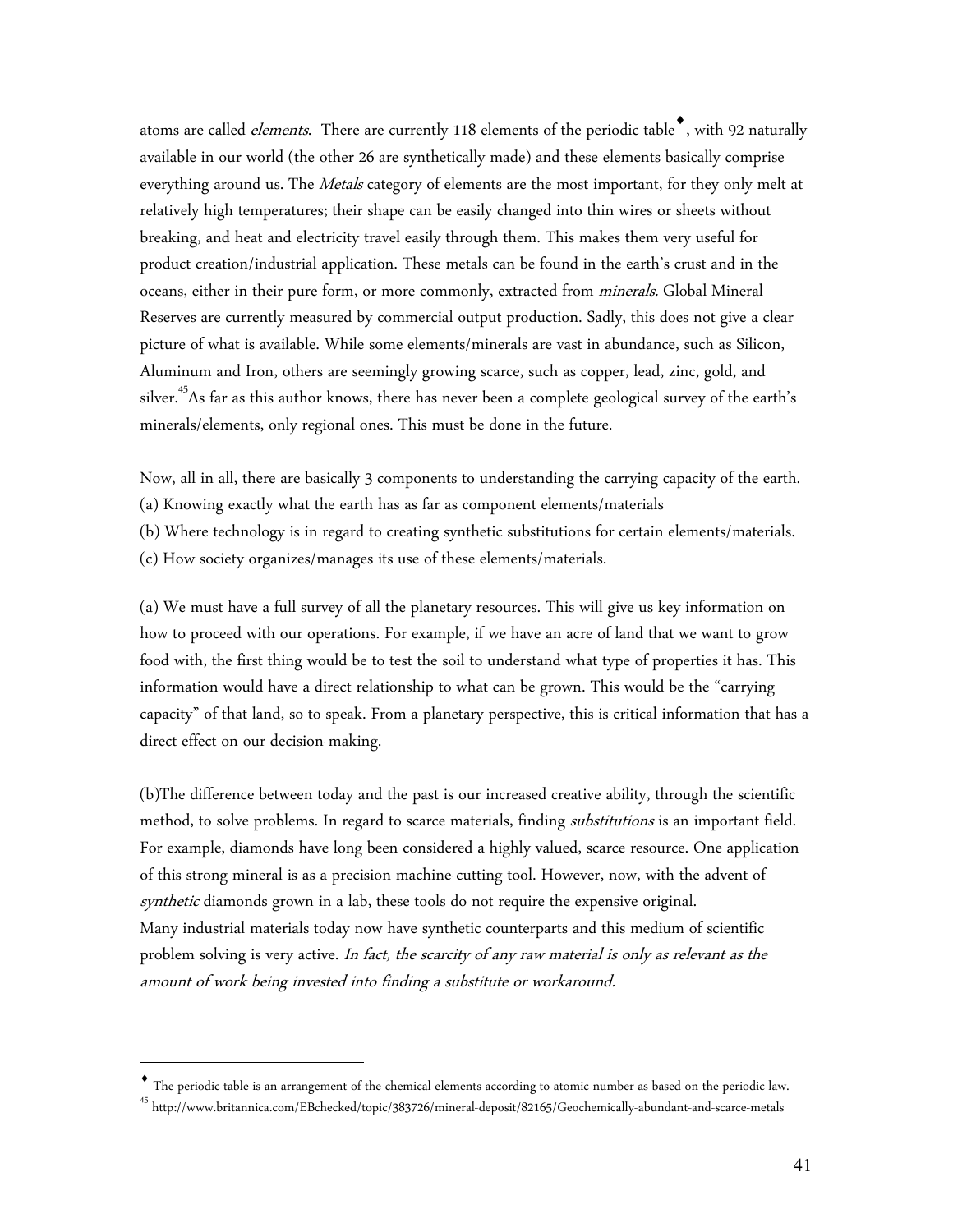(c) More important than substitutes and workarounds is the very nature of our usage of the planetary resources. This is really the most important point in the debate regarding the carrying capacity of the earth. As noted before, the world's people function within a monetary system that rewards scarcity, planned obsolescence, waste, pollution and multiplicity.

Production output in the world today is staggering compared to the past. With the use of technology, we are able to produce more with far less people, faster than in any other time in history. However, due to the profit system, there are tons of manufacturers producing the same things, as they compete for market share.

Their items are inherently inferior from the moment they are made, for the producer has limited the quality of the materials they use to cut down on their costs. Since it is a competitive system, the waste is staggering, with precious raw materials being used over and over again in inferior products that end up in landfills. Also, the manipulation of the public by industry into wanting non-utility, vanity based items, has compounded the waste. Remember, the monetary system can only work if there is 'cyclical consumption'. This leads to resource abuse.

The true cause of scarcity on the planet has less to do with the available resources, and more to do with our wasteful and exploitative modes of conduct. Virtually no regard is given to conservation or strategic use until it is too late. In a sane society, the raw materials of the planet would be accessed, industry would be organized as a whole to produce *in relationship* to what was available, and each item produced would be designed to last as long as possible, causing reduced industrial output and hence resource preservation.

(3) Now, when it comes to food production and water preservation, the same monetary system problems of pollution, cost cutting processes and scarcity come into play. (Minimizing waste lowers profits. If one has to reprocess waste rather than dump it, this is more costly.) Water covers 70% of the earth's surface. Technological advancements such as *Desalination* processes can make fresh water both from seawater and from challenging brackish sources using reverse osmosis. This is yet another example of how technology is just as much a part of resource management as resources themselves. The idea that usable water is scarce is true only in relationship to the limited methods we are currently using, coupled with industrial pollution that goes on daily.

Food production is also expanding within the technological spectrum, creating vast new methods of cultivation. For instance, the earth's surface is indeed being abused, with its precious topsoil<sup>®</sup> being

Topsoil is the upper, outermost layer of soil, usually the top 2 to 8 inches. It has the highest concentration of organic matter and microorganisms and is where most of the Earth's biological soil activity occurs. Plants generally concentrate their roots in and obtain most of their nutrients from this layer.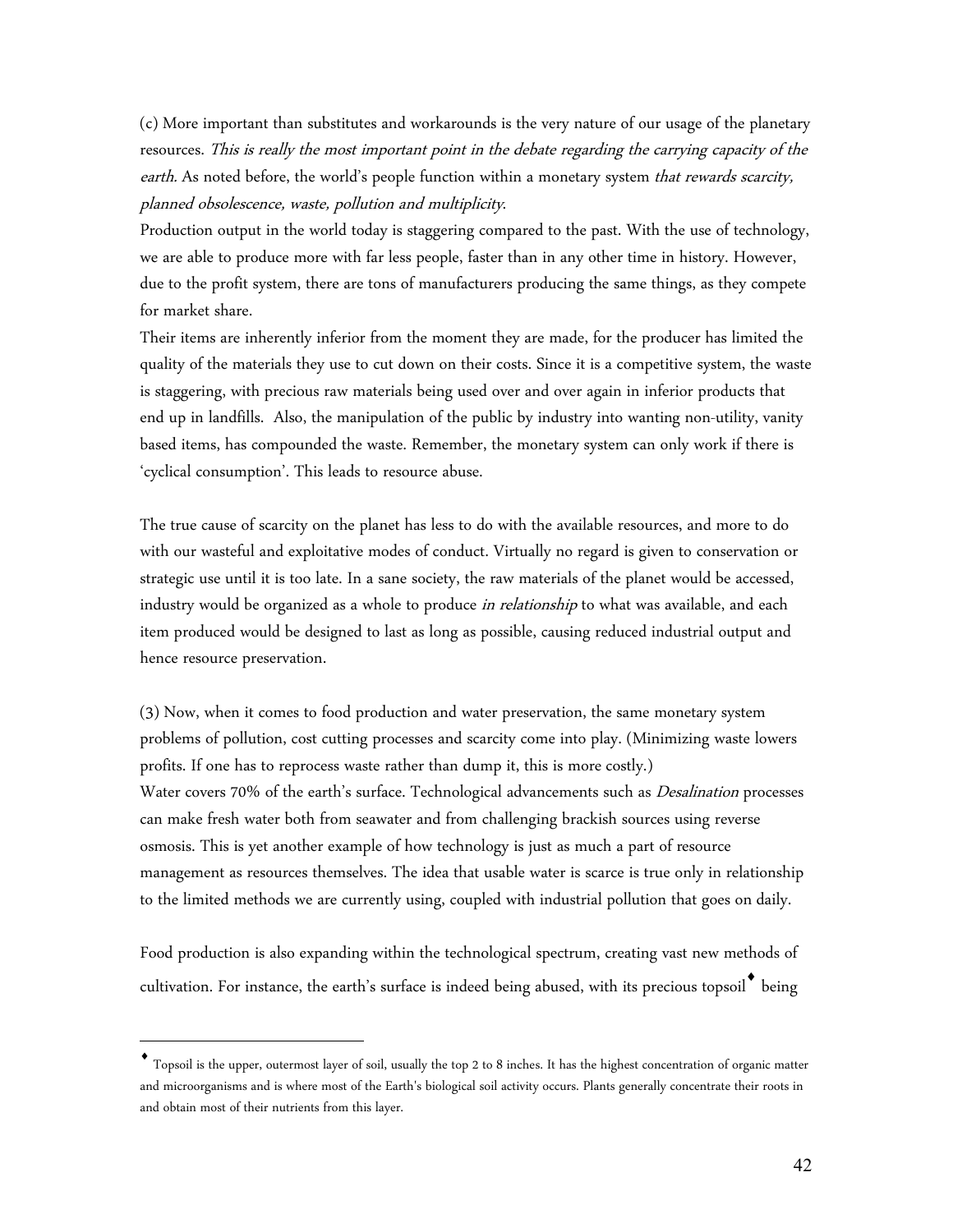corrupted by indifferent agricultural methods. According to some reports, we are losing topsoil at a rate of 1% a year while the National Academy of Sciences has determined that cropland in the U.S. is being eroded at least 10 times faster than the time it takes for lost soil to be replaced.<sup>40</sup> Fortunately, scientists have devised a new form of soil less agriculture, called "Hydroponics". This powerful new medium leaves a sea of options for the human population, not only in compensating for the damage we have caused, but also by expanding the possibility of when and where food can be grown. With hydroponic agriculture, we could theoretically grow food in the middle of the desert with proper irrigation or by tapping down to the water table.

Other untapped food production possibilities include suspended multi deck underwater ocean farms as well as air plants.

The bottom line is that food production is only as scarce as we decide it is. If we choose to become intelligent and strategic with our production methods, while preserving the environment and taking full advantage of scientific inventions that maximize our food production capacities, reducing wasteful and inefficient methods, healthy food can be as abundant as water itself. The starving children of the world are not so because of a lack of available food. It is their lack of purchasing power, not true scarcity, which causes the needless deaths of millions a year.

#### Summary of Chapter 3:

The dynamic equilibrium of planet earth in relationship to the human species is not a rigid system. It is up to us to keep things in balance through the intelligent management of the earth's resources. If this is done correctly, there is no evidence to support that we cannot have abundance for all. The three attributes of management are 1) Knowing the raw materials available 2) proactively working to overcome any deficiency through strategic substitutions 3) Using technology in all facets in order to maximize high quality production, minimize environmental impact and overcome problems in general.

Nature has its own laws and it is in our best interest to acknowledge them and align our behavior accordingly. We must be prepared to find out that what we think to be true today will be updated tomorrow. This is the *emergent* nature of knowledge. We learn from our mistakes. All errors are really gifts, for they can bring us to a higher level of understanding. The Scientific Method, with its basis of logical thought, evidence and testable proof, is the guiding philosophy that has solved problems and improved humanity's quality of life.

## Chapter 4: The Means For Social Evolution

<sup>46</sup> http://seattlepi.nwsource.com/local/348200\_dirt22.html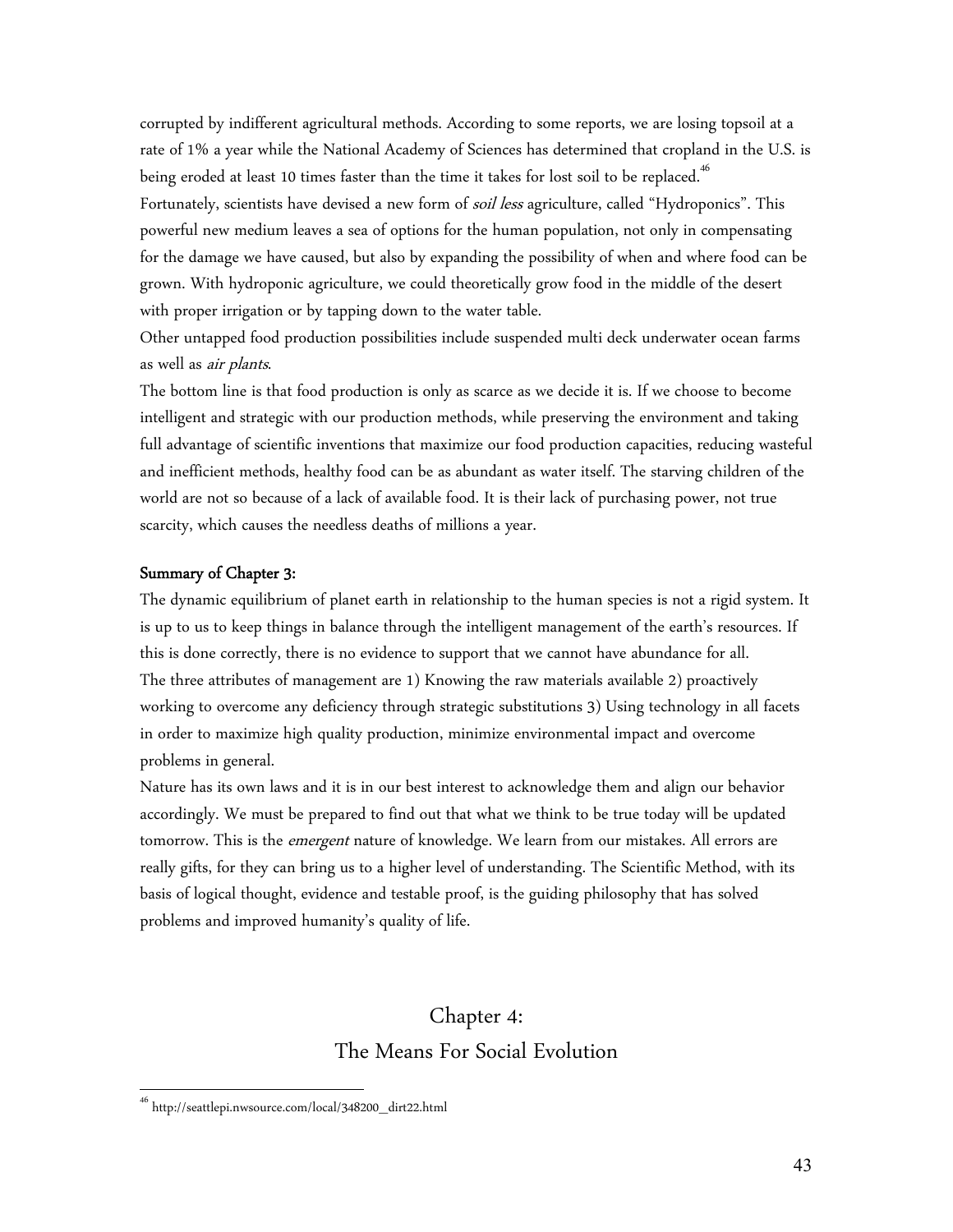What do we want? How are we going to get there? What tools are required?

Our *Values* consist of what we find important; our goals; what we care about; what we hold sacred and what we want out of life. Values are not immutable and eternal, yet values pushed upon a person at a young age often have a strong power to perpetuate. Traditional indoctrination, such as nationalistic or religious beliefs, can become pillars of a person's identity and are difficult to overcome emotionally. The fact is, human values come from the environment. If you were to take a child at birth from a white middle class American family and place him/her in the Middle East with an Arab, Islamic family, that child would most probably grow up speaking Arabic and become a Muslim, holding those traditional values that would have been taught by the family and social culture.

Most of our traditional values were actually set in motion a long time ago. For instance, the Bible says " You shall earn your living by the sweat of your brow". What if society didn't need you to work for money? How could that value hold true? The fact is, values become outdated, just like knowledge and everything else. With respect to the current findings of science, most of the values of society seem to be out of date by thousands of years.

That being said, let's now stop for a moment and decide what our valued goals are, both personally and socially. The Zeitgeist Movement, along with The Venus Project, has a set of social values and hence goals, which we feel are critical to the sustainability of the species.

### Goals

-Clean air and water, nutritious food, material abundance, fast, clean, and efficient transportation, relevant education, public health care, the end of war, personal liberty, an environment that enables us to constantly improve our abilities, human extensionality, reduced stress, and reduced crime.

These social goals are far from complex or irrational. In fact, many will find that both religious and secular philosophers have been poetically attempting to address these hopes for millennia.

#### Method

 $\overline{a}$ 

Now, with our basic goals denoted, we must then think about the *methods* to be used in order to accomplish those goals. Unequivocally, *The Scientific Method* is the most powerful tool we know. Observation, Logic and Testing, have long since trumped superstition, intuition and metaphysics. In the words of Karl Pearson:

"There is no shortcut to truth, no way to gain knowledge of the universe except through the gateway of the scientific method."<sup>47</sup>

The intelligent use of the methods of science is what has brought us everything that helps us in our

<sup>&</sup>lt;sup>47</sup> Pearson, Karl, *The Grammar of Science,* 1911 p.17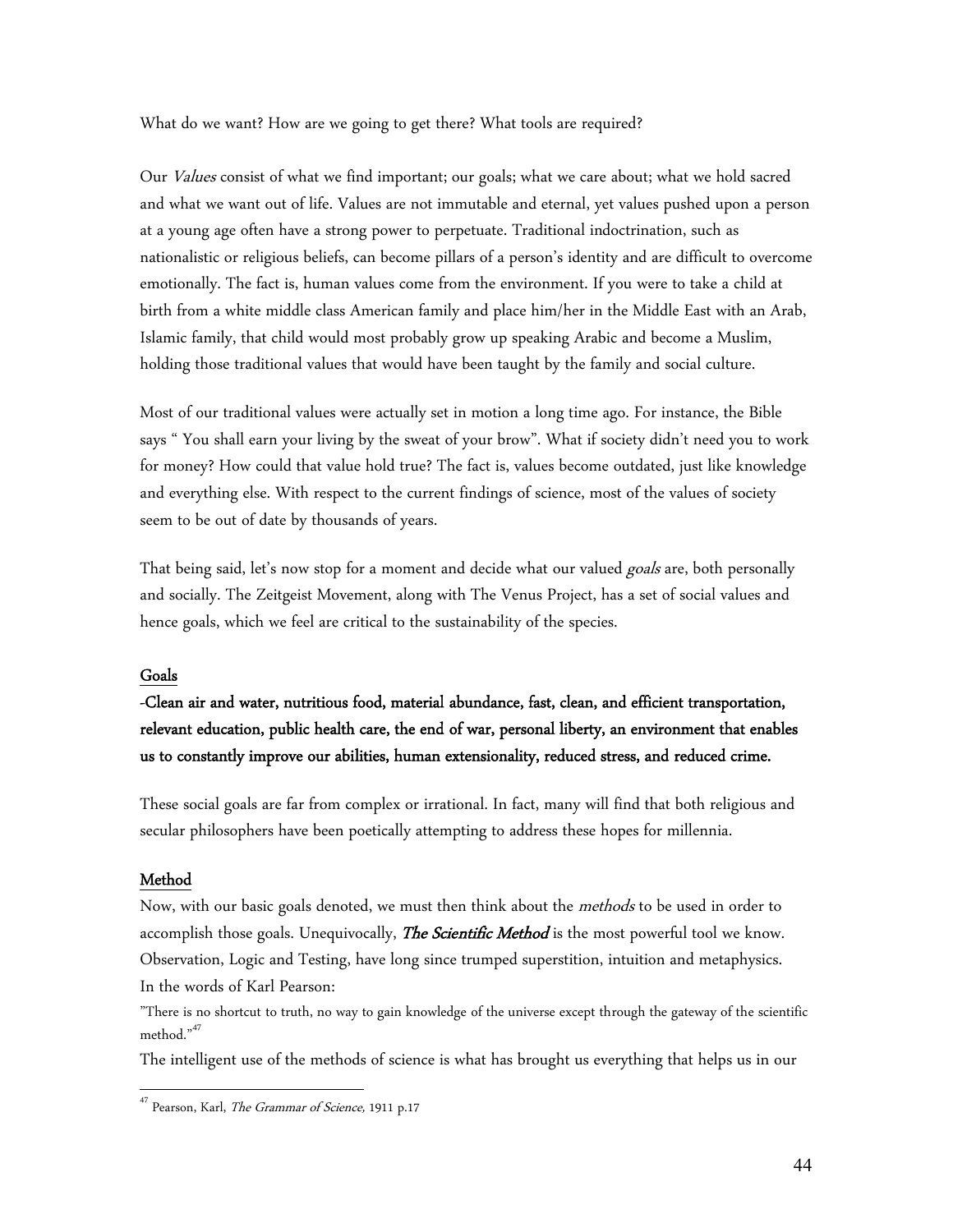daily lives. The application of science to social organization as a whole is the next step in our evolution. (Please see chapter 3 for more elaboration on scientific methodology)

### Tools

The material tools that we need to accomplish our goals come from the humane use of Technology. From a simple hammer, to a high tech, fully automated production plant, technological invention continues to ease production methods, while also consistently making what was once deemed impossible, possible.

The history of technology is showing tremendous, accelerating development. Coupled with the scientific method of thought, the technological tools currently at our disposal have the ability to dramatically change humanity in ways most would find too fantastic to be true. If you explained a cell phone to a man from the  $12<sup>th</sup>$  century, he would probably be shocked beyond comprehension at the "magical" instrument.

One characteristic of technology is its ability to constantly defy what is considered possible. In the words of Dr. George Gallup:

"At every point in history, man has assumed that civilization has reached its zenith. He has smugly refused to place himself on the scale of time that reaches thousands and millions of years into the future as well as into the past. Looked at from the vantage point of 8,000 years hence - approximately the period of recorded history - man's progress up to the present time may appear far less impressive than it does today.<sup>46</sup>

In the early  $20^{th}$  century, most scientists theoretically agreed that the airplane was probably impossible. However, the Wright Brothers were too busy bolting a gas engine to some wings in their bicycle shop to care about erroneous opinions. Soon after, they defied the authorities and invented the once considered impossible – "flying machine".

The fact is, when a scientist tells you something is possible, he is likely correct. However, when he states something is impossible, he is likely wrong. Science and technology have continued to defy prior assumptions of possibility, and will continue to do so. It can safely be assumed that whatever the future holds from a technological standpoint, it will likely seem impossible and "ridiculous" from the standpoint of today's understandings and methods.

#### Process:

 $\overline{a}$ 

Now, coming back to our larger point, the three attributes of personal and social evolution are thus:

Our  $GOALS -$  the METHOD of thought  $-$  and the TOOLS to get it done

 $^{48}$  Gallup, George, *The Miracle Ahead*, New York Evanston and London, Harper and Row, 1964, p.ix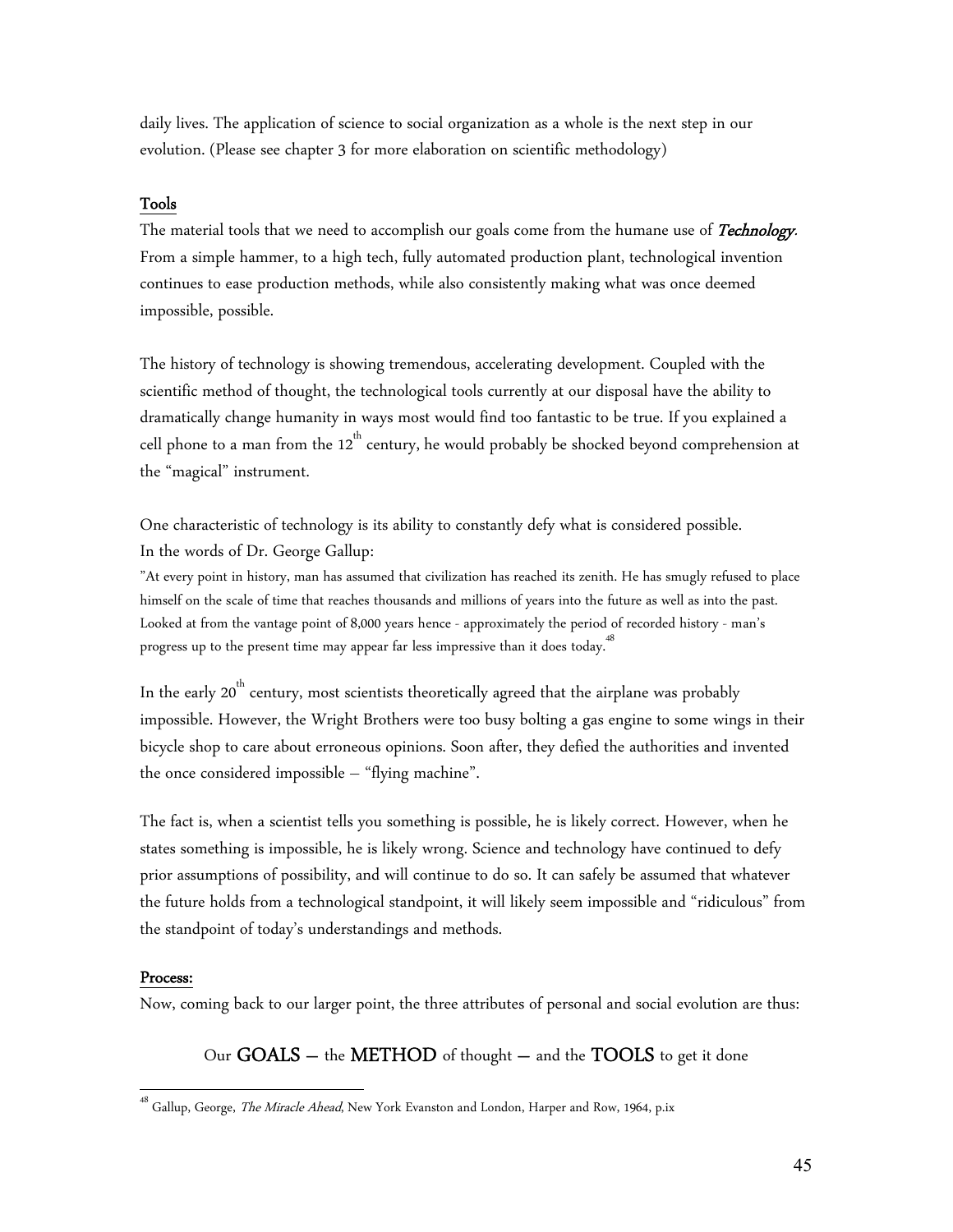We define our goals based on what we value, we utilize The Scientific Method to solve problems and to create/test hypothesis, and we harness technology to make the goal a reality. It is important to point out that this generalization is not linear and each part has an influence on all other parts. For instance, our values are often altered by advents in technology, along with the logical reasoning of the scientific method. If a person is brought up with a value system of "helping the poor" and then finds him or herself in an environment where no poor exist, possibly due to technological advancement, this value would have no basis to exist.

In the end, our ever-changing values are the most important attribute affecting our social evolution. The only relevant values are those that work to *improve* society and those that *hinder* its development.

#### Summary of Chapter 4:

Our approach to social evolution begins with our values. Our values are combinations of personal reflections on our acquired knowledge, coupled with the traditionalized, cultural indoctrinations we are born into. As time moves forward, our values change. Sadly, most of the values people have today come from a social system that is largely out of date in terms of its relationship to modern science and technology.

The process of accomplishment consists of: knowing what we want (Goals), thinking about the material in the most effective and hence, scientific way (Method), and using our most effective technological instruments to make that goal become a reality (Tools).

The valued goals of The Zeitgeist Movement and hence The Venus Project, are to redesign society for the benefit of all humanity, making sure there is enough of everything for everyone, maximizing personal freedom and happiness, while constantly reducing offensive social behavior, or crime. These values can only be accomplished using the intelligent and humane methods of science and the tools of technology. In the next section, we will show how.

# - Part 3: A Resource Based Economy -

## Chapter 5:

## Social Cybernation

"We call for a straightforward redesign of our culture, in which the age-old inadequacies of war, poverty, hunger, debt and unnecessary human suffering are viewed not only as avoidable, but also as totally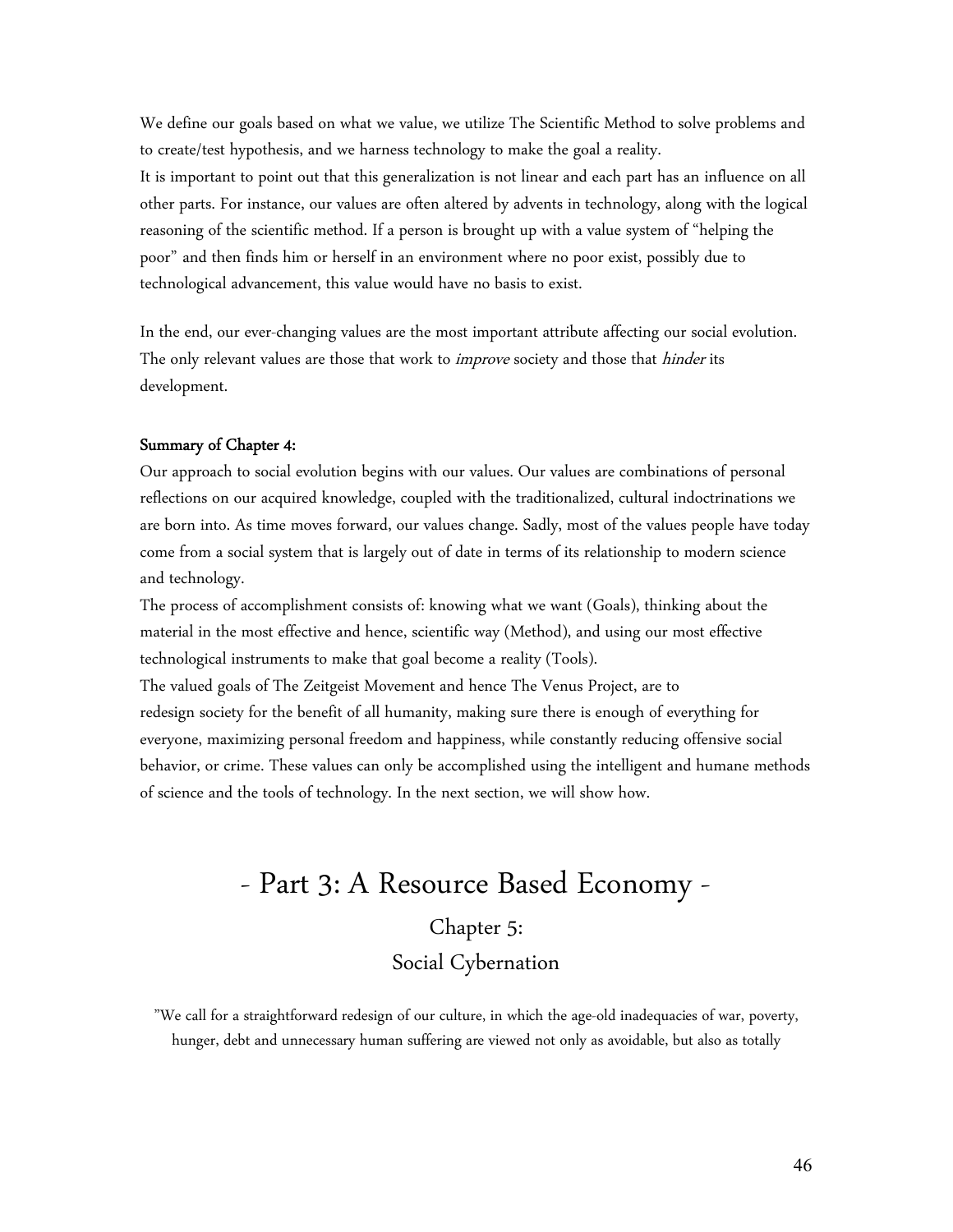unacceptable. Anything less simply results in a continuation of the same catalog of problems inherent in the present system."49 – Jacque Fresco

The time has come for a restructuring of our world society. The cause of this need is not some creative interest or intellectual ambition. The cause is the failing monetary structure, increasing world poverty and conflict, the constant corruption generated by the pursuit of profit and the continual poisoning of the planet and ourselves by the commercial industry at large. We stand at the crossroads. Either we take responsibility for our lives and for society itself, or we pay the price. The more we continue within this outdated system, the more unstable things are going to become.

### The Venus Project

 $\overline{a}$ 

In this section, we are going to discuss The Venus Project. The Venus Project, which constitutes the life long work of social engineer and structural designer Jacque Fresco, is an organization that wants nothing less than a peaceful and sustainable global civilization. It seeks to update society to present day knowledge and modern methods. Its tenets are essentially based on the application of Science and Technology for human and social concern. The social structure it advocates is called a Resource-Based Economy.

A Resource-Based Economy utilizes existing resources rather than commerce. All goods and services are available without the use of currency, credit, barter or any form of debt or servitude. The aim of this new social design is to *free humanity* from the repetitive, mundane and arbitrary occupational roles which hold no true relevance for social development, while encouraging a new incentive system that is focused on self-fulfillment, education, social awareness and creativity, as opposed to the shallow and self-centered goals of wealth, property and power which are dominant today. The Venus Project recognizes that the earth is *abundant with resources*, and that our outdated methods of rationing resources through monetary control are no longer relevant. In fact, they are very counterproductive to our survival. The monetary system was created thousands of years ago during periods of great scarcity. Its initial purpose was contrived as a method of distributing goods and services based on labor contributions. It is not *at all* related to our true capacity to produce goods and services on this planet.

As was discussed in Chapter 2, advancing technology is now phasing out the role of humans in the economic labor force. This paradigm shift is going to alter society one way or another. It will either lead us unto a new social system which does not require human servitude for income; where society is designed as a whole to *benefit itself* with the use of advanced technology being purposefully accelerated for social betterment… or we will likely be led down the path of chaos and disorder,

<sup>&</sup>lt;sup>49</sup> Fresco, Jacque, *The Best That Money Can't Buy: Beyond Politics, Poverty and War*, Global Cybervisions, FL, 2002, p.x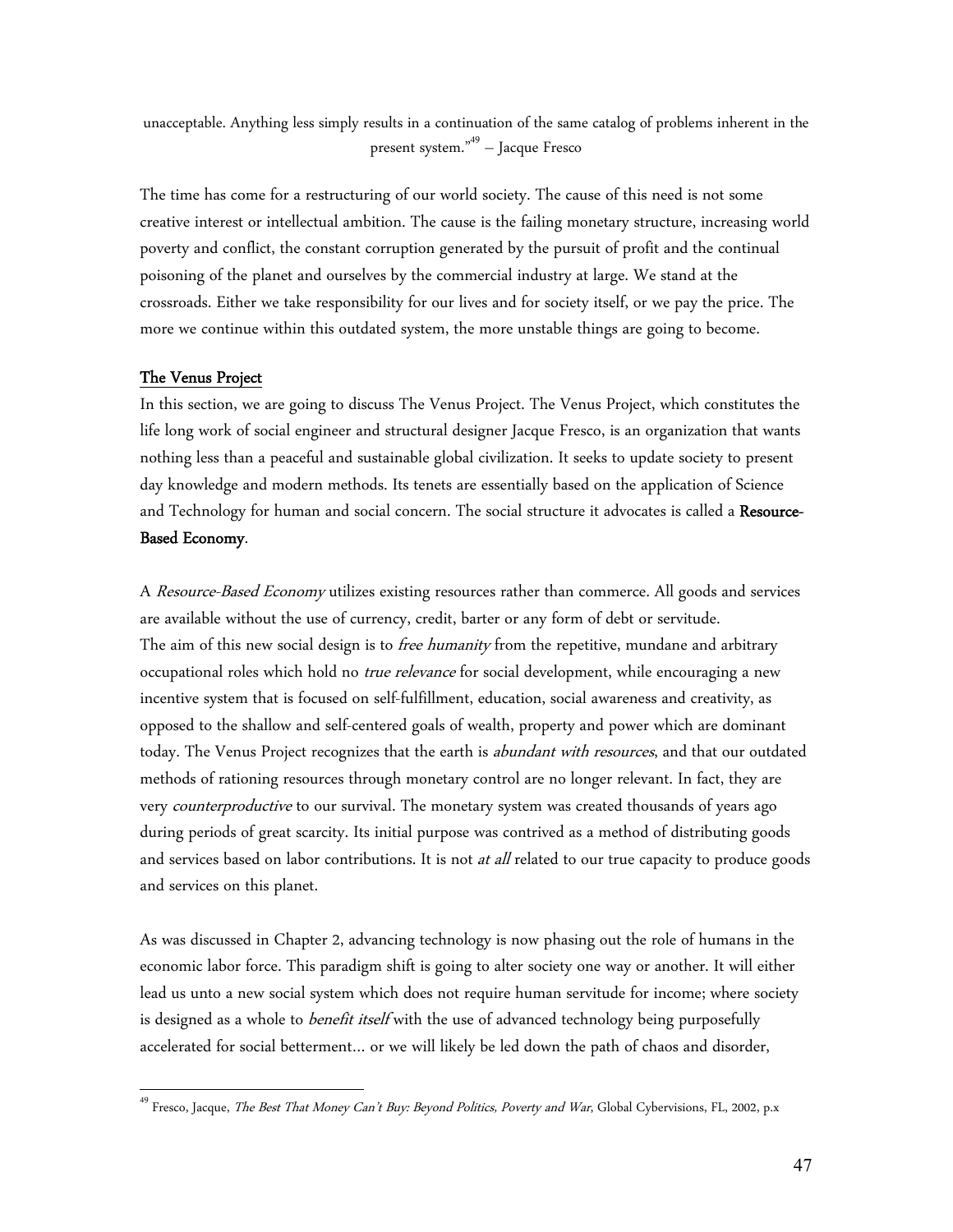where unemployment is rampant, crime is epidemic, draconian police state measures are introduced to suppress dissent and environmental resources become more exploited and destroyed. Physical survival and quality of life are based solely on our use, management and preservation of the earth's resources. Now, with our ever-growing scientific ingenuity to utilize those resources in the most humane, technologically constructive and efficient ways, the tradition of labor for money and money for resources no longer has a logical basis. The *intelligent management of the earth's* resources is what is important. In a saner world, we would take account of the dynamic equilibrium within our global ecosystem, and adjust our production process accordingly.

Furthermore, a Resource-Based Economy would need to be global by nature, for the ultimate utilization of the planet is an organization worldwide. The planet can *only* be diligently examined and operated from a holistic perspective. This isn't subjective. The Earth is essentially a tool kit, full of possibilities for us to create an abundance of technology, food and energy. If we do not keep track of all planetary resources and view the planet as a synergistic whole, our abilities will be limited. Sadly, the world today is divided by profit oriented commercial competition, religious groups, and primitive nationalistic ego identifications, making it currently difficult to organize a global resource management system. This is another reason why the monetary system, in and of itself, is detrimental to our survival, for it inherently limits cooperation amongst tribes. As far as ideologies, it is time we put aside our religious and nationalistic differences and realize that we are all here on the same planet, needing the same basic things. It is only when the world works together that sustainability and true progress will be achieved. More on this problem of ideological division will be discussed in Chapter 7.

#### Industry and Labor

Again, as expressed previously, statistics have shown that human beings are increasingly being replaced by automated machines in the workforce, causing unemployment and hence a reduction in the purchasing power of its citizenry. Over time, as this phenomenon progresses, a tipping point will occur when the lack of consumer purchasing power will destroy the monetary based economy, for it won't matter how cost effective the production companies are... people will simply not have any money to buy the items with, thus ending the mechanism of 'cyclical consumption'. Those who are aware of this, often attempt to create solutions *within* the monetary system, usually suggesting some form of 'hyper-welfare socialist state", where the rich elite own the factories, a virtually non-existent middle class (perhaps 5% of the world's population) works to oversee the machine operations, while the rest of the world is given money to use, in the form of hand outs from the government. This type of idea is nothing but horrifying and absurd. It would lead to dictatorship, extreme liberty restrictions and great public anger, for the *stratification of class* is still there, giving those at the top access to more resources than the billions at the bottom.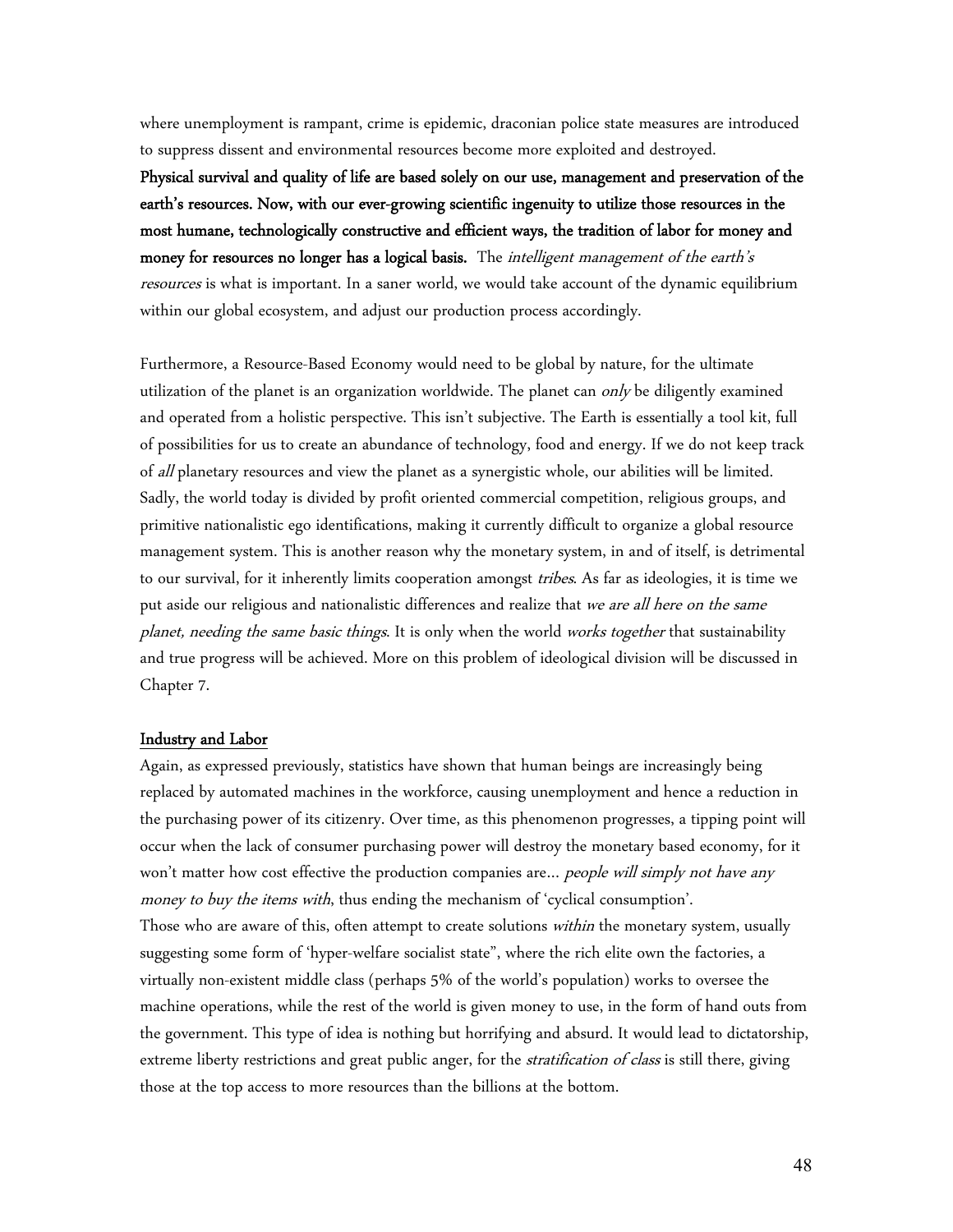Consequently, we are now seeing a deliberate stifling and withholding of technological development for the sake of keeping people employed. It is like having an electronic drill available on a job, but instead you use a manual drill because you want to get paid for more hours. This is fundamentally counterproductive. It is nothing but insanity to slow/ignore technological development in order to preserve an outdated social system. The entire point of technology is to free humanity from labor itself! We need a social design that focuses on maximizing our technological abilities for the sake of freeing humanity from drudgery and increasing productivity to its highest potential. Anything less is unacceptable.

Now, for the sake of argument, let's completely forget about our current monetary based social system and take a fresh look at modern industrial production methods, as would be implemented in a Resource-Based Economy. The question is how would we design a production system that maximizes high quality output, reduces waste, considers the dynamic equilibrium of the biosphere, and reduces repetitive and mechanical human labor?

Based on The Scientific Method, here is how the logical reasoning for industrial production methods would unfold:

Step 1: Survey the planetary resources.

Step 2: Decide on what needs to be produced, oriented by priority ranging from bare necessities (such a food, water, shelter, etc.) to utility based production items (raw materials, automated machines, technological development, etc.) to production items used for non-utility based purposes. (Entertainment Media, Radios, Musical Instruments, etc.)

Step 3: Optimization of production methods | maximizing product lifespan.

Step 4: Distribution methods for human access.

Step 5: Optimized recycling of those products that eventually become obsolete or inoperable.

#### Step 1: Survey the planetary resources.

As discussed in the last chapter, it is critical that we know what we have on this planet, for that translates into what the possibilities are. With this information, industrial production is always adjusted to compensate for any emerging scarcity, along with the most mathematically appropriate raw material distribution, based on availability and its most relevant application. Any scarce resource is immediately addressed by seeking alternatives and substitutes. This awareness can be obtained by real-time electronic feedback coming from all resource sectors of the planet, fed into a central computer database that monitors any growing scarcity or problem. This idea of world resource monitoring is not far fetched, even if it might sound complex. In fact, the US military and Pentagon already have satellites and ocean monitors for the purpose of defense. These instruments could simply be reoriented for the purpose of environmental monitoring rather than human monitoring.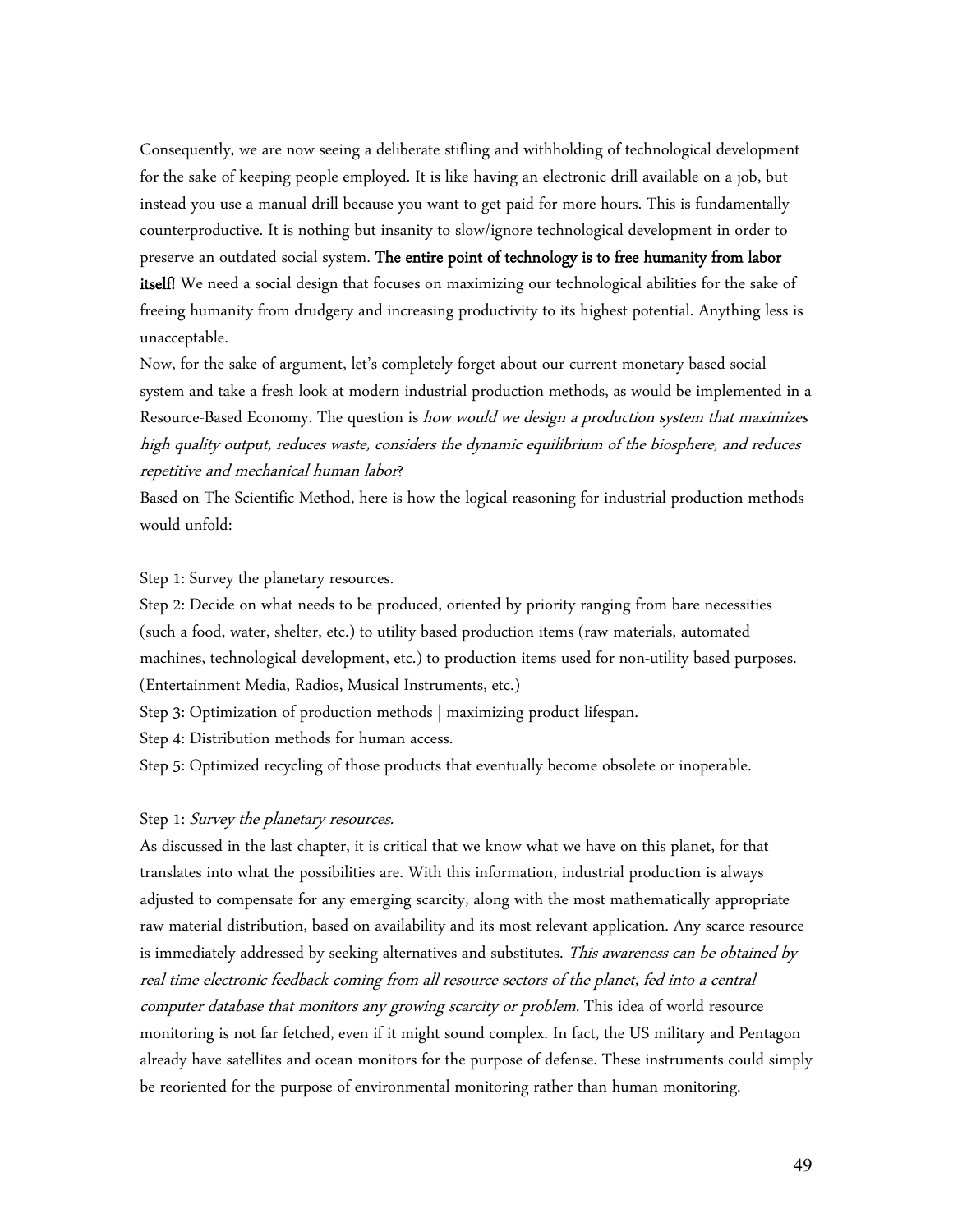#### Step 2: Decide on what production is required.

What do we need? This is a very powerful question, for, besides food, water and shelter, most on the planet today have no idea what they really want or need, for they have never been informed as to the true state of technology. What we think we need is a direct result of the state of society's awareness of technological development. For instance, a person 300 years ago might need a needle and thread to fix a torn shirt. Today, they would think they need an electronic sewing machine…yet…. more accurately, what they *really* need is a kind of shirt material that doesn't tear easily or at all. Someone who has dust in his or her home would think, "I need a vacuum cleaner". Are they sure? Perhaps what they actually need is a household pressure system that does not enable dust to enter or is equipped with electrostatic air filters that eliminate what little dust there is and destroys air borne bacteria. In other words, if we critically examine what we think we need in a material sense, we can begin to see that needs are always in transition. Science and technology are barometers of utilitarian human need, and therefore all products that are created should be as advanced as is technologically possible. Our current monetary system, which generates wasteful, outdated products constantly just to keep industry and the economy going, does not have the ability or the desire to produce the most advanced tools for our use. This is because the majority of the products produced would not even exist if industry focused on what would best serve the needs of society.

#### Step 3: Optimization of production methods / maximizing product lifespan.

If I was going to build a desk for myself, I would try to make sure that desk would last as long as possible. This makes sense, right? If the desk breaks, that means I would have to build another one, at the cost of more materials and more labor. It would seem logical that everything produced in society would have the longest possible life span that is technically possible.

Sadly, the exact opposite occurs in our current system, for, as previously discussed, the current monetary system thrives on *multiplicity* and *planned obsolescence*. Without it, the whole economy would collapse. This mechanism of the monetary system is nothing but detrimental. How anyone can sit back and defend the Monetary System's propensity for waste is horrifying. In a saner world, we will make things that last.

The optimization of production methods is about using the most powerful materials and methods, while outputting the most long lasting and effective products. Human labor is not only currently being replaced by machines because it is more cost effective within the profit system, machine labor is exceedingly better than human labor, and output statistics have shown this continually - Industrial productivity increases when machine labor replaces human labor. This, of course, should be no surprise, for a machine does not get tired and it is always more accurate and consistent than a human, mechanically. High-efficiency labor automation, coupled with scientifically managed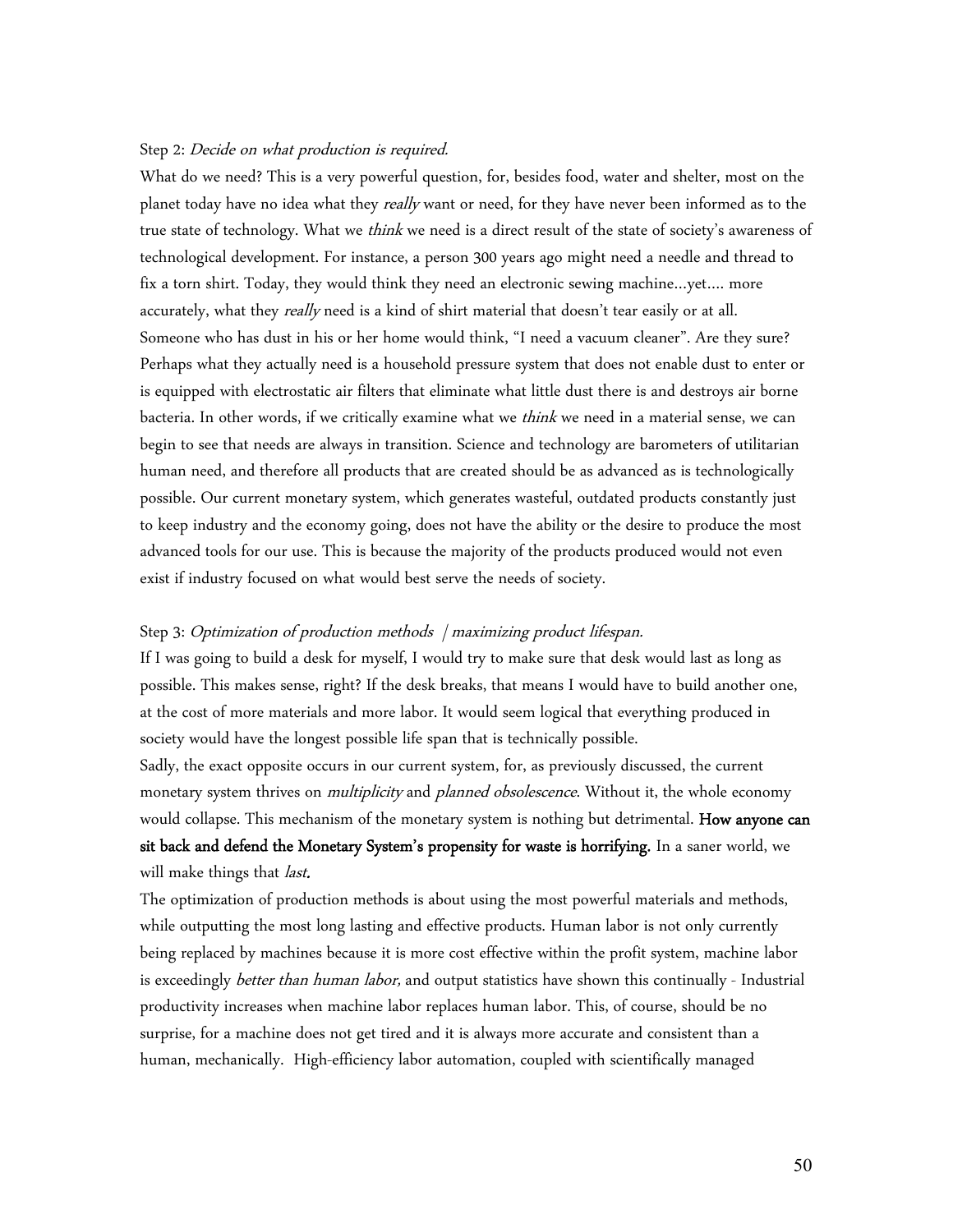resources (as denoted in chapter 3) will allow for a fluid, scarcity-less environment which could be operated by only a very small fraction of the population.

#### Step 4: Distribution methods for human access.

Distribution methods would also depend on the state of technology. For instance, production could eventually become so streamlined, that a product is only created when the request is made by a person in need. Regardless, warehouse like distribution centers, along with automated delivery would be the most simplistic way for now. Also, since there is no money used in this system, there is little need for a person to hoard their items. There is also no reason for a person to steal something that is available to everyone…and they certainly couldn't sell it.

In light of the fact that all goods in a Resource-Based Economy are *designed to last as long as* possible, the consumer culture values that exist today would also be outgrown. Not to mention the outgrowth of all of the other value distortions imposed by advertising today, which make people feel greedy, inferior or inept due to what they do and don't own. Advertising would not exist in this new system, outside of general product information available to people who think they might need it. To obtain a product, a person would likely go online, search for the item's function, select the item and request it. It would be available for pickup or delivery soon after.

#### Step 5: Optimized Recycling of the products that become outdated or inoperable.

This step actually begins at the production stage, for each product designed has had incorporated into it the consideration of recycling in advance. Ideally, everything produced would be sustainable and recyclable. This strategic consideration would ensure that obsolete products would be reused, reducing waste, to the maximum extent possible.

Now, one of the more difficult and confusing components for many to consider in regard to the above 5 steps for our Resource-Based Economy's new industrial production methodology, has to do with number 3 and the use of machines for replacing human labor in as many areas as possible. The question of, " Who will maintain the machines?" is common. This will be addressed in a moment.

However, let's briefly review the history and application of machine automation and computer technology.

The first major automated robot, the Unimate from Unimation Inc., had a work envelope of 350 cubic feet. It occupied 20 square feet of floor space. The Unimate was deployed for the first time in 1961 at the General Motors Corporation plant in Trenton, New Jersey, where it unloaded a diecasting machine. Six years later, GM was using the Unimate for spot welding and attaching clips to seat frames. In 1970, the automaker built the first automated spot welding line, consisting of 28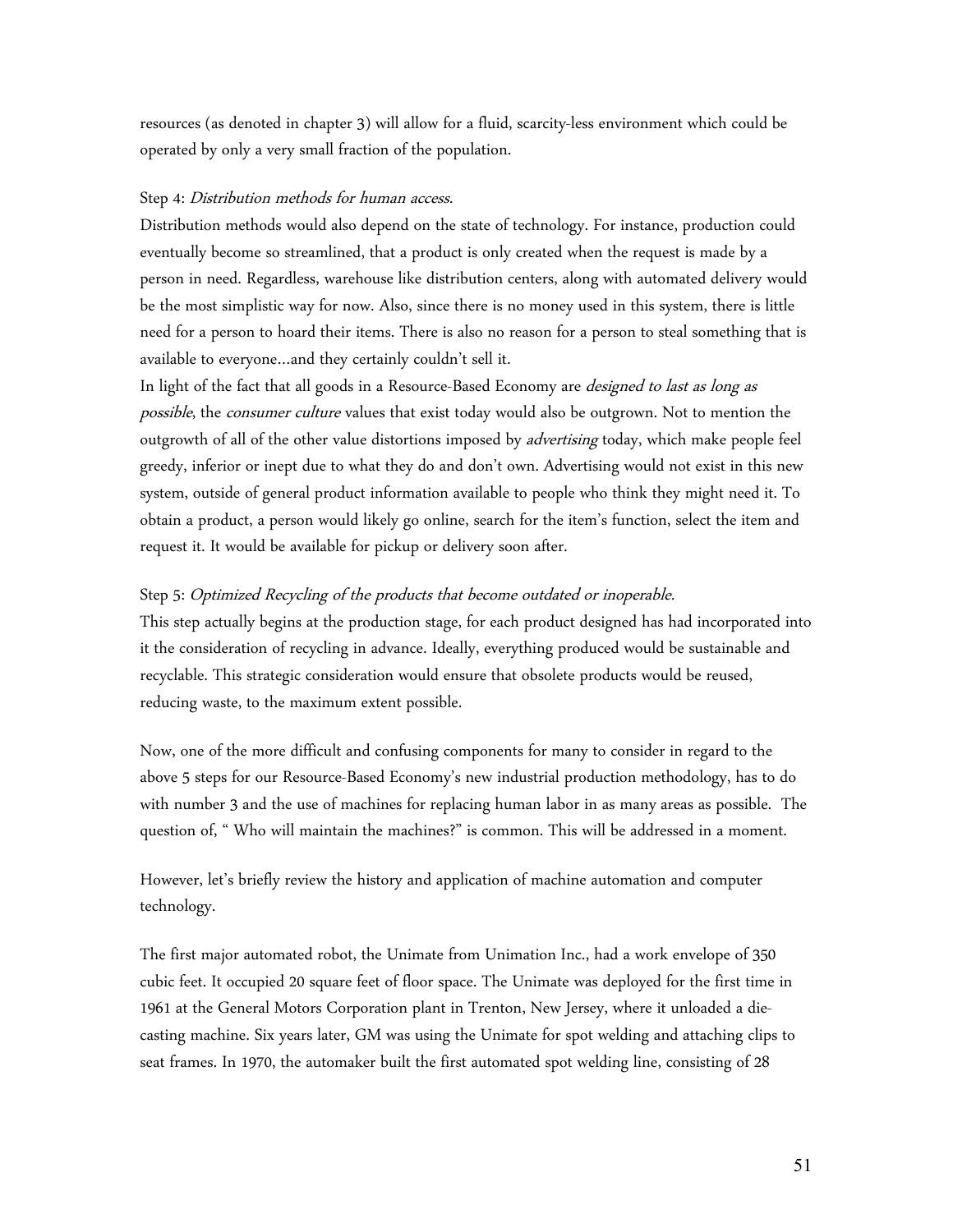robots.<sup>50</sup>

Those who were in the business of making these machines knew exactly what the implications were. In 1962, John Snyder, the president of U. S. Industries, Inc., a manufacturer of automated equipment, set up the "Foundation on Automation and Employment" to try to "develop ways to ease automation's impact on displaced workers." He once stated:

"I want to sell the automation machines that my company makes, but if our economy turns sour, if the unemployment problem is not solved, I will have difficulty selling them and no reason to make them. To my way of thinking, all businessmen should share this view--that the unemployment problem and the automation problem are as serious for business as for labor."<sup>51</sup>

In 1946, the first general-purpose electronic computer was developed- called ENIAC. This computer has 18,000 radio tubes, took up 680 square feet and weighed more than 30 tons.<sup>52</sup> Penn professor Irving Brainerd once speculated that during the 80,223 hours ENIAC operated, it crunched more calculations than had been performed by all humanity since time began.<sup>33</sup>

Now, a computer chip measuring 0.02 inches (0.5 mm) square has the same performance power as the  $ENIAC.<sup>54</sup>$ 

Now, machinery today is being combined with computerization. Essentially, the computer is the brain of the machine and instructs the machine in terms of what it is to do. This combination of machine and computer intelligence could be termed: Cybernation. Cybernated machines today are probably the most powerful and influential inventions humanity has ever created. The possibilities of these tools are on pace to change the entire fabric of society…beginning first with the freeing of the human labor force.

In the words of Albert Einstein:

"Ultimate automation…will make our modern industry as primitive and outdated as the stone age man looks to us today."<sup>55</sup>

This reality is not something we should fight. We should embrace it emphatically. Cybernation is the Emancipation Proclamation for human kind, freeing us from the drudgery of common labor, opening new horizons for human potential and exploration.

 $^{50}$  Sprovieri, John , 50 Years of Assembly: Robots to Change the Future—Again

http://www.assemblymag.com/Articles/Column/BNP\_GUID\_9-5-2006\_A\_10000000000000127612

<sup>&</sup>lt;sup>51</sup> Rodden, Robert G., *The Fighting Machinists, a Century of Struggle. http://www.iamawlodge1426.org/hisupdate63.htm*<br><sup>52</sup> http://en.wikipedia.org/wiki/ENIAC

 $^{53}$ Kanellos, Michael, *ENIAC--Monster and Marvel*, http://news.cnet.com/2009-1006\_3-6037980.html  $^{54}$  http://en.wikipedia.org/wiki/ENIAC

<sup>&</sup>lt;sup>55</sup> Fresco and Keyes, *Looking Forward*, Barnes, 1969, p. 72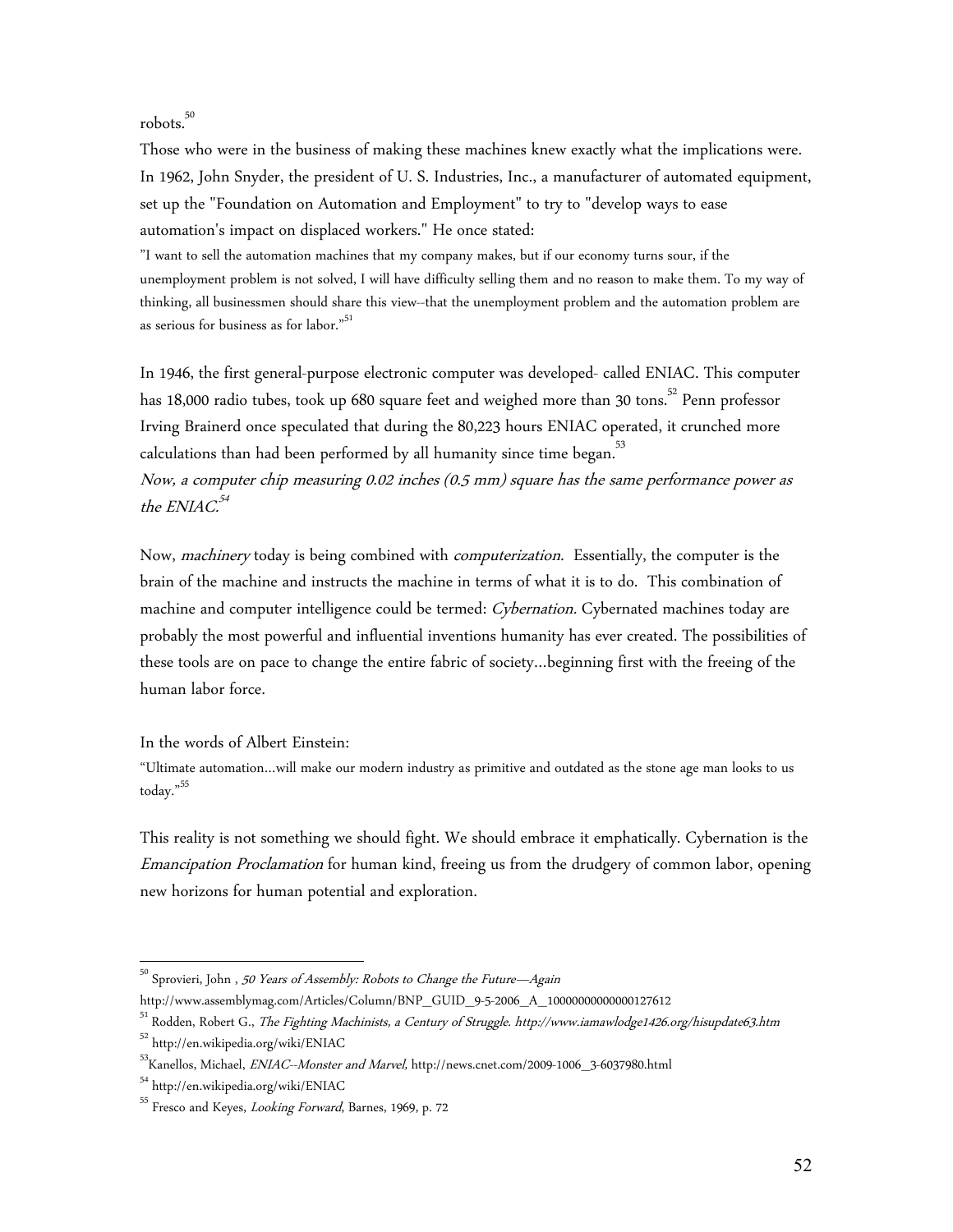In the words of Dr. Norbert Wiener, noted "Father of Cybernation":

"It is a degradation to human beings to chain them to an oar and use them as a source of power, but it is almost an equal degradation to assign them to purely repetitive tasks in a factory which demands less than a millionth of their brain power."<sup>56</sup>

These Cybernated Machines far exceed the physical accuracy of a human being, while also being able to compute at incredible rates, also far exceeding the computational speed and capacity of the human brain. Now, for those who have been indoctrinated by science fiction to think that these new machines might gain "consciousness" and "take over the human race", it should be understood that this has zero basis in reality. Cybernated Machines are nothing more than creative extensions of human performance. Just as a hammer will help you drive a nail into a strip of wood, a Cybernated Machine will perform complex tasks easing the process to obtain a particular goal. The machines do as they are programmed, and nothing more.

#### In the words of Arthur C. Clarke:

"The popular idea, fostered by comic strips and the cheaper forms of science fiction, that intelligent machines must be malevolent entities hostile to man, is so absurd that it is hardly worth wasting energy to refute it. I am almost tempted to argue that only unintelligent machines can be malevolent…Those who picture machines as active enemies are merely projecting their own aggressive[ness]. The higher the intelligence, the greater the degree of cocooperativeness. If there is ever a war between men and machines, it is easy to guess who will start it." $57$ 

Now, a very common reaction to the idea of machines taking over the role of human labor is to distrust the idea due to our daily problems with technology today. From cars breaking down, to personal computers freezing, society today seems to have a love-hate relationship with technology. Well, first of all, as denoted before, in a monetary system *everything* produced is designed to break down, for everything is a product. Even NASA with its extreme need for the best materials and technology has a budget to deal with, and must cut corners if need be. Your cars and personal computers don't stand a chance. Both industries have a massive sub-industry for repairs and maintenance. If computers and cars were not designed to break down, tens of millions of jobs would be lost worldwide in these sectors alone.

Ultimately, the first step towards ensuring that the Cybernated Machines we devise are made of the highest quality components and programming would require that we outgrow the monetary system, for it prevents their efficiency and sustainability. There is no reason why everything in your home, from your refrigerator to your stove, to your television, to your computer, could not last your entire lifetime without physical repair. How can that be said with confidence? Because the best materials

<sup>&</sup>lt;sup>56</sup> Fresco, Jacque, *The Best That Money Can't Buy*, Global Cybervisions, 2002, p. 54<br><sup>57</sup> Clarke, Arthur C., *Profiles of the Future*, NY Harper & Row, 1964, pp.226-227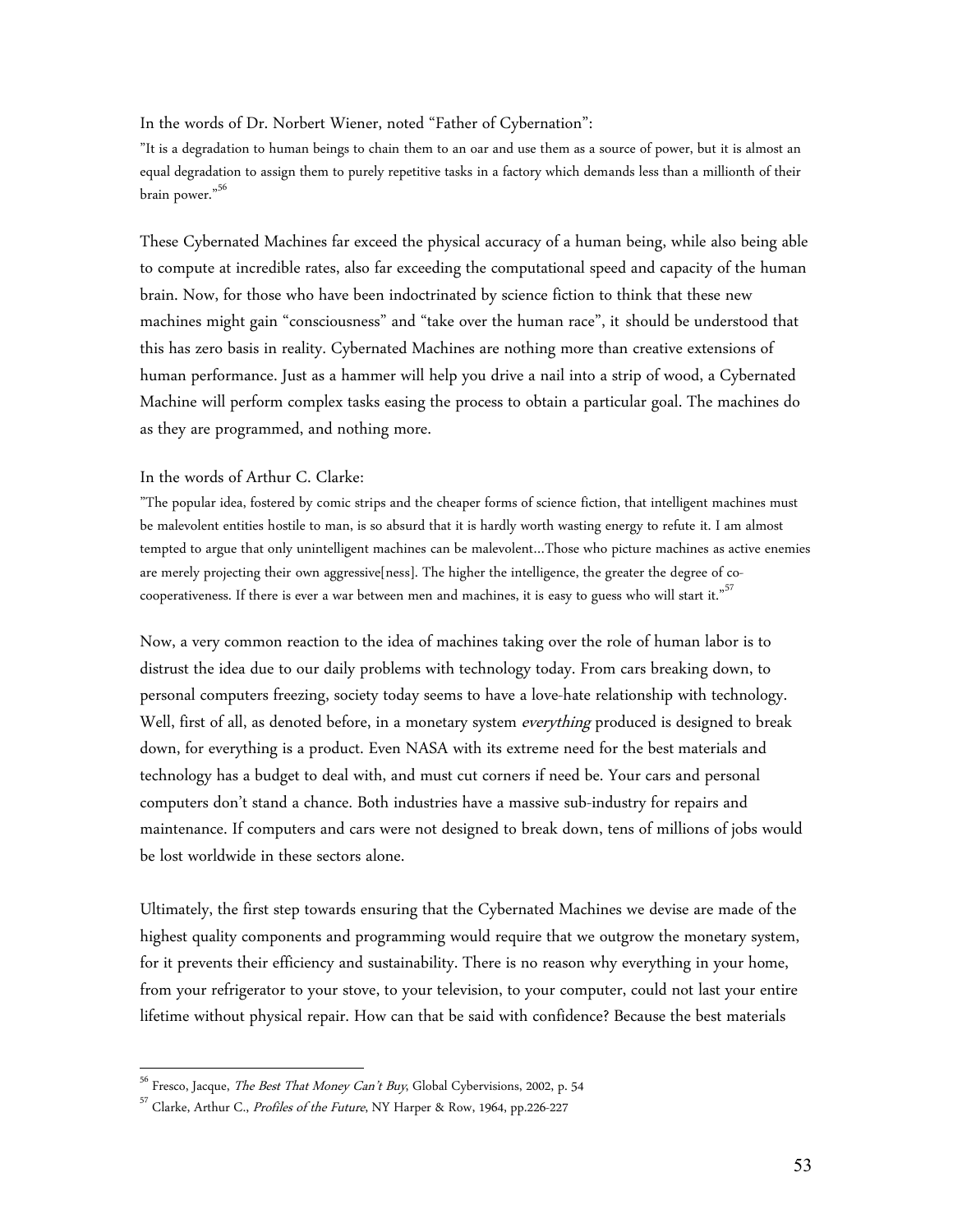available on this planet, such as Titanium, have sustainable properties that far exceed the life span of a person by thousands of years. Products made today are made out of the cheapest possible materials in order to increase profit margins. Today you will find that most general products in the consumer industry are created in whole, or in part, out of *plastic*. Plastic is one of the cheapest synthetic materials available. It has no heat tolerance, is often too brittle and it weathers very quickly – so, of course, everything breaks down… that is the intent.

In a saner world, this would not be tolerated and the industrial machines devised would not only have extreme durability and long life spans, the advanced machines will eventually be able to *repair* themselves.

In cars today, there are often warning lights on the dashboard that will alert you to a problem with a particular part of the car. This idea can be expanded to all machinery to the degree where not only is the machine's on board computer 'aware' of a problem, supplemental machines can thereby be directed to replace the broken part in real time. Even more advanced, are material technologies such as 'shape memory alloys'. These metals can literally *remember* their shape. In the event that a machine's physical structure becomes damaged, an electronic current can be sent through that section, instantly correcting the structure. The bottom line here is that self-repairing machines and structures are growing realities. The problem is that the production of such efficiency is not rewarded in the monetary system, so most people in society have no idea of what is actually possible.

In the words of Thorstein Veblen:

 $\overline{a}$ 

"If the country's productive industry were completely organized as a systematic whole, and was then managed by competent technicians…to maximize production of goods and services instead of, as now, being mishandled by ignorant businessmen…to maximize profits, the resulting output of goods and services would doubtless exceed the current output of goods and services by several hundred percent."<sup>58</sup>

Now, the role humans will play within the high-tech, cybernetic, automated industrial production plant of the future will be that of *supervisors* and nothing more.

Once the Cybernated Industrial System is set up, it is simply a matter of updating the system and making sure the system is in order. As time moves forward, we can only expect that the rate of our technological capabilities will continue to increase.

#### But what about complex jobs, such as doctors, architects and the like?

We have to ask ourselves, "What is the true nature of our occupational roles?"

 $^{58}$  Veblin, Thorstein, *The Engineers and the Price System*, NY B.W. Huebsch, 1921, pp.120-121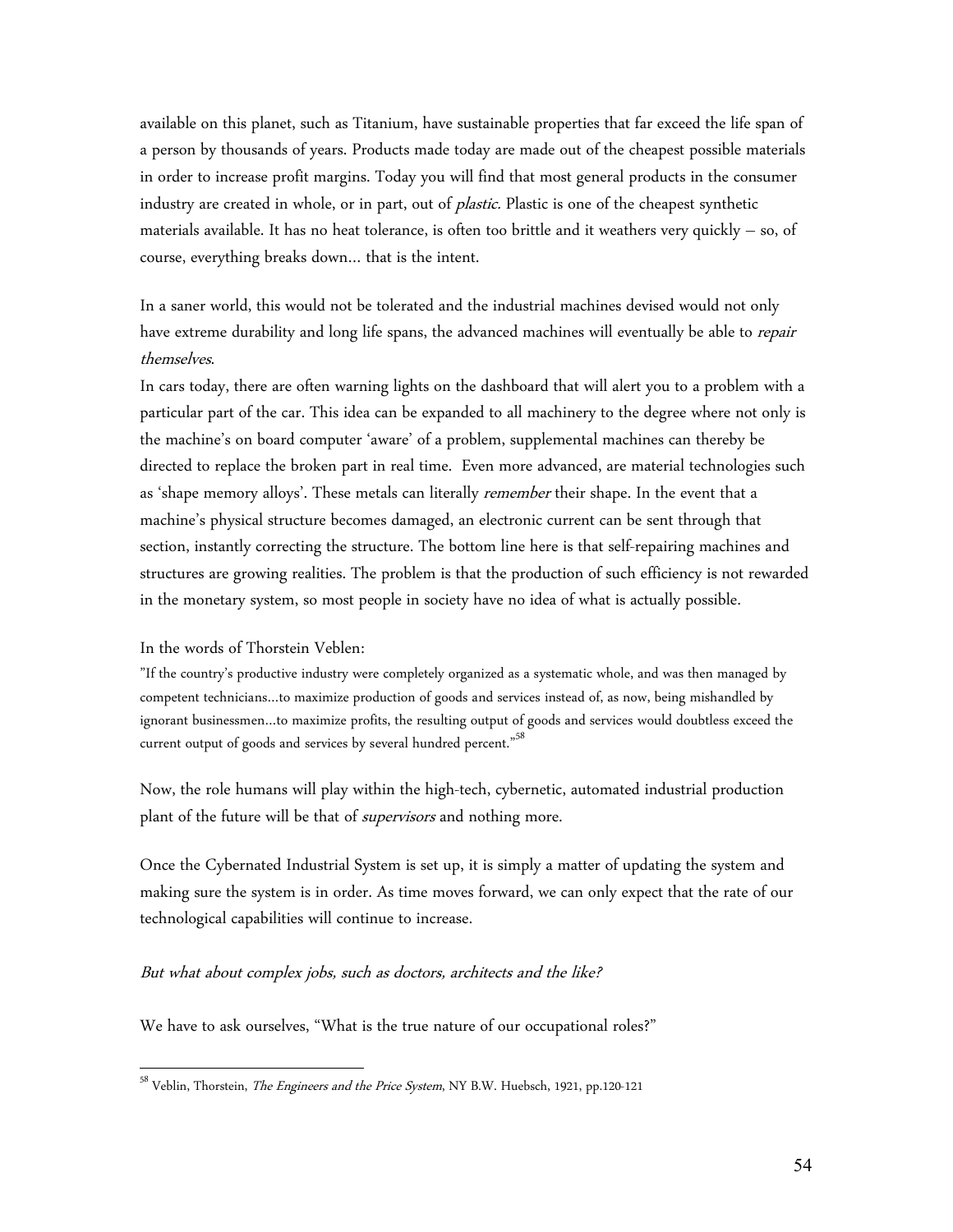What exactly is a doctor, a carpenter, a plumber, an architect, or the like actually *doing* in their work?

#### They recognize and react to observed patterns.

When a doctor examines you, all he or she is doing is referencing what he or she has learned. If you go to a dermatologist because you think you might have cancer on your arm, the doctor examines the skin and mentally references the patterns he or she has been taught. Then he or she might take a sample of the skin to be tested by machine analysis. It is a 'technical' process. There is no reason why an optical scanner could not be invented that can scan your arm and immediately understand what the condition might be. A modern programmed computer with optical technology is not limited by the spectrum of the human eye; it has a memory and processing capacity that far exceed a human's. Even surgery, as sensitive as it may seem to us today, is a purely technical process. It is simply a matter of time before extremely advanced machines replace surgeons. It is already beginning to happen in certain areas.

The same goes for every other utilitarian occupation in existence. A 'carpenter' is a person who is hired to fix or create a certain kind of structure. While there might be so called "creative" elements to the carpenter's ways, he is still basing his decisions on physics, geometry and modern materials. If you want to build a deck, the first thing you need to know is the *best available materials* to use and then apply the *highest integrity methodology* to those materials. Those understandings are completely technical and without the need for human opinion. And this brings us to a very critical realization… one that will have a profound effect on our progress on this planet:

#### The delegation of decision making to computers is the next step.

The utilitarian roles that humans assume in society today are fundamentally technical by nature. This seems obvious in regard to *physical labor*, for we have already seen machines replace the role of humans in areas such as factories and construction. However, unrecognized by most, our *mental* labor is now being delegated to computers as well. If this sounds foreign to you, please note that if you have ever used a *calculator*, you have delegated your decision making to a machine.

We must remember that *logical reasoning*, which is our cognitive ability to think out solutions to problems from a cause and effect standpoint, is entirely a technical process, based on the amount of information we have at any one time. For example, if we have a problem with our car, we would go to a mechanic and he would use his *pattern recognition* abilities and associative memory to consider the possibilities that might have caused the problem, along with the possibilities for solving the problem, based on reasoning. It is an objective, technical process.

However, a mechanic's human brain is only capable of a certain amount of memory and intellectual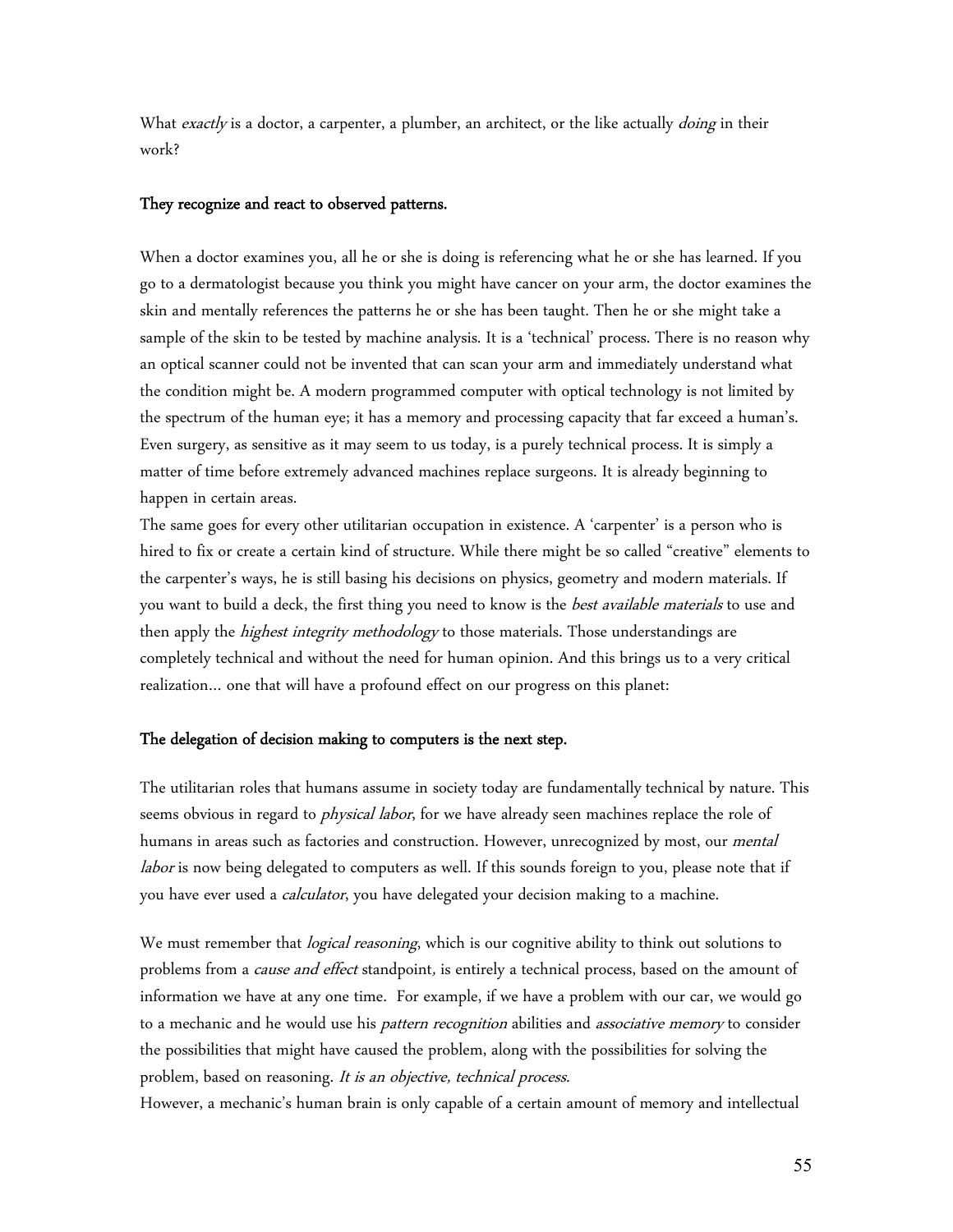processing power. A modern, programmed machine on the other hand, can store tremendously more data than a human, and can consistently and rapidly process information without getting tired or lazy. For instance, let's assume we have programmed a computer with the data set consisting of the car in question. A computer has been programmed to know every component, every screw and every electronic pathway, etc., of that vehicle. It has also been programmed with the application of physics so it can relate to the actual *cause and effect* functionality and operation of the machine, not just its parts. When the car is taken in for repair, the mechanic recognizes the physical properties as best he can, and then he goes over to this computer, selects the model of the car and inputs a description of the problem. He might input, "left headlight not working". The computer would then immediately present a list of all relevant issues related to the headlight, and then present a series of framed questions to the mechanic that most logically attempt to locate the cause. The computer might say: "Check the connection of cable 15b", and then show a diagram of where that component is located in the car. If the mechanic finds that isn't the problem, he inputs that new information into the computer and the computer goes to the next logical possibility. The computer is really making the decisions… the mechanic is just orienting its focus.

The bottom line here is that there really is no area of human operation that cannot be highly perfected by delegating decision-making processes to computer intelligence. In fact, the only thing that now separates us from machines on a cognitive, utilitarian level is our ability to *create complex* associations in our mind. No computer today has yet to respond effectively to being "asked a complex question" in the English language. It requires that the language be transformed into one that it is programmed to understand, such as mathematics.

However, new fields, such as 'Artificial Intelligence', (AI) are beginning to grow with incredible possibilities for this kind of "awareness". In time, computers will be able to achieve complex thought processes that were formerly only attributed to humans. There is no evidence to support the contrary.

In the next section we will describe how this new human option to delegate our labor and decision making to a highly efficient computerized system is what will constitute the replacement of the institution of traditional "Government".

#### Government:

 $\overline{a}$ 

"[The] tremendous and still accelerating development of science and technology has not been accompanied by an equal development in social, economic, and political patterns…We are now…only beginning to explore the potentialities which it offers for developments in our culture outside technology, particularly in the social, political and economic fields. It is safe to predict that…such social inventions as modern-type Capitalism, Fascism, and Communism will be regarded as primitive experiments directed toward the adjustment of modern society to modern methods"<sup>59</sup> – Dr. Ralph Linton

<sup>&</sup>lt;sup>59</sup> Linton, Ralph, *The Tree of Culture* (New York: Alfred A. Knopf, 1959, pp 47-8)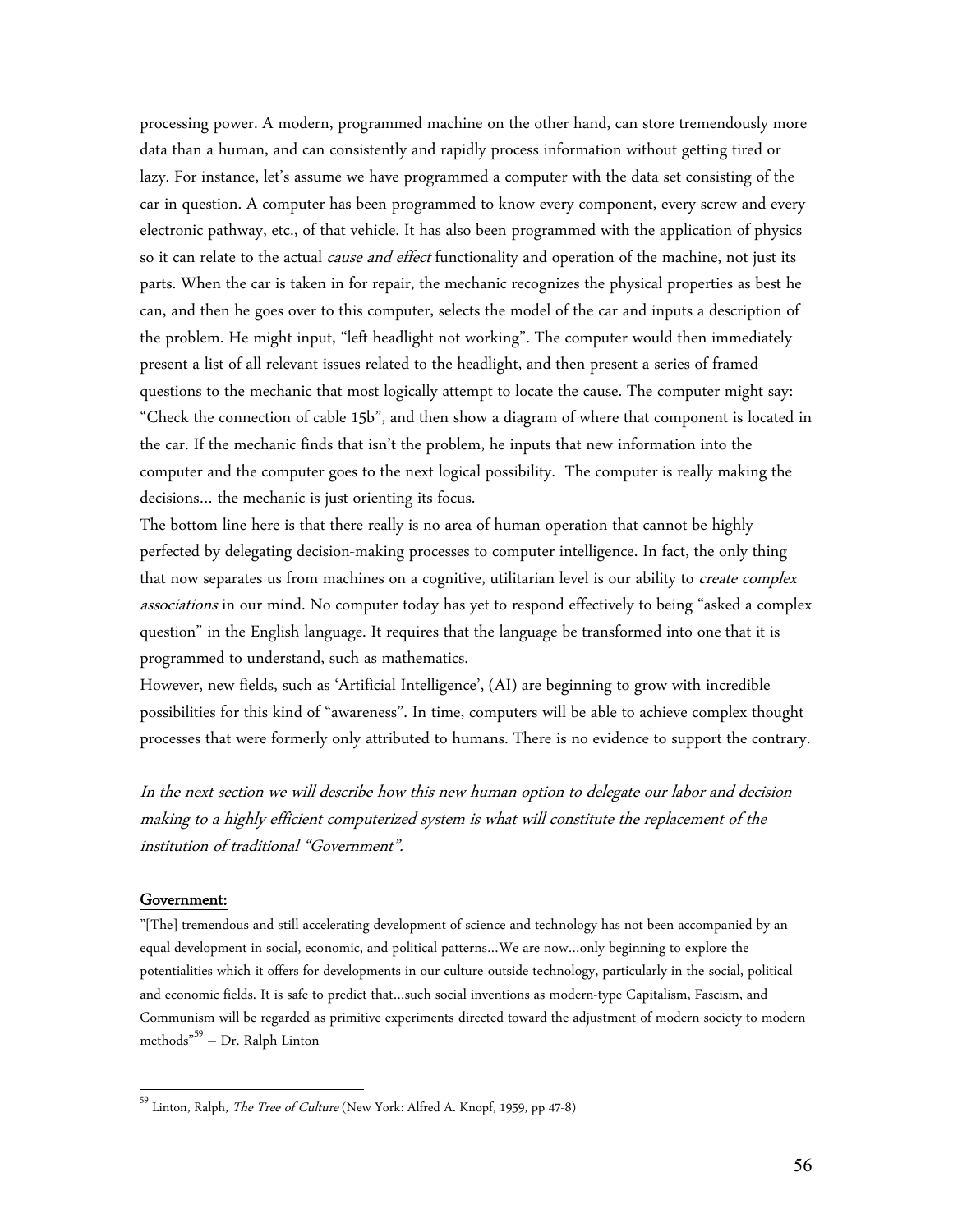First of all, Government, as we know it, is a byproduct of environmental scarcity. Like mafia tribes, the governments of the world seek to preserve their current positions of power, while aggressively working to strengthen their economic advantage. As far as social management, all a government can basically do is make laws, establish budgets, and declare wars. They are really monetary system creations. Sadly, due to the very nature of their power, history has become one constant chain of governmental corruption, ranging from the genocidal slaughter of peoples in opposing nations, to the deliberate oppression of a country's own people in order to maintain the established order. The reason why all governments on the planet are corrupt is because they have to be in this system. Remember, they are no different than corporations, trying to survive in the monetary system. They are all in competition with each other, with periodic "world empires" emerging every couple hundred years or so.

In order for any traditional government to keep control over its people, it must push a unified value system. If the leaders of a country want the public to support its wars, they will put statues of "great war heroes" in parks and have the media push the 'nobleness' of the military. They also very often cite "god" and allude to their wars as being some form of battle against "evil". This manipulation keeps an uninformed public on 'their side' with a narrow worldview. In the words of Albert Einstein: "Patriotism is a disease." For a person to say something like, "The USA is the best country on earth" is exactly the same as saying "White people are God's chosen race". Patriotism is racism with a flag… nothing more. The fact is, Government decisions today are based on the narrow self-interest of an elite, just like the corporations. This is nothing but destructive and unsustainable.

As stated before, the more we think about our problems on this planet, from the poverty in Africa, to the destruction of the Amazon Rainforest, we see that every problem in life is actually technical by nature.

Because of this, there is little reason for traditional *opinions* in the solving of any problem, for our technical insight can now *arrive* at most answers using The Scientific Method along with all known variables relative to the problem. If a person reads one page of a book and closes it, he or she can easily have an "opinion" on that book as a whole. If another reads the whole book, he or she might also have an opinion. Whose opinion would you value more? The person who read the full book, or the person who has only read one page?

In other words, the more information taken into account in the process of decision-making, the more accurate that decision will be. As discussed earlier, computerized machines now have the ability to perform better than humans in both physical and mental areas. Our minds do not technically compare to computers that can access trillions of bits of information across vast informational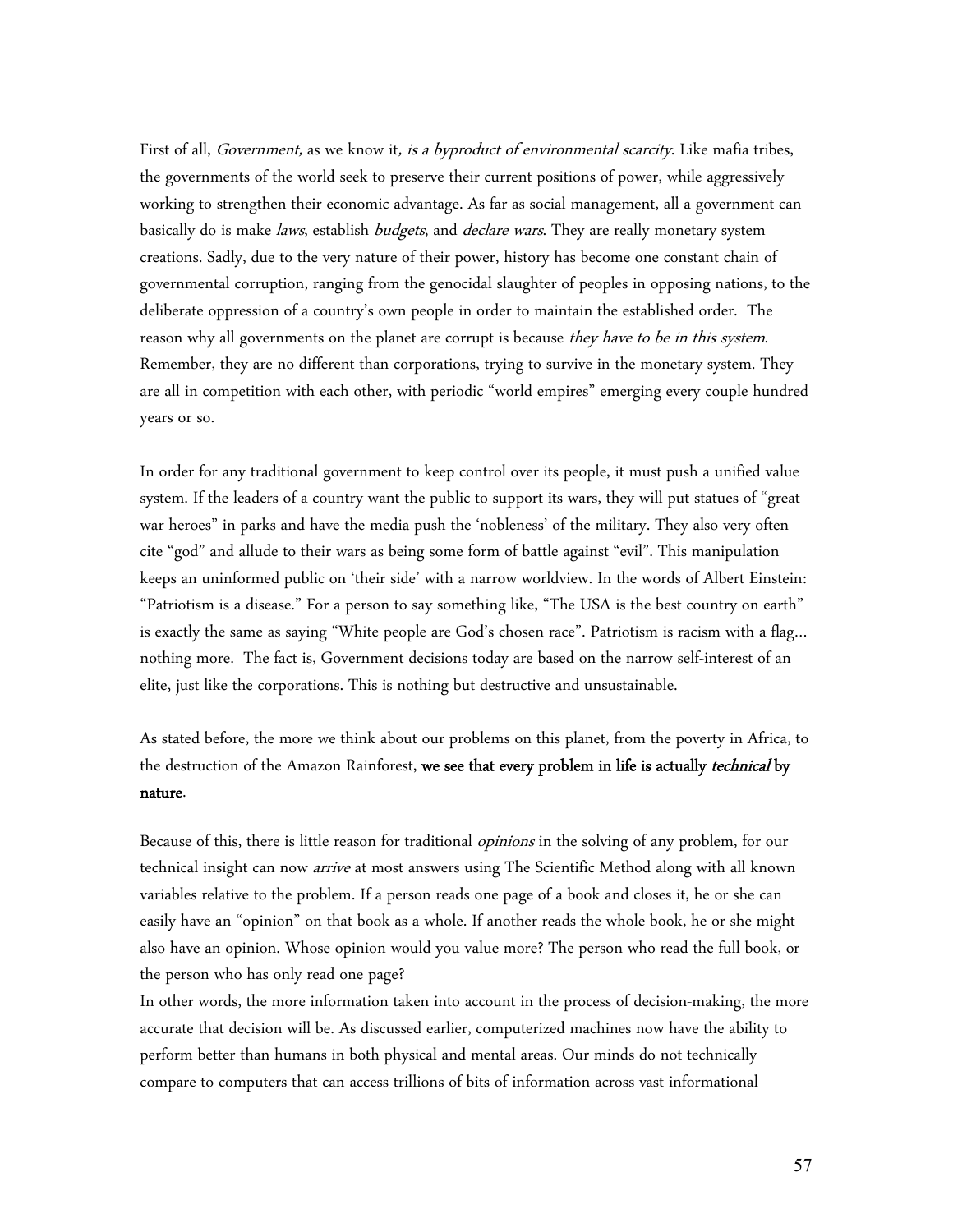databases, and compute output results near the speed of light. The transfer of decision making to machine intelligence is the next phase of social evolution. It greatly reduces human error, and removes dangerous biases, subjectivity and opinion.

Because of the limitations of the sensory and cortical equipment in our body and mind, no one can know everything in this world. Our senses are limited in range. Our eyes can only see a fraction of the electromagnetic field… therefore it is only logical that we delegate decision making to machines, for they do not have these restrictions. Computers, used as tools, can/will be able to solve problems, which humans simply cannot due to our physical and mental limitations. It is no different than a person who uses a pair of glasses to see. Glasses are a technological tool...an extension of the human being that helps a person see better than they would normally. Cybernated Machines are nothing different. They are simply extensional tools that expand our abilities. The human species has the powerful ability to improve itself through technological invention. We must realize this and maximize its potential.

In a Resource-Based Economy, *people do not make decisions;* they *arrive at them* through the use of advanced technological tools that incorporate The Scientific Method. There is no 'Republican' or 'Liberal' way to design an airplane… so why do we use these outdated worldviews in society today? When we recognize that society is a technological invention, with its component variables really no different than the component variables of an airplane, we then see that our orientation towards so called "government" should be purely scientific. 'Politics' is now outdated, for its processes are largely subjective and without scientific reference. Politics is an outgrowth of the monetary system and scarcity. We now must work towards a new, emerging paradigm – moving from a period where the central problem was the *sharing of scarcity*, to the problem now being one of *creating and* distributing abundance.

Government and the concept of the "State" will eventually be outgrown entirely and replaced by an objective system of global resource management and technological organization. In a system of abundance, the "State", as we know it, has no basis to exist. Government also becomes a Cybernated System, which is combined with Industry and thus responsible for the production and distribution of goods, along with resource and environmental management. The structural basis for this "government" system is idealized as follows:

1) A central database containing catalogs of every known material and technical understanding for **problem solving and invention.** As noted previously, computers have the ability to catalog information and logically compute it on a scale much larger than a human can. Only computers will be able to handle the integration of all known knowledge and come up with decisions that will be logically based on the full known range of data. As stated before, the most efficient decisions are decisions that have been arrived at by taking into account all relevant variables. It is now within our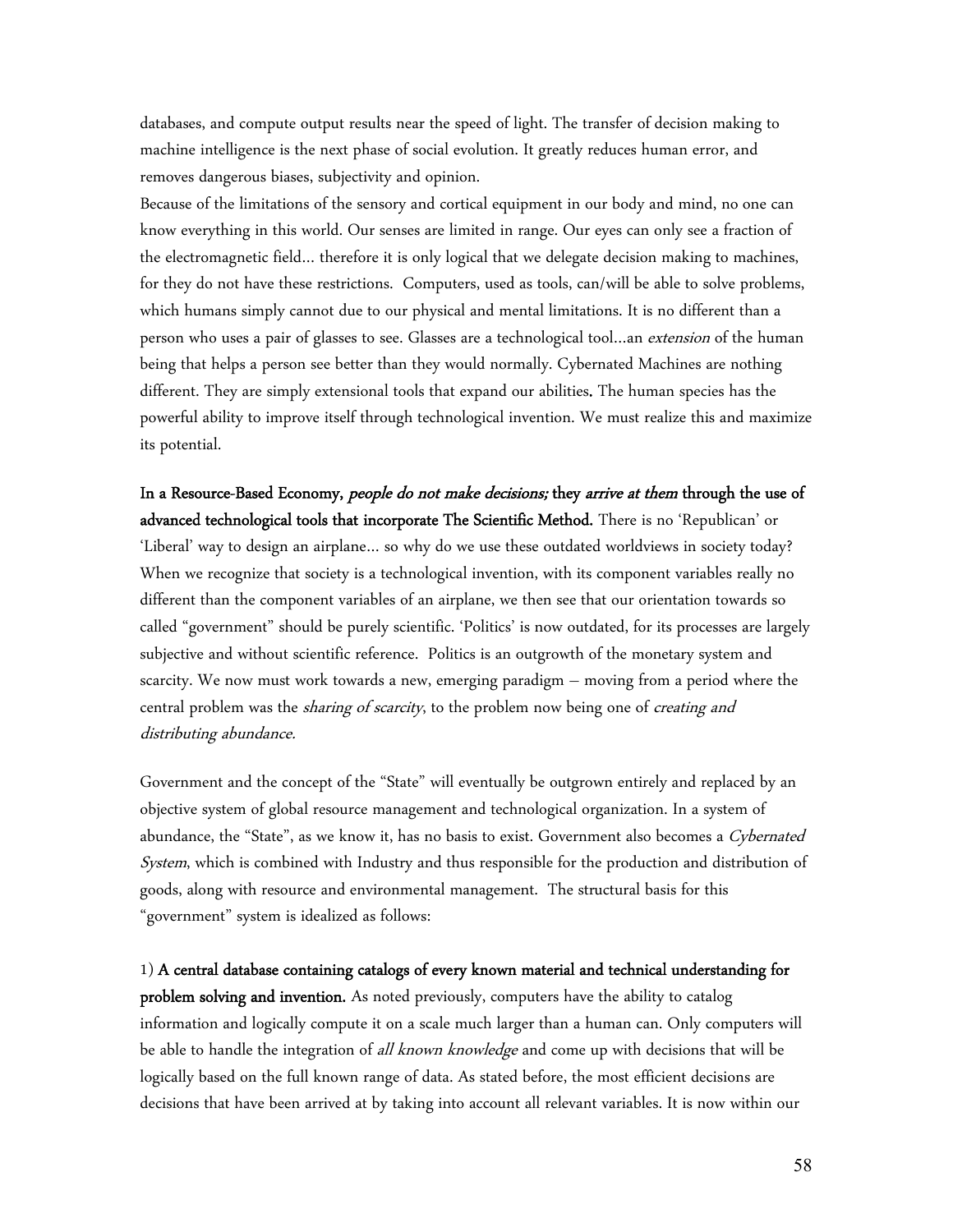grasp today to begin the development of a Central Computer Database that contains all known knowledge, ranging from the properties, combinations and applications of every element on the periodic table, to the complete known history of technological invention. Once the associative system emerges, which will allow computers to contextually cross-relate all the known disciplines, we will have in our grasp a tool of immeasurable proportions. The limitations of our physical and cognitive abilities will no longer be a problem, for the new method of problem solving and invention will be an interaction with this database program. It could even come in the form of a simple website on the Internet, in fact. You would pose a problem or question to the database program and it will give the best feedback that is possible based on the current state of knowledge at that period in time. Again, this process of inquiry and interaction is no different than interfacing with a calculator, but this new "calculator" has a powerful associative system and an extensive database of knowledge that can not just understand and compute math, it can integrate physics, biology, astronomy and every scientific field into one concentrated awareness.

Most likely, the US Military already has similar database reference and decision making programs that it uses to strategize for war.

Regardless, in order for this system to be effective, it must also have real-time feedback input from the planet, in order to understand what resources we have and what we don't. This requires a worldwide sensory system. In other words:

## 2) An earth wide autonomic nervous system, with environmental sensors in all relevant areas of the planet, generating "Industrial Electronic Feedback" regarding resources, operations and other environmental issues. This nervous system is connected directly to the Central Database Program

noted above. This holistic system keeps track of all the resources on the planet, while also monitoring the earth for environmental disturbances which humanity should be alerted to, such as earthquakes and other natural phenomenon. This database would include a survey of available resources, production plants, scientific and technical personnel, transportation, research labs, medical facilities, schools, etc. This will not happen overnight, but if we began by constructing regional systems and overtime interlink all of them globally, it could be created sooner than we think. This integration can inform the Central Database Program of what is available and what is scarce, while the Database will in turn constantly adjust industrial methods based around the dynamic equilibrium of the planet. Of course, full international cooperation is the only way to accomplish such a system. This issue will be discussed in Chapter 9.

3) Interdisciplinary Teams of technicians oversee the system and orient research projects to continue growth, efficiency and social evolution. In an optimized version of this system, no more than 5% of the population would likely be needed to run the show. The more optimized and powerful our technology and methods become, the more that number decreases.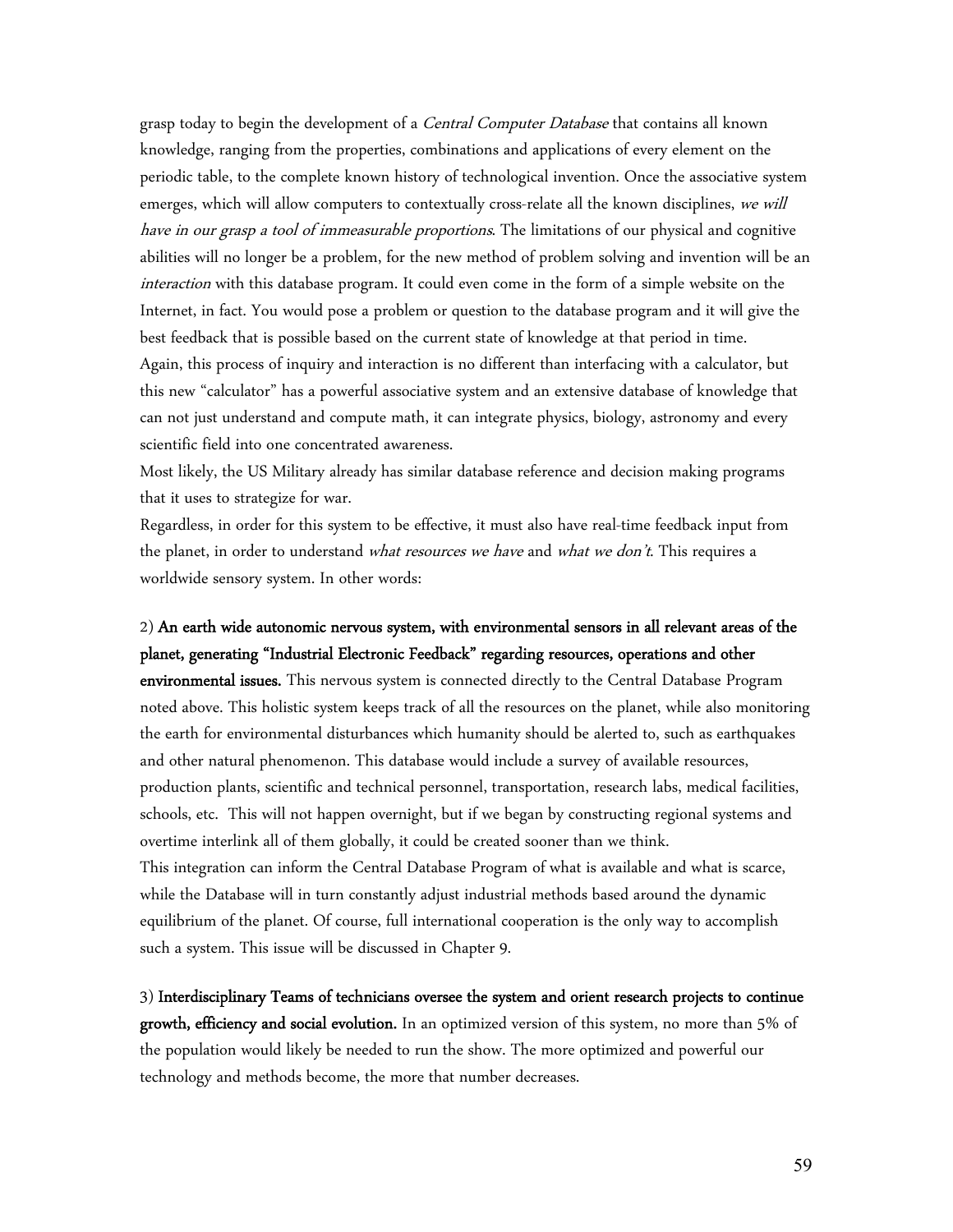Of course, many people often ask, what about democracy? Is this system a democracy? How do I participate in the system? Do we elect the Interdisciplinary teams?

In a Resource-Based, Global Economy, where "industry" and "government" are combined into a Cybernated System that incorporates advanced problem solving database computers, coupled with vast planetary wide observation sensors, the traditional concepts of *politics, elections* and the like have no relevance or basis. While this notion scares a lot of traditionally minded people, it must be reiterated that our problems in life are technical, and nothing more.

Democracy in today's world is an illusion. It always was. People think they have "choice" in our current system because they can press a button on a voting machine and put some pre-selected person into power. Once that person is in power, the public then has no power. Did you vote for the space program? Did you vote for the cabinet of the new president? Did you vote for the tax cut? Did you vote for where highways or power grids go? Did you vote for the war in Iraq? No, you didn't. The traditional concept of a "participatory democracy" is a cruel joke. The game has been used to give the public the illusion of control for countless generations, while the distorted monetary powers at the top continue to do whatever they please. There never was a true democracy in any country in history and there never will be as long as the monetary system is in operation and scarcity is perpetuated.

So how would a person participate within a Resource-Based Economy?

First, they would interact with the Central Database System program, which would likely come in the form of an advanced Internet web page which every person has access to. They would then *input* their proposal. The Central Database, with its historical knowledge databases and full integration of all scientific fields, would then analyze the concept for its scientific and technical integrity along with optimizing the materials required based on current understandings and availabilities. If the proposal makes logical sense and the optimized resources to make it happen are available, it would be turned over to the Interdisciplinary Teams that oversee the implementation of the new proposal and orient it into the system.

## These Interdisciplinary Teams would be selected and organized by the Central Database Program, based on what they have already contributed to the system. This is a true "election", based on what a person has *done*, not what they say they will do.

Furthermore, the public's fear of traditional "corruption" will have no basis, for there is no reward for it. The Interdisciplinary Teams do not get "paid" in any way, for their worldviews have been expanded to realize that their reward is, in fact, the fruits of the society as a whole and they contribute because they want to! While this might be difficult to consider for those who have been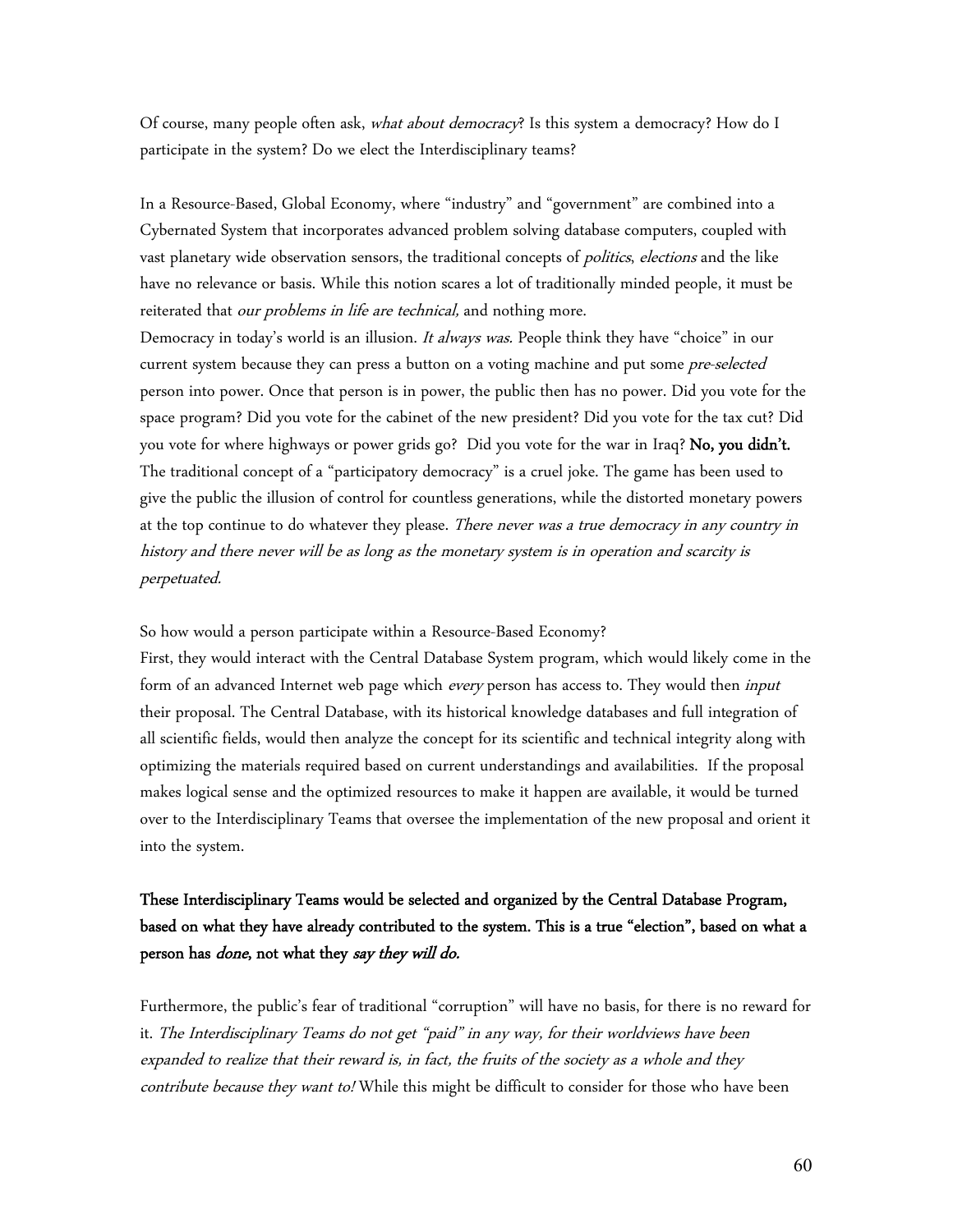fully indoctrinated into the monetary based reward system and feel that money is the only "incentive" there is, let it be known that every day, all over the world, millions of humans volunteer for the greater good. In a 1992 Gallop Poll, more than 50% of American adults (94 Million Americans) volunteered time for social causes, at an average of 4.2 hours a week, for a total of 20.5 billion hours a year!<sup>60</sup> This is an incredible triumph for the collective human spirit, for even with the sickness of self-interest generated by the monetary system, humans *still* strive to help each other and give to society without reward.

In the future, those who choose to work in the Cybernated Industrial System will do so because it is an honor to serve humanity. They will understand that it is in their self-interest to see to it that humanity lives and works together for the greater good. The reward in a Resource-Based Economy would be the continual improvement of society for all.

In the words of Margaret Mead:

" If you look closely you will see that almost anything that really matters to us, anything that embodies our deepest commitment to the way human life should be lived and cared for, depends on some form of volunteerism."<sup>61</sup>

In a Resource-Based Economy, participation is open to everyone, because all issues are fundamentally recognized as technical. The degree to which a person contributes is based simply on that person's education and ability to create and problem solve. This is why expanded education is critical. In society today, the public is always kept uninformed and as dumbed-down as possible. This way the government can maintain control. In a Resource-Based Economy, the goal of the educational system is to produce the most intelligent and aware human beings as possible. Why? Because everyone can then become a *contributor*, greatly affecting our social evolution for the better and improving the lives of all.

#### Summary of Chapter 5:

 $\overline{\phantom{a}}$ 

Who makes the decisions in a Resource-Based Economy? No one does. Decisions are arrived at by the use of The Scientific Method, utilizing computers that gain real-time feedback from the environment, along with a Central Historical Database of all known technical information, and maintained by evolving Interdisciplinary Teams. This combination could be called the Cybernated Industrial System. This reduces erroneous opinions and subjectivity. We don't want people in control of government. We want to utilize Scientific Methods for arriving at more appropriate decisions. In the end, the only real issues for society in the natural world are (1) the production of goods and services that are equally available to all, (2) research projects and educational systems to expand our knowledge, understandings and applications, and (3) the constant monitoring of the earth's resources

<sup>&</sup>lt;sup>60</sup> Hodgkinson & Weitzman, *Giving and Volunteering in the United States: Findings from a National Survey*, 1992, p2<br><sup>61</sup> Krikorian, Robert "*Have you noticed…",* Vital Speeches of the day, 1985, p 301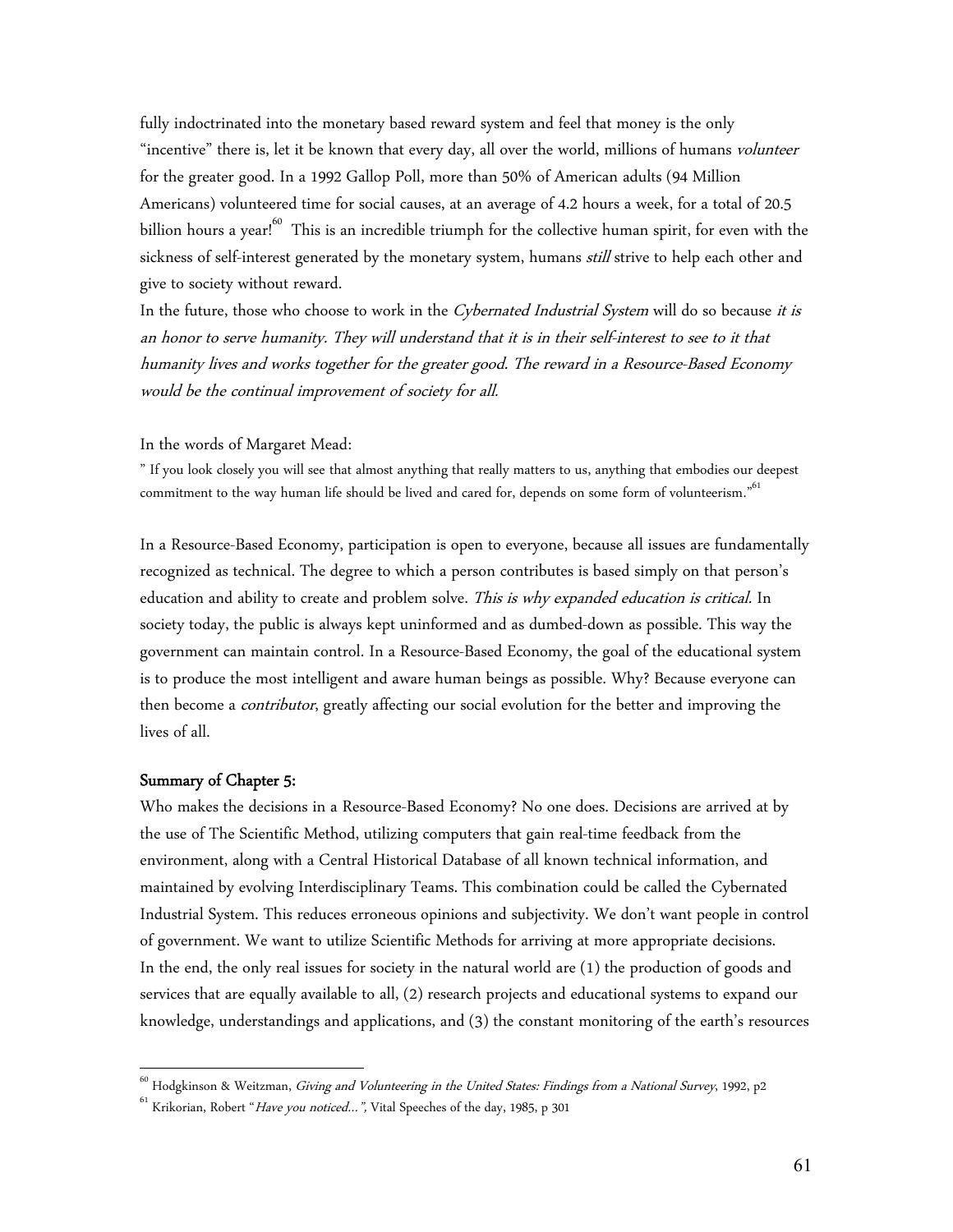and atmosphere for feedback and possible environmental problems, enabling us to restore and maintain a pristine environment. Without the wasted energy and resources from going to war and other aspects of the monetary system, we could address true threats to humanity, such as unforeseen variables like tsunamis, earthquakes, illness and disease. The only real problems in life are the problems that are common to all humans.

## Chapter 6: Cities that Think

Anthropologists often consider the city as our most fundamental social invention. The first known city is thought to have occurred about 5400 BCE in ancient Sumeria. Since then, we have seen vast technological evolution in the processes and materials used to create the components of a city, along with advanced integrations of 'social' conventions, such as electrical systems, water distribution methods and the like. However, today's cities, as modern as they may seem, are in fact extremely outdated in the face of modern technology and scientific ingenuity.

It is time that we fully harness a systems approach to our city designs. The term "systems" is derived from the Greek word "synistanai," which means, "to bring together or combine." A systems approach thus means that the 'elements' of the city, such as houses, power generators and production facilities, be intricately interconnected to the 'processes' of the cities, being waste disposal, irrigation, power distribution, goods and services production, etc.

In a Resource-Based Economy, the cities are designed to be extremely flexible, allowing for constant upgrades and changes. They are emergent, fully integrated systems designed to evolve like a living organism.

Jacque Fresco's innovative, multidimensional and circular city designs would use the most sophisticated resources and construction techniques. However, they require that we start fresh. Trying to fix our current cities is not worth the time, material and effort. It is much less problematic and effective to build newer cities from the ground up than to restore old ones. The design and development of these new cities emphasize the restoration and protection of the environment and efficiently apply resources with energy conservation, ease of fabrication, and relative freedom from maintenance. Many of the old, inefficient cities will be mined for resources, while others will be kept as museum cities.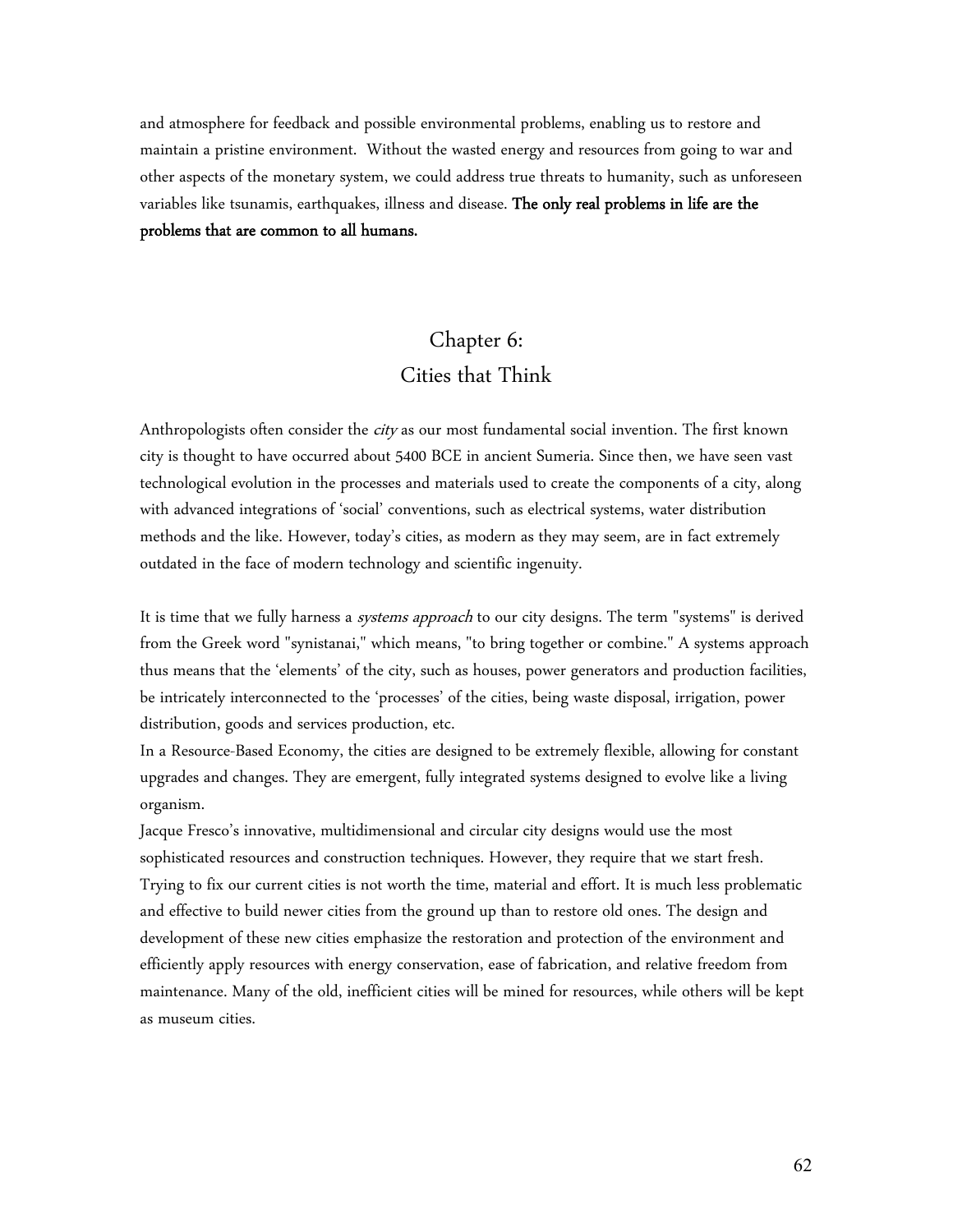### The Circular City:



Model by Jacque Fresco | Photo by Roxanne Meadows

The circular city permits the most efficient use of resources, travel techniques, and general functionality, with a minimum expenditure of energy. The geometrically elegant circular arrangement is designed to allow for the highest standard of living in the most productive and efficient ways possible. These cities serve the role of *extensions* of human activity and utilitarian expression; in compete harmony with the environment. The configuration of these cities would be a direct representation of the function they serve.

For instance, the outermost perimeter of the city is for nature-oriented recreation, including lush gardens and parks for hiking, cycling, water sports and any other outdoor activity. The next inner section is the 'agricultural belt', using outdoor and indoor (hydroponic) agricultural methods so food can be grown all year round.

Continuing in, eight green areas provide clean renewable energy sources for the entire city. While these energy sources would be region specific, often these methods will include Geothermal, Wind and Solar technologies, while those cities near water would extend to utilize Wave and Tidal power. The largest of these green areas is also the 'residential belt', containing unique homes and apartments. The residences are constructed by extrusion technology and other methods of high-tech prefabrication. The days of bricks and wood being stuck together are no more. Structures of the future can be near solid units, extruded as a whole. All homes and apartment complexes are also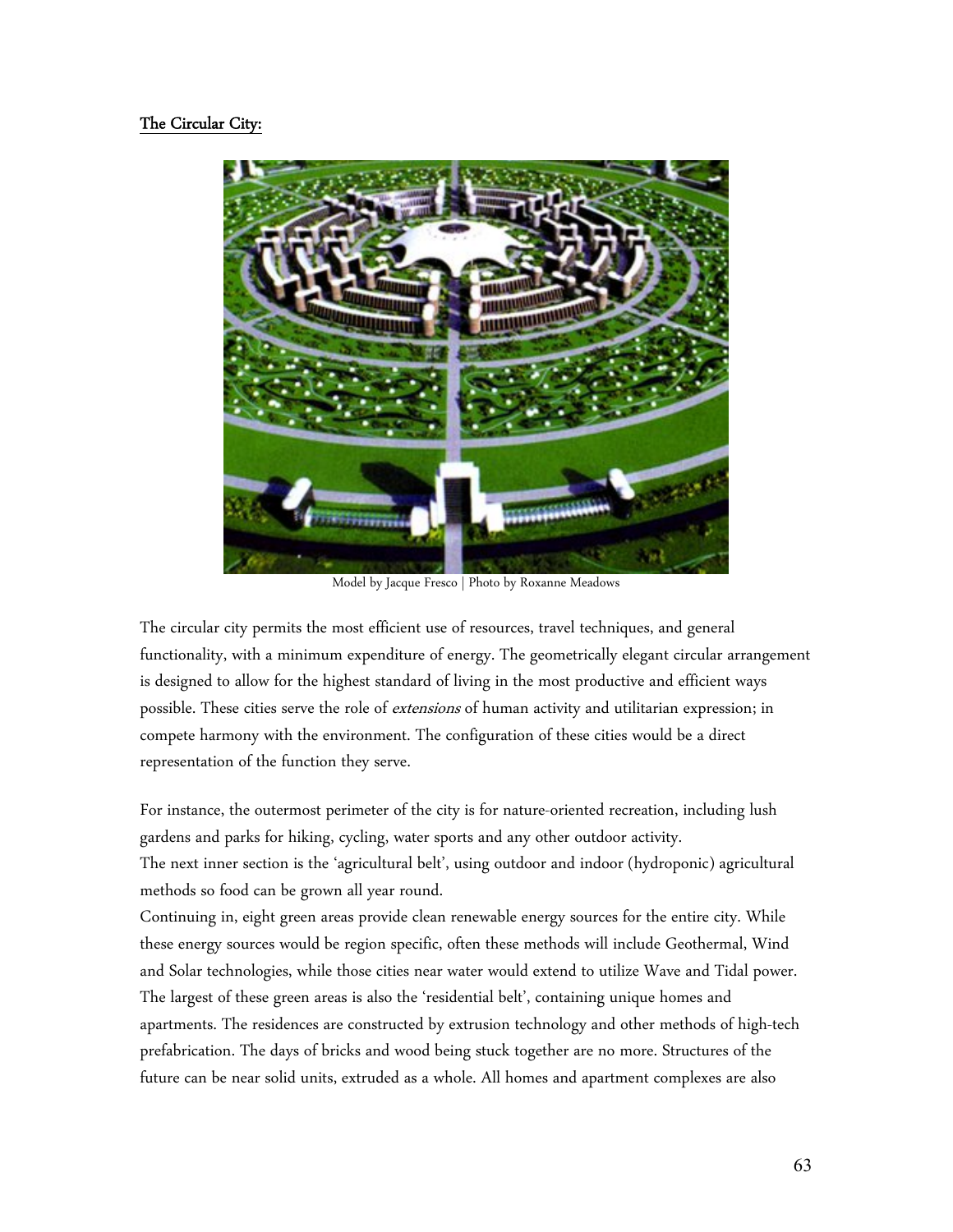virtually self-contained systems. For instance, the outer surfaces of the structures serve as photovoltaic generators, converting solar radiation directly into electricity. The homes are fire resistant, require little maintenance and are impervious to water and other environmental influences. The effects of floods, earthquakes and hurricanes are also considered and incorporated into the design, respective of the characteristics of the region of the earth employed.

Moving in past the residential district are education, science and research centers, along with production and distribution centers. Automated inventory systems would integrate the distribution centers and manufacturing facilities in a highly coordinated and efficient way. Without the problem of money and value, limits on production would not exist.

In the center of the city, there is a large dome that contains the Central Cyberneted System, which is the brain and nervous system of the entire city. As denoted earlier in our section on 'government', through satellites and sensors placed around the entire city, the core dome electronically monitors the production and distribution of products, while also controlling environmental factors within the system. For example, in regard to the agricultural belt, electronic probes monitor and maintain the soil conditions, including the water table, nutrient allocation and other attributes. This method of 'environmental feedback' is applied to the entire city complex. This way a 'balanced load economy' can be maintained, with overruns and waste eliminated.

Also, within this central dome is the central transportation hub…more on this in a moment. Surrounding the central dome, are eight smaller domes that are used as culture centers, such a performance venues, conference centers, exhibitions and the like.

Waste recycling and other such needs are located beneath the surface of the city, always utilizing the most advanced methods in clean technology.

Apart from the Circular City, other city designs would include various 'land city' configurations, 'total enclosure' cities, along with 'Cities in the Sea'. Colonization of the oceans is likely the next stage for humanity in order to relieve land based population pressures. Oceanic city communities will develop as artificial islands, floating structures and under sea observatories.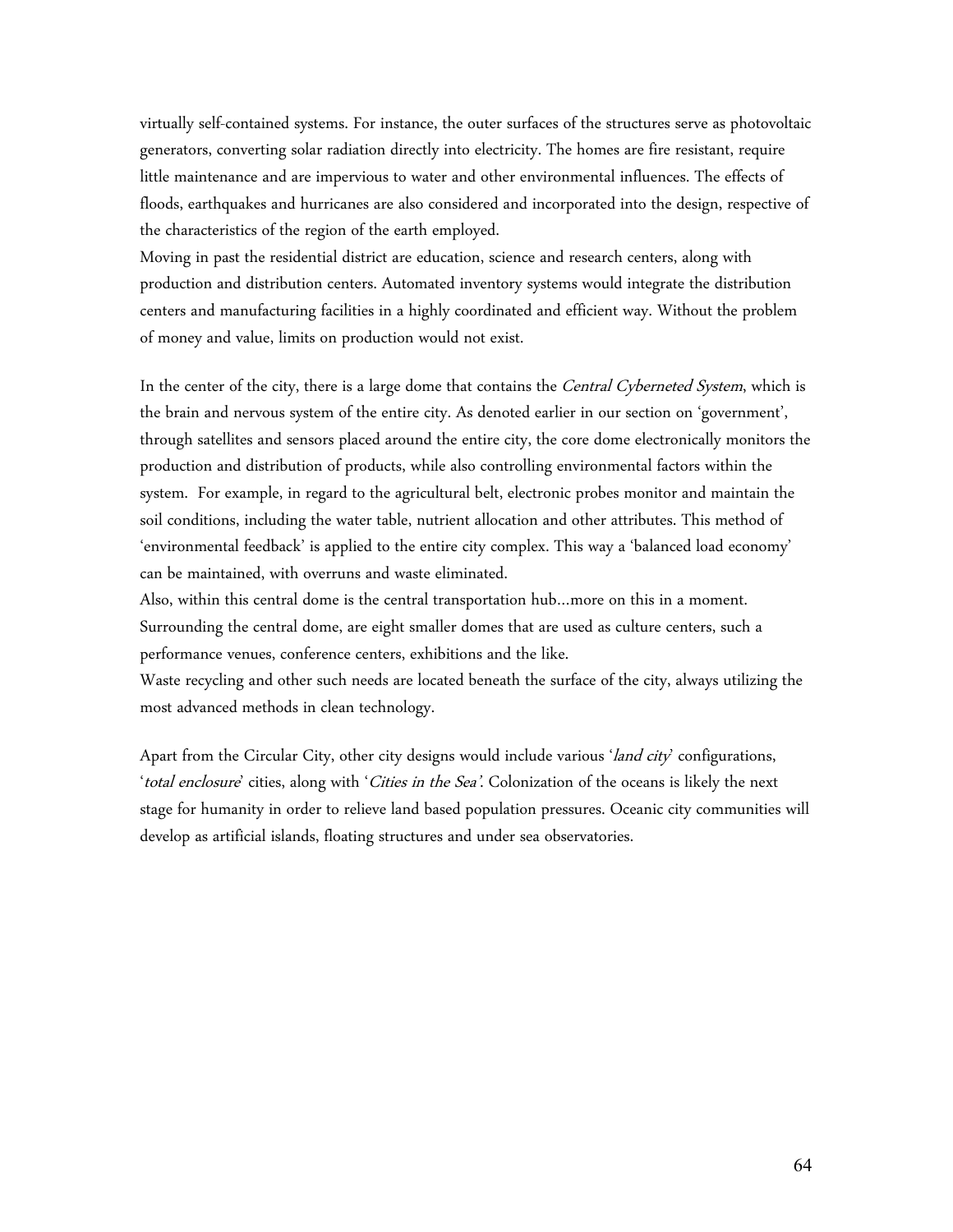

Model by Jacque Fresco & Roxanne Meadows



Designed by Jacque Fresco, CG by Doug Drexler



Model by Jacque Fresco, Photo by Roxanne Meadows

"Land City (Variation)"

"Enclosure City"

"Oceanic City"

The cities on earth, in whatever form they take, are all tightly interconnected within a worldwide system. Just as each city has a central organizational dome which functions as the brain, along with its nervous system consisting of computerized environmental monitoring via satellite and electronic probes, the larger world complex absorbs each city and monitors the broader spectrum of the environment, making sure there isn't a material resource needed in any of the individual cities, while also regulating larger order processes for all cities and the environment as a whole. This "government", if that is what you want to call it, is where the Central Database is located, as denoted in the previous chapter, with its *nervous system* stretching into all city complexes and beyond.

Interconnected Circular Research Cities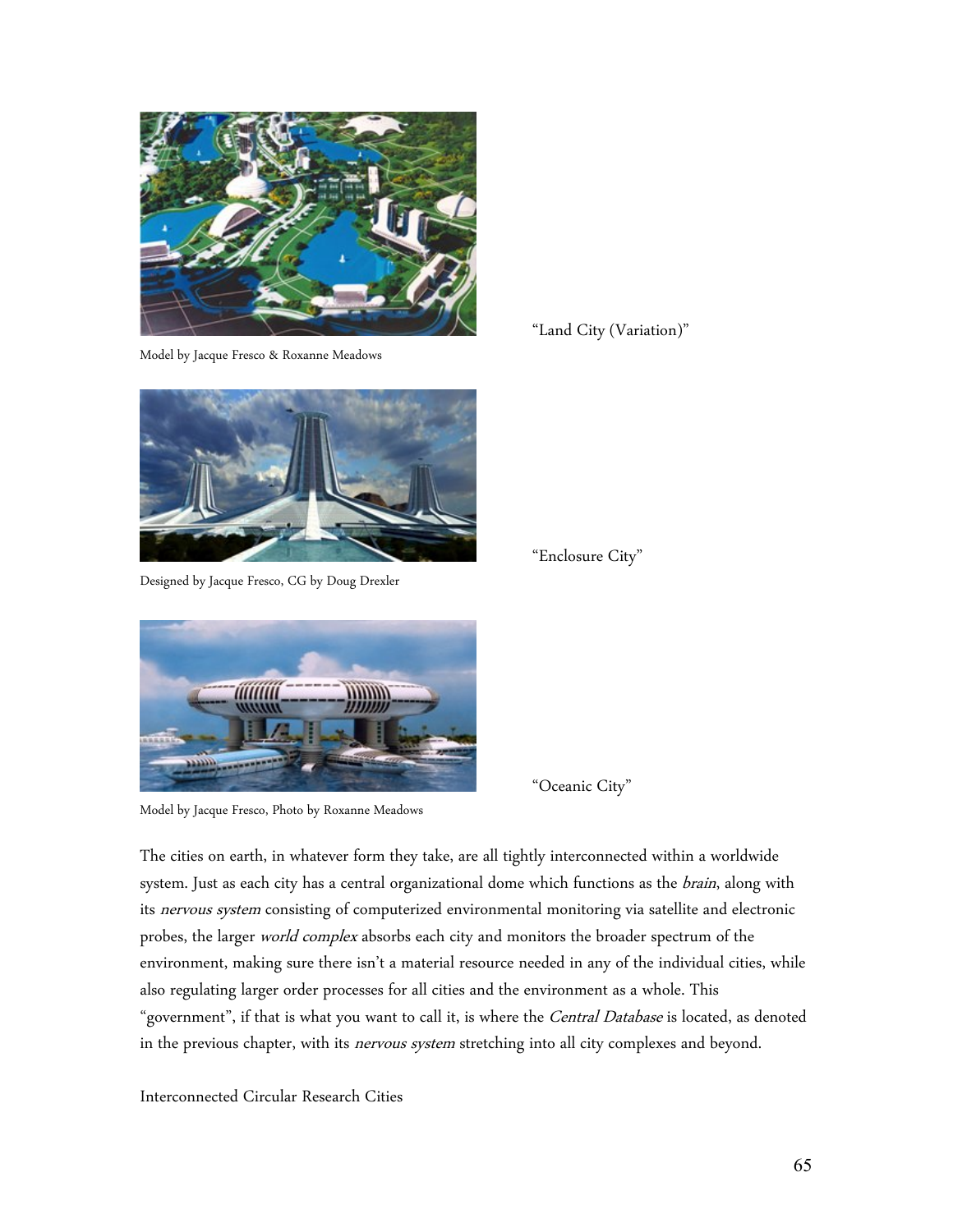

Model by Jacque Fresco & Roxanne Meadows

### Transportation:

Within the city, escalators and elevators, along with conveyers and transveyors, move in all directions and are interconnected with all other transport systems. The transportation system is deliberately designed to reduce the need for any kind of automobile. This system can take you anywhere in the city. If you want to travel outside the city, monorails, streamlined cars, vertical take off/landing aircraft and Maglev trains are used for continental and intercontinental travel. Airports and International shipping systems are also implemented in and around the cities.

It is worth pointing out that the prevailing means of transportation in our societies today require fossil fuels to run. In the case of the automobile, the battery technology needed to power an electric car that can go over 100 miles an hour and over 200 miles on one charge currently exists, and has existed for many years. However, due to battery patents controlled by the oil industry, which limit their availability to maintain market share, coupled with the political pressure from the profit based energy industry, the accessibility and affordability of this technology is limited. There is absolutely no reason, other than pure, corrupt profit interest, that every single transport vehicle in the world could not be utterly clean, with zero need for gasoline.

As far as traditional airplanes are concerned, *Maglev technology* is on pace to making them obsolete. A Maglev train uses magnets for propulsion. It is fully suspended by a magnetic field, and requires less than 2% of the energy used for plane travel. The train has no wheels, so nothing can wear out. These tube based Maglevs could travel up to 4000 miles per hour, in a motionless, frictionless tube, which can go over land, or underwater. They are fast, clean, and efficient with only a fraction of the energy usage we use today for the same means.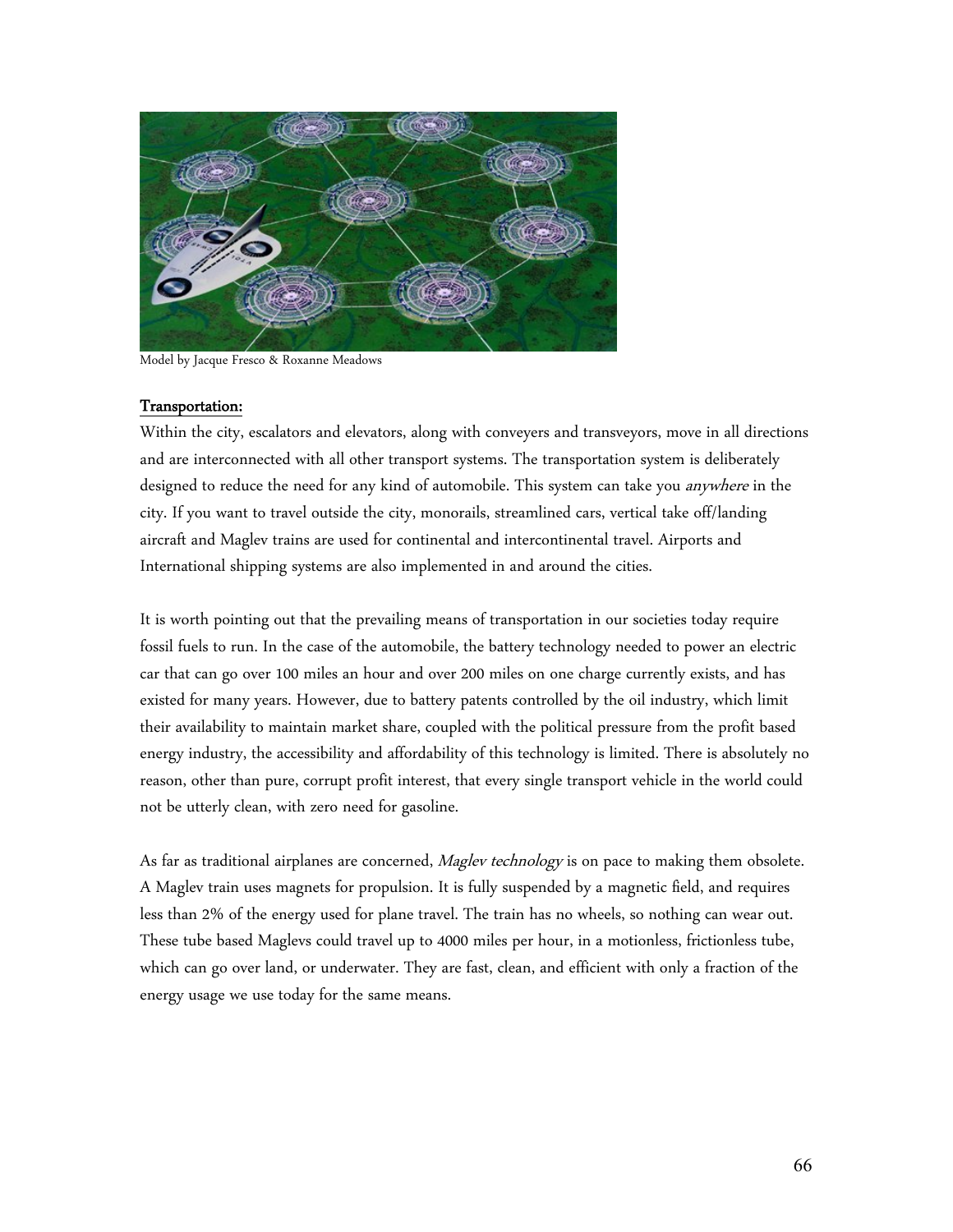



Designed by Jacque Fresco | Rendering by Roxanne Meadows

### Lifestyle:

In our current system, the traditional family is broken, with both parents having to work in order to survive. Monetary economics undermines family cohesion and childcare. Stress is always high due to medical bills, insurance, education, employment insecurity and living costs. In a Resource-Based Economy the integrity of the family will be returned.

Likewise, the cultural values of society as a whole would also undergo profound change. With the monetary system outgrown and the world working together to produce abundance for all the citizens of the planet, activities we appreciate will expand greatly, for the amount of human freedom would be unlike anything we know today.

Some often respond to these possibilities with the question: "What will people do?"

The answer is, of course, what you like to do. For many in our current society, options in life are very limited due to the scarcity conditioning perpetuated. Within the monetary system, the very idea of freedom is undermined, for a person is only as free and their purchasing power will allow them to be. This stifles the creative outlook of people and today many have an extremely limited frame of reference as to what is possible.

For example, if a woman in ancient times had the role of walking from her hut to a nearby creek to fetch water every day for cooking, she would likely feel a displaced sense of responsibility if suddenly there was a plumbing system in the house with a faucet that brought the water to her directly. The fact is, advents in technology can actually change our values and it is important that we 'update' our value systems to reflect the modern period.

Concurrently, one of the more in depth changes in values and lifestyle will be the way people think about 'property'. In most of the world today, property is a powerful concept, with people often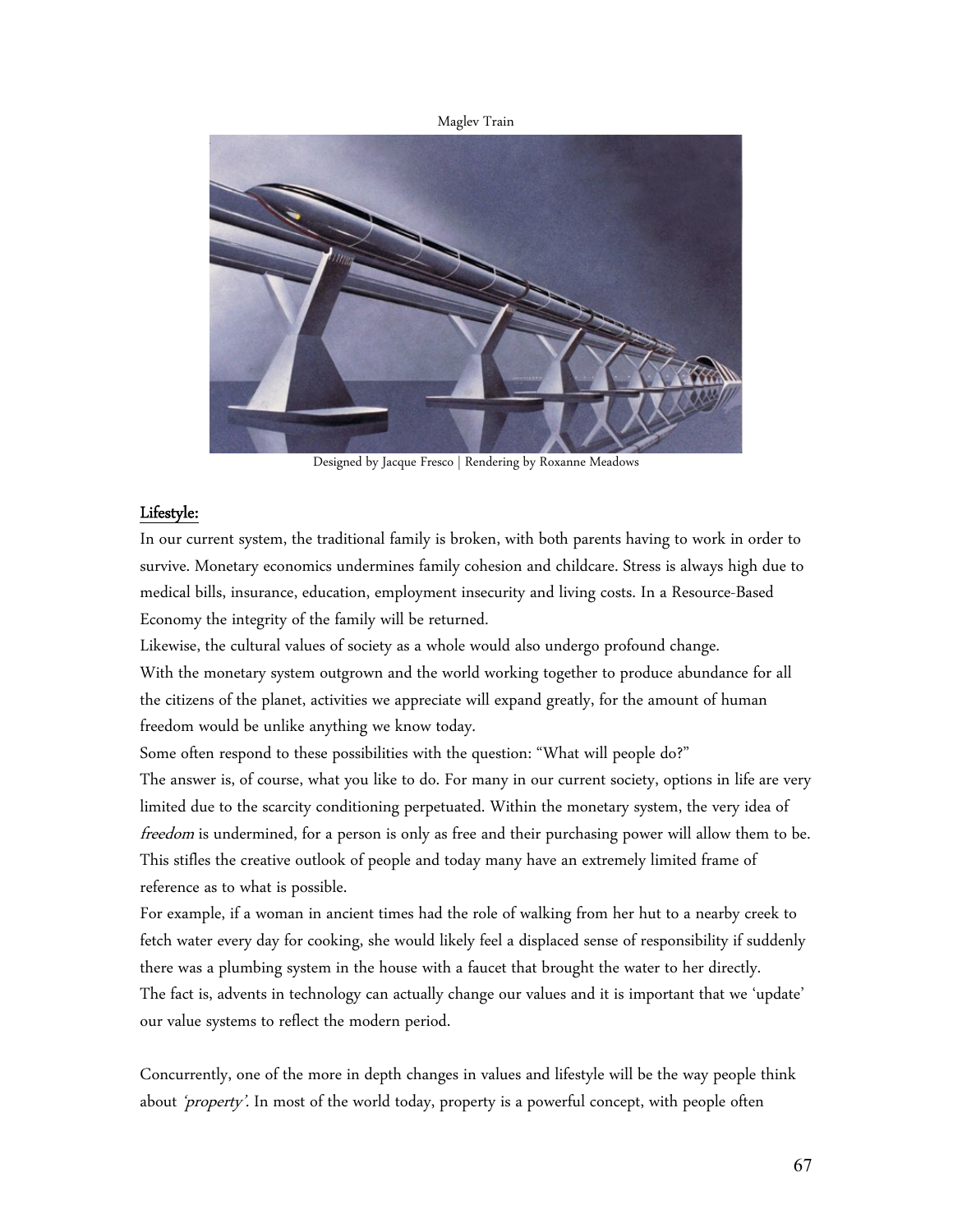associating their social status with what they *own*. As stated before, the monetary system requires 'cyclical consumption' to function. This naturally leads to the need for people to be manipulated into thinking they want or need a particular good or service. With the powerful tactics of modern advertising, most in the world support an artificial, *materialistic* value system that entails wanting more and more goods and services, often regardless of their necessity or utility. In a Resource-Based Economy, the monetary system will no longer pollute the human mind via its manipulative arm - "advertising". The endless sea of billboards, media commercials, magazines and the like will no longer poison the landscape or our perceptions. This will cause a dramatic shift in the human value system and hence lifestyle.

More powerfully, in a Resource-Based Economy *there is no reason for property*. Property is an outgrowth of scarcity. People who had to work very hard to create or obtain a product or resource in turn protected it because it had immense value relative to the labor entailed along with the scarcity associated. Property is not an "American" or "Capitalist" idea… it is a primitive mental perspective generated from generations of scarcity. People claim "ownership" because it is a legal form of protection.

In a system of abundance, without the need for money, the idea of ownership becomes irrelevant. In this new system no one *owns* anything. Instead, everyone has *unrestricted access* to everything. Ownership is a massive burden. No longer will a person need to live in one place. One could travel the world constantly. Anything needed is obtained, without restriction. There is no reason for abuse for there is nothing to gain. You can't steal things that no one owns and you certainly couldn't sell them.

Household items are obtained through central distribution in the cities, while recreational items are available on call or near the location of their use. For example, if you go to a golf course you would select, on site, your clubs from the most effectively designed models available. You use them, and then you return them. If you decide to keep the clubs, go ahead - that is *your burden...* for why would a person want to transport, maintain and store golf clubs, when they can always have access to them and then return them onsite? Our homes today are full of junk that we hold onto because of the supposed value they maintain. This waste will no longer be needed.

In this model, the city complex or, in fact, the entire world, is really your home. Instead of having extraneous items like recreational equipment and vehicles sitting about your physical house, collecting dust when they are not in use, they are stored centrally for everyone's free access, with products being utilized actively, minimizing redundant waste.

If you require an automobile for whatever reason, the car is made available for you. When you get to your destination, the satellite based driving system will automatically make the car available for others to use, as opposed to sitting in some parking lot wasting space and time.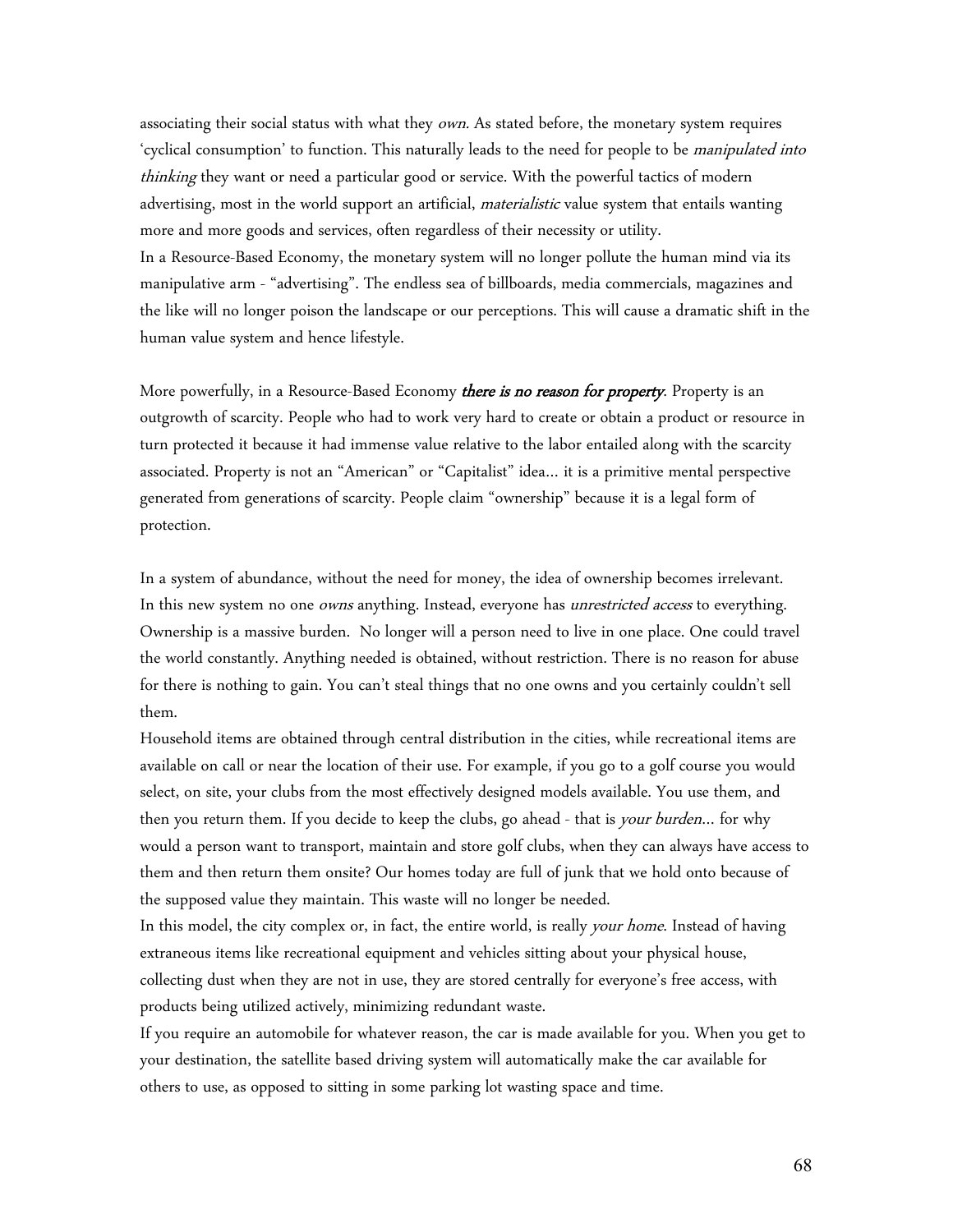In society today, the need for property results in extreme product overlap and redundant waste. There is no reason for every person to "own" a car. Most only drive them for an hour a day. It is much more intelligent to create a universal *shared system*, for it dramatically reduces waste, redundancy and increases space and efficiency.

#### Summary of Chapter 6:

The cities within a Resource-Based Economy will fully utilize the systems approach, integrating all elements and processes of the city into a self-contained whole as is technically possible. We must start anew and not concern ourselves with the chore of 'patching' the old cities, which are intrinsically outdated. While there are many designs possible, including 'Oceanic', 'Full Enclosure' and, of course, 'Land Cities', the Circular City, as designed by Jacque Fresco, comprises one of the most efficient. Its different circular tiers each operate as a component to the overall functionality of the city, with room always for change, upgrades and transition.

Lifestyles in a Resource-Based Economy will be very different from the lifestyles of today, for the values of human beings will undergo profound change once the influence of the scarcity-based monetary system subsides. One of the more profound changes will be regarding our sense of ownership and property. There will be no need or reason for property in the future for importance will logically move from 'acquisition' to 'access'. Everyone in the world will have access to their needs, with the entire system *based* on making that possible.

# - Part 4: Overcoming Mythology -

## Chapter 7: Nature vs. Nurture

#### Human Behavior:

Some people who consider the tenets of a Resource-Based Economy think that the system would be difficult due to something called "Human Nature". The argument is that humans are *inherently* competitive, greedy and blindly self-serving, implying that no matter how technically good things are in society, there will always be 'corrupt' people who want to abuse others and seek dominance.

"Human Nature" is defined as: 'the shared psychological attributes of humankind that are assumed to be shared by all human beings.<sup>52</sup> Therefore, the implication of the term is that certain psychological, hence mental behaviors are in some way "hardwired" into a person. We are thus supposedly born

 $\overline{\phantom{a}}$ 

 $^{62}$  wordnet.princeton.edu/perl/webwn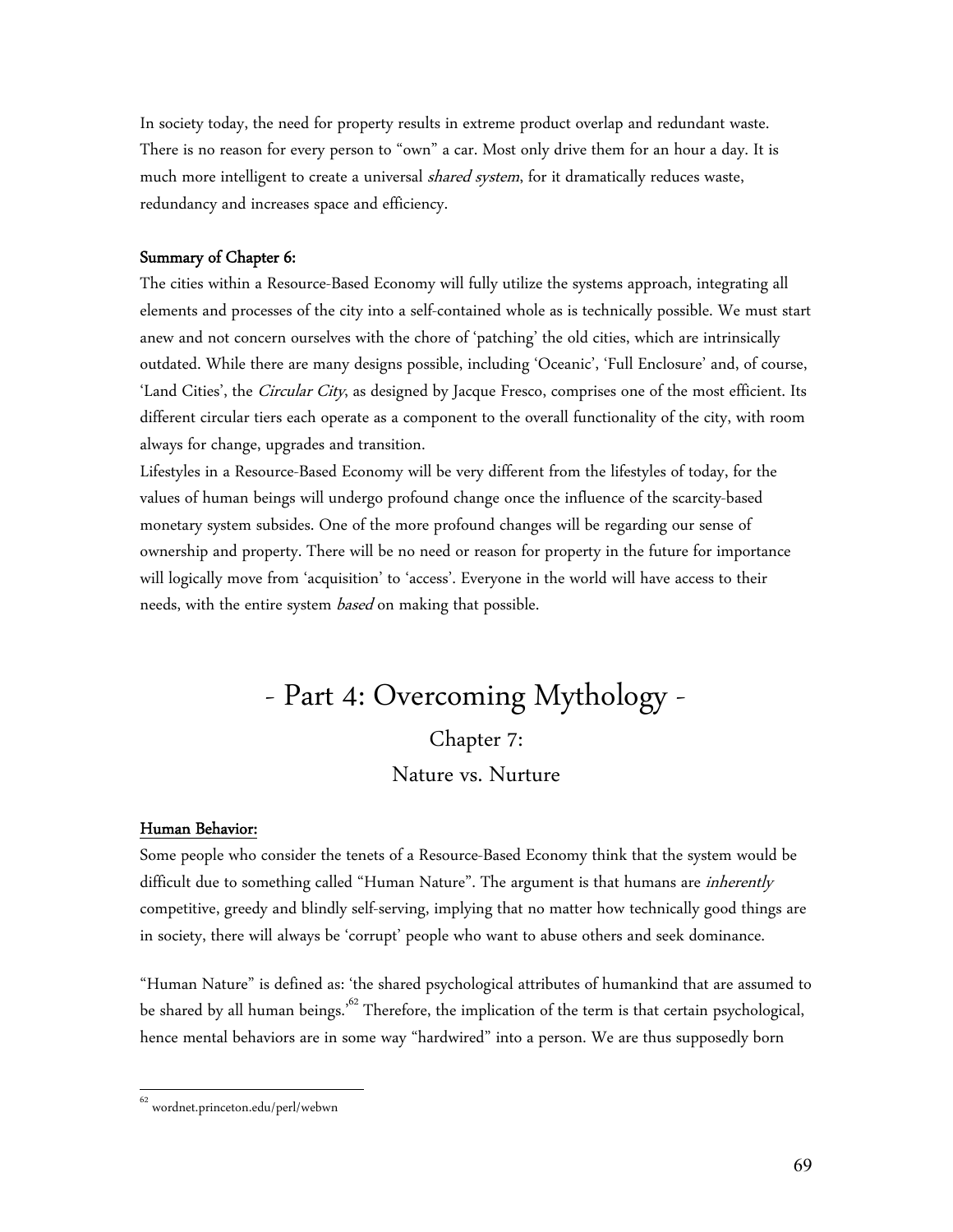with some preset psychological inclinations.

 $\overline{\phantom{a}}$ 

It is easy to see how this kind of assumption manifested, for if you look at the historical record of the human species thus far, we see an endless series of wars, genocides, conquests and power abuses. Given that this is the pattern we *recognize*... is it easy to assume that it must be "human nature" or "instinct" to behave in ways that are historically recurring.

Now, so called "criminal behavior" has been a focus in the field of psychology for a long time. Is it the responsibility of an individual's *genetic makeup* that makes them a so-called "criminal", or is it the *environment* in which they are raised that determines this? This is the age-old question of 'Nature vs. Nurture.'

First, what *exactly* is criminal behavior? How do we qualify behavioral distinctions that have been invented by man and change over time? The entire concept of criminality is temporal and relative to a culture's values and concepts of morality. Only 600 years ago, the Aztecs engaged in mass human sacrifice for their gods, often killing tens of thousands at a time. Was this criminal activity? To us, perhaps, but to them it was an accepted social custom. What about the generations and generations of accepted slavery? In modern society it would be illegal to keep somebody in bondage and force them to work without pay. Is a criminal someone who steals food in order to feed his starving family?

Most psychologists and behavioral geneticists today try to address this subjectivity by narrowing down supposed "criminal tendencies" to termed *anti-social, impulsive* and *aggressive* behaviors...as broad and interpretive as these characterizations might also be. They also catalog and examine socalled "personality disorders", such as borderline, schizophrenic or obsessive.

Now, the idea of genetics being the reason for so-called criminal behavior became popular in the early  $19<sup>th</sup>$  century. Even Eugenics operations in the form of sterilization took place in order to "rid society of criminals, idiots, imbeciles and rapists."<sup>63</sup> However, behavioral geneticists today will admit that no one has ever found a 'criminal gene'. Rather, their work now tends to focus on the interaction of Neurochemicals in the brain, along with observational studies involving family, twins, and adoption.

Beginning with the observational studies, it is now well demonstrated that the family and 'Reared-Together' Twin Studies (twins that grow up together) are poor methods of genetic behavioral research. These methods are confounded by *environmental factors*, since family members share a common environment.

 $^{63}$  Joseph, Jay, A critical review of twin and adoption studies of criminality and antisocial behaviors, The Journal of Mind and Behavior.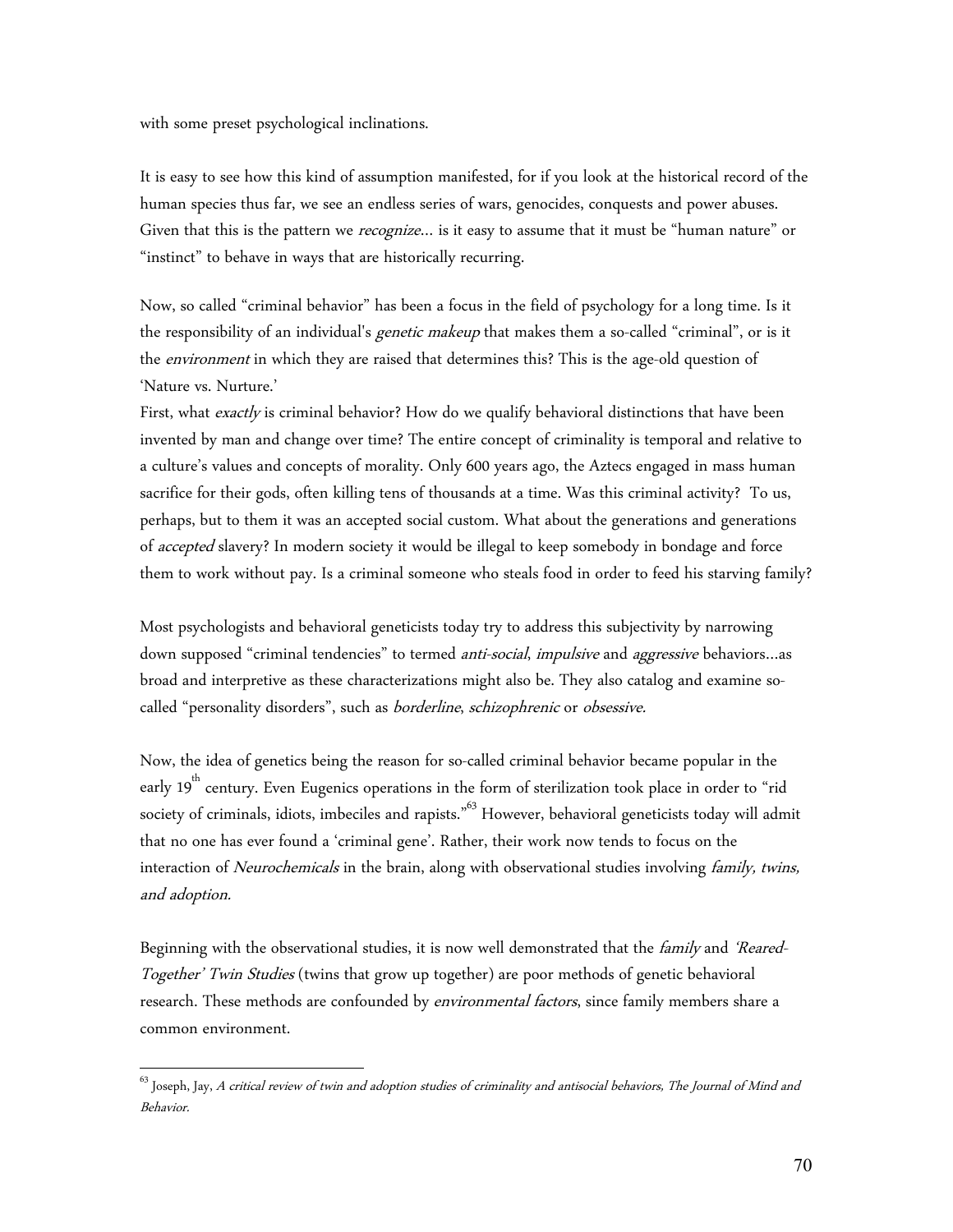However, research of 'Reared-Apart' Twins are seemingly better methods, for the environments are at least respectfully different from the original family environments. Today, the most heavily cited studies in support of a genetic basis for personality disorders and behavioral tendencies come from Reared-Apart Twin Studies.

While the study of Twins Reared-Apart seems to eliminate the problem of mutual environmental influence in regard to family patterns, this method is plagued by the problem of the twins growing up in very similar social, economic and cultural environments.

For instance, one of the most famous studies on Reared-Apart Twins was one that is often called the "Minnesota Study".<sup>64</sup> Three hundred and forty eight pairs of twins were studied at the University of Minnesota, with the most noted case from this study, often cited to defend the genetic basis of behavior, known as the "Jim Twins" case. Jim Lewis and Jim Springer were separated four weeks after birth in 1940, they grew up 45 miles apart in Ohio, and were reunited in 1979.

The study of these two reunited, identical twins produced the following concordances:

-Both twins are married to women named Betty and divorced from women named Linda.

-One has named his first son James Alan while the other named his first son James Allan.

-Both twins have an adopted brother whose name is Larry.

-Both named their pet dog "Toy."

-Both had some law-enforcement training and had been part time Deputy Sheriffs in Ohio.

-Each did poorly in spelling and well in math.

-Each did carpentry, mechanical drawing, and block lettering.<sup>65</sup>

First of all, let it be firmly established that both "Jims" grew up only 45 miles from each other in Ohio. Considering the close proximity of the twins and the general cultural disposition of the region, it is safe to assume that the two men each were subjected to very similar values and traditions. Culturally, Ohio as a whole has little diversity when compared to other states. 86% of the state is white<sup>66</sup> while 82% are Christian.<sup>67</sup> This is important because the less diversity a region has, the more uniform the environmental influences. Another important element that this author cannot express due to the lack of available information is the cultural dispositions and values of the *parents* involved. If the parents of both "Jims" were also native to the Ohio region they were brought into, it further

<sup>64</sup> http://mctfr.psych.umn.edu/research/UM%20research.html

 $^{65}$ http://mctfr.psych.umn.edu/research/UM%20research.html

<sup>66</sup> http://www.census.gov/popest/states/asrh/tables/SC-EST2005-03-39.csv

 $\rm ^{67}$ http://www.spiritus-temporis.com/ohio/demographics.html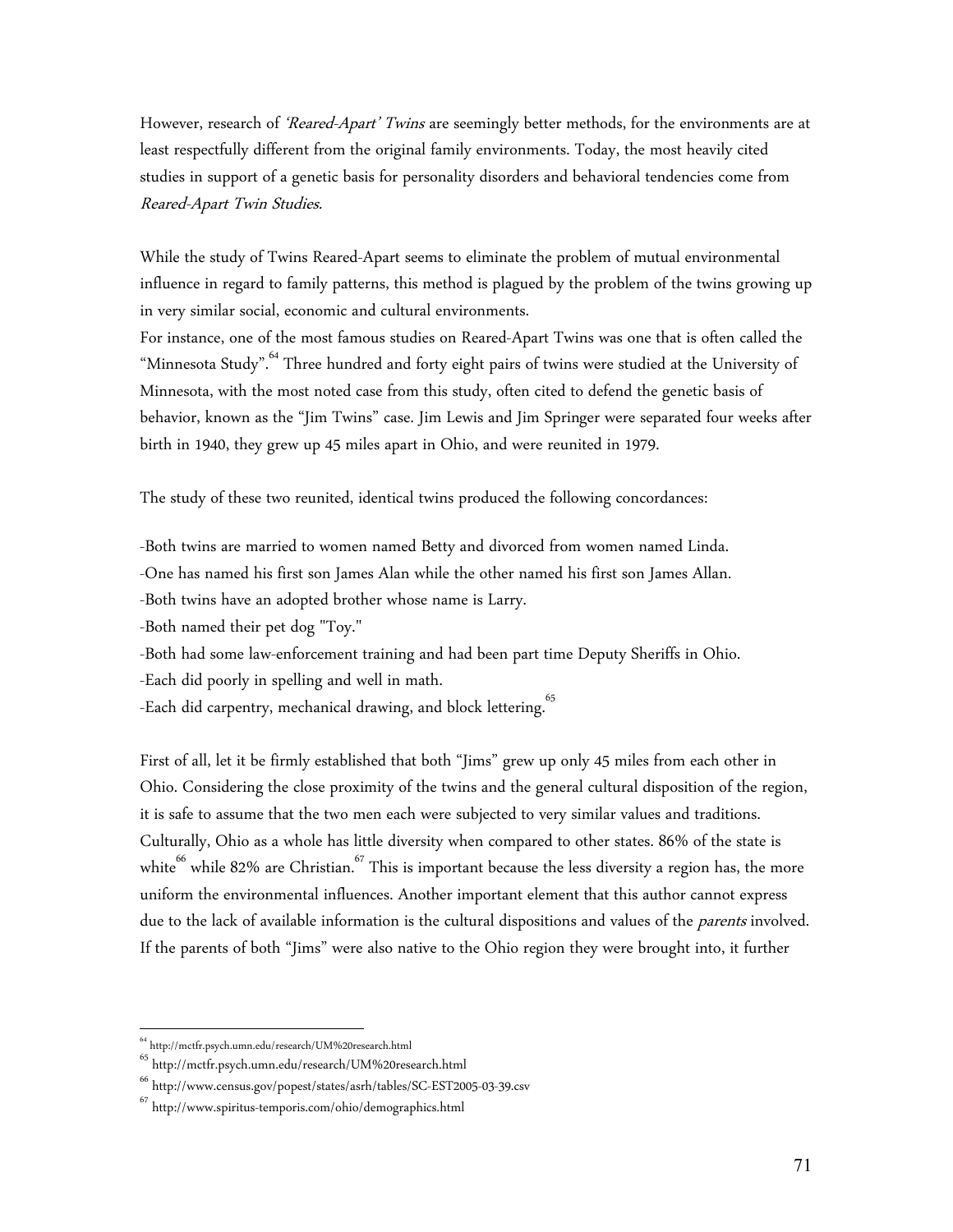compounds the propensity of cultural similarity and hence behavioral similarity.

As far as each being married to women named Betty and divorced from women named Linda, of the top one thousand most common female names in America, Linda is #3 and Betty is #14 $^{\circ\circ}$ . . This is statistically staggering in view of the number of names in existence, showing a high probability of coincidence. As far as the names 'James Alan' and 'James Allan', the most common male name in America... is James!<sup>69</sup> As far as Allan/Alan, more research would need to be done on the cultural reasoning behind those middle names in the region of Ohio that they both lived. In regard to "Both twins have an adopted brother whose name is Larry", this is a rather odd thing for the Minnesota researchers to report, for the tradition of naming children typically comes from the parents, not children. What this actually reveals has nothing to do with the 'Jim Twins', but rather shows a powerful cultural similarity of the *parents.* If each set of parents both had a propensity to name a son Larry, then it suggests that the parents were possibly very culturally similar, hence revealing that the environmental influences on both 'Jims' were also very similar. Then there are the dogs named "Toy". Well, while 'Toy' is not a common dog name, we need to know where the name came from initially. Someone had to suggest the name to the 'Jims' in order for them to be aware of the name to begin with. The reasoning for this name could be multifaceted and logically derived from the environment. For example, nearly all domesticated dogs traditionally have toys that their owners provide. The advent of the name 'Toy' could have come from an association made by a young Jim hearing his parent reference the toy when playing with the dog. For example, there have been historical instances where a mother would say to a young child who is just learning to speak something common like, "Daddy's home", when announcing the arrival of the father to the child. The child would eventually hear these words and associate them with the father walking into the house. In this common scenario, some children have confused the father figure with the word "home" rather than "daddy". They would thus later ask "when is *home* coming home?". In other words, the word toy could be a reference name that has been contextually redefined. In the case of the Jim twins, we don't have enough information to know if the name "Toy" is genetic or environmental, but reasoning would naturally lean towards environmental.

Now, it isn't the point of this document to develop a full argumentative treatise on the lack of validity of the Twin Studies. The point here is to express that cultural factors oriented within the society are just as powerful as familial factors. The 'Jim Twins' grew up in the same areas and had similar values and environmental influences. This point must be factored in and an in-depth analysis needs to be done regarding the *cultural* causes involved in such a study. Overall, the Twins Studies, while highly praised, show extreme weakness in understanding the true causality of a particular concordance.

 $\overline{\phantom{a}}$ 

 $^{68}$  http://names.mongabay.com/female\_names.htm

 $^{69}$ http://names.mongabay.com/male\_names.htm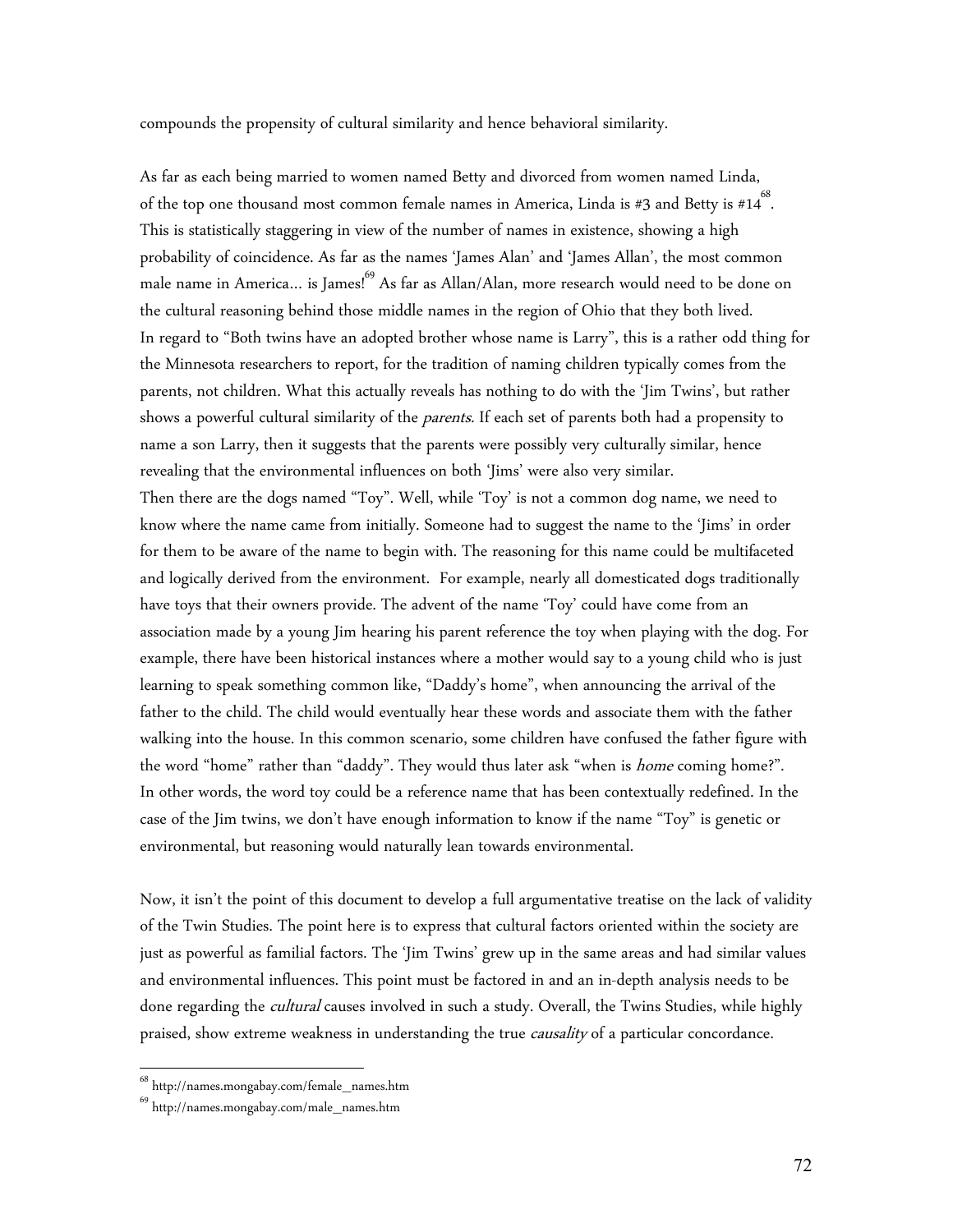However, this doesn't mean genetics don't have a strong influence on our lives. It is very important to consider the *true* genetic traits and the effects they have when intermixed with culture. While most agree that physical attributes such as eye color, height, and some allergies are genetic, many do not consider the ramifications these attributes have in *shaping* the environment of that person. For example, suppose you have two identical twins separated at birth and each has the genetic predisposition to grow to over 6 feet, each has a high metabolism that keeps him or her thin, and a neurological wiring that supports acute eye-hand coordination. Let's say they are both adopted by middle class families in suburban environments and grow up in what would be considered a traditional American childhood culture, including sports activities. Since each brother has outstanding height and increased coordination genetically, they will have an advantage in sports. Since basketball and football are the two main sports in America, they will likely play one or the other at some point. Given their slender build and tall height, they might gravitate towards basketball. If they obtain moral support from their friends and family, perhaps they will each grow up to play professional basketball.

Is this activity of playing basketball genetic? Not in the sense that some behavioral geneticists would suggest. The fact is the *propensity* for playing basketball is derived from physiological advantages that are genetic, along with environment based cultural traditions. There is no evidence to suggest that genes somehow *make* the basketball player. This is similar to genetic studies which claim they are looking for the gene which causes smoking or a makes a person become a Republican… it's rather absurd. The true genetic basis relevant here is *physiological*, not behavioral.

Neurochemicals are further examples of physiological influences on behavior. Serotonin, for example, has been shown to be related to so-called "antisocial" behavior. Low Serotonin levels can apparently lead to impulsivity and aggression.<sup>70</sup> Be that as it may, Neurochemicals do not instruct a person's behavior in specific ways. Just like other physiological attributes, they set certain propensities. While there is certainly a genetic basis to these chemicals, which could relate to familial heredity and generate so-called 'personality disorders' that result from chemical imbalances, the Neurochemical behavior assumption does not give any specifics as to how those chemical propensities will manifest. In other words, the behavior that might result from the interaction of these chemicals can only be extremely generalized. One could say that a person with a certain imbalance has a propensity to get "angry" more easily than the standard population. While this is informative, it tells us nothing about how that behavior will manifest. It is the *environment* that determines the actual behavior or lack thereof it.

 $\overline{a}$ 

 $^{70}$  Elliot, FA, *A neurological perspective of violent behavior*. In DH Fishbein, *The science, treatment, and prevention of* antisocial behaviors, pp. 19-21, 2000, Civic Research Institute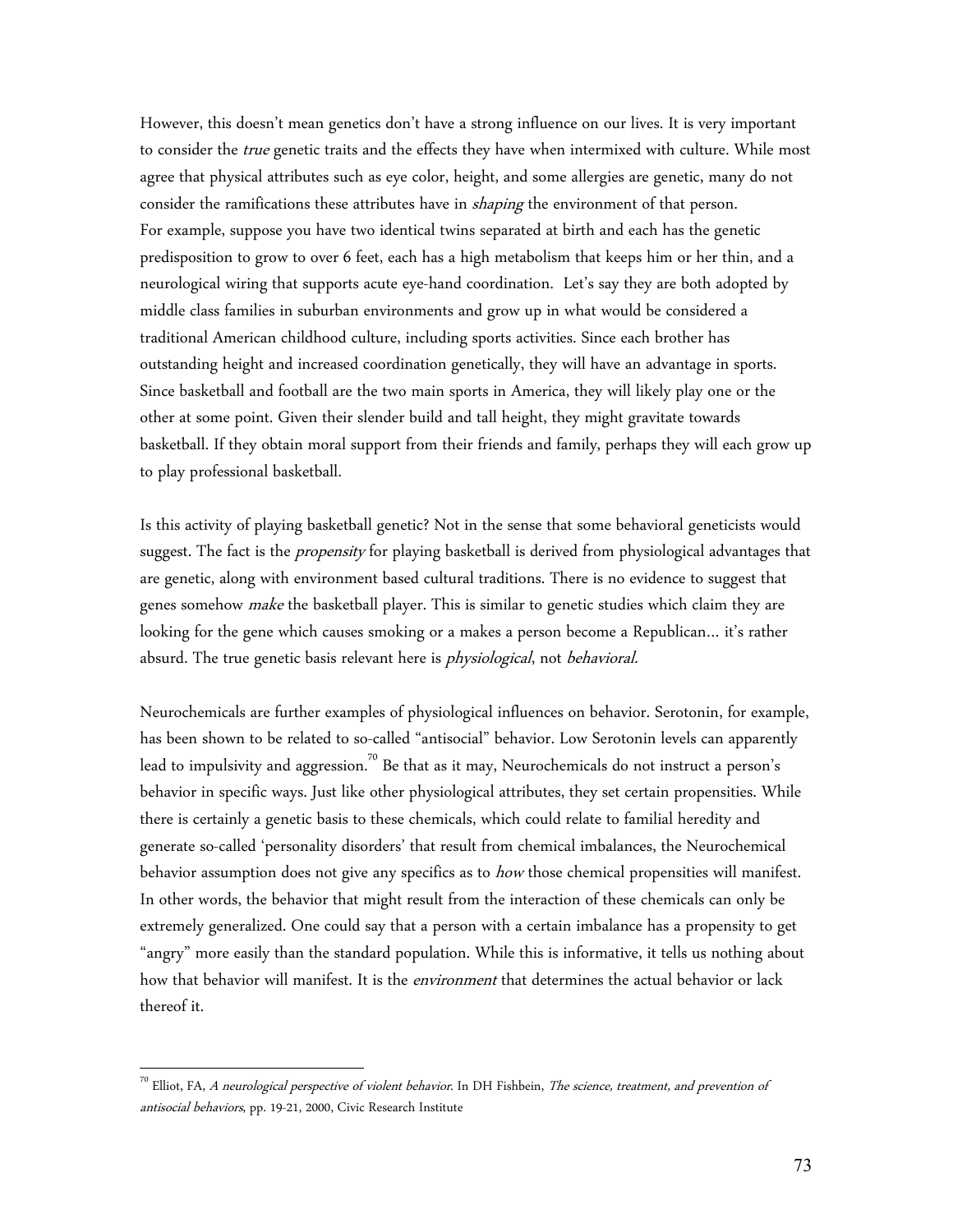There is no scientific evidence that really supports the notion that any of our behaviors are strictly the result of our genes. Those behaviors that people often attribute to 'instinct' or 'human nature' can almost always be tracked to environmental influences. The notion of 'human nature' is largely mythological. It stems from primitive religious notions that the human being is either 'good or evil' inherently. The pursuit of people who seek to find the "gene" or the like which causes a particular behavior is essentially a form of superstition. It is like a person being "possessed by demons" which control their behavior.

The fact is, while Neurochemicals and physiological traits set propensities for a person's reactions and social gravitation, it is the *environment that really creates our values and behavior. There is no fixed*, predetermined 'human nature'. Our values, methods and actions are developed and derived from our experiences.

As referenced before, the 'Merva-Fowles' Study, done at the University of Utah in the 1990s, found powerful connections between unemployment and crime: Their findings found that a 1% rise in unemployment resulted in:

a 6.7% increase in homicides;

a 3.4 % increase in violent crimes;

a 2.4 % increase in property crime.

Not only that, they also found that those who were recently unemployed and deprived were especially vulnerable to illness and disease. Their findings found that a 1% rise in unemployment also resulted in:

a 5.6% increase in death from heart attacks

a 3.1% increase in death from strokes

 $\overline{a}$ 

Based on the 1990-1992 unemployment rate, this resulted in 35,307 more heart attack deaths and 2771 more stroke deaths. They also found that those unemployed had a much higher likelihood of high stress, alcoholism, cigarette smoking, depression and the consumption of less healthy diets.<sup>'</sup>

This study reveals how suffering and aggression can be the results of environmental depravity, and how powerful the environment is in shaping our behavior and values. If a person needs to survive, they will do what they need to do. Does this make them "criminal"? Not necessarily.

The bottom line is that our behavior is based upon what we *learn*, coupled with the bio-social pressures that we must deal with in order to survive. Our genetic makeup does not tell us anything about how to actually function. It is what we learn and are accustomed to which creates our behavior. An insulted man who pulls out a gun and shoots somebody had to learn, at some point in his life,

 $^{71}$  Merva & Fowles, *Effects of Diminished Economic Opportunities on Social Stress*, Economic Policy Institute, 1992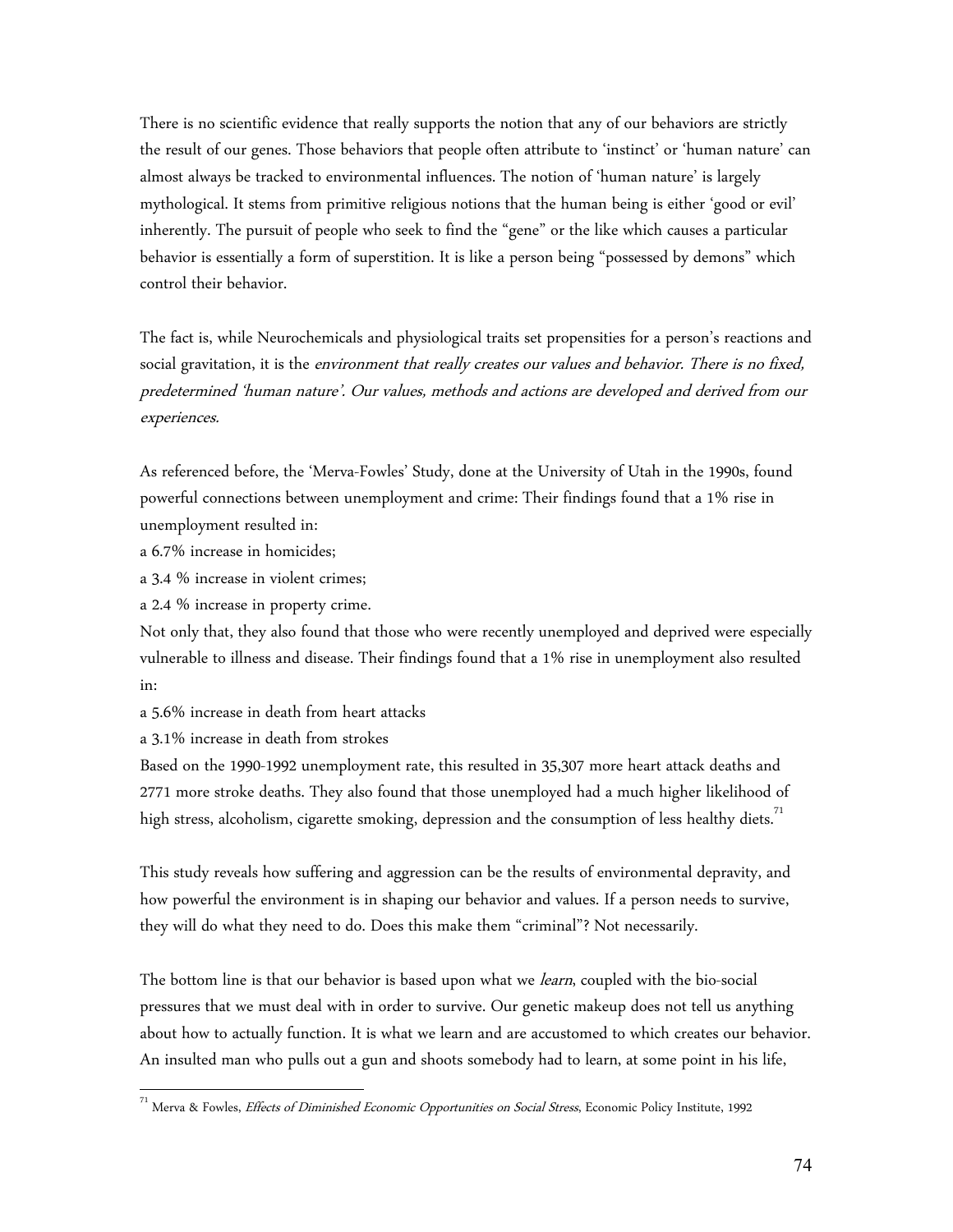what a gun was, how to pull the trigger, along with what he was to find 'insulting' to begin with. Every word on this page is learned by this author one way or another. Every concept is a collective accumulation of experience. There is really nothing that we think which isn't presented to us in some environmental form. A person born in a particular culture will absorb the values, traditions and hence behaviors of that culture. A Chinese baby taken at birth and raised in a British family in England will develop the language, dialect, mannerisms, traditions and accent of the British Culture.

Now, returning to our original point regarding people who believe that a Resource-Based Economy will never work due to the 'despotic attributes of human nature'; let it be made clear that every person who has ever cheated another person has had a motivation to do it. This motivation is learned. Therefore, our goal as a society would be to eliminate the motivations, or *conditions* that generate socially offensive behavior.

In society today, the most fundamental condition for offensive behavior is derived from The Monetary System. As expressed before, The Monetary System perpetuates corruption, scarcity and insufficiency. So-called *decency* cannot exist in a world of competition, wealth imbalance, poverty and deprivation. The despotic behavior we see in the world today is not the result of ingrained genetic forces. It is essentially the result of years of scarcity and competition oriented conditioning. Hierarchy, greed, competition and dominance are social manifestations. If you look to the animal kingdom, you usually see social hierarchy and brutal dominance. Many often say it is an *instinct* for these animals to behave this way and that humans share the same instinctual nature. While this seems observationally logical, it isn't taking into account the *scarcity* that exists in the animal kingdom. If there isn't enough to go around, the more aggressive animals will rise to the top generating hierarchy, while the rest compete for resources in a seemingly greedy fashion.

Professor of Neurology and Neurological Sciences at Stanford University, Robert Sapolsky, spent 30 years personally studying a Baboon troop in East Africa. This troop exhibited the same social hierarchy, competition and dominance patterns as human beings do today.

However, something interesting happened about 10 years into the study. The troop was exposed accidentally to a disease that killed off the Alpha male baboons, leaving only the subordinate male baboons along with the females. This event dramatically altered the social nature of the troop. None of the remaining baboons filled the newly open positions of dominance. The hierarchy virtually stopped and aggressive behavior subsided tremendously. This is still the case with this troop 20 years later. Even when new, adolescent males would come join the troop, it took about 6 months for the behavior of that new baboon to adjust from the typically competitive patterns to the troop's new balanced and non-aggressive behaviors.<sup>72</sup>

 $\overline{a}$ 

 $^{72}$  Interview with R. Sapolsky, *Stress*, National Geographic, 2008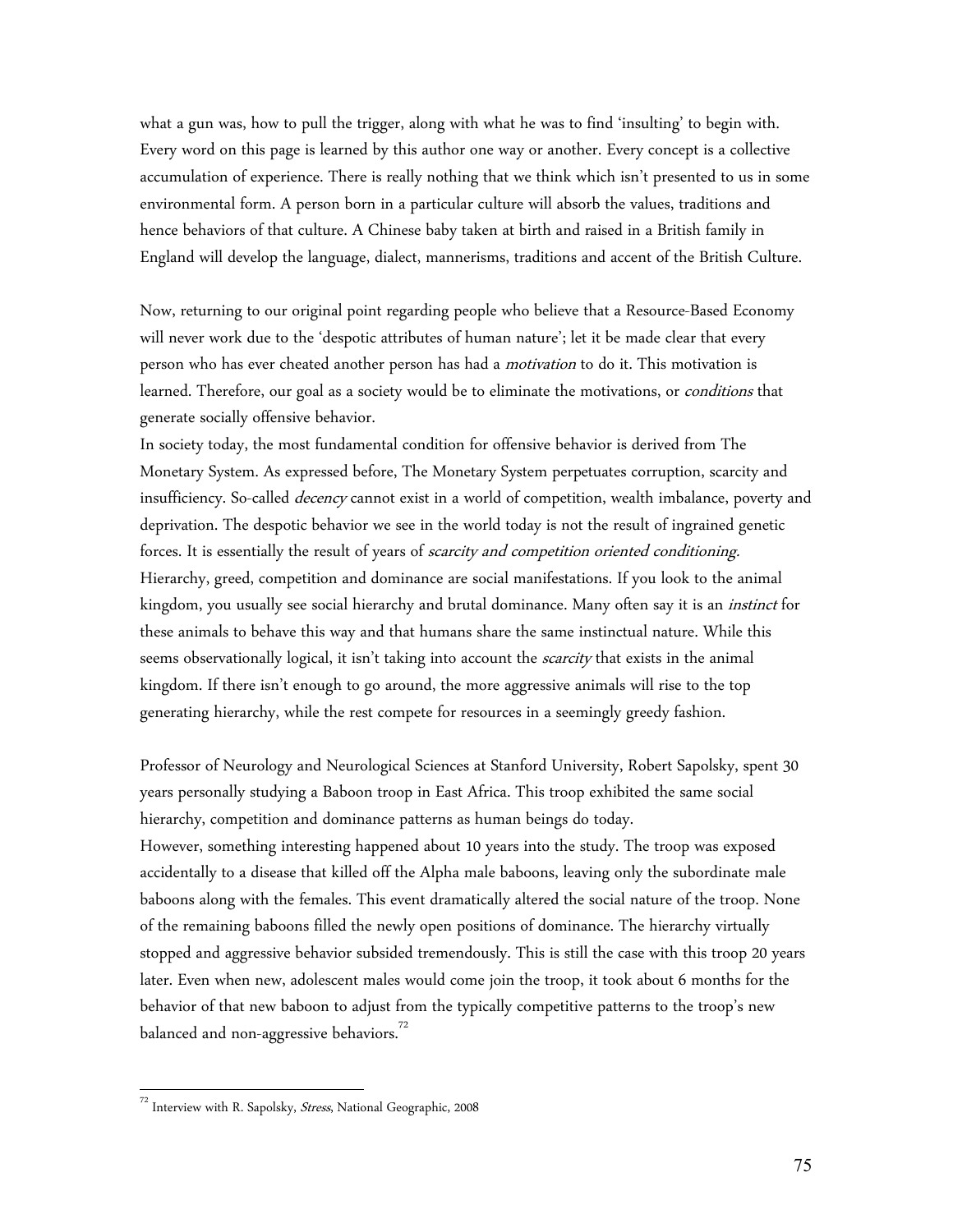While this observation leaves many questions, it goes to show how *behavior changes* based on how the environment changes. To think that our human society is locked into some prison of 'instinct' and 'human nature' is not viable. Even if we have 'predispositions' to certain survival patterns, it is still the environment that generates the actual behavior.

In the words of Epidemiology professor Sir Michael Marmot in reference to the Baboon Study: "I would say that what we have learned… from the study of the nonhuman primates is that the conditions in which people live…are absolutely vital to their health. I think what we are trying to create is a better society…how can we create a society that has the conditions which will allow people to flourish, and that's where this is heading- to create a better society that promotes human flourishing."<sup>73</sup>

#### Dr. Sapolsky adds:

"One of the things the baboons teach us is that if they are able to, in one generation, transform what are supposed to be textbook social systems, 'engraved in stone'… we don't have an excuse when we say there are certain inevitabilities of human social systems."<sup>74</sup>

In a Resource-Based Economy, the goals are equality, liberty and abundance. If these environmental factors can be created for humanity, our social system will *evolve out* of the degenerative, corrupt and self interest oriented patterns we see today.

### The Legal System:

When it comes to human behavior, society today attempts to control itself by way of *threat*, using Laws. Laws are there to control people. They are 'patches' which do not address the root causes of behavior. If a person is arrested for stealing, very little thought is given as to why that person chooses to steal to begin with. Rather than consider the root causes, society takes the easy way out and often removes the "criminal" via prisons.

As of 2007, over 9 million people are in prisons throughout the world, with the United States leading the way with the highest prison population of any other country.<sup>75</sup> This is just sad.

The source of any so-called crime is really society itself. There is no such thing as a "criminal". As repeatedly expressed, the Monetary System generates corruption by its very construct. As the Merva & Fowles study presented previously clearly shows, socially offensive behavior is *directly* related to socioeconomic circumstances. The great majority of people in prisons come from deprived socioeconomic positions.

<sup>&</sup>lt;sup>73</sup> Interview with Sir Micheal Marmot, *Stress*, National Geographic, 2008

 $^{74}$  Interview with R. Sapolsky, *Stress*, National Geographic, 2008<br> $^{75}$  Walmsley, Roy, *World Prison Population 2007*, International Center for Prison Studies, London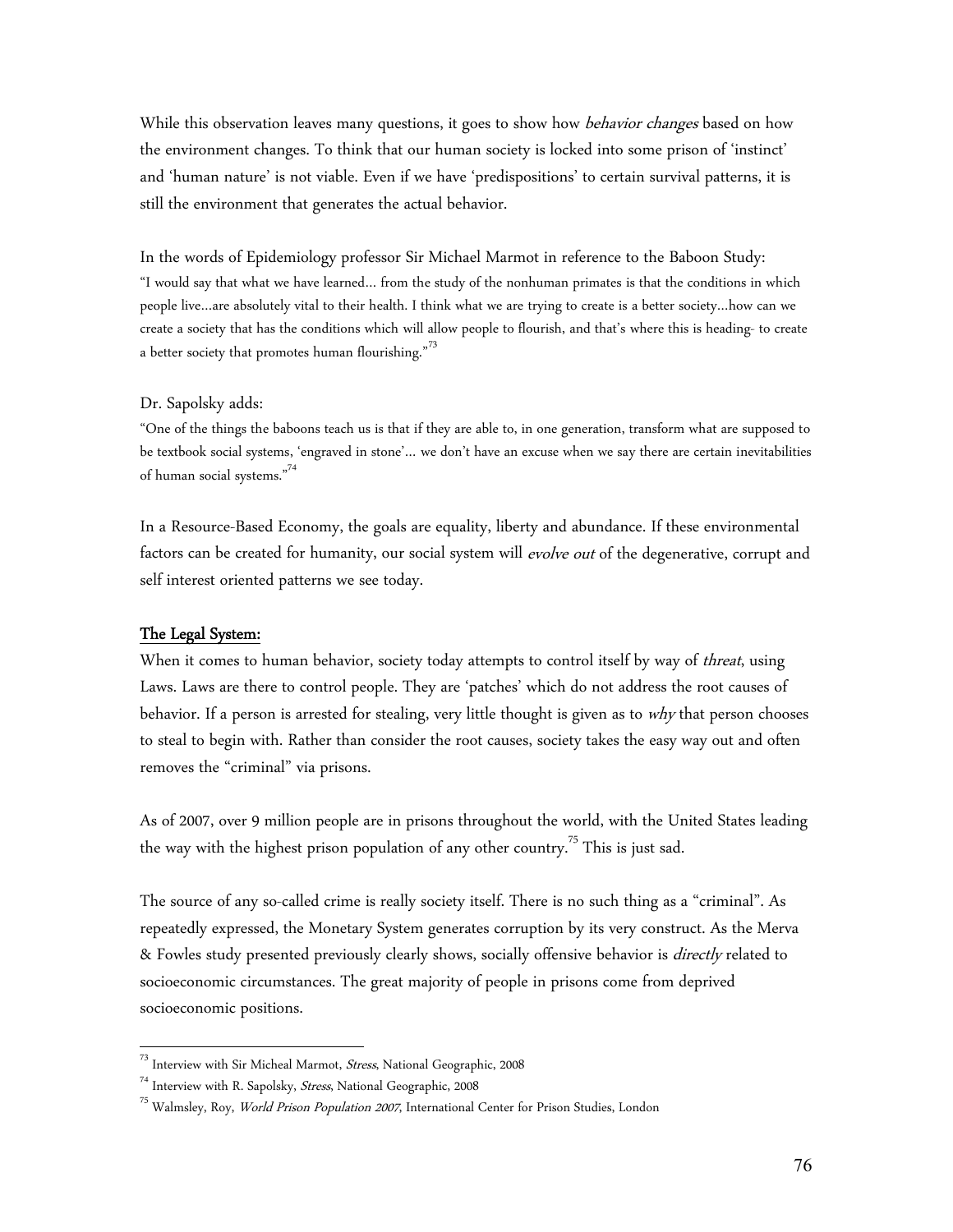Laws are band-aids. Instead of depending on a failed system of punishment or incarceration after the damage is done, we need to address the inadequacies of society which lead to socially offensive behavior, such as poverty, malnutrition, homelessness, depravity, social distortion, failed education, financial stress, neglected child care, and the like.

Therefore, if we want to alter the behavior of people, we have to alter the social conditions. We want to 'design out' the flaws. We design out the need for paper proclamations and laws. Laws are byproducts of insufficiency. You don't put up a sign that says: 'Speed Limit 55 miles per hour' for safety. You design the system technically so safety is built in and human error is not an option. If you don't want a person to steal, you make what they need readily available to them without the need for subservience or competition.

With the progress of technology today, we have the ability to create a new social system that can allow all humans access to all the necessities of life, without a price tag, debt or servitude. This will have a profound effect on the way people treat each other and interact in society. A staggering drop in crime would be the result, for most crimes are monetary related. This isn't to say that overnight all other forms of socially offensive behavior will disappear. Jealousy and other forms of *confidence* issues will still generate problems. However, the treatment of those who commit socially offensive acts in the future will be dramatically more humane and proactive. If a serial killer is found and brought in, he or she would not be treated as a *criminal*, but rather as a sick patient. Society will understand that people are products of their environment and rather than condemn the person to a cold concrete cell, social scientists will heavily research the cultural causes that generated the serial killer's behavior, and consider those conditions that need to be altered.

#### Summary of Chapter 7:

Human behavior is a product of the environment. Genetic components, which manifest in physiological traits, serve only to create *propensities* for certain reactions. Therefore, since it is the environment that influences our behavior itself, if we find patterns of behavior in our society that are socially offensive and abusive, we should look to the environment to figure out why those behaviors manifest to begin with. The legal system today is a massive social distortion that does not take into account the environmental influences of a supposed "criminal". In a Resource-Based Economy, where scarcity and deprivation are deliberately reduced through modern technological methods, the behavior of society will change dramatically for the better.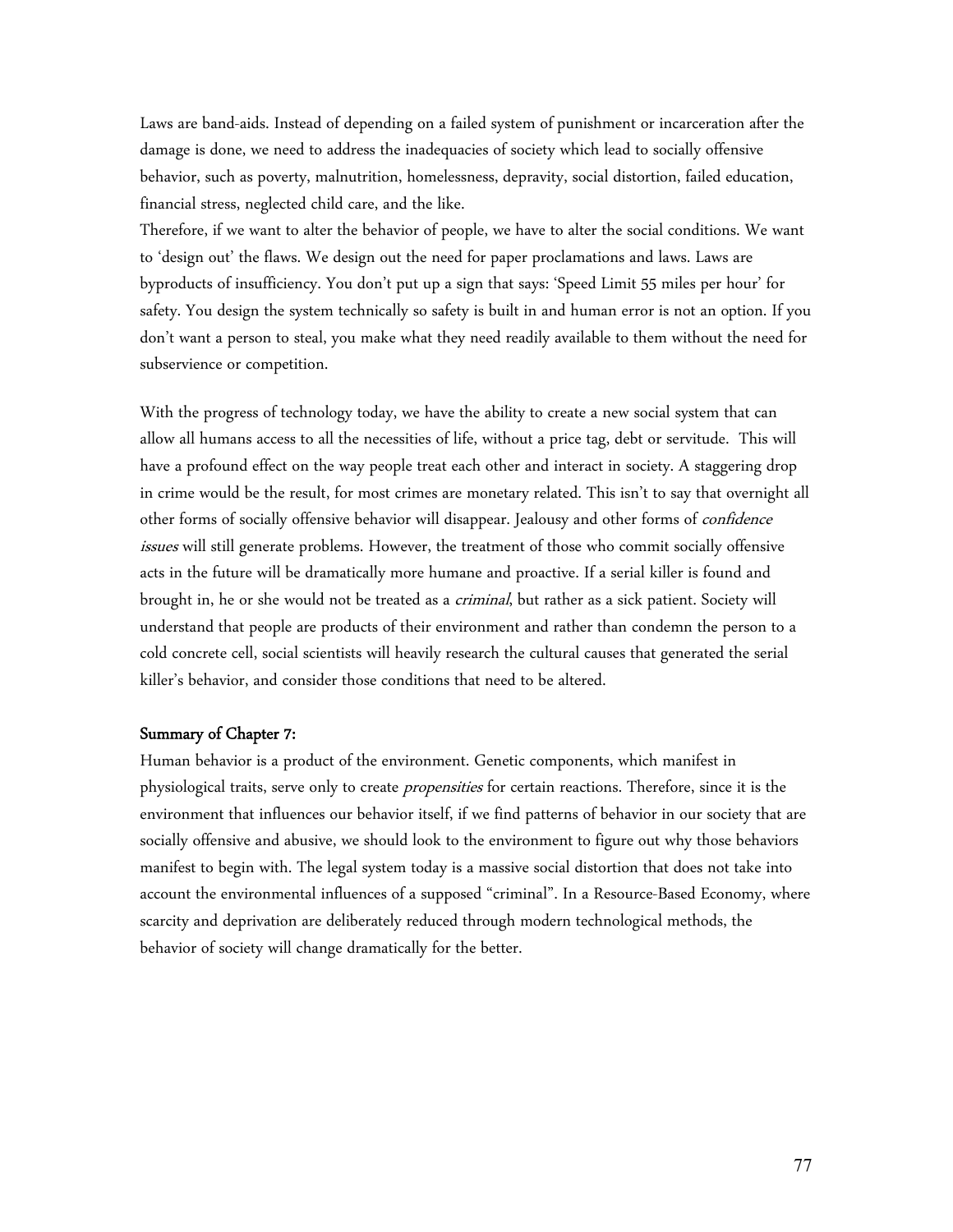# Chapter 8: Functional Spirituality

People want answers, so through time we have invented explanations for phenomena. As our societies have grown, our tools for analyzing the world and its attributes have improved and thus our understandings have changed based on newer discoveries. Knowledge is an evolutionary phenomenon just like everything else in nature. Therefore, it is critical that we all be mentally and emotionally prepared for our traditional beliefs to lose relevance. For some, this is a very difficult process due to the emotional attachments that have been created around certain beliefs. Religion is a powerful example of this ideological attachment.

Establishment Religion, in many ways, seems to be rooted in a perceptual misunderstanding about life's processes. For instance, it presents a worldview that often puts the human on a different level than other elements of nature. This 'spiritual ego' has led to dramatic conflicts for generations, not only between human beings, but inadvertently between us and the environment itself. However, as time has moved forward, Science has shown how human beings are subject to the exact same forces of nature as everything else. We have learned that we all share the same atomic substructure as trees, birds and all other forms of life. We have learned that we cannot live without nature's elements... we need clean air to breathe, food to eat, energy from the sun, etc. When we understand this symbiotic relationship of life, we begin to see that as far as 'relationships' are concerned, our relationship to the planet and nature is the most profound and important. The medium by which this is expressed, is Science, for The Scientific Method has allowed us insight into these natural processes, so we can better understand how we 'fit' into this life system as a whole.

### The Religious Ideal:

Nearly all religions of the world talk about certain ideal values for humanity.

Christianity:

"Do unto others as you would have them do unto you."

Buddhism:

"Putting oneself in the place of another, one should not kill nor cause another to kill."

Confucianism:

"Never impose on others what you would not choose for yourself."

Hinduism:

"One should never do that to another which one regards as injurious to one's own self." Islam:

"Hurt no one so that no one may hurt you."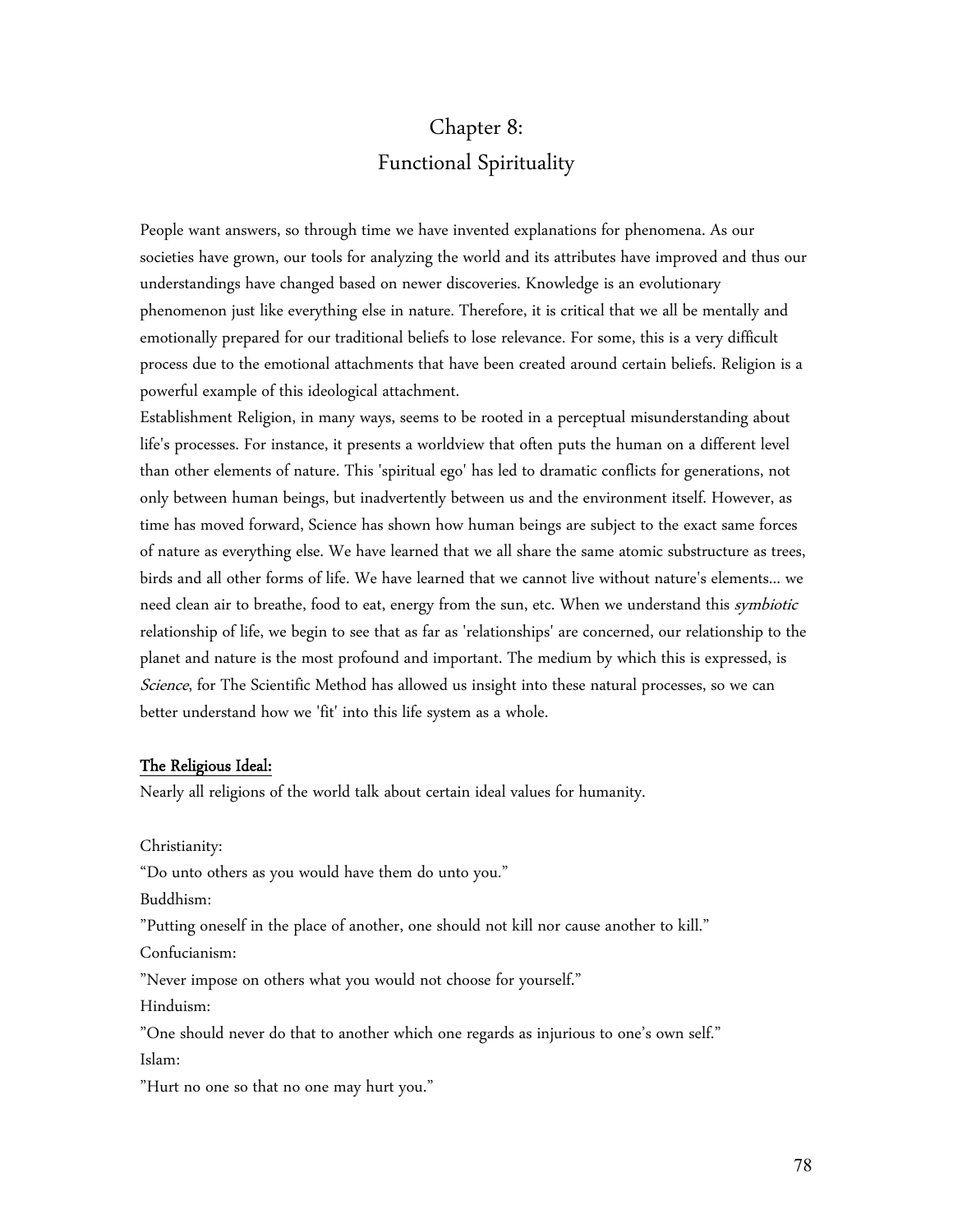#### Judaism:

"The stranger who resides with you shall be to you as one of your citizens; you shall love him as yourself."

### Taoism:

"Regard your neighbor's gain as your own gain, and your neighbor's loss as your own loss."

Regardless of these notions, one glance at society today makes one wonder why the ideal of universally valuing and respecting your fellow human being has never taken root. It was the Jesus character who said: "Love thy neighbor as thy self". But how? How can we have a society where people live together in harmony, working for the *common good*, as the religious ideals promote?

The answer is that *it is up to us* to design a system that *allows* for those humane ideals to flourish.

Today's self interested, money oriented society creates an environment that refuses to allow for the universal caring of another. This system is based on the perpetuation of oneself, at the expense of others, and therefore it can never allow for a world of balance and harmony.

The fact is, it is time to stop praying, stop wishing and stop blindly talking about our supposed humanistic and religious ideals and actually work to make them happen!

### Talk is Cheap:

A Resource-Based Economy puts into practice everything the great religious and philosophic teachers have always talked about since time began in regard to humans embracing each other as their own, and working together in mutual respect and harmony. The use of science and The Scientific Method, while often deemed cold and heartless, actually presents one of the most profound spiritual unfoldings we have ever known. Unlike those who endlessly *talk* about peace, love and harmony among the peoples of the earth, science can actually work to make it happen. There is nothing more caring than The Scientific Method, for the results have proven to be cataclysmically beneficial to the whole of humanity. While many people look upon Mother Teresa's selfless nature with great awe and respect, few tend to see Alexander Fleming, the man who discovered Penicillin, in the same romanticized way. Penicillin has saved countless more lives today than any charitable idea or organization. The point is that science and technology are *divinity in action*.

### Summary of Chapter 8:

It is time we stop pontificating and providing lip service to those *spiritual* values which religious and secular philosophers have been discussing for millennia and finally put them into practice. While there are endless scientific and superstitious opinions about who we are and where we have come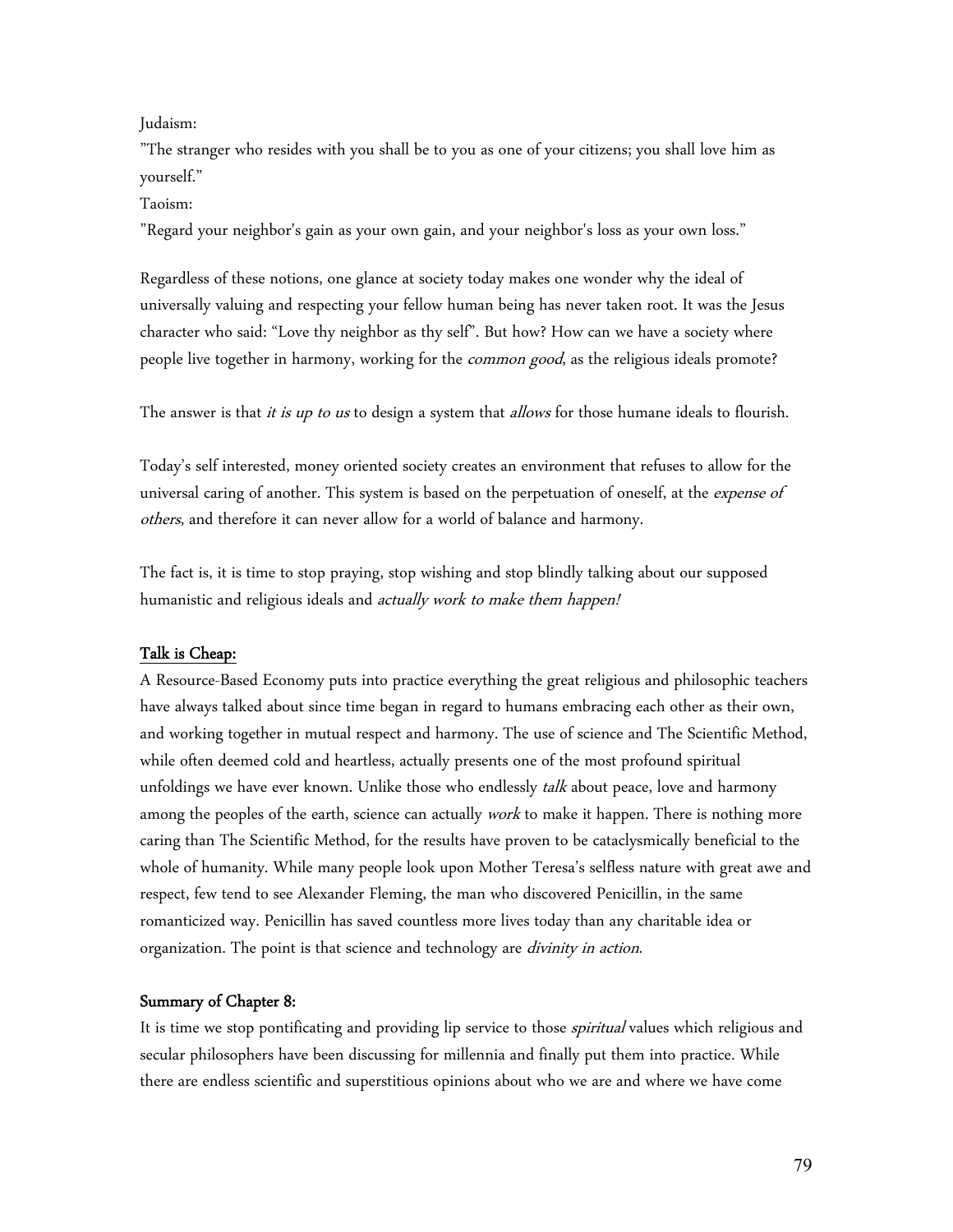from, the most important issue at hand exists in the *here and now*. In view of the terrible suffering and questionable future of the human race, worrying about if god created the universe…or if we were created by extraterrestrials…or even if we are a product of evolution and celestial matter, is meaningless. Big Bang or no Big Bang it doesn't change the problems we have now.

We cannot wait for some divine revelation or some "great man" to guide us. We must realize that we are on our own on this planet and it is up to us to change the world for the better. Science is the tool for this *functional spirituality* and if we work to apply its method for the betterment of civilization itself, we can reach the spiritual goals we have sought since antiquity.

# - Part 5: Taking Action -

Chapter 9:

The Movement

The Zeitgeist Movement is not a political movement. It does not recognize nations, governments, races, religions, creeds or class. Our understandings conclude that these are now false, outdated distinctions that are far from positive factors for true collective human growth and potential. Their basis is in power division and stratification, not unity and equality, which is our goal. While it is important to understand that everything in life is a natural progression, we must also acknowledge the reality that the human species has the ability to drastically slow and paralyze progress, through social structures which are out of date, dogmatic, and hence out of line with nature itself. The world you see today, full of war, corruption, elitism, pollution, poverty, epidemic disease, human rights abuses, inequality and crime is the result of this paralysis.

This movement is about awareness, in avocation of a fluid, evolutionary progression, combining the personal, social, technological and spiritual. It recognizes that the human species is on a natural path for unification, derived from a communal acknowledgment of fundamental and near empirical understandings of how nature works and how we as humans fit into/are a part of this universal unfolding we call life. While this path does exist, it is unfortunately hindered or not recognized by the great majority of humans, who continue to perpetuate outdated and hence degenerative modes of conduct and association. It is this intellectual irrelevancy that the Movement hopes to overcome through education and social action.

The goal is to revise our world society in accord with present day knowledge on all levels, not only creating awareness of social and technological possibilities many have been conditioned to think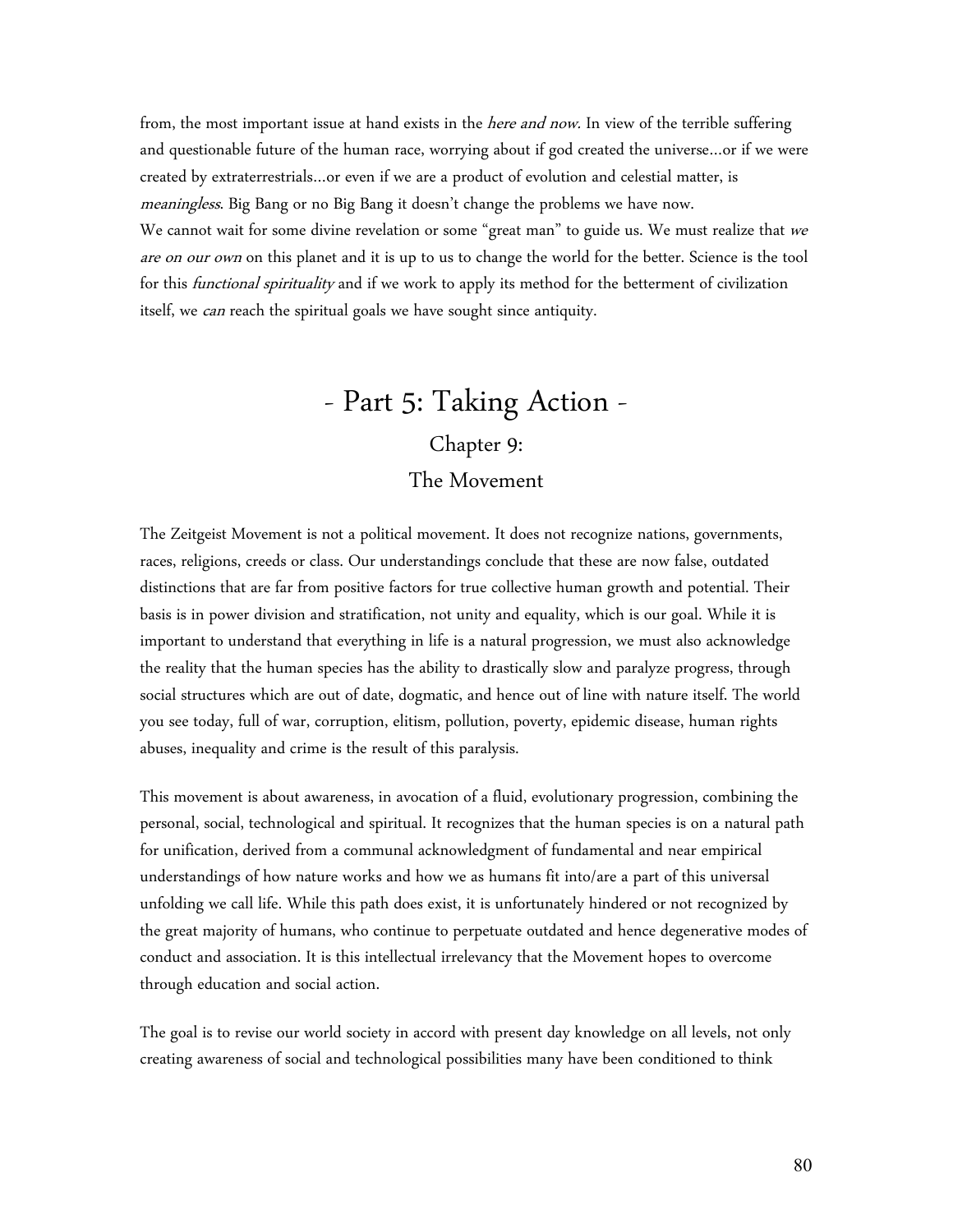"impossible" or against "human nature", but also to provide a means of overcoming those elements in society which perpetuate these outdated systems.

# Bridging the Differences:

In order to do so, we first have to establish a perspective in reference to the world today. As of now, the technology that can free humans from meaningless tasks is stifled due to the monetary based labor system. This is unacceptable. The fact that technology is not being allowed to flourish for the benefit of human kind is, in fact, a *Civil Rights issue* on a certain level.

It is time we forget about our differences and come together for the collective benefit of our species. We all need food, air, water and the like, and we all want liberty and happiness. The only way this is going to be accomplished is if we all work together to overcome a now-obsolete social system. Of course, this is easier said than done, as humans who have undergone tremendous social distortion currently run our world. Their often elitist values are constantly reinforced by the material benefits their business and political corruptions obtain. We should feel pity for their ignorance, however. In the words of Ghandi: "Do not hate your oppressors. They need to be liberated just as you do".

The fact is, traditional political activism is not the path. The establishment has gotten far too good at controlling traditionally oriented dissent. Rather, the path of this movement is to first create grassroots awareness on a global scale. This comes down to communication. Those of us who believe in this direction must work to spread awareness of its ideas. Humanity must first be aware of this social direction before any kind of action can be taken.

As of now, thezeitgeistmovement.com is being developed into 30+ languages. We will be creating country, state and regional organizations in the hopes of eventually having a Movement organization in every area of the globe.

This kind of communications project will have difficult barriers from various ideological groups. It very important that we bridge the differences between cultures by expressing how, at the core, we are really all the same. Our similarity and needs greatly over-shadow our religious and political differences.

Apart from spreading awareness, our focus should also be on continually exposing the monetary frauds and social corruptions that are endlessly churned out in our society. We want to make the governments and peoples of the world feel *embarrassed* by the sickness their systems generate, while also making the population understand the root causes of the corruption and how to move away from it with the intelligent application of science and technology for social and environmental concern. As expressed, the monetary systems of the world are all failing at this time. The result of this could be catastrophic. It is critical that we absorb those who are being hurt by this monetary failure and give them direction. Once a very large number of people on the planet join hands in common pursuit of a dramatic social shift, we will begin the next phase, which will put pressure on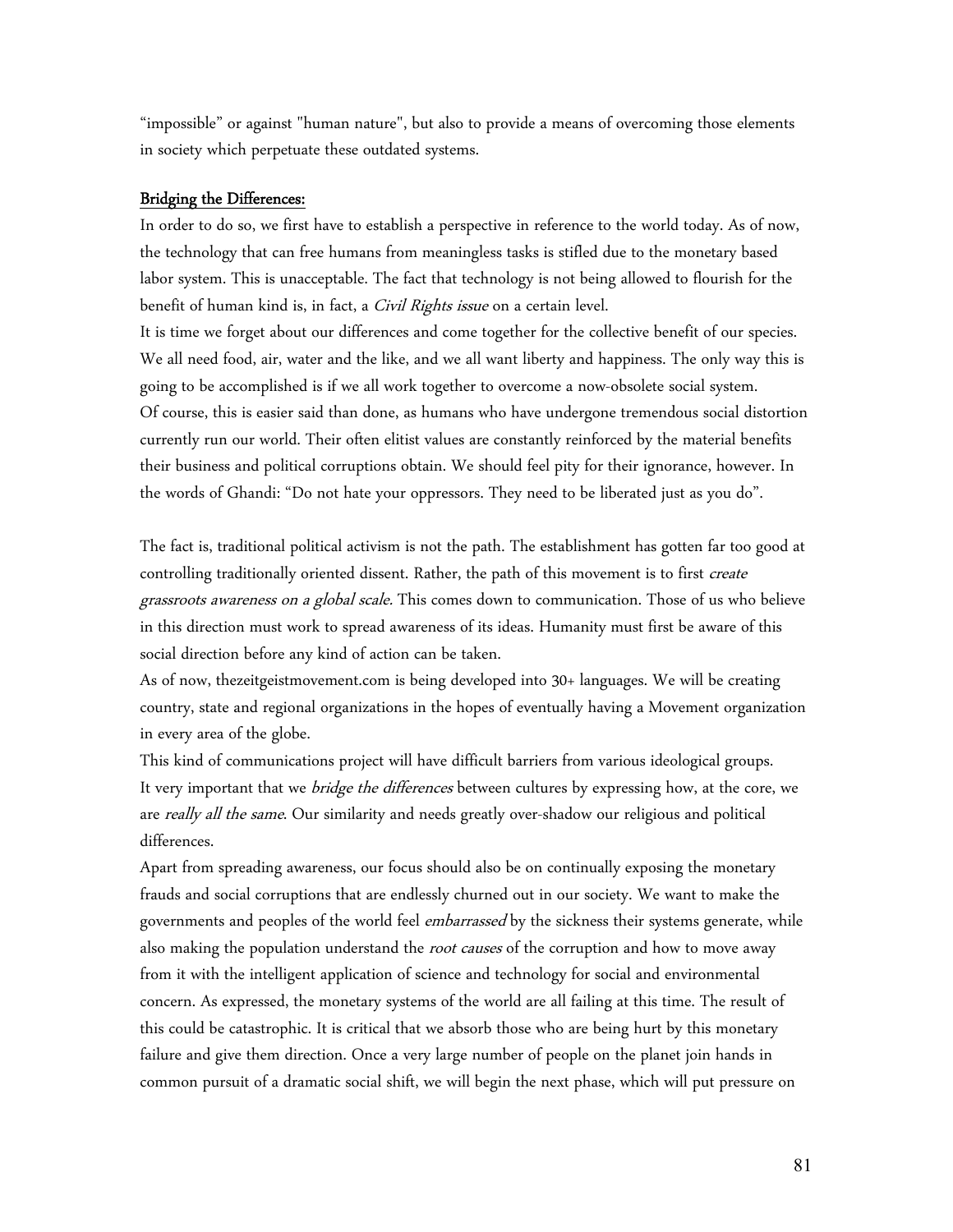all nations simultaneously to begin moving out of the monetary structure.

Until then, communication, coupled with peaceful social rebellion is key. As a general rule, all social facets that perpetuate the profit system, war and human abuse should be banned. No one should ever join any military in any nation or work for the war industry. In turn, the political system needs to be exposed for what it is. The governments of the world today are run by businessmen, lawyers and military men… likely three of the most useless specializations we have. When we understand that our problems on this planet are *technical*, we then see that if any group of people were to be considered as qualified to make decisions about *anything*, they would naturally be *technically and thus* objectively focused... not politically motivated. Politics is a monetary creation.

#### Tips for spreading awareness:

-Post thevenusproject.com and thezeitgeistmovement.com online wherever you can.

-Create YouTube videos promoting both the Movement and the idea of a Resource-Based Economy. -Call into radio shows and bring up the Movement whenever possible.

-Download Zeitgeist Addendum and screen it in your community; get it on public access/networks. -Copy this booklet and distribute it via hard copy or Cd-Rom

-Download the Orientation Presentation Slideshow and Slideshow Movie and hold your own events. -Saturate the Internet as much as possible.

-Be aware that March  $15<sup>th</sup>$  of each year is "Zeitgeist Day" and hold an event in your area.

-Work to specifically inform those who are suffering due to the pending economic collapse.

-Continually expose the corruption of our current system, publicly.

-Contact existing "activism" groups, such as the ACLU and Greenpeace, and try to explain to them how their efforts, while very noble, are not going to solve any of the major social problems, for they are not addressing root causes.

### Interdisciplinary Teams.

The backbone of the initial development of this new social system will come from teams of researchers and technicians working in all relevant fields. These can be called Interdisciplinary Teams.

The first team we are putting together is the "Communications Team". Everything listed above would constitute some action of this team. Anyone who supports this direction should help to inform others. We are all a part of the Communications Team on a certain level.

In turn, more teams will be created that will work in specific areas related to the *implementation* of a Resource-Based Economy. There are many scientific fields that are needed to solidify the underlying mechanisms of the project. These Interdisciplinary Teams would include research into computer programming, city planning, robotics, education, data collection, etc. Please check back to www.thezeitgeistmovement.com for organizational announcements in this regard. If you feel you